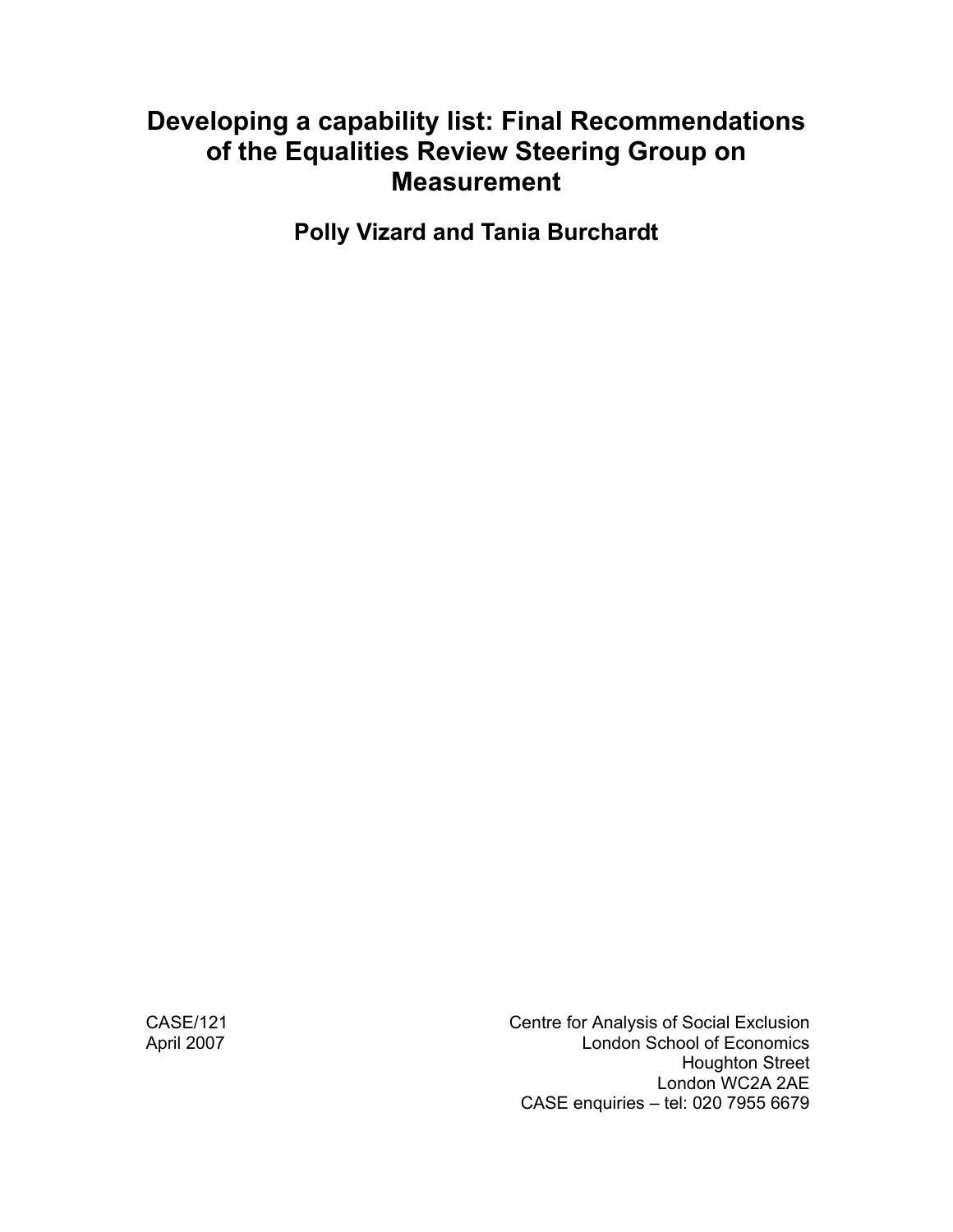# **Centre for Analysis of Social Exclusion**

The ESRC Research Centre for Analysis of Social Exclusion (CASE) was established in October 1997 with funding from the Economic and Social Research Council. It is located within the Suntory and Toyota International Centres for Economics and Related Disciplines (STICERD) at the London School of Economics and Political Science, and benefits from support from STICERD. It is directed by Howard Glennerster, John Hills, Kathleen Kiernan, Julian Le Grand, Anne Power and Carol Propper.

In addition to our discussion paper series (CASEpapers), we produce occasional summaries of our research in CASEbriefs, and reports from various conferences and activities in CASEreports. All these publications are available to download free from our website. Limited printed copies are available on request.

For further information on the work of the Centre, please contact the Centre Manager, Jane Dickson, on:

|           | Telephone: UK+20 7955 6679    |
|-----------|-------------------------------|
| Fax:      | UK+20 7955 6951               |
| Email:    | j.dickson@lse.ac.uk           |
| Web site: | http://sticerd.lse.ac.uk/case |

© Polly Vizard Tania Burchardt

All rights reserved. Short sections of text, not to exceed two paragraphs, may be quoted without explicit permission provided that full credit, including © notice, is given to the source.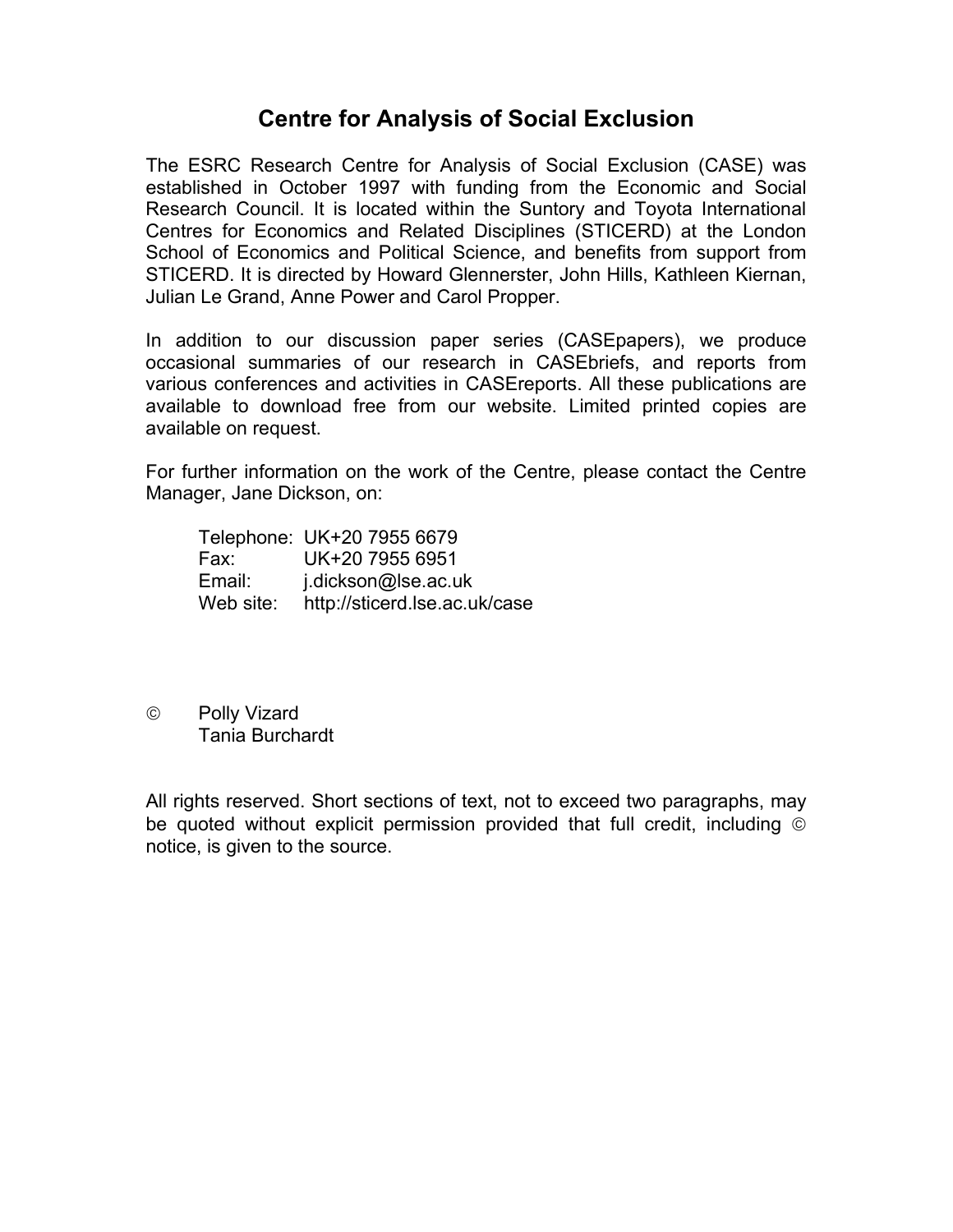## **Editorial Note**

Tania Burchardt is a Senior Research Fellow in the Centre for Analysis of Social Exclusion, and Polly Vizard is a CASE Associate. This report was commissioned by the Equalities Review. The views expressed in this report are those of the authors, not necessarily those of the Equalities Review.

### **Abstract**

In October 2007, a unified Commission on Equality and Human Rights (CEHR) will begin operation in Britain. The Commission will have responsibility for monitoring and promoting human rights and equality on the grounds of gender, ethnicity, disability, age, sexual orientation, transgender status, and religion/belief. As a precursor to the Commission, the Prime Minister established the Equalities Review, an independent, high-level, investigation of the causes of persistent inequality and disadvantage in British society. Its final report, *Fairness and Freedom*, in February 2007 adopted the capability approach as its measurement framework and recommended that all public bodies use the framework to "agree priorities, set targets, and evaluate progress towards equality" (p.110). In particular, the Review recommended that the framework be used by the CEHR to inform its regular 'state of the nation' report.

This paper, and its companion, *Definition of equality and framework for measurement: Final Recommendations of the Equalities Review Steering Group on Measurement* (CASEpaper 120) were prepared as background papers to assist in the development of the measurement framework for the Equalities Review. The companion paper discusses the key challenges involved in translating capability theory into a practical measurement tool in the context of measuring inequality in Britain in the  $21<sup>st</sup>$  century. This includes the definition of equality, a procedure for generating and revising a list of central and valuable capabilities, a measurement framework for monitoring trends in inequality, exploring the causes of inequality, and identifying possible policy interventions, and, finally, the types of information and analysis which are required.

The current paper focuses in more detail on the need for a list of central and valuable capabilities in terms of which inequality in Britain can be conceptualised and appraised (a 'capability list'). The paper sets out a methodological framework for developing a capability list involving (1) derivation of a core capability list from the international human rights framework; (2) supplementation and refinement of the core list through democratic deliberation and debate. As part of the process of developing a capability list, the Equalities Review commissioned Ipsos-MORI to undertake a deliberative consultation on the development of a capability list with the general public and individuals and groups at risk of discrimination and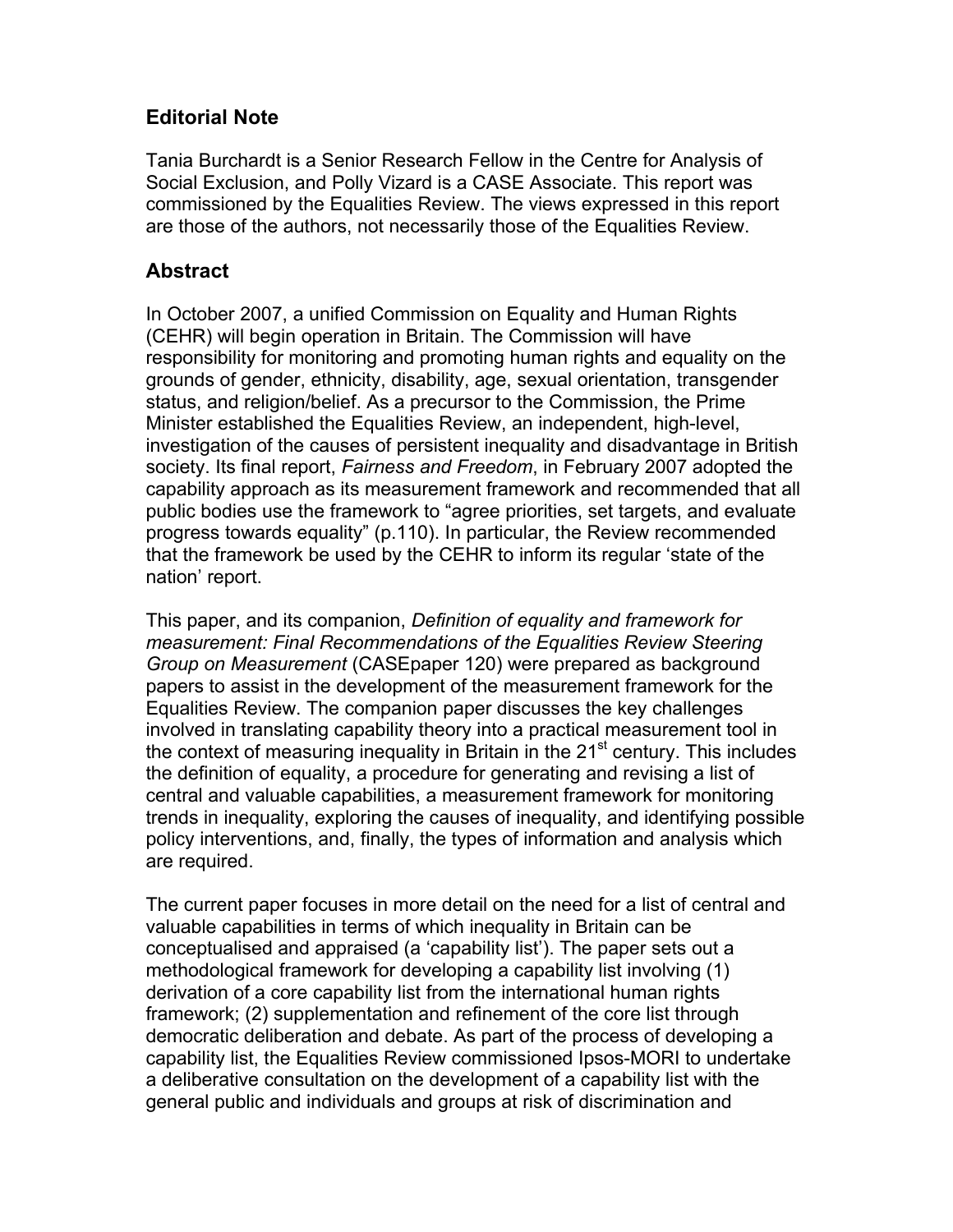disadvantage. The paper discusses the results of the deliberative consultation and recommends a capability list based on ten domains of central and valuable capabilities.

JEL classification: I31, I32 Keywords: Capability approach; capability list; human rights

Corresponding author: t.burchardt@lse.ac.uk

To enquire about alternative formats please contact alternativeformats@communities.gsi.gov.uk or telephone 0870 1226 236.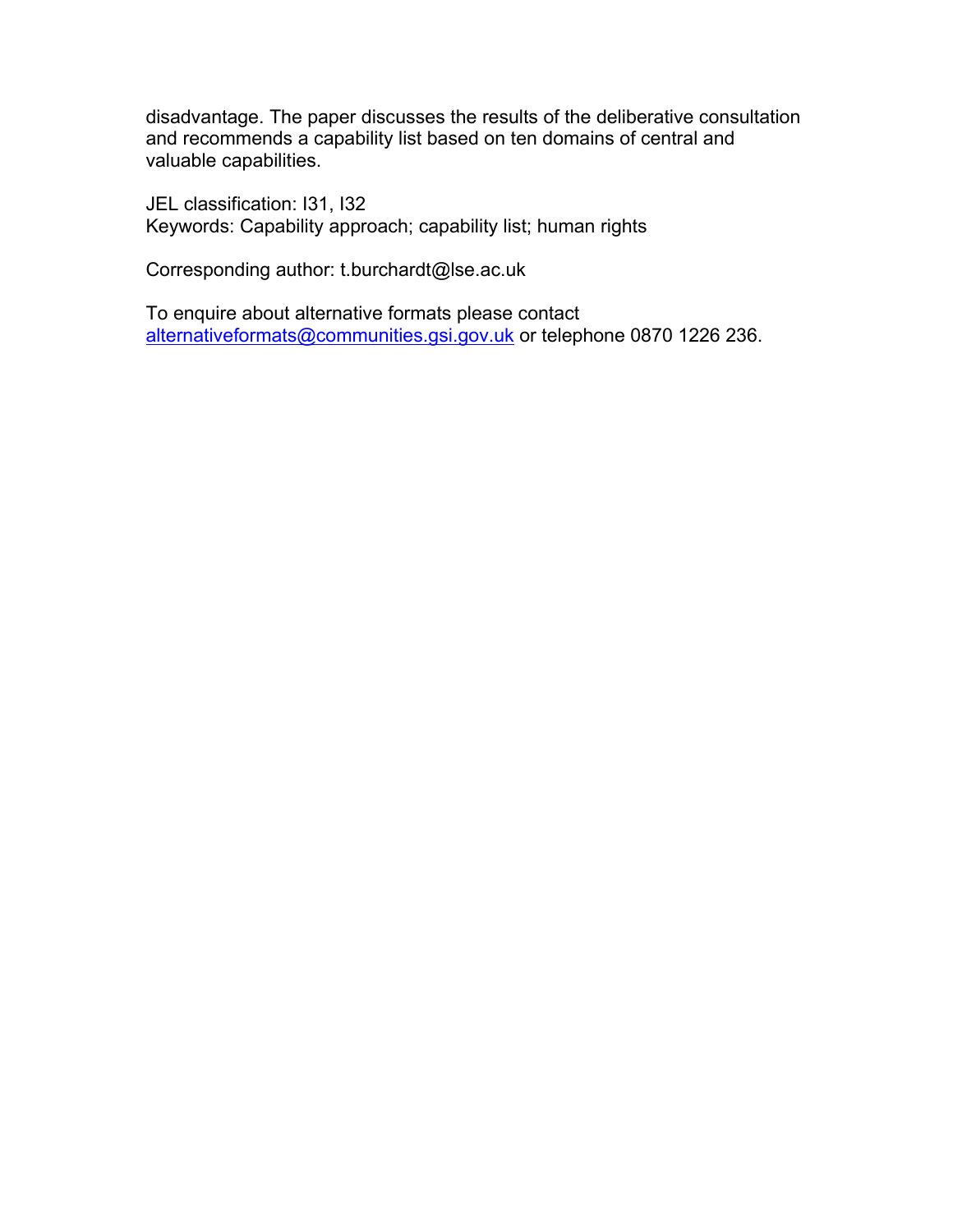# **Preface**

Following consultation on its Interim Report, the Equalities Review commissioned the authors of this report, Tania Burchardt and Polly Vizard (both at the Centre for Analysis of Social Exclusion, London School of Economics), to take forward the development of a framework for monitoring equality in Britain based on the capability approach. A Steering Group was established to advise this work, consisting of Sandra Fredman (Professor of Law, University of Oxford), Ian Gough (Professor of Social Policy, University of Bath), Julie Litchfield (Senior Lecturer in Economics, University of Sussex), Uma Moorthy (Equalities Review team), Katherine Rake (Director, the Fawcett Society), and Giovanni Razzu (Equalities Review team). The authors are very grateful for the considerable time and effort that members of the Steering Group have so generously contributed to this project.

At the same time, and in consultation with the Steering Group, the Equalities Review commissioned Ipsos-MORI to carry out intensive deliberative research with members of the general public, and with individuals and small groups of people at particular risk of experiencing discrimination or disadvantage. The purpose of this deliberative consultation was to supplement and refine a list of central and valuable capabilities, an essential step in the application of the capability approach to the contemporary British context. The deliberative consultation is reported in detail in Ipsos-MORI (2007), and the main findings are incorporated into this report.

A companion paper ('paper 1') summarises the recommendations of the Steering Group on Measurement, and outlines the measurement framework, proposed techniques for analysis, and data needs. This paper (hereafter referred to as 'paper 2') focuses on a key aspect of the framework: the specification and justification of a list of the central and valuable freedoms in terms of which inequality between individuals and groups in Britain is to be conceptualised and measured. It is intended that the papers be read in conjunction with one another.

This work was funded jointly by the Equalities Review and the Economic and Social Research Council. Responsibility for the views expressed, and any errors of judgement or fact, rests with the authors alone.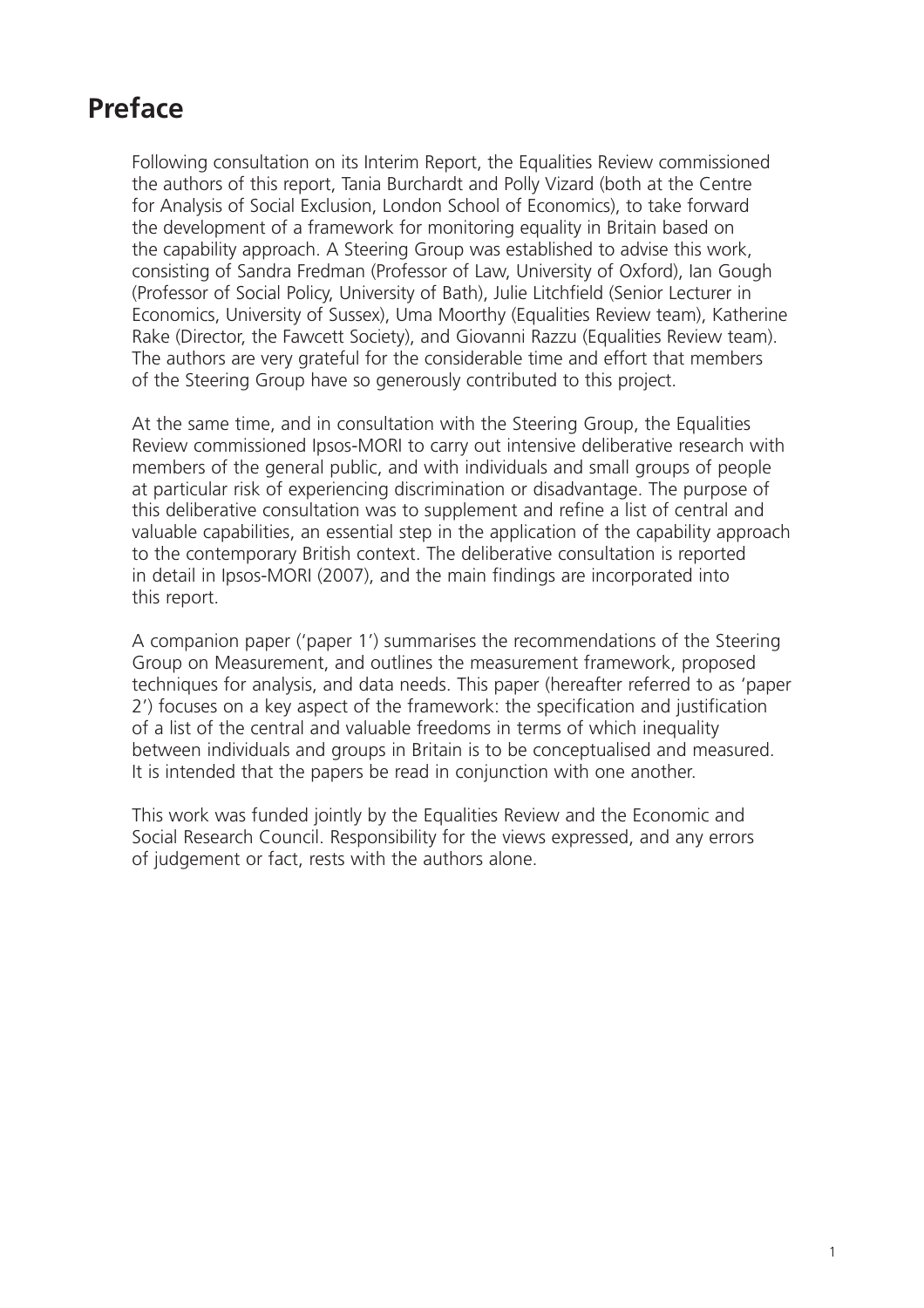# **CONTENTS**

|                   | Developing a Capability List: Final Recommendations of the<br><b>Equalities Review Steering Group on Measurement</b>                                                                                                                                                                                                                                                                                                                                                                                               | 3                          |
|-------------------|--------------------------------------------------------------------------------------------------------------------------------------------------------------------------------------------------------------------------------------------------------------------------------------------------------------------------------------------------------------------------------------------------------------------------------------------------------------------------------------------------------------------|----------------------------|
|                   | <b>Summary and Overview</b>                                                                                                                                                                                                                                                                                                                                                                                                                                                                                        | 9                          |
| <b>Chapter 1:</b> | The 'value added' of the capability approach for the<br>conceptualisation and measurement of inequality in Britain<br>How does the capability approach provide a framework for<br>1.1<br>conceptualising and measuring the real or substantive freedoms<br>that people are able to enjoy?<br>1.2 What is the 'value added' of the capability approach for the<br>conceptualisation and measurement of inequality?<br>1.3<br>How can the capability approach help to take the British<br>equalities agenda forward? | 15<br>15<br>18<br>21       |
| <b>Chapter 2:</b> | Developing a Capability List: The proposed methodological<br>framework<br>Operationalising the capability approach: Why does the<br>2.1<br>Equalities Review need to reach explicit agreement regarding<br>the use of a capability list?<br>Stage 1: The role of the international human rights framework<br>2.2<br>Stage 2: The role of the Equalities Review deliberative<br>2.3<br>consultation<br>The proposed capability list: Ten domains of central and<br>2.4<br>valuable capabilities                     | 28<br>29<br>35<br>46<br>62 |
| <b>Chapter 3:</b> | The capability approach and human rights: Feedback<br>and clarification<br>Feedback and clarification (1): 'Value added' of the capability<br>3.1<br>approach for conventional human rights analysis<br>Feedback and clarification (2): How does the proposed<br>3.2<br>framework relate to the British Human Rights Act (1998)?<br>3.3<br>Feedback and clarification (3): Is a human rights based<br>approach too 'minimalist' in the British context?                                                            | 68<br>68<br>71<br>78       |
| <b>Conclusion</b> |                                                                                                                                                                                                                                                                                                                                                                                                                                                                                                                    | 83                         |
| <b>References</b> |                                                                                                                                                                                                                                                                                                                                                                                                                                                                                                                    | 85                         |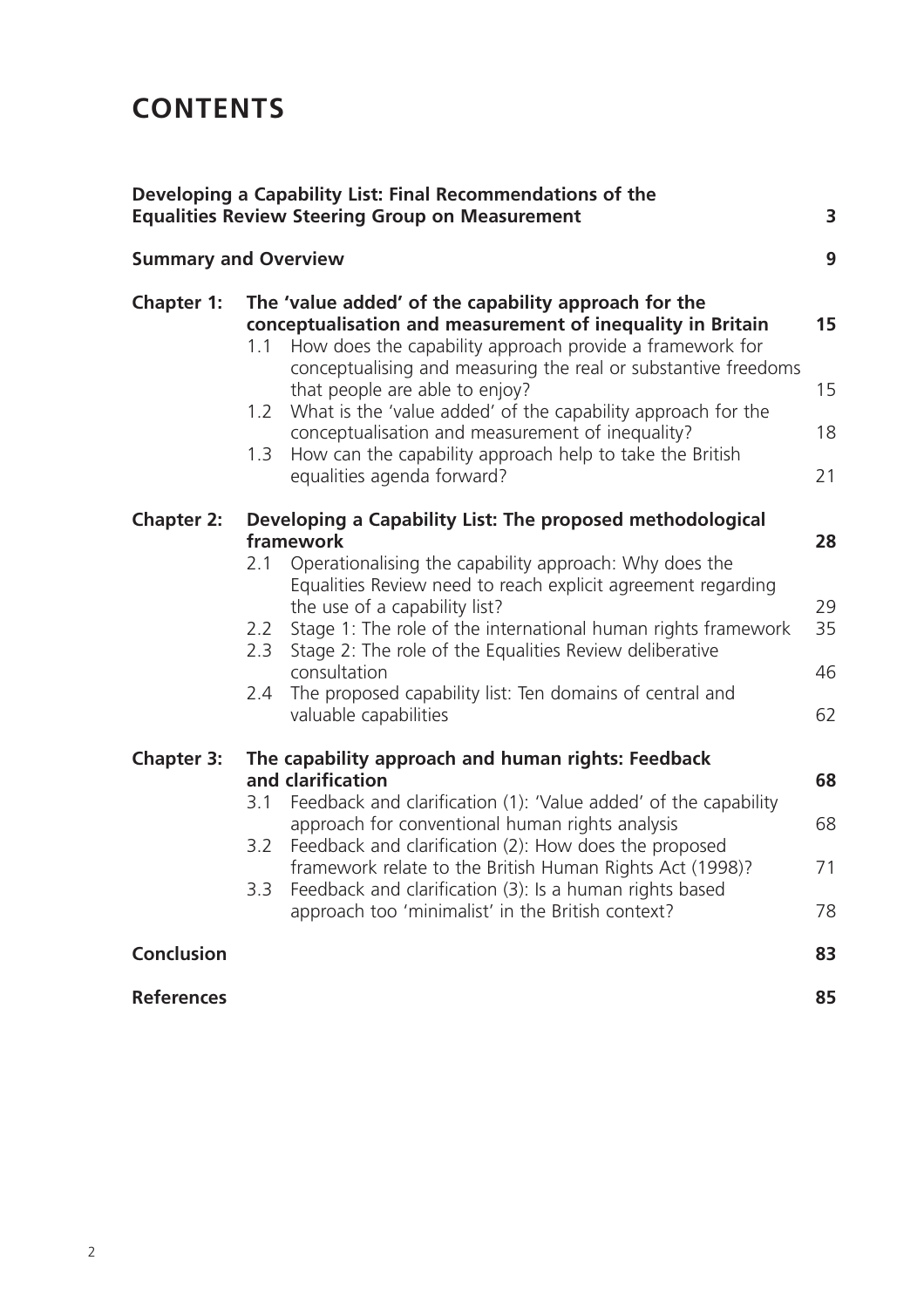# **Developing a Capability List: Final Recommendations of the Equalities Review Steering Group on Measurement**

**Recommendation 1: List of valuable capabilities derived from the international human rights framework and deliberative consultation**

- **A list of valuable capabilities should be derived in a way that is open to scrutiny.**
- **The core list of central and valuable capabilities should be derived from the international human rights framework, supplemented and refined by democratic consultation and debate.**
- **Beyond the core, the list is open to revision through a range of methodologies.**

# **Elaboration of Recommendation 1**

### **R1.1 General Methodological Recommendations**

The paper recommends that, in moving towards an agreed capability list, the Equalities Review adopt a number of general methodological principles that have been developed in the broader literature on the capability approach. These aim to avoid selection bias and to ensure that open, fair and participatory methods of capability selection are adhered to. Two key methodological principles are highlighted. These are:

- **R1.1.1 Explicit specification and justification of capability lists.** The formulation of capability lists should not be viewed as a technocratic exercise to be undertaken by experts, but as a transparent exercise that is open to public scrutiny and debate. Therefore, both the capability list adopted by the Equalities Review, and the methodology for deriving the capability list, should be explicitly specified and justified. The capability list and the methodological framework should also be available for public examination and discussion.
- **R1.1.2 The specification of the capability list should** *not* **be driven by data availability.** Capability lists should initially be drawn up so that *all* of the capabilities that are viewed as important for the purposes at hand are specified. For example, if bodily integrity is viewed as important it should be included in the capability list – notwithstanding the possibility of data limitations relating, for example, to domestic violence.

### **R1.2 The proposed methodological framework**

The paper recommends a two-stage procedure for developing a capability list involving (1) derivation of a core capability list from the international human rights framework; (2) supplementation and refinement of the core list through democratic deliberation and debate.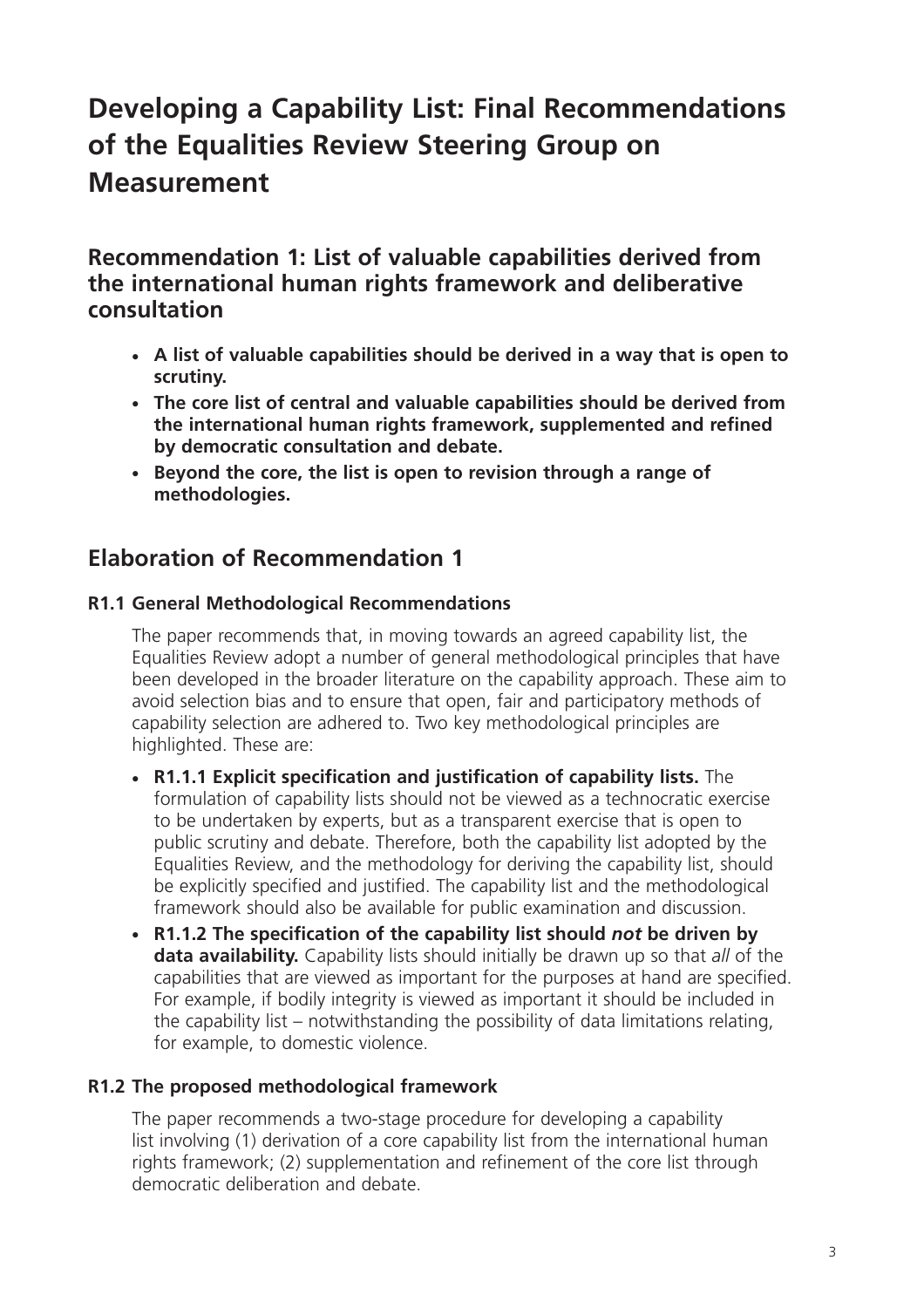### - **R1.2.1 The Equalities Review should adopt the international human rights framework as a pragmatic starting point for the development of a core capability list.**

The paper places particular emphasis on the ways in which existing international human rights commitments can provide a pragmatic starting point for development of human rights-based capability lists. A human rights-based capability list based on the broad range of human rights codified in international human rights law is set out for this purpose.

- **R1.2.1.1** The paper recommends that the international human rights framework (rather than the British Human Rights Act 1998 alone) as an appropriate starting point for the development of a capability list by the Equalities Review.
- **R1.2.1.2** The paper recommends that the Equalities Review should view a human rights-based capability list of the type suggested in R1.2.1.1 as constituting the *irreducible core* of a suitable capability list.
- **R1.2.1.3** The paper recommends that, beyond the irreducible core, supplementation, refinement and revision of the capability list is possible through a range of additional methods discussed in the literature (e.g. philosophical reasoning, participative methods, social scientific research, other types of pragmatic consensus).

### - **R1.2.2 The development of a capability list by the Equalities Review should be firmly embedded in broader processes of democratic deliberation and debate.**

Both the theoretical conception and practical application of the capability approach reserve a key role for democratic deliberation and debate, and the importance of developing open, fair and participatory processes with respect to the selection and justification of central and valuable capabilities has been highlighted in the broader literature. The paper recommends that these principles are developed and applied in the British context and that the process of selecting and justifying a list of central and valuable capabilities is embedded in a process of deliberative consultation with the general public and with individuals and groups at high risk of experiencing discrimination and disadvantage.

- **R1.2.3 The capability list derived from the international human rights framework should be supplemented and refined using the results of the Equalities Review deliberative consultation.**

The paper recommends that the core list derived from the international human rights framework is supplemented and refined using the results of the Equalities Review deliberative consultation. The latter involved a programme of public consultation with the general public and individuals and groups at risk of discrimination and disadvantage, and aimed to elicit in-depth attitudinal information about what the public think about the central and valuable capabilities that should be included in a capability list. Supplementation and refinement using the results of the Equalities Review deliberative consultation is intended to enhance both the *legitimacy* and the *substantive* content of the proposed capability list. It means that the general public and those at risk of discrimination and disadvantage are given a defining role in identifying and justifying the selection of central and basic capabilities. It also ensures that the capability list reflects the conditions of 21st century Britain.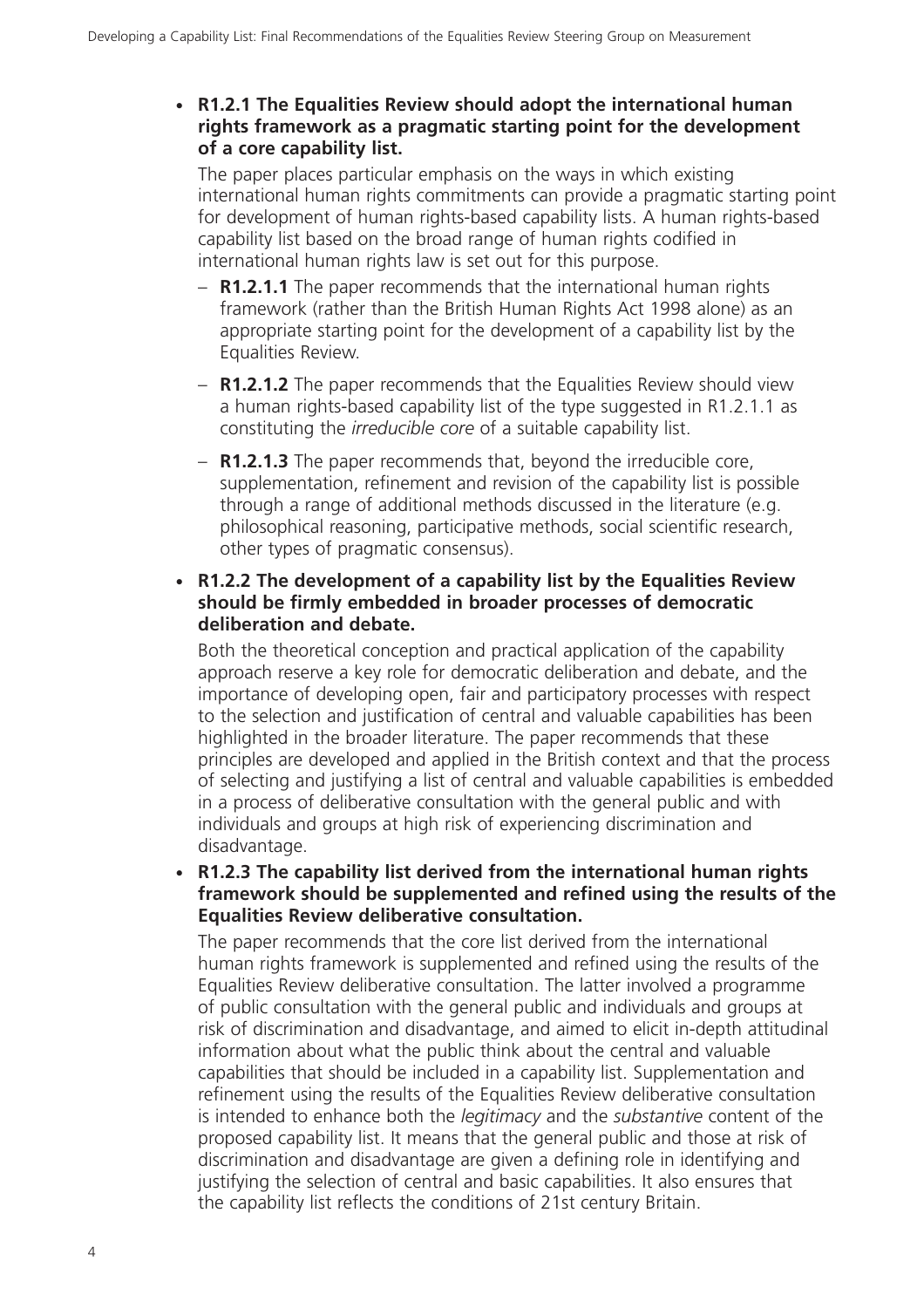• **R1.2.4** Periodic supplementation and revision of the capability list

The paper recommends that the deliberative exercise, or other research approaches to identify central and valuable capabilities, will need to be repeated periodically to ensure that the capability list retains its relevance.

# **Recommendation 2: Ten domains of central and valuable capabilities**

The paper sets out how the methodological framework for developing a capability list detailed in Recommendation 1 provides a basis for the selection and justification of a capability list. A list of central and valuable capabilities that have been selected and justified through the two-stage procedure examined above (i.e. a core capability list derived from the international human rights framework, supplemented and refined by deliberative consultation) is proposed. The paper recommends that this capability list be adopted as a basis for the conceptualisation and measurement of inequality in Britain.

#### **The proposed capability list (core list of central and valuable capabilities derived from the international human rights framework, supplemented and refined through deliberative consultation)**

## **10 domains of central and valuable capabilities**

## *The capability to be alive*

including, for example, being able to:

- avoid premature mortality through disease, neglect, injury or suicide
- be protected from arbitrary denial of life

## *The capability to live in physical security*

including, for example, being able to:

- be free from violence including sexual, domestic and identity-based violence
- be free from cruel, inhuman or degrading treatment or punishment
- be protected from physical or sexual abuse
- go out and to use public spaces safely and securely without fear

## *The capability to be healthy*

including, for example, being able to:

- attain the highest possible standard of physical and mental health, including sexual and reproductive health
- access to timely and impartial information about health and healthcare options
- access healthcare, including non-discrimination in access to healthcare
- be treated medically, or subject to experiment, only with informed consent
- maintain a healthy lifestyle including exercise and nutrition
- live in a healthy and safe environment including clean air, clean water, and freedom from pollution and other hazards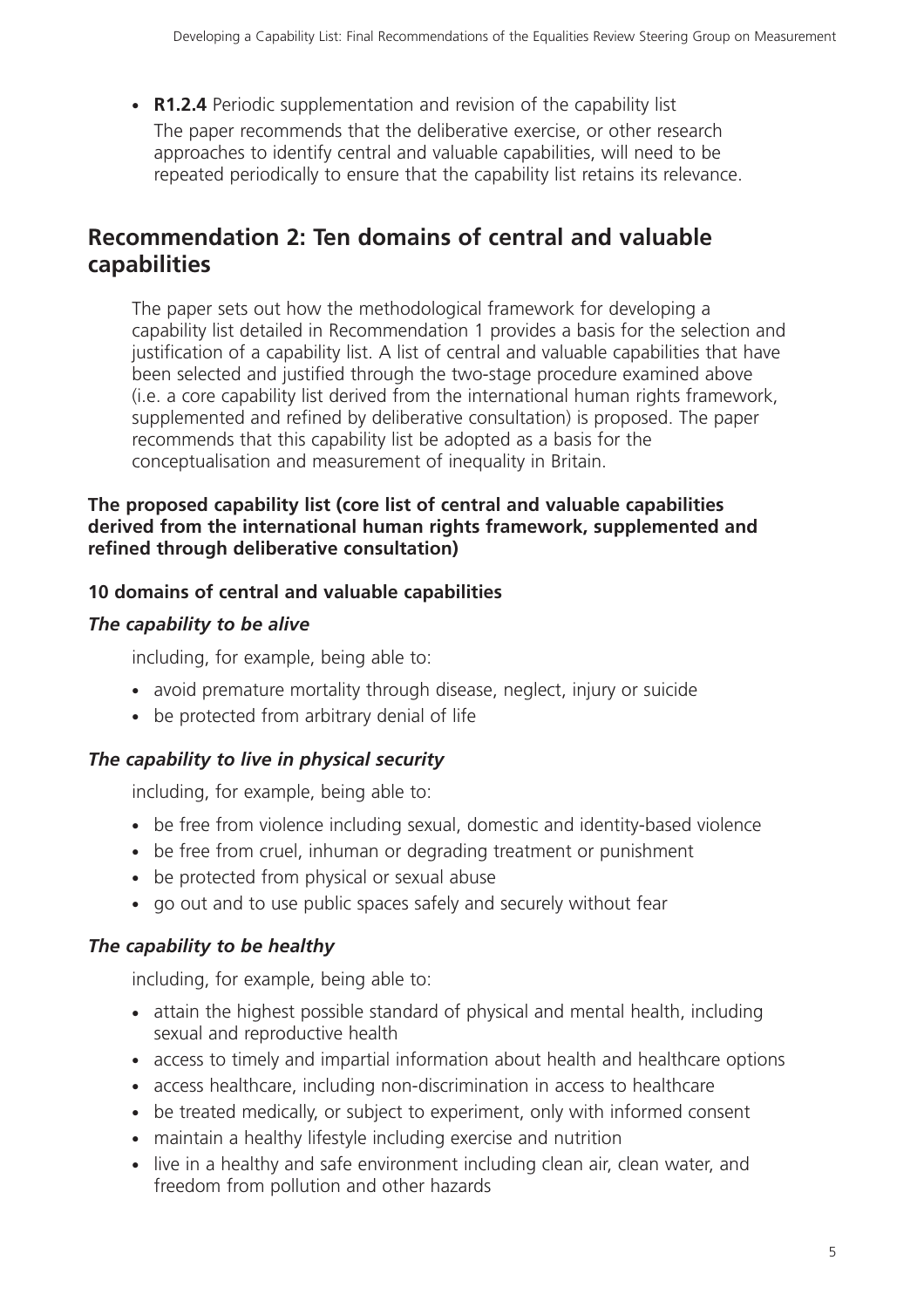### *The capability to be knowledgeable, to understand and reason, and to have the skills to participate in society*

including, for example, being able to:

- attain the highest possible standard of knowledge, understanding and reasoning
- be creative
- be fulfilled intellectually
- develop the skills for participation in productive and valued activities, including parenting
- learn about a range of cultures and beliefs and acquire the skills to participate in a multicultural society
- access education, training and lifelong learning that meets individual needs
- access information and technology necessary to participate in society

### *The capability to enjoy a comfortable standard of living, with independence and security*

including, for example, being able to:

- enjoy an adequate and secure standard of living including nutrition, clothing, housing, warmth, social security, social services and utilities
- have personal mobility, and access to transport and public places
- live with independence, dignity and self-respect
- have choice and control over where and how you live
- enjoy your home in peace and security
- access green spaces and the natural world
- share in the benefits of scientific progress including information and technology

### *The capability to engage in productive and valued activities*

including, for example, being able to:

- undertake paid work
- care for others
- have rest, leisure and respite, including holidays
- choose a balance between paid work, care and leisure on an equal basis with others
- work in just and favourable conditions, including health and safety, fair treatment during pregnancy and maternity, and fair remuneration
- not be forced to work in a particular occupation or without pay
- not be prevented from working in a particular occupation without good reason

### *The capability to enjoy individual, family and social life*

including, for example, being able to:

- develop as a person
- develop your moral outlook and other beliefs
- formulate and pursue goals and objectives for yourself
- hope for the future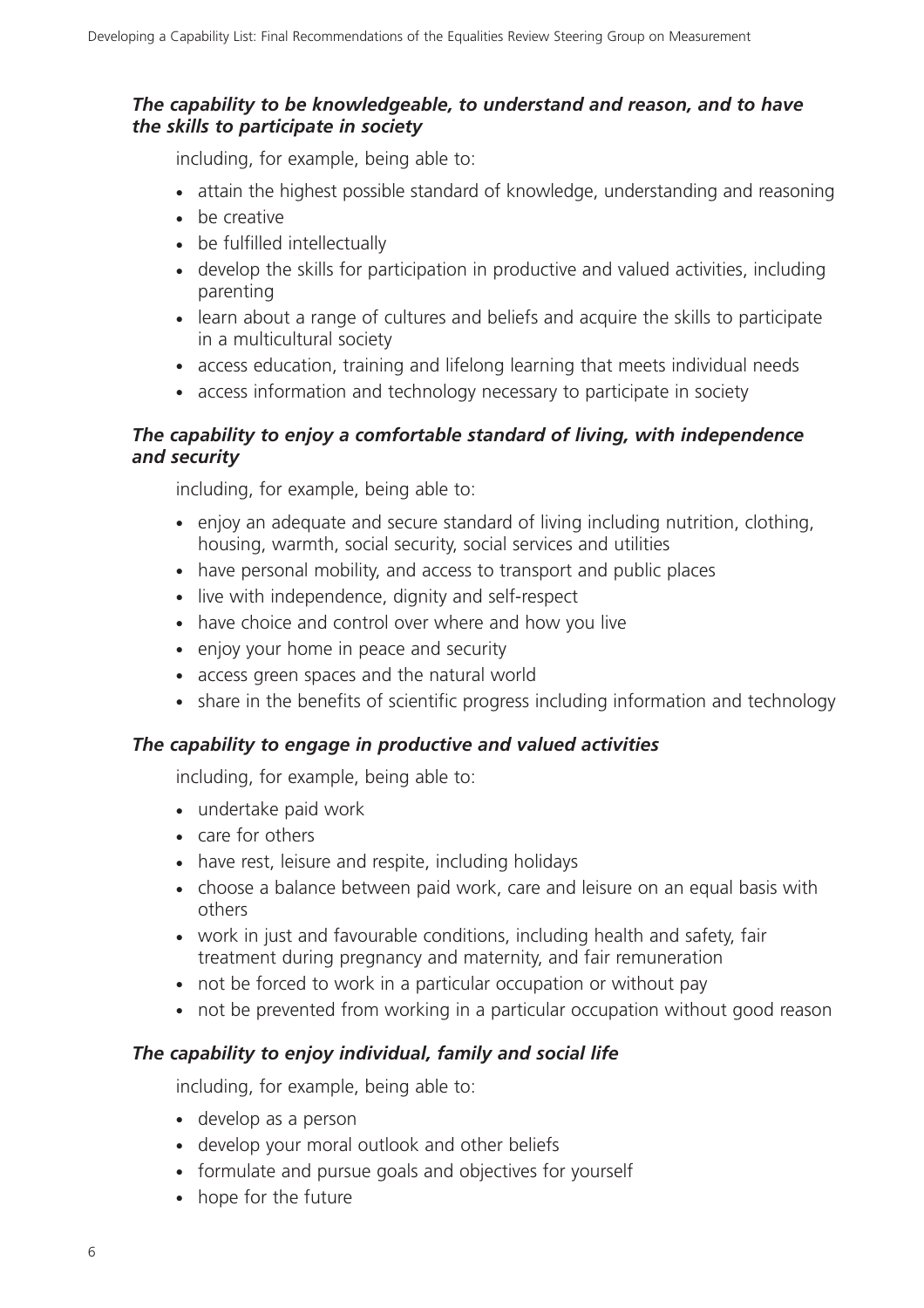- develop and maintain self-respect, self-esteem and self-confidence
- have a private life, including protection of personal data
- access emotional support
- form intimate relationships, friendships and a family
- celebrate on special occasions
- be confident that your primary relationships will be treated with dignity and respect
- spend time with, and care for, others
- enjoy independence and equality in primary relationships including marriage
- be free in matters of reproduction
- enjoy special support during pregnancy and maternity, and during childhood

### *The capability to participate in decision-making, have a voice and influence*

including, for example, being able to:

- participate in decision-making
- participate in the formulation of government policy, locally and nationally
- participate in non-governmental organisations concerned with public and political life
- participate in democratic free and fair elections
- assemble peacefully with others
- participate in the local community
- form and join civil organisations and solidarity groups, including trade unions

## *The capability of being and expressing yourself, and having self-respect*

including, for example, being able to:

- have freedom of conscience, belief and religion
- have freedom of cultural identity
- have freedom of expression (so long as it doesn't cause significant harm to others)
- communicate, including using ICTs, and use your own language
- engage in cultural practices, in community with other members of your chosen group or groups (so long as it doesn't cause significant harm to others)
- have self-respect
- live without fear of humiliation, harassment, or identity-based abuse
- be confident that you will be treated with dignity and respect
- access and use public spaces freely

## *The capability of knowing you will be protected and treated fairly by the law*

including, for example, being able to:

- know you will be treated with equality and non-discrimination before the law
- be secure that the law will protect you from intolerant behaviour
- be free from arbitrary arrest and detention
- have fair conditions of detention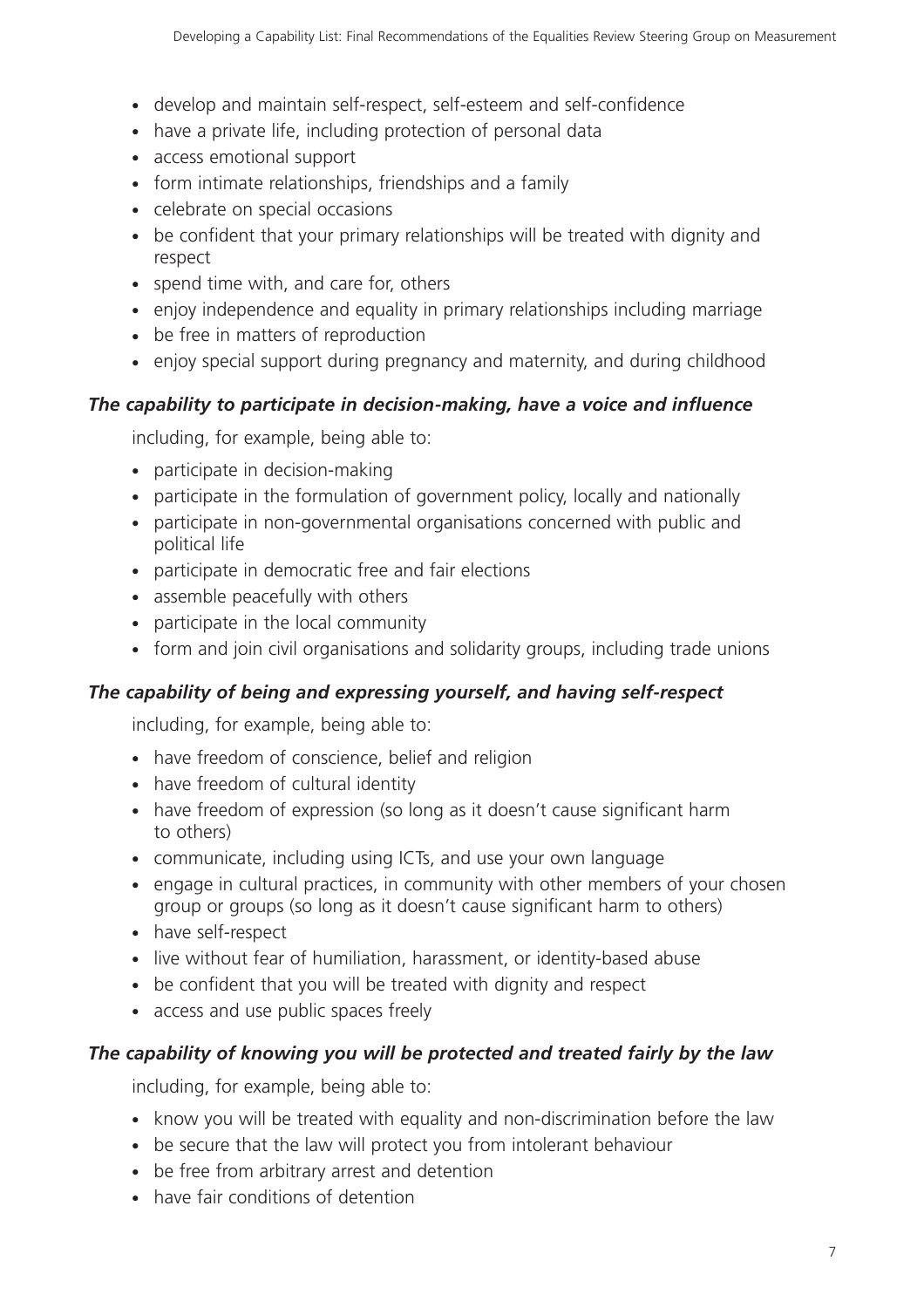- have the right to a fair trial
- access information and advocacy as necessary
- have freedom of movement, and be free to choose where you live
- have the right to name and nationality
- own property and financial products including insurance, social security, and pensions in your own right
- know your privacy will be respected and personal data protected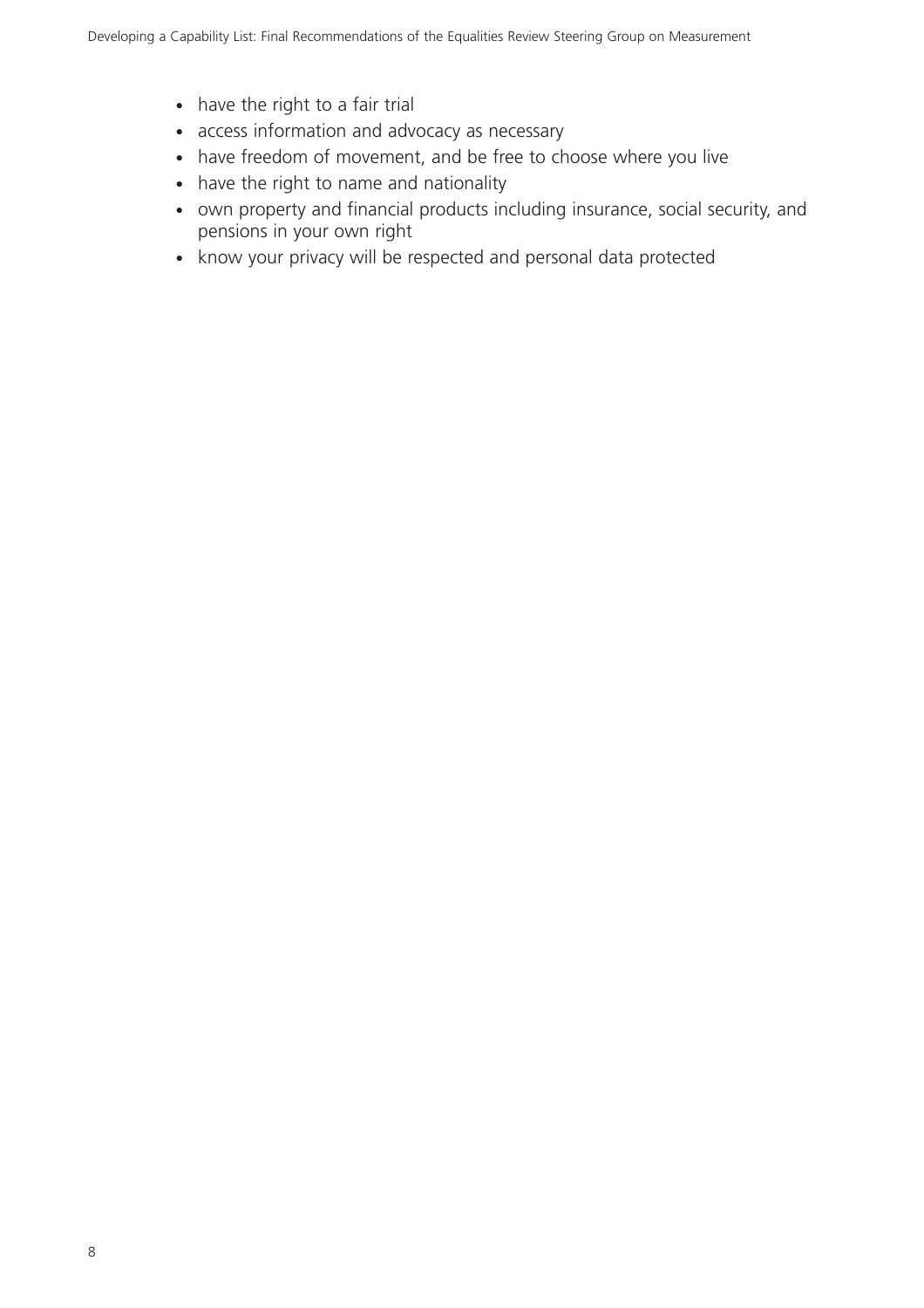# **Summary and Overview**

This paper has been commissioned by the Equalities Review to consider how the capability approach can be developed and applied as a basis for the conceptualisation and measurement of inequality in Britain.1 It is one of two papers that jointly set out an analytical framework and report the key recommendations of the Equalities Review Steering Group on Measurement. The first paper (paper 1, Burchardt and Vizard 2007) sets out the key recommendations regarding the measurement framework, proposed techniques for analysis, and data needs. This second paper focuses on the question of how to specify and justify a capability list – that is, a list of the central and valuable freedoms in terms of which inequality between individuals and groups in Britain is to be conceptualised and measured. It is intended that the papers be read in conjunction with one another.

# **Background**

The ways in which the capability approach can provide foundations for the work of the Equalities Review was addressed in Burchardt (2006a) and the Equalities Review Interim Report and the various responses to the Interim Report. These exchanges provide recognition of the ways in which the capability approach could take the equalities agenda forward in Britain, whilst highlighting some of the complications, and raising some particular concerns. Following on from these exchanges, the role of the capability approach was given further consideration by the Equalities Review Panel. Given the limitations of traditional approaches, the Panel decided to move forward on the basis of a definition of equality based on the 'capability approach'. However, the Panel also highlighted the need for further background work addressing the conceptual and measurement issues involved.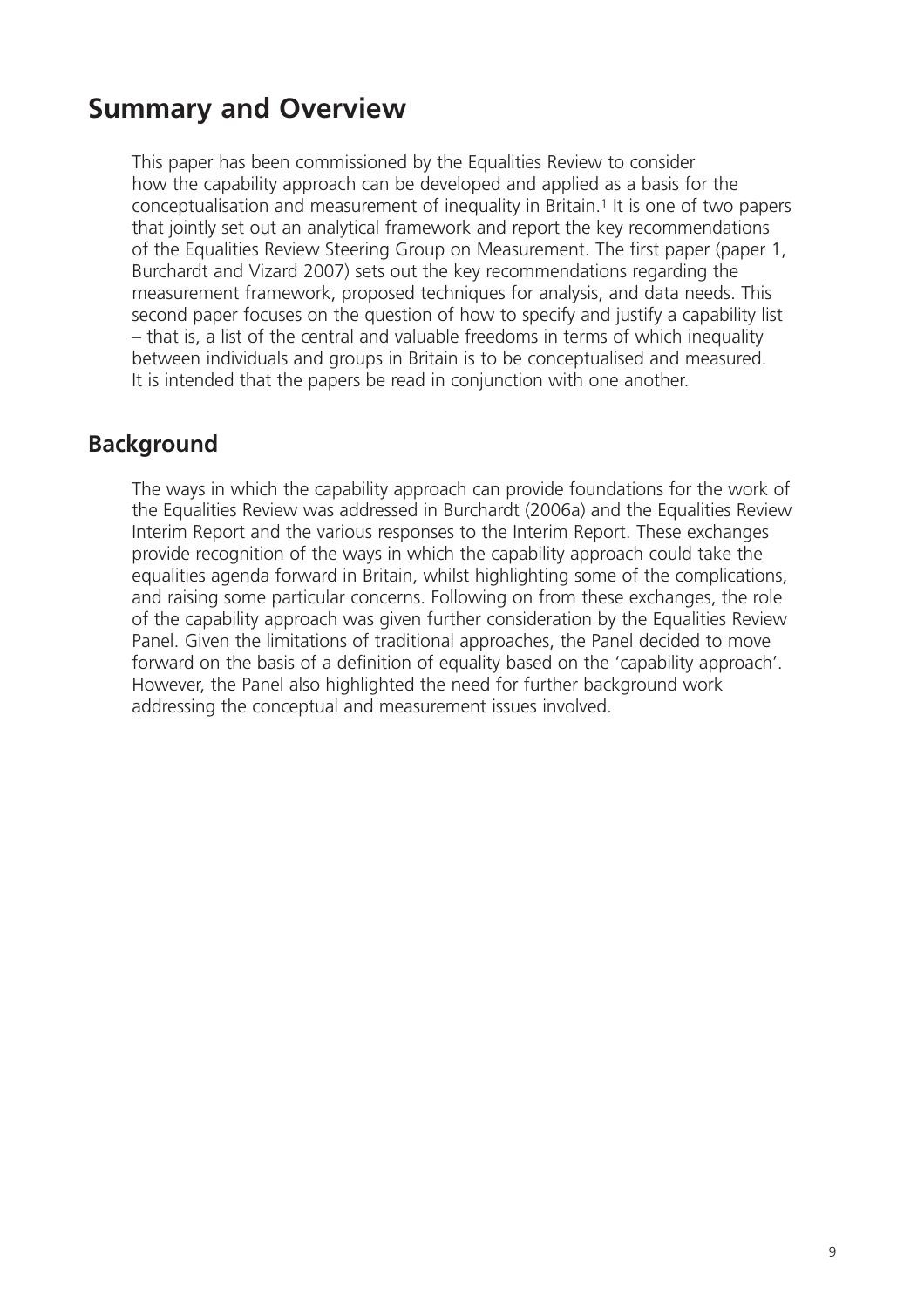# **Why does the equalities review need to reach explicit agreement regarding the use of a capability list?**

The current paper takes these discussions forward by examining how agreement might be reached vis-à-vis an appropriate list of central and valuable capabilities. The need to explicitly specify and justify the use of capability lists was raised in Burchardt (2006a), the Equalities Review Interim Report and reflects the 'constructive role' reserved for democratic deliberation and debate in the theoretical conception and practical application of the capability approach. Before the capability approach can be applied in practice in any particular context, agreement is required both in terms of procedure (i.e. the process of generating a capability list) and substantive content (i.e. the nature and scope of the capabilities that are to be included). This means that, in taking the capability approach forward as a basis for conceptualising and measuring inequality in Britain, the Equalities Review needs to develop an explicit procedure for selecting the key capabilityfreedoms in terms of which inequalities between individuals and groups can be examined and appraised. To quote the Interim Report, the freedom to live a long and healthy life is more salient than the freedom to play golf. There is a need to address the basis on which value judgements of this type are to be made.

# **The options**

The paper sets out a methodological framework for the Equalities Review to develop an agreed list of central and valuable capabilities. It reviews the ways in which capability lists have been developed in the broader literature on the capability approach and sets out key recommendations concerning both process and substance. The key possibilities for developing capability lists discussed in the literature include:

- Philosophical/ethical reasoning from first principles;
- Social scientific/empirical methods, for example using large scale surveys or observation aiming to elicit information about the values and priorities of the population or particular sub-groups within it;
- Democratic and deliberative methods aiming at agreement or consensus, including different types of deliberative and participative mechanisms, and different kinds of national, regional and local consultative exercises
- Invoking a pre-existing 'pragmatic agreement' or 'consensus' such as that provided by the international human rights framework.

In reviewing the options and developing a framework for the selection of central and valuable capabilities, the paper draws on two of these options. These are (1) the method of 'pragmatic consensus' (as evidenced by internationally recognised human rights) and (2) deliberative/participative methods aiming to elicit in-depth attitudinal information about what the general public and individuals and groups at particular risk of discrimination and disadvantage think should be included in a list of central and basic capabilities.

<sup>1</sup> The Equalities Review is an independent investigation of the causes of persistent discrimination and inequality in British society. It is charged with analysing the causes of disadvantage; making policy recommendations; and informing the modernisation of equality legislation/development of the Commission for Equality and Human Rights. See Equalities Review (2006: Section 1).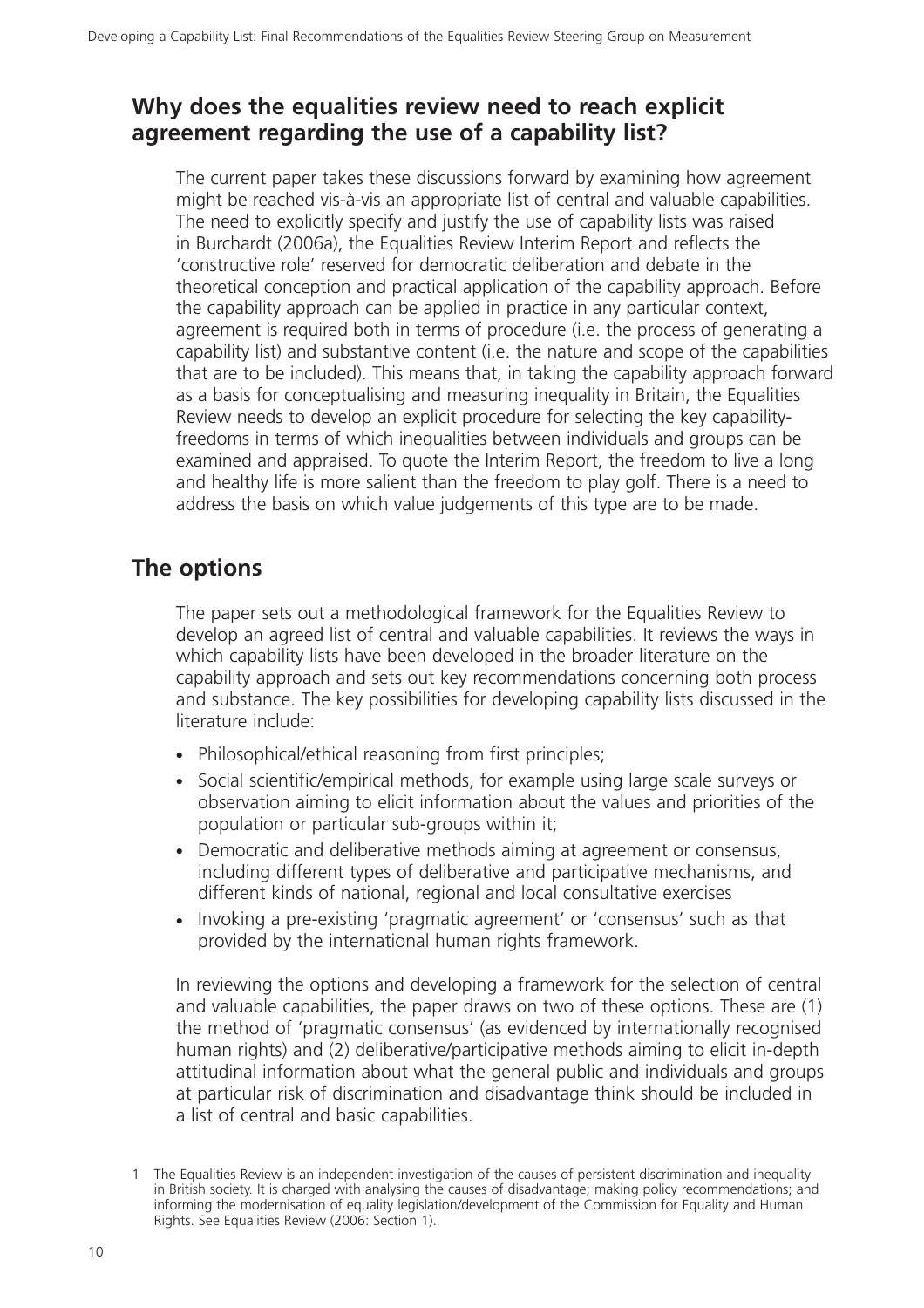# **The proposed methodological framework (Recommendation 1)**

The paper sets out a two-stage procedure for developing a capability list. It recommends that a core list of central and valuable capabilities be derived from the international human rights framework, supplemented and refined by democratic deliberation and debate. In recommendation 1.1, the paper further recommends that the Equalities Review adopt a number of the general methodological principles that have been developed in the broader literature on the capability approach. These aim to avoid selection bias and to ensure that open, fair and participatory methods of capability selection are adhered to.

# **Stage 1: The role of the international human rights framework**

The paper places particular emphasis on the ways in which existing international human rights commitments can provide a pragmatic starting point for generating human rights-based capability lists. A human rights-based capability list based on the broad range of human rights codified in international human rights law is set out for this purpose. It is argued that a human rights-based capability list of this type provides appropriate foundations for the work of the Equalities Review by providing the basis of a 'pragmatic consensus' with respect to the constituent elements of freedom. The paper recommends that a human rights-based capability list of this type is viewed as constituting the *irreducible core* of a capability list that is suitable for the conceptualisation and measurement of inequality in Britain.

The proposed human rights-based capability list has a number of advantages. Procedurally, it has the advantage of drawing on established processes of international consensus-building around the central and basic freedoms that are of value in human life and that are at least in part deliberative and democratic (rather than being purely of an "expert" or "technocratic" nature). In addition, the proposed human rights based capability list addresses some of the concerns raised in a number of responses to the Equalities Interim Report. These include the concern that the framework adopted by the Equalities Review be linked more directly to the idea of human rights, linking in with the human rights as well as the equalities remit of the Commission for Equality and Human Rights (CEHR), as well as to on-going efforts to invoke human rights legislation to promote equality in Britain.

The paper moves forward here by highlighting the important role that human rights can play in the conceptualisation and measurement of inequality in Britain. By emphasising the links between the capability approach and human rights, the paper demonstrates how the theoretical development and practical application of the capability approach by the Equalities Review can engage with, and be shaped by, human rights standards and principles. In this way, the paper highlights how the capability approach and human rights can be mutually reinforcing and supportive (rather than mutually exclusive or alternatives) and how the capability approach can contribute to the development of an overarching framework for the equalities and human rights functions of the CEHR. The paper includes a series of feedback and consultation sections. These have been introduced to clarify the relationship between the capability approach, human rights and the British Human Rights Act (1998).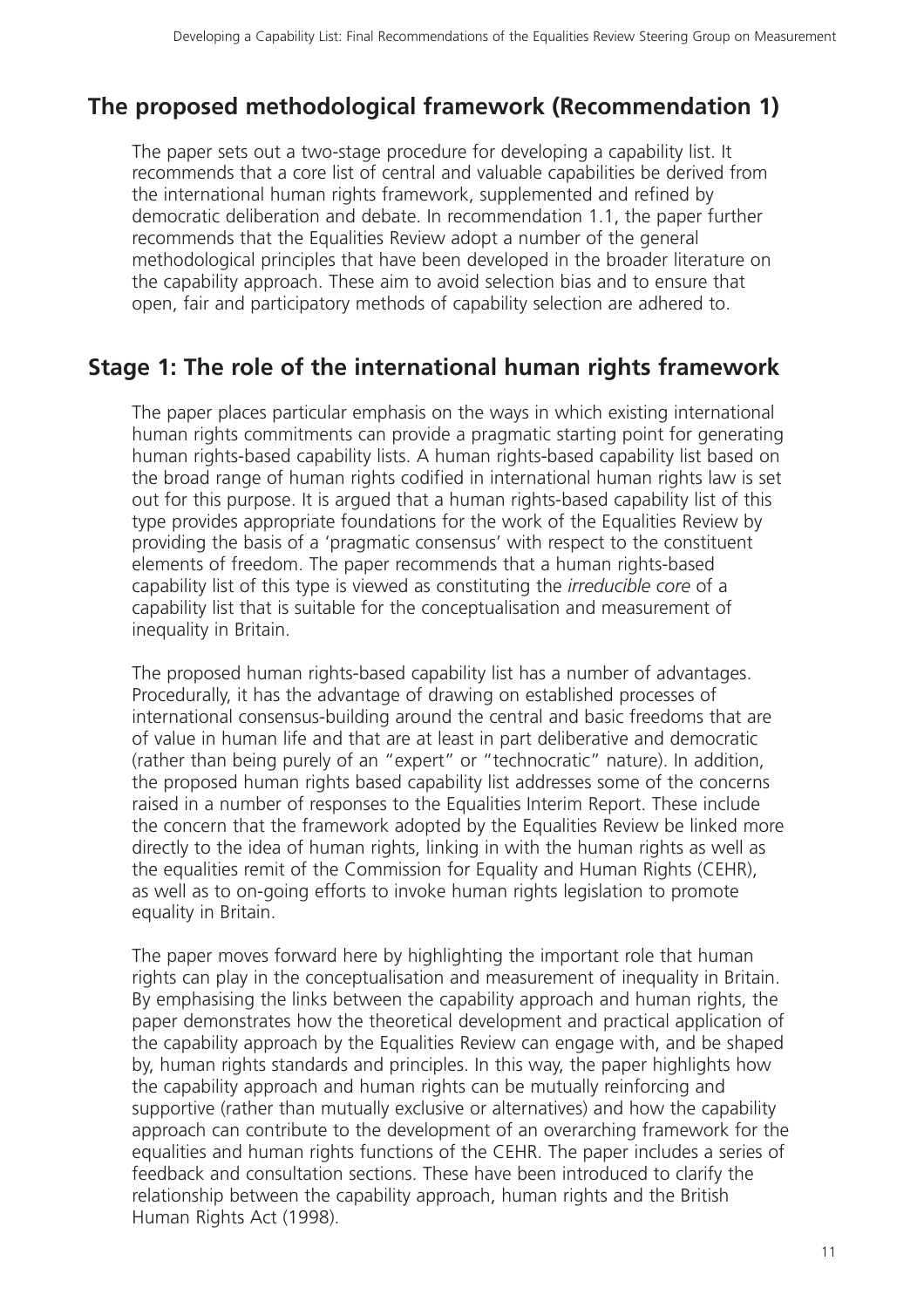# **Stage 2: The Equalities Review deliberative consultation**

Whilst emphasising the ways in which existing international human rights commitments can provide a pragmatic starting point for the development of a capability list, the paper also recognises the possible drawbacks of an exclusively human rights-based approach. These relate not only to procedural imperfections but also to the issue of "minimalism" (i.e. whether the human rights based approach is overly restrictive in terms of both dimensions and thresholds). The limitations of this possible interpretation underlie the recommendation in the paper that a capability list derived from the international human rights framework be viewed as the *irreducible core* of a capability list that would be suitable for the work of the Equalities Review. Beyond this irreducible core, the paper recommends that supplementation, refinement and revision of the capability list are possible through a range of additional methods discussed in the literature (e.g. philosophical reasoning, participative methods, social scientific research and other types of pragmatic consensus). This possibility of supplementation, refinement and revision is intended to ensure that the capability list has, and continues to have, full relevance to the conceptualisation and measurement of inequality in 21st century Britain.2

A key issue here concerns the *defining* role that democratic deliberation and debate should play in the development of a capability list. Both the theoretical conception and practical application of the capability approach reserve a central role for broader processes of democratic deliberation and debate; and the importance of open, fair and participative exercises aiming at the selection and justification of a list of central and valuable capabilities is a key recommendation highlighted in the broader literature on the capability approach. The paper recommends that these principles are developed and applied in the British context. The Equalities Review should ensure that the process of selecting and justifying a list of central and valuable capabilities is embedded in a process of deliberative consultation, both with the general public, and with individuals and groups at high risk of experiencing discrimination and disadvantage.

The need to develop open, fair and participative exercises aimed at the selection and justification of a list of central and valuable capabilities was discussed in the Equalities Review Interim Report. The Equalities Review subsequently commissioned Ipsos-MORI to undertake a deliberative consultation on the selection of central and basic capabilities with the general public, and individuals and groups at high risk of discrimination and disadvantage. The deliberative consultation involved a programme of workshops with the general public and individuals and groups at risk of discrimination and disadvantage, as well as more in-depth interviews with selected individuals and groups. It aimed to elicit in-depth attitudinal information regarding central and valuable capabilities, with participants discussing and reflecting upon what is needed for a person to flourish and to have the freedom to lead a life that they value and would choose.

<sup>2</sup> The paper nevertheless recognises that *minimalist* interpretation of human rights (with human rights equated exclusively with minimum thresholds rather than a full/substantive equality perspective) has been widely challenged. For further clarification, see section (3.3).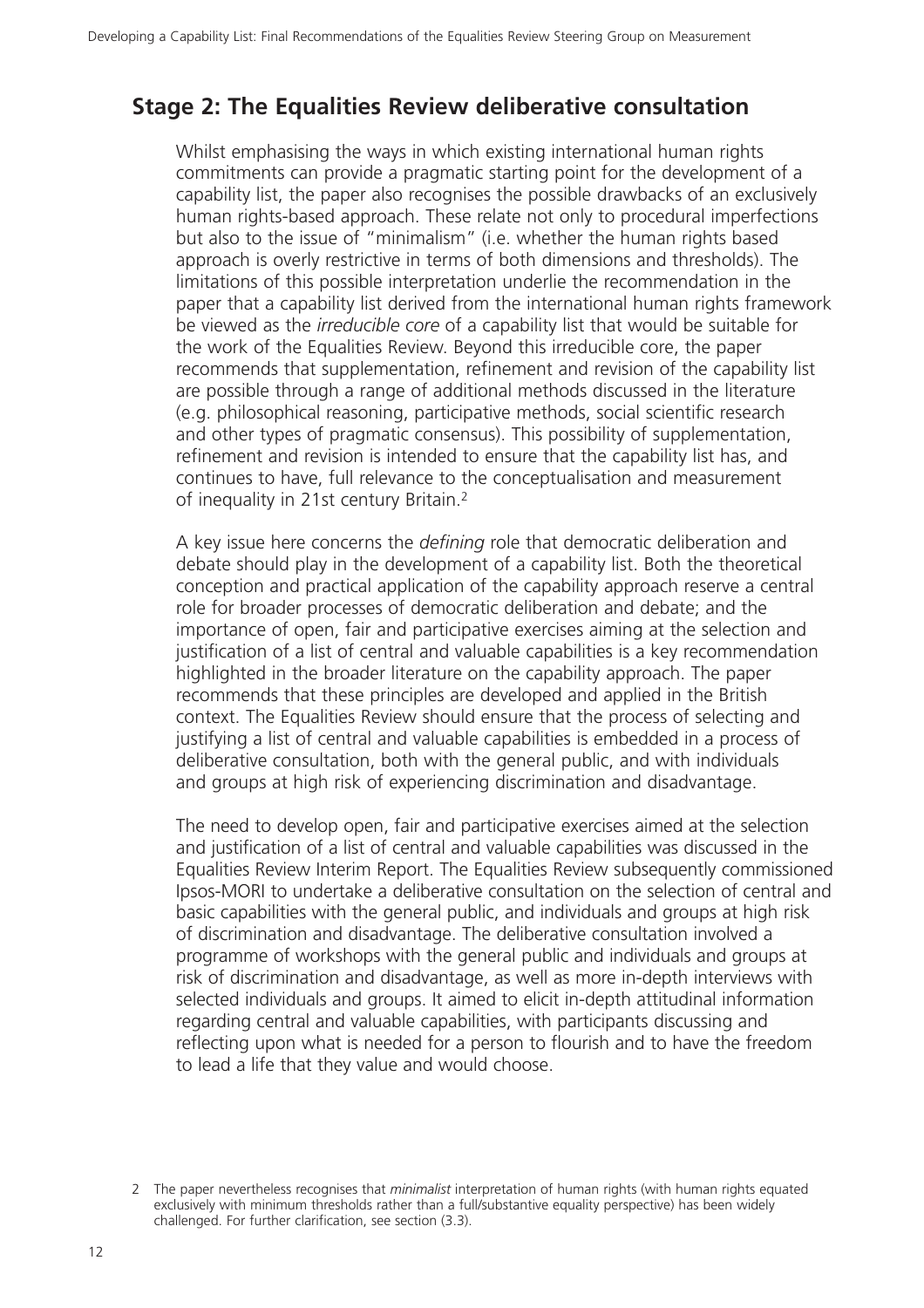The paper recommends that, beyond the irreducible core, the capability list derived from the international human rights framework is supplemented and refined using the results of the Equalities Review deliberative consultation with the general public and individuals and groups at high risk of discrimination and disadvantage. This procedure is intended to enhance both the *legitimacy* of the process of developing a capability list and the *substantive* content of the capability list that is proposed. The procedure reflects the principle that the general public and those individuals and groups at particular risk of discrimination and disadvantage have a role in identifying and defining the domains of human freedom that are to be treated as 'important' for the conceptualisation and measurement of inequality. It also reflects the need for the capability list to go beyond the 'irreducible core' and to be fully specified and relevant in the context of 21st century Britain.

# **The proposed capability list (Recommendation 2)**

The paper finally sets out the substantive recommendations of the Equalities Review Steering Group on Measurement regarding the nature and scope of the central and valuable capabilities that should be included in a capability list. A capability list setting out ten central and valuable capabilities that have been selected and justified through the above two-stage procedure is proposed. The paper recommends that this capability list be adopted by the Equalities Review as a basis for the conceptualisation and measurement of inequality in Britain. The proposed capability list (more fully specified under Recommendation 2, and referred to in the text as List 3) covers the following ten domains:

Life; Physical security; Health; Education; Standard of living; Productive and valued activities; Individual, family and social life; Participation, influence and voice; Identity, expression and self-respect; Legal security.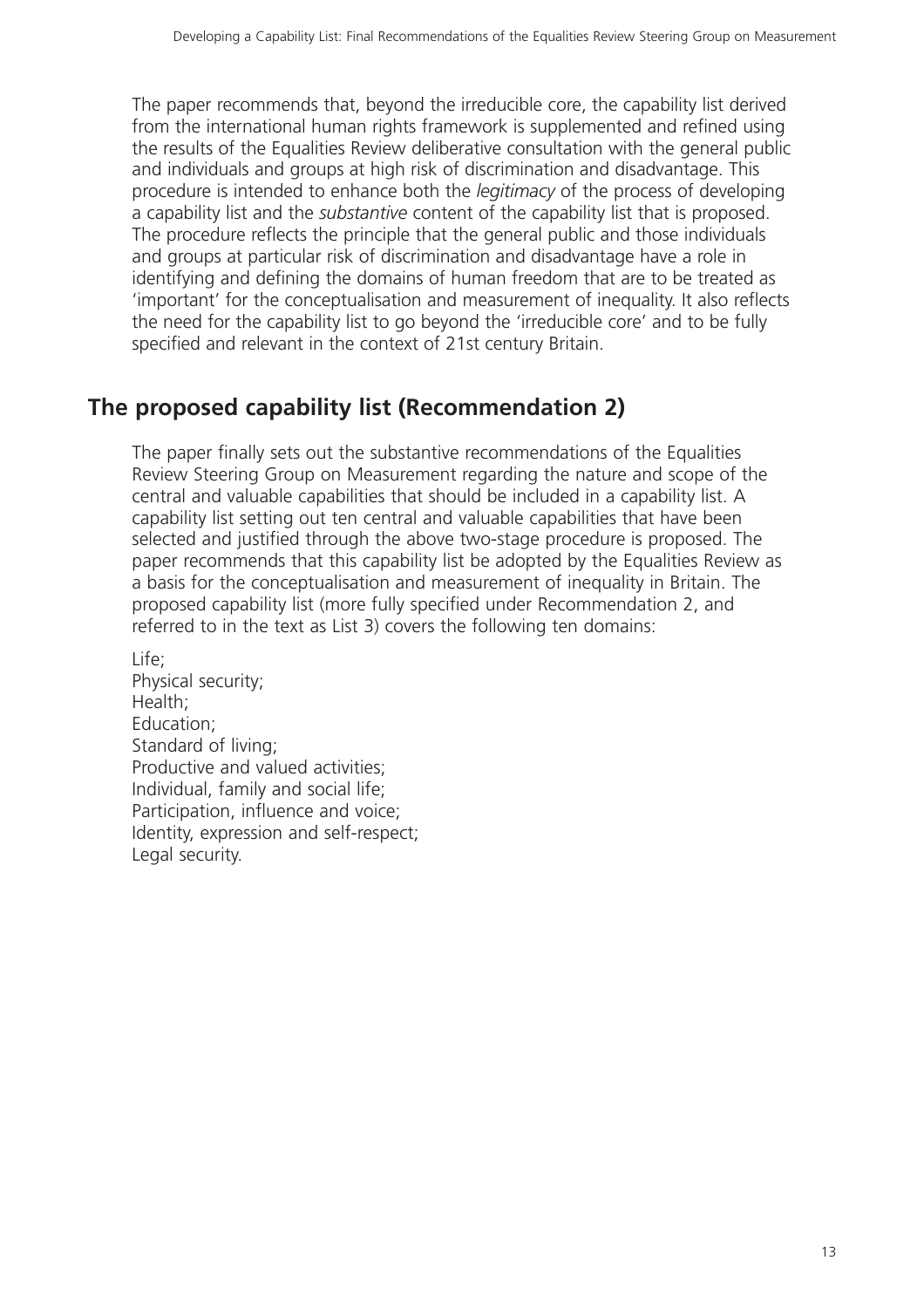# **The process of scrutiny and feedback**

The methodological framework being proposed has been subjected to scrutiny in a number of different ways. Key issues concerning the development and application of the capability approach and its relationship to human rights were raised in feedback to the Equalities Review Interim Report. Some of these issues are discussed in the current paper; others are considered in paper 1 (Burchardt and Vizard, 2007). The Equalities Review Steering Group on Measurement has advised on the development of the framework and scrutinised the proposals at every stage. The recommendations and discussions of the Steering Group (as they relate to the development of the capability list) are recorded in this paper. Finally, the proposal that a core capability list should be derived from the international human rights framework was subjected to scrutiny at a Seminar convened by the Equalities Review. The Equalities Review Seminar on the Capability Approach and Human Rights represented an opportunity to bring together and consult with experts on both human rights and the capability approach – both to examine the advantages and limitations of the proposed approach, and to advise on practical steps in moving forward. Feedback from this event (and further clarification of key issues raised and discussed) constitutes an important element of this paper.

# **Overview**

The paper is divided into three main parts. Part 1 provides an analytical overview of the capability approach and the ways it can contribute to the British equalities agenda. Part 2 sets out the two-stage procedure for developing a capability list being proposed by the Equalities Review Steering Group on Measurement (Recommendation 1) and provides details of how the framework has been applied to generate a proposed capability list (Recommendation 2). Part 3 focuses on feedback and clarification following the Equalities Review Seminar on the Capability Approach and Human Rights.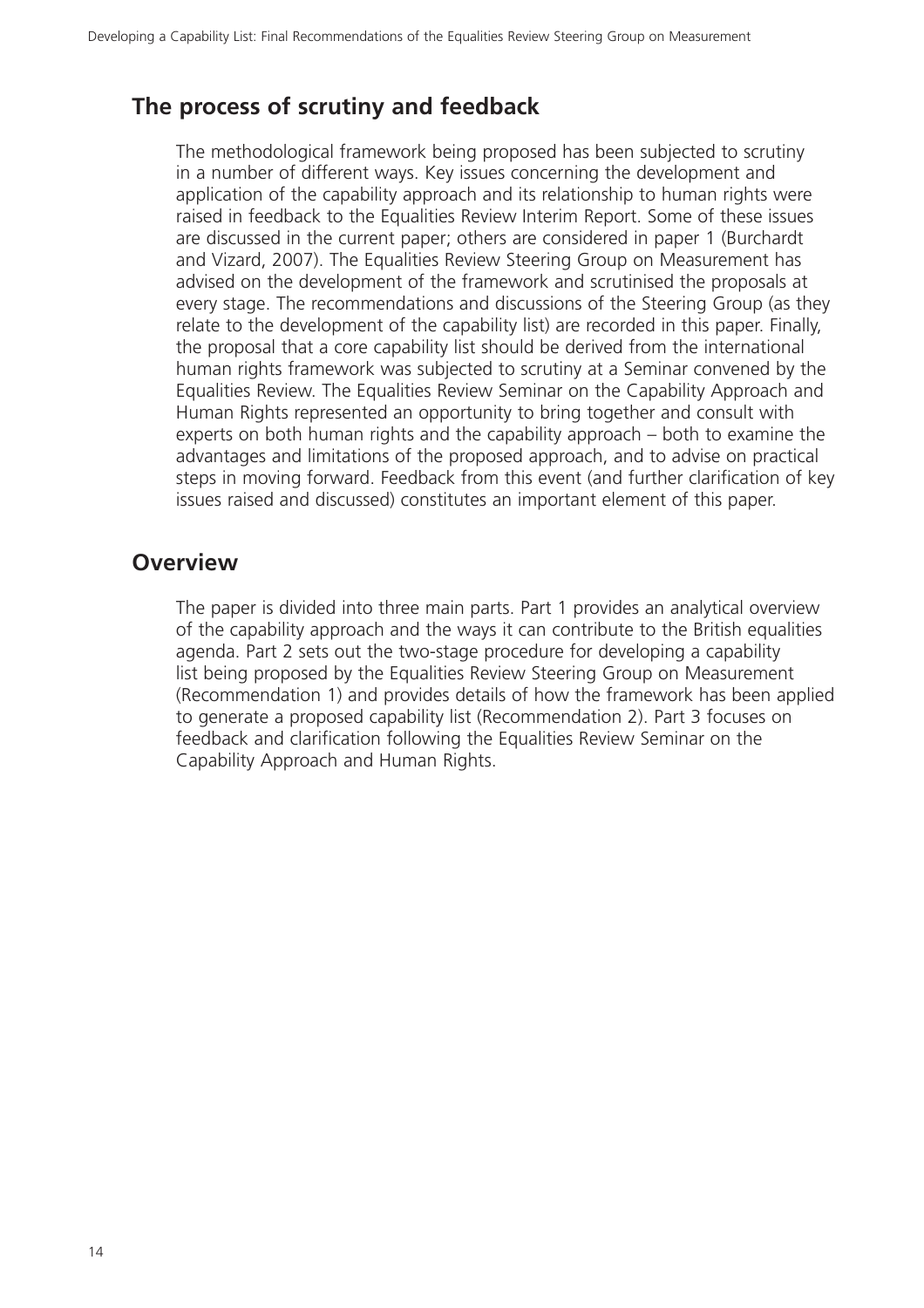# **1 The 'value added' of the capability approach for the conceptualisation and measurement of inequality in Britain**

The decision of the Equalities Review to adopt the capability approach as a basis for the conceptualisation and measurement of inequality in Britain was set out in the Equalities Review Interim Report. This section provides an analytical overview of the capability approach and the ways it can contribute to the British equalities agenda. Section 1.1 provides a general introduction to the capability approach. Section 1.2 examines the 'value added' of the capability approach for the conceptualisation and measurement of inequality. Section 1.3 discusses the 'value added' of the capability approach in the context of the British equalities agenda.<sup>3</sup>

# **1.1 How does the capability approach provide a framework for conceptualising and measuring the real or substantive freedoms that people are able to enjoy?**

The capability approach has been developed by Sen and others<sup>4</sup> as a major new framework for analysing the position of individuals, groups and nations that focuses on human freedoms (broadly defined, to include individual substantive freedoms such as the ability to avoid premature mortality and 'excess' morbidity, to have access to adequate education, to participate in and influence public life, and to enjoy self-respect) rather than other informational focuses widely adopted in economics and philosophy (such as income, growth, utility, negative liberty and 'primary goods'). The framework is motivated by dissatisfaction with dominant traditions in twentieth century philosophical and economic thought (including dissatisfaction with utilitarianism, libertarianism and Rawlsianism, as well as with standard models in theoretical and empirical economics that focus on income, growth and utility). This dissatisfaction is rooted in the failure of standard theories to take adequate account of forms of deprivation and inequality associated with poverty, hunger and starvation; with entrenched disadvantage and discrimination; and with health related conditions such as chronic illness and disability. The capability approach aims to overcome these limitations and provides an alternative point of departure that focuses on the expansion of substantive human freedoms in the form of human capabilities – the central and basic things in life that people can actually *do* and *be*.

<sup>3</sup> The ways in which the capability approach provides foundations for the work of the Equalities Review are examined in detail in Burchardt (2006) and the Equalities Review Interim Report. This section is intended as supplementary and provides a response to some of concerns about the capability approach raised in the responses to the Equalities Review Interim Report.

<sup>4</sup> See, for example, Sen (1984, 1985, 1987ab, 1992, 1993a, 1999, 2004ab).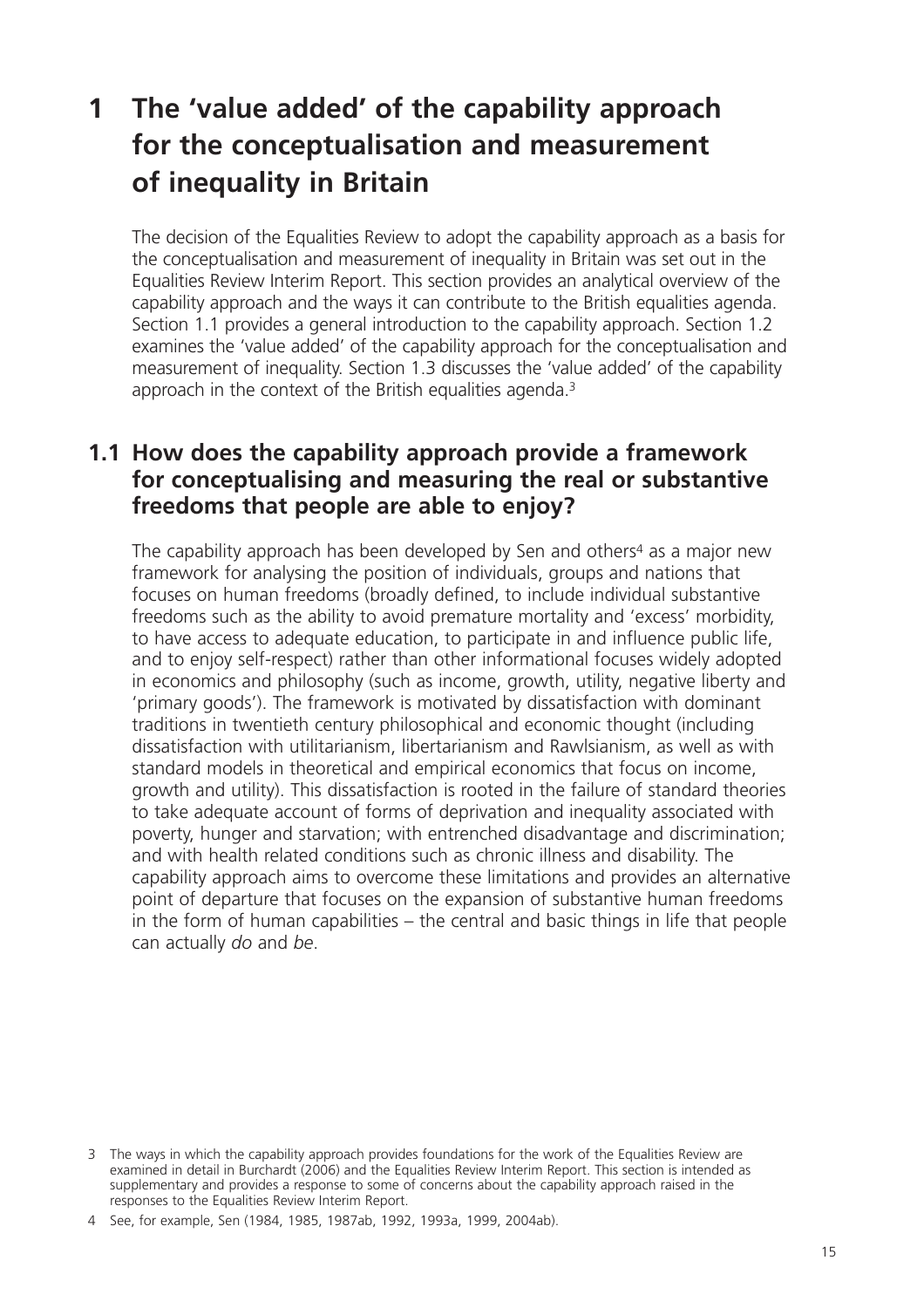#### **Box 1: What is the capability approach?**

*Capabilities* **are** *substantive human freedoms* **or** *real opportunities* **(such as the ability to avoid premature mortality, to be adequately nourished, to have access to adequate health, social services and education, to participate in and influence public life, and to enjoy self-respect) that people value and have reasons to value. The capability approach is an analytical framework for examining the achievement (and lack of achievement) of basic human freedoms of this type.**

#### **1.1.1 Normative and evaluative dimensions of the capability approach**

The capability approach proposes that a key aspect of human freedom relates to the substantive opportunity that a person has to live a life that they value and choose (and have reasons to value and choose) and that social and economic arrangements ought to be evaluated and judged from this perspective. This central and overarching idea provides the focus for the development of (1) a normative framework for thinking about social justice and equality and (2) an evaluative framework for assessing the position of individuals, groups and nations. Accordingly, the theoretical development and practical application of the capability approach has a normative dimension (relating to the justification and elucidation of the capability approach as a critical element of a theory of social justice) and an evaluative dimension (relating to the development of a capability space as a practical metric to be adopted for the purposes of measurement and comparison) (Box 2). In normative terms, the capability approach emphasises the importance of the achievement and non-achievement of key 'capability freedoms' by individuals, groups and nations for the development of a vision of a just society. This includes the normative importance of both (1) the achievement and non-achievement of key 'capability freedoms' by individuals, groups and nations below a 'minimum threshold' and (2) the importance of the equitable fair distribution and advancement of key 'capability freedoms' in overall processes of economic growth and development. In evaluative terms, the capability approach provides a formal system for appraising 'how well' individuals, groups and nations are doing in terms of the key 'capability-freedoms' that they enjoy. This involves the examination and comparison of (1) "basic capability sets" representing combinations of personal states of 'being' and 'doing' (or 'functionings') that are within a persons reach and (2) the functionings that are realized or achieved by individuals, groups and nations in practice. These range from elementary personal states and activities (such as achieving adequate nutrition or being literate) to complex personal states and activities (such as political participation and self-respect).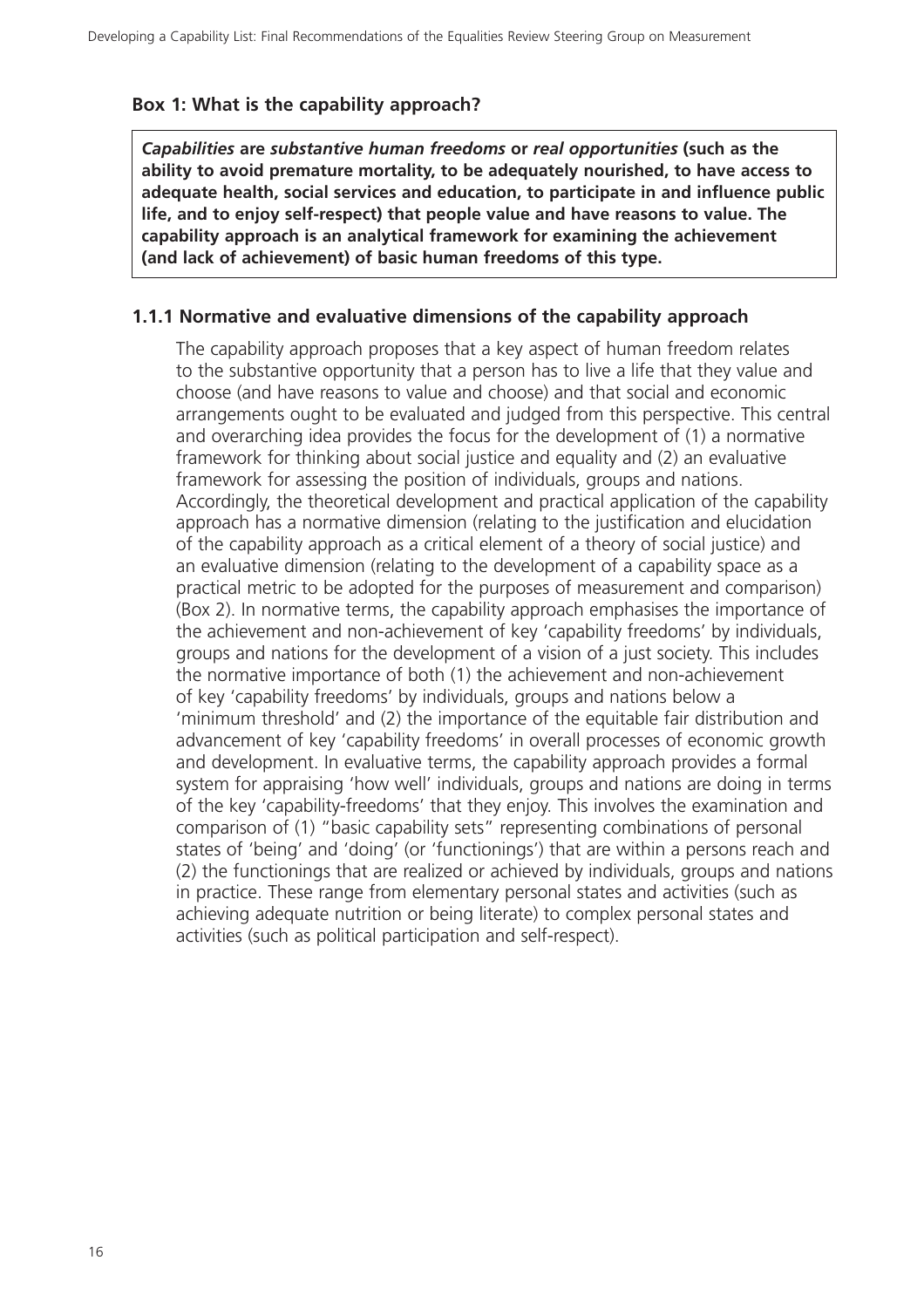



#### **1.1.2 How has the capability approach been developed and applied internationally to focus attention on inequalities in the substantive freedoms achieved by individuals, groups and nations?**

The theoretical development and practical application of the capability approach by Sen and others has had a major impact in bringing the question of the achievement (and lack of achievement) of key 'capability freedoms' by individuals, groups and nations to the forefront of international debates. Sen's research agenda has addressed the underlying normative issues and has spearheaded the theoretical development and the practical application of the capability approach as a 'freedom focussed' framework for economic analysis that concentrates on the achievement (and lack of achievement) of human capabilities (rather than other focal variables such as income, growth, production and utility). His work has put the proposition that income and growth are not intrinsically valuable, but rather have instrumental value in supporting the expansion of the capability of people to live the lives that they value and choose (and have reasons to value and choose) at the forefront of international debates – resulting in the development of new criteria for evaluating economic efficiency and success in academia and beyond. The capability approach has been the driving force behind new paradigms and approaches in theoretical and empirical economics and in a range of other disciplines in the social sciences (including development, poverty and inequality analysis, social policy, gender studies, political theory and philosophy) that concentrate on the appraisal of the achievement and non-achievement of central and basic 'capability freedoms'. This has resulted in new theoretical and empirical insights the achievement and lack of achievement of the key 'capability freedoms' by individuals, groups and nations and has expanded knowledge and understanding in areas of critical concern including hunger and starvation, premature mortality and "excess" morbidity, illiteracy and inadequate educational achievement, and gender-based and group-based inequality. Beyond academia, the capability approach is associated with the emergence of new 'capabilityfocussed' criteria for appraising economic and national success by key international organisations (as reflected, for example, in the UN's 'Human Development Index').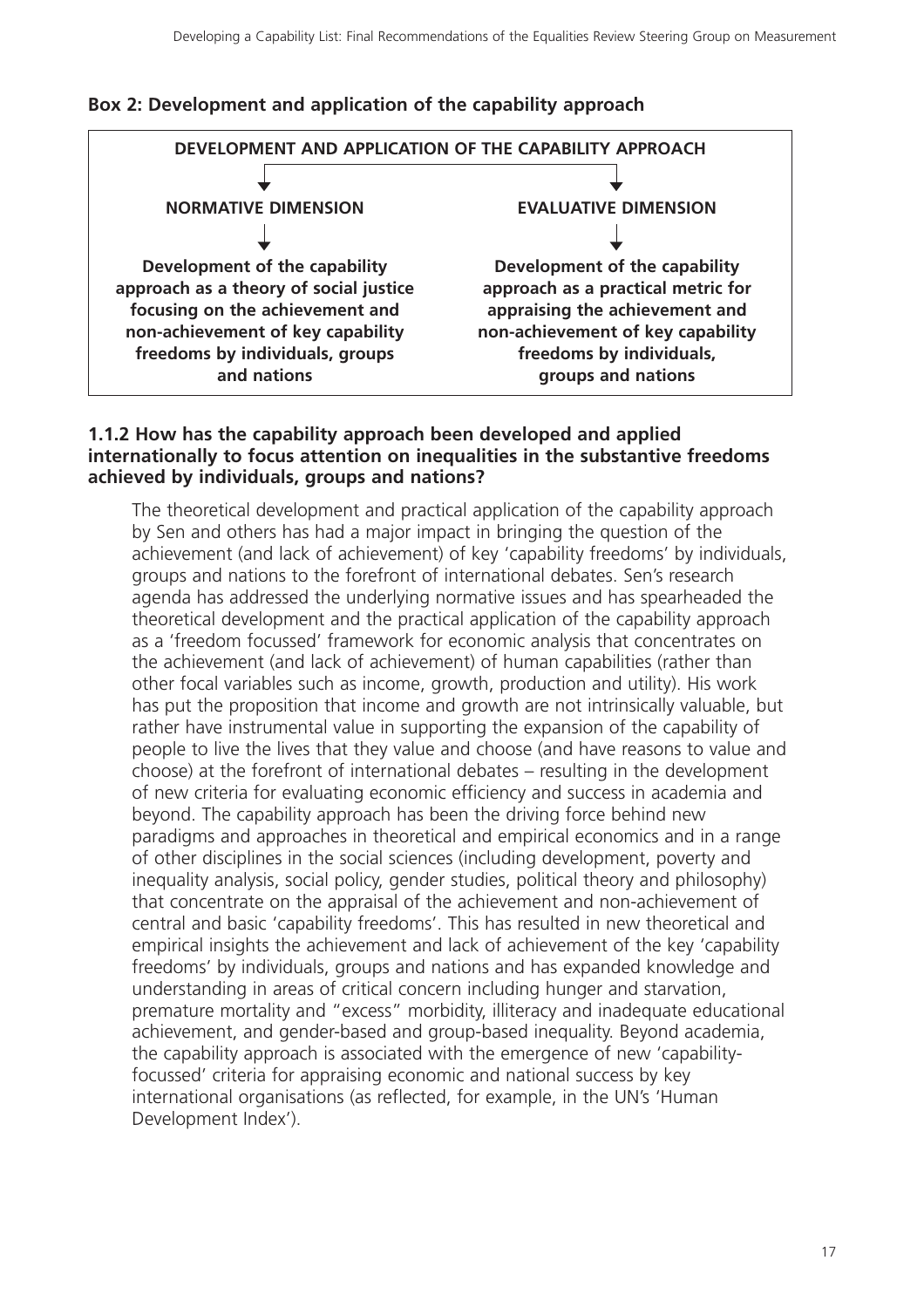#### **Box 3: Which evaluative exercises can be undertaken using the capability approach?**

**The capability approach can be adopted as an analytical framework for a range of different types of evaluative exercises concerning the substantive freedoms enjoyed by individuals and groups. It can be adopted, for example, as a basis for the examination of poverty and inequality; for the evaluation of quality of life and human development; for the appraisal of the efficiency and fairness of processes of trajectories of economic growth; and for the assessment of human rights.**

# **1.2 What is the 'value added' of the capability approach for the conceptualisation and measurement of inequality?**

Theories of equality are often distinguished in terms of their differential responses to the question *'Equality of What?'* The capability approach is distinctive in that it focuses on equality and inequality of *human capability* (the central and basic things that people can *do* and *be*) rather than alternative focal or target variables such as income, subjective well-being (as in utility based models widely adopted in welfare economics, with utility often interpreted in terms of happiness and/or preference satisfaction), liberty (or 'negative freedom') and/or Rawlsian 'primary goods' (Box 4). This approach is motivated by the failure of dominant frameworks for thinking about equality to take adequate account of the full range of inequalities associated with poverty, hunger and starvation; with entrenched disadvantage and group based discrimination; and with health related conditions such as chronic illness and disability. By directly focussing on individual substantive freedoms, the capability approach avoids certain limitations associated with standard theories of equality.

- The capability approach focuses attention on intrinsically valuable ends, rather than instrumentally valuable means (such as *income* and *resources* – as in standard frameworks for assessing economic growth and development).
- The capability approach focuses on the central and valuable things that people can actually do and be (rather than on subjective wellbeing, happiness and preference-satisfaction – as in standard utility-based models in welfare economics).
- The capability approach focuses on what it is actually *feasible* for a person to do and be and recognises the importance of a broad range of *constraints* for the analysis of individual freedom (including socio-economic and structural processes as well as immunity from intentional interference, as in standard models of negative freedom).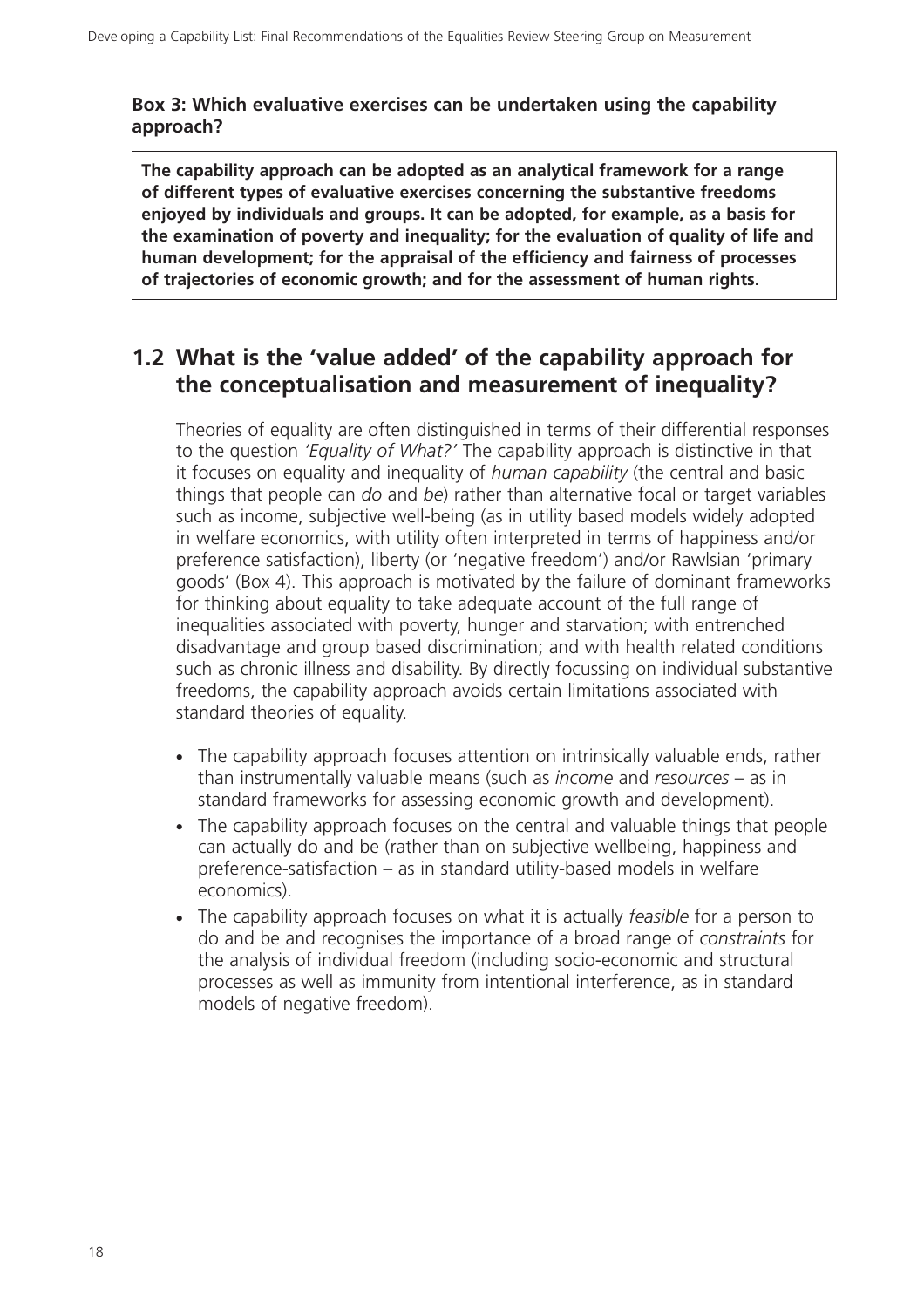- The capability framework also departs from the Rawlsian social justice framework in key respects. Unlike the Rawlsian framework, the capability approach is sensitive to forms of inequalities that can arise in the central and valuable things that people can do and be even with the same set of primary goods. Variations of this type can arise for a variety of reasons, including (1) physical or mental heterogeneities among persons (related, for example, to disability or illness); (2) variations in non-personal resources (variables such as the nature of public institutions and community cohesion); (3) environmental diversities (such as climatic conditions, or varying threats form disease or from local crime); or (4) different relative positions vis-à-vis others (concerning, for example, the phenomenon of relative deprivation) (Sen 2005: 154).

## **Box 4: Equality of what?**

| <b>Theory</b>                                                           | <b>Focal variable</b>                                                          |  |
|-------------------------------------------------------------------------|--------------------------------------------------------------------------------|--|
| Capability approach                                                     | Individual substantive freedoms (valuable<br>things that people can do and be) |  |
| Standard models of economic growth<br>and development                   | Income                                                                         |  |
| Models of subjective wellbeing applied<br>in standard welfare economics | Utility (happiness/preference satisfaction/<br>'revealed choice')              |  |
| Negative freedom                                                        | Individual negative liberty (immunity from<br>intentional interference)        |  |
| Rawlsian justice                                                        | Primary goods                                                                  |  |

## **1.2.1 'Value added' for the treatment of differences in needs**

The approach set out above has significant 'value added' in establishing the relevance of differences in need (e.g. interpersonal variations attributable to chronic ill-health and disability) to the conceptualisation and measurement of inequality. In moving beyond the Rawlsian framework, Sen has argued that if the object is to concentrate on a person's *real opportunity* to pursue her objectives (as Rawls suggests), then account should be taken not only of a person's access to primary goods (as in the Rawlsian framework) but also of a persons *real opportunities* in the form of the valuable things that people can actually *do* and *be*. In practical terms, the capability approach focuses attention on the fact that people can need more or different resources to achieve the same substantive freedoms. Society can systematically fail to take into account variations in needs – including, for example, in areas such as the provision of care and access to transport and the built environment.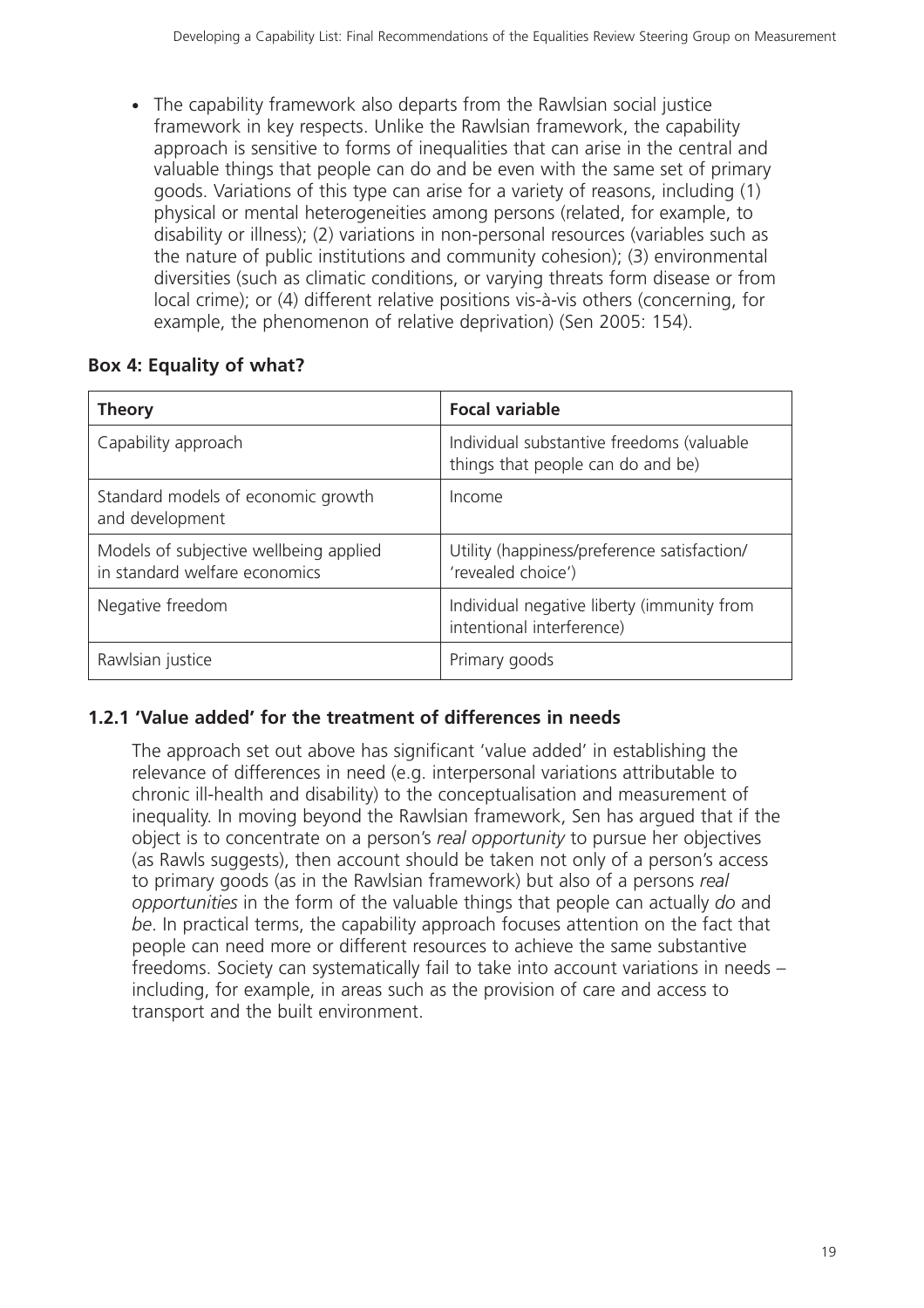#### **1.2.2 'Value added' for the treatment of a person's situation and context**

As well as taking account of interpersonal variations in need, the capability concept makes explicit analytical space for examining a broad range of contextual variables that capture the *situation* of individuals and groups. This is achieved, for example, through the sensitivity of the framework to variations in the capabilities of individuals and groups associated with positional variables (such as relative and contingent elements of the capability to have an adequate standard of living and the capability to enjoy self-respect) and non-personal resources (such as underlying structural processes, the operation of institutions and the legal system, the degree of societal integration, and the nature of community relations). The sensitivity of the capability approach to contextual variables of this type represents a further departure from the other standard frameworks highlighted in Box 4. In practical terms, this means that the capability approach focuses attention on the need to go beyond the elimination of overt discrimination, to tackle the underlying economic, political, legal, social and physical conditions that can constrain people's achievements and result in variations in the central and valuable things that people can do and be.

#### **1.2.3 'Value added' for examining the** *constraints* **on individual choice**

The capability approach also has significant 'value added' for bringing the analysis of the constraints on individual choice into inequality analysis. The departure from standard models of 'free and rational choice' is evident in three key respects. First, the focus is on individual *goals* rather than *choices* in a simplistic sense. For example, rather than relying on information about revealed choices, there is recognition of the need for information about counterfactual choices (i.e. what people would choose, given the choice). Second, explicit analytical space is made for examining the phenomenon of adaptive expectations – the ways in which individuals and groups can adapt their expectations (and choices) to their situation. Third, the capability approach makes analytical space for examining the *constraints* on individual choice – on what is *feasible* for the individual, given their needs and situations – and the *adequacy* of the options from which a person can choose. These departures from standard 'free and rational choice' models are reflected in the framework for measuring inequality set out in paper 1 (Burchardt and Vizard, 2007). Central emphasis is placed, for example, on the evaluation of *personal autonomy* – that is, the evaluation of the degree of choice and control that an individual has in achieving the things that they value (c.r. paper 1, Recommendation 6, sections 4.3 and 5).5

<sup>5</sup> The measurement framework recognises that information about the opportunity aspect of freedom (a person's ability to achieve valued outcomes) may require supplementation with information about process freedom (i.e. whether valued outcomes are arrived at through the free decisions of the person involved). C.r. section 1.3.2. (especially f.n. 7) and f.n. 20; also see paper 1 (Burchardt and Vizard, 2007) Recommendation 6 and sections 4.3 and 5.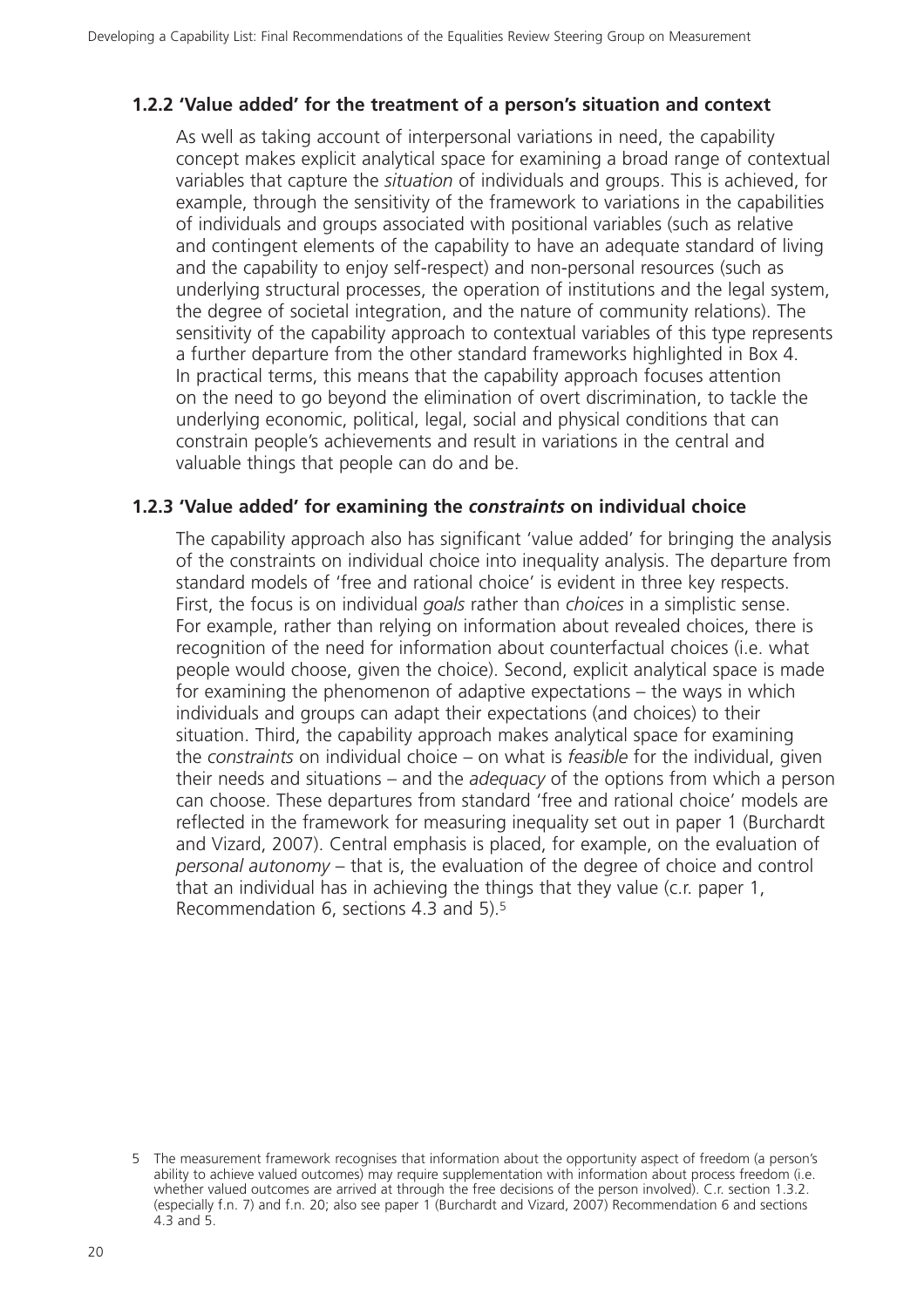# **1.3 How can the capability approach help to take the british equalities agenda forward?**

The Equalities Review is charged with examining the causes of persistent discrimination and inequality in British society with particular reference to nonsocioeconomic characteristics (gender, ethnicity, disability, age, sexual orientation, transgender status, and religion/belief). A key challenge in undertaking this work is to identify an overarching framework for conceptualising and measuring the constituent elements of human freedom in terms of which the positions of the different population groups identified by these characteristics can be coherently evaluated and judged. This involves formulating and elucidating a comprehensive analytical framework that covers and integrates all seven strands and captures and formalises the most important aspects of inequality between and within population groups.

### **1.3.1 'Value added' for the work of the Equalities Review**

The ways in which the capability approach provides foundations for the work of the Equalities Review are discussed in Burchardt (2006a) and the Equalities Review Interim Report. The focus of capability approach on the *substantive freedom* or *real opportunity* that individuals have to live the kind of life that they value and would choose (and have reasons to value and choose) is viewed as providing an overarching basis for conceptualising and measuring inequality in a contemporary multicultural democracy that avoids the limitations associated with traditional frameworks. A central issue here relates to the treatment of choice and diversity. Respect for the value of individual freedom of choice and diversity is axiomatic to the capability approach. As a freedom focussed model, the central aim is to capture and measure the *substantive freedom* or *real opportunity* that people have to live the kind of life that they value and would choose (and have reasons to value and choose), rather than outcomes or achievements *per se*. This focus avoids the limitations of traditional models of equality of *outcome* (with inadequate attention to the diversity of values, preferences and choices of individuals and groups). At the same time, the capability approach many of the limitations associated with traditional notions of equality of *opportunity* (with inadequate attention given, for example, to the adequacy of options, and to the ways in which social, economic, legal and cultural processes and institutional frameworks shape the nature and scope of options and choices).

In addition, the capability approach reflects many of the 'desirable' features of an equalities framework highlighted in consultative exercises undertaken by the Equalities Review following the publication of its Interim Report. Key issues include, for example, the need for a link with a vision of a good society; to adjustment for personal needs; to sensitivity to outcomes as well as to opportunities; to the recognition of the barriers and constraints on free and rational choice; to the need to cover non-market activities (e.g. care within families); and to sensitivity to inequalities above a 'minimum threshold'. Box 5 provides an overview of how the capability approach addresses these concerns.<sup>6</sup>

<sup>6</sup> For further analysis of issues raised in the Equalities Review consultation, see paper 1 (Burchardt and Vizard,2007) section 2.2.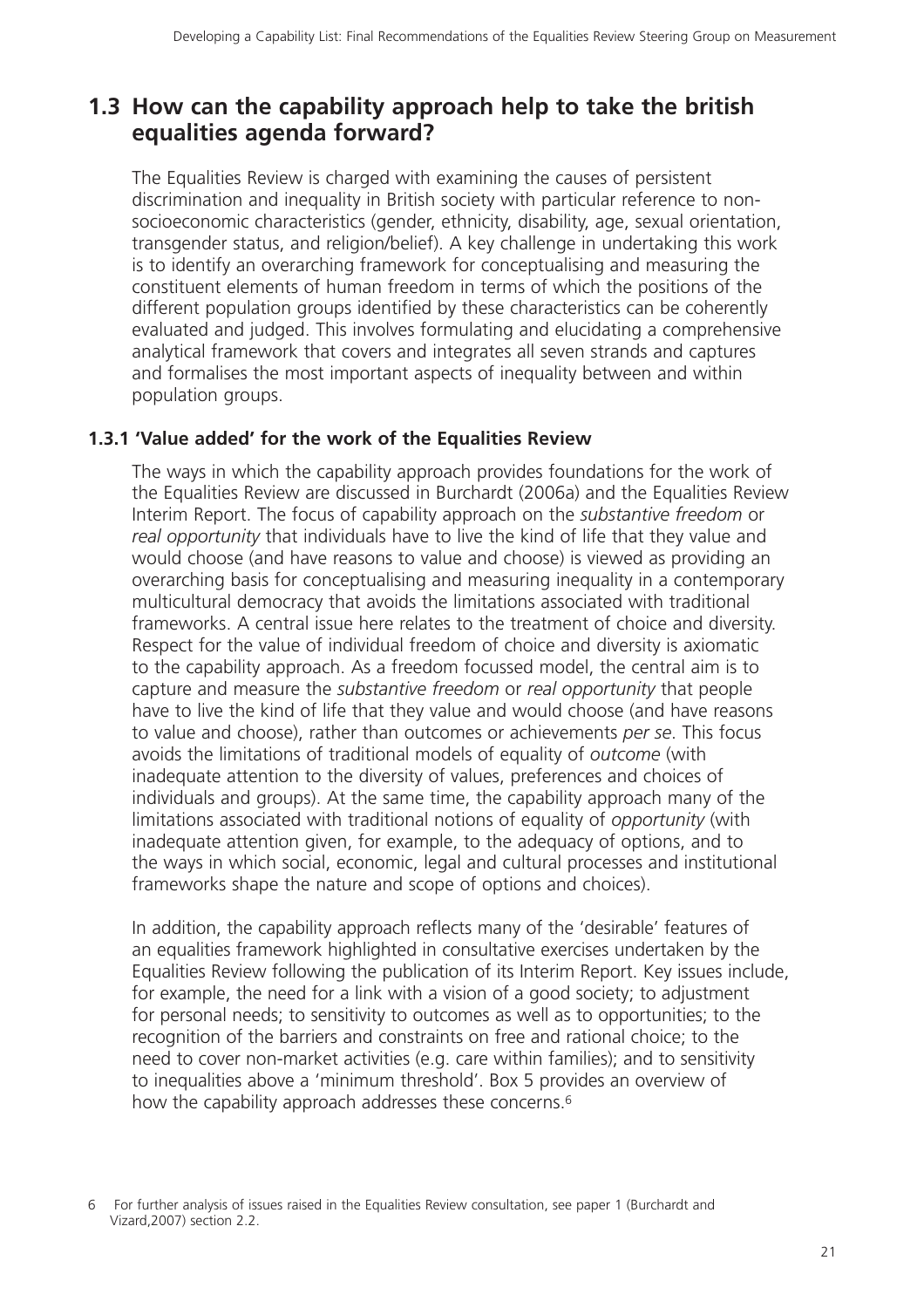### **Box 5: Summary of the 'value added' of the capability approach for the conceptualisation and measurement of inequality in britain**

#### *Respect for choice and diversity*

Respect for individual freedom of choice and diversity is axiomatic to the capability approach. The central aim is to capture and measure the *substantive freedom* or *real opportunity* that individuals have to live the kind of life that they value and would choose, and have reasons to value and choose – rather than simply the functioning-achievements of individuals and groups. This focus means that the capability approach avoids the limitations of traditional outcome-orientated frameworks (especially the failure of frameworks to take adequate account of choice and diversity) and provides an appropriate basis for conceptualising and measuring in a contemporary multicultural democracy.

#### *The link with a vision of the good society*

The capability approach contends that a just and fair society requires adequate recognition of the importance of human freedoms, which include capability freedoms. The goals of a just society include the expansion of individual substantive freedoms in the form of the capability that people have to live the lives that they value and choose (and have reasons to value and choose). Social and economic arrangements should be evaluated and judged in terms of the expansion of human capabilities rather than other focuses such as economic growth, subjective wellbeing (utility/happiness/preference satisfaction) and negative liberty.

#### *Adjustment for differences in need*

The capability approach is distinctive in that personal heterogeneities associated with differences in need are treated as a form of inequality that is of central importance for the development of a theory of social justice and to the appraisal of the position of individuals and population groups. If the object is to concentrate on a person's *real opportunity to pursue* then account should be taken of variations in the things that people can do and be (i.e. their capabilities) with the same resources or 'primary goods'. For example, a disabled person may need more or different resources in order to gain access to the same opportunities for employment, participation in social events or social engagement.

#### *Sensitivity to barriers, constraints and structural processes*

The capability approach departs from standard individualistic models by highlighting a person's *situation* to the analysis of inequality and provides analytical space for examining contextual variables (including underlying structural processes and the operation of institutions and the legal system). In this way, the capability approach provides a yardstick for evaluating the underlying processes and structures that result in variations in the things that people can do and be, and for tackling the economic, political, legal, social and physical conditions that constrain people's achievements and limit their substantive freedom.

#### *Recognition of the importance of adequate opportunities*

The notion of capability provides an elucidation of the idea of the *substantive freedom* or *real opportunity* of a person to live a life that he or she has reason to value and would choose, taking account of (1) the nature and scope of the opportunities offered (2) their relation to individual objectives and goals. Expanding the freedom that people have to lead the kind of lives that they value (and have reasons to value) requires addressing the adequacy of options that people face and ensuring that people have adequate opportunities from which to choose.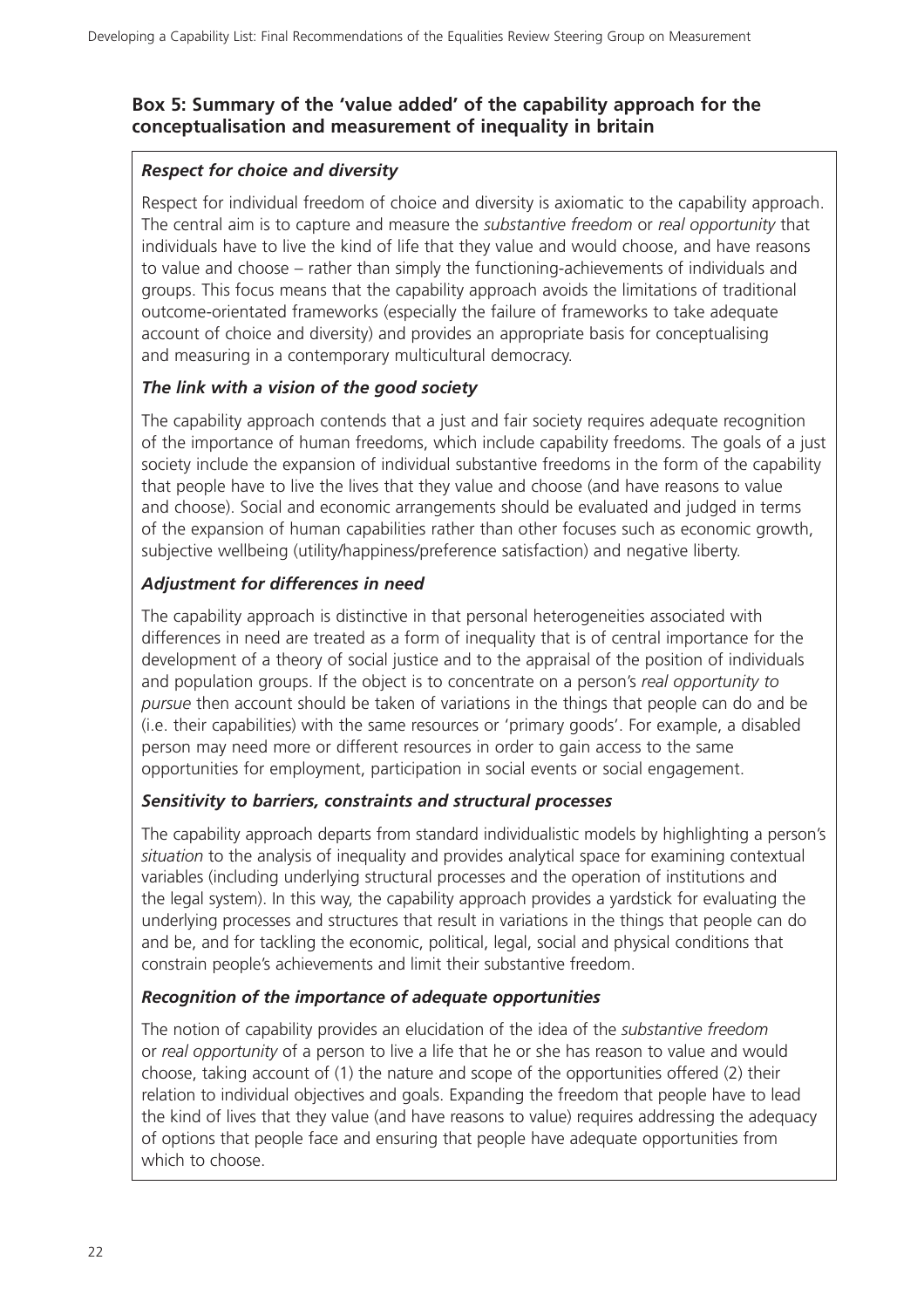#### *continued*

#### *Sensitivity to both opportunities and outcomes*

The capability approach recognises the importance of both *opportunities* and *outcomes* for a theory of social justice. Sensitivity to *real opportunities* is achieved through the analysis of "capability sets" – the combinations of valuable states of 'being' and 'doing' that are within the reach of individuals and groups, and that are therefore in principle feasible and available, and from which an individual can in principle choose. Sensitivity to *outcomes* is achieved through the analysis of "achieved functionings" – the states of 'being' and 'doing' that people and groups actually realize in practice (after all choices have been made, and taking account of the diverse constraints and influences on choices and behaviour). This analytical structure challenges the assumption that a theory of social justice must focus exclusively *either* on "equality of opportunity" *or* on "equality of outcome". It takes the equality debate in Britain forward by transcending positions that emphasise a rigid divide in this respect and by recognising that both opportunities and outcomes are relevant to a theory of social justice.

#### *Sensitivity to inequalities above a 'minimum threshold'*

The focus of the capability approach on the achievement and non-achievement of key 'capability freedoms' by individuals, groups and nations relates to *both* the achievement *and* non-achievement of key 'capability freedoms' below a 'minimum threshold' *and* to the equitable distribution and relative advancement of key 'capability freedoms' in overall processes of economic development and growth. The capability perspective therefore covers evaluative exercises that focus on 'minimal thresholds' *and* evaluative exercises that focus on the fair distribution and relative advancement of 'capability freedoms' between individuals, groups and nations.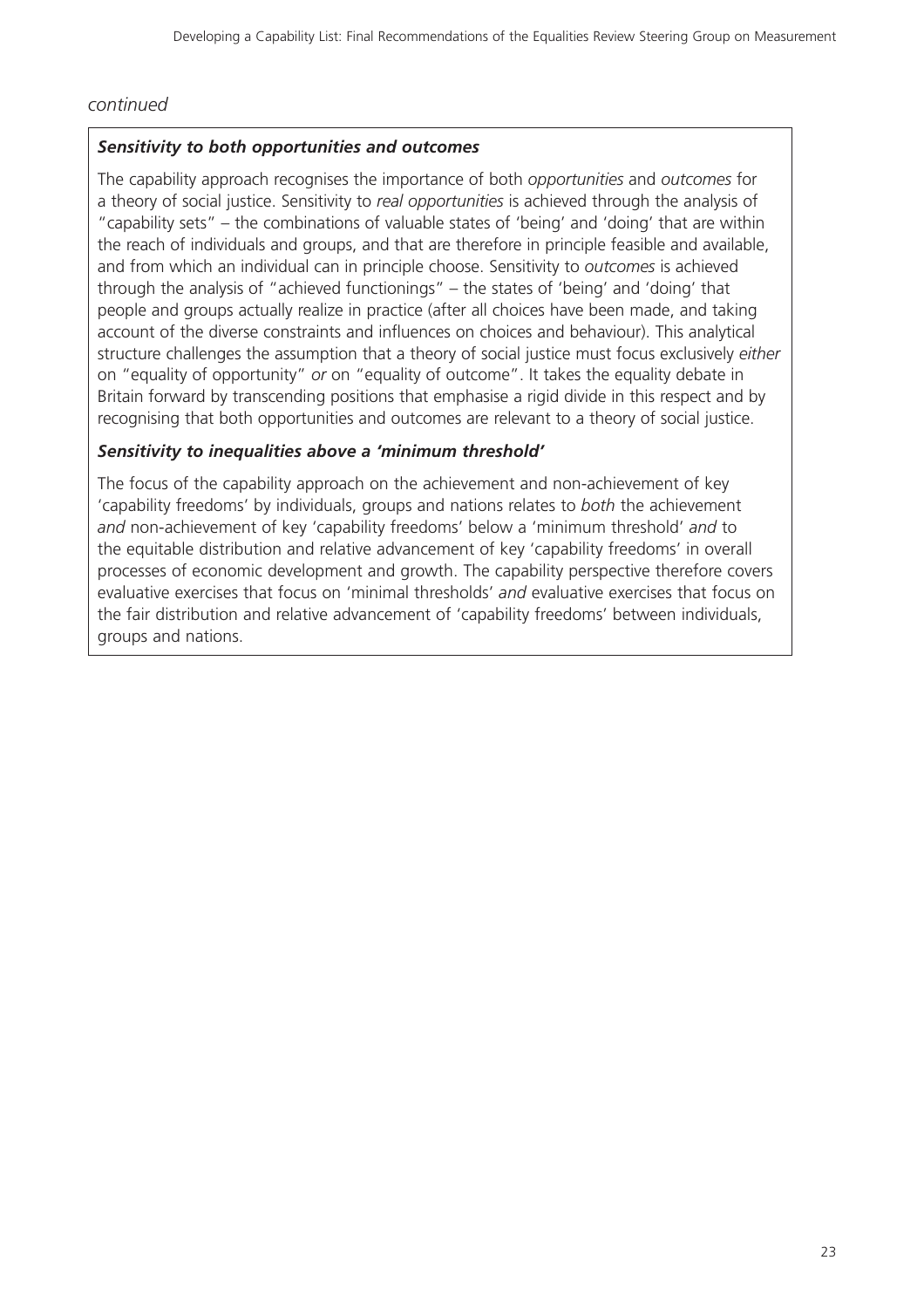### **1.3.2 'Value added' in encapsulating the objectives of British equalities legislation**

It will be argued below that British equalities legislation can be analysed in terms of a formal equality principle (FEP) (a minimalist understanding of equality, prohibiting differences in the treatment of individuals and groups on the grounds of social identity characteristics) and a substantive equality principle (SEP) (establishing the objective of equal substantive freedom, or equality with respect to the central and basic things that people can do and be) (Box 6). This analysis is reflected in the characterisation (in Box 6) of a full equality principle (FuEP) as a *composite* of the formal equality principle (FEP) and the substantive equality principle (SEP) reflects the understanding that the assessment of a person's overall situation involves the assessment of two plural and irreducible elements – a first element, reflecting the formal equality principle (and prohibiting differences in treatment based on social identity-characteristics); and a second element, reflecting the substantive equality principle (permitting adjustments in the treatment of individuals and groups that are required to promote substantive equality due to variances in, for example, needs and situations). An approach of this type (which views a full equality principle as a composite of two plural and irreducible elements) recognises that different aspects of a person's situation that are relevant to the overall assessment of equality; and that these can feasibly move in opposite directions.

Consider, for example, the case of a man from a Pakistani background being denied a job for no other reason than that the employer was racist. Even if the man eventually ends up with a job that he prefers (an expansion of opportunities and a favourable outcome), the man has been subjected to illegal discrimination and a violation of basic human rights. Similarly, consider a person who is refused accommodation in a B&B on the basis of sexual orientation, who subsequently finds better B&B accommodation elsewhere. Discrimination in the provision of goods and services has occurred, notwithstanding the favourable outcome ultimately achieved. These examples illustrate that, in moving towards a capabilitybased definition of equality, therefore, it is important not to lose the insights of the minimalist equality principle. Overt discrimination will often result in a diminution of opportunities; but even where it does not, it represents an important manifestation of inequality, as well as a form of unlawful action and a violation of human rights, and should continue to be given appropriate weight in equalities analysis.

7 This understanding reflects Sen's (1993a, 2002: 9-13, 583-695; 2004b; 2005: 152-3) characterisation of freedom as a complex and pluralist concept involving irreducible elements that relate to: (1) the process aspect of freedom and (2) the opportunity aspect of freedom. The process aspect is concerned with whether or not a person is free to take decisions his or her self, taking note of (1.1) immunity from interference by others and (1.2) the scope for autonomy in individual choices. The opportunity aspect focuses on the actual freedom a person has to achieve those things she has reason to value, taking note of (2.1) the nature and scope (or adequacy) of the opportunities offered and (2.2) their relation to individual objectives and goals. Individual preferences are relevant for both of these perspectives. However, the assessment of the process aspect of freedom can involve going beyond the importance that a person may attach to processes that are critical for her own freedom and take into account the procedural relevance of social concerns such as rights and justice.

The capability approach provides an elucidation of the opportunity aspect of freedom. Whilst the two categories are not independent, and processes can enter into the evaluation of opportunity-freedom, Sen nevertheless insists on the importance of process-freedom as an irreducible element of an overall freedom concept. This principle is reflected in the measurement framework set out in paper 1, which proposes that information concerning the ability of people to achieve the things they value and choose is supplemented by process orientated information (for example, on non-discimination, and autonomy, choice and control). C.r section 1.3.1 (especially f.n.5) and f.n. 20; also see paper 1 (Recommendation 6 and sections 4.3 and 5).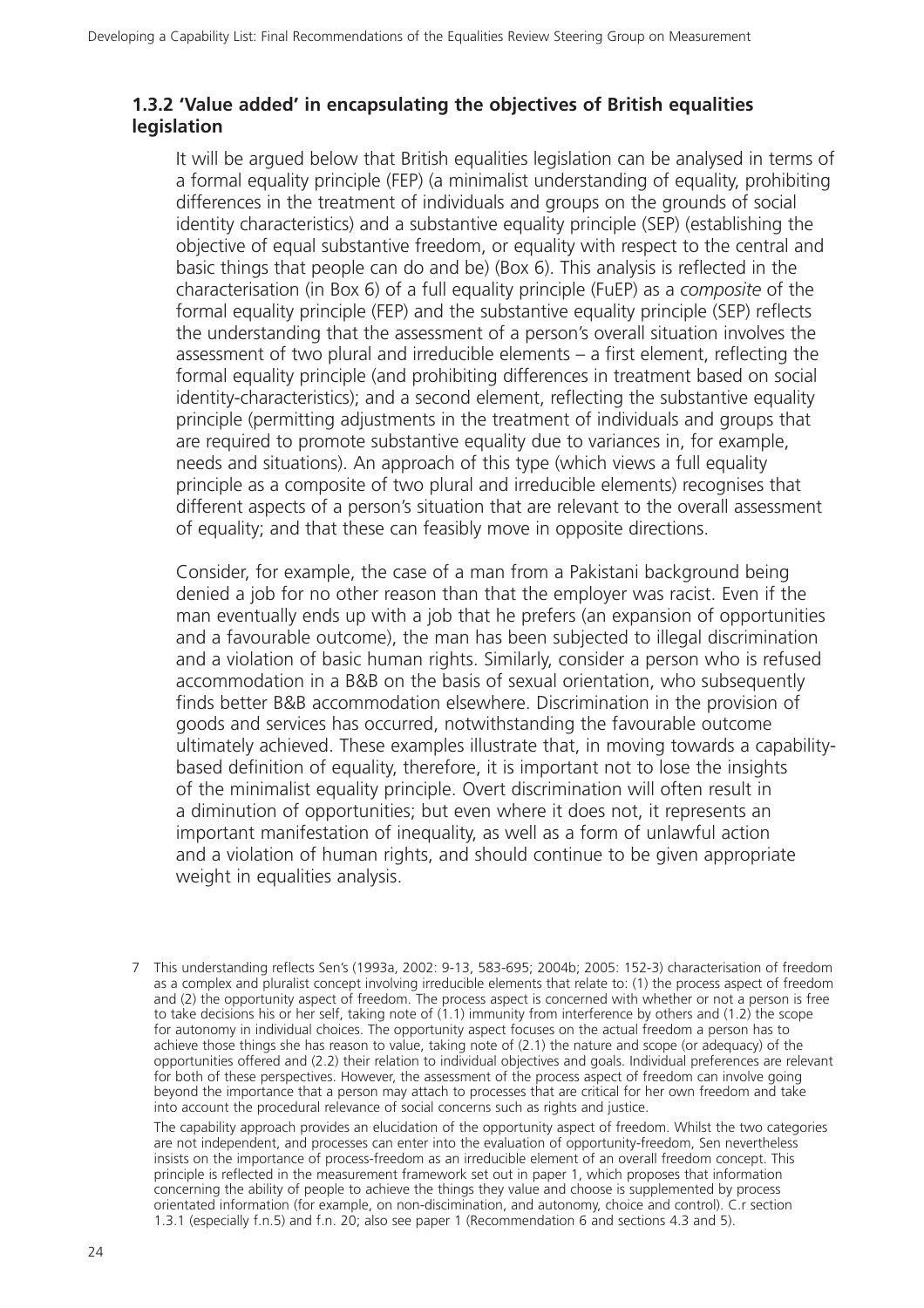#### **Box 6: Towards a full equality principle**

| (Full equality principle FuEP = Formal equality principle (FEP) + substantive equality<br>principle (SEP)) |                                                                                                                                                                 |                                                                                                                                                                                                  |  |  |
|------------------------------------------------------------------------------------------------------------|-----------------------------------------------------------------------------------------------------------------------------------------------------------------|--------------------------------------------------------------------------------------------------------------------------------------------------------------------------------------------------|--|--|
|                                                                                                            | <b>Formal equality</b><br>principle (FEP)                                                                                                                       | <b>Substantive equality</b><br>principle (SEP)                                                                                                                                                   |  |  |
| <b>Objective</b>                                                                                           | Formal equality (identical<br>treatment)                                                                                                                        | Substantive equality (capability<br>interpretation $-$ equality in the<br>central and valuable things that<br>people can do and be)                                                              |  |  |
| <b>Associated</b><br>principle<br>of equal<br>treatment                                                    | Minimalist equal treatment principle<br>(prohibition on differences in<br>treatment of individuals and<br>groups on the grounds of<br>identity-characteristics) | Capability-based equal treatment<br>principle (differences in the<br>treatment of individuals and<br>groups may be necessary because<br>of, for example, differences in<br>needs and situations) |  |  |

#### **1.3.3 British equalities legislation and the principle of substantive equality**

Both the formal equality principle (FEP) and the substantive equality principle (SEP) discussed above are reflected in British equalities legislation.8 The earlier wave of British anti-discrimination legislation went beyond the minimalist understanding of equality reflected in the Formal Equality Principle (FEP), with indirect discrimination recognised in the earlier wave of anti-discrimination legislation. For example, the Sex Discrimination Act 1975 and the Race Relations Act 1976) recognised that equal treatment (understood as identical treatment) might be discriminatory and the original Disability Discrimination Act has a duty of reasonable adjustment (Fredman, 2002; 2006). However, the departure from the Formal Equality Principle (FEP) is more clearly articulated and further developed in the second wave of British equalities legislation (the 'positive duties legislation'). The positive duties legislation (1) recognises that in order to avoid discrimination and achieve equality, it can be necessary to treat people differently in order to facilitate differences in the needs and situations of individuals and groups; (2) requires public authorities to adopt positive measures to eliminate discrimination (Fredman, 2005, 2006; Butler, 2005: 20). This second wave of legislation therefore both moves beyond a complaints and litigation driven model of formal equality, and supports the objective of promoting substantive equality through the adoption of positive, pro-active policies and programmes. For example, the Disability Discrimination Act 2005 establishes a duty on public authorities to take steps to take account of disabled persons' disabilities, and recognises that this can involve treating disabled persons differently to other persons in order to take account of their different needs.

<sup>8</sup> The following legal principles correspond to the formal equality principle (FEP) and the substantive equality principle (SEP): formal equality, legal principle – prohibited forms of differential treatment based on identity characteristics are unlawful; substantive equality, legal principle – differences in the treatment of individuals and groups that reflect adjustments for needs and situations and that are necessary to avoid discrimination and to achieve full equality are lawful.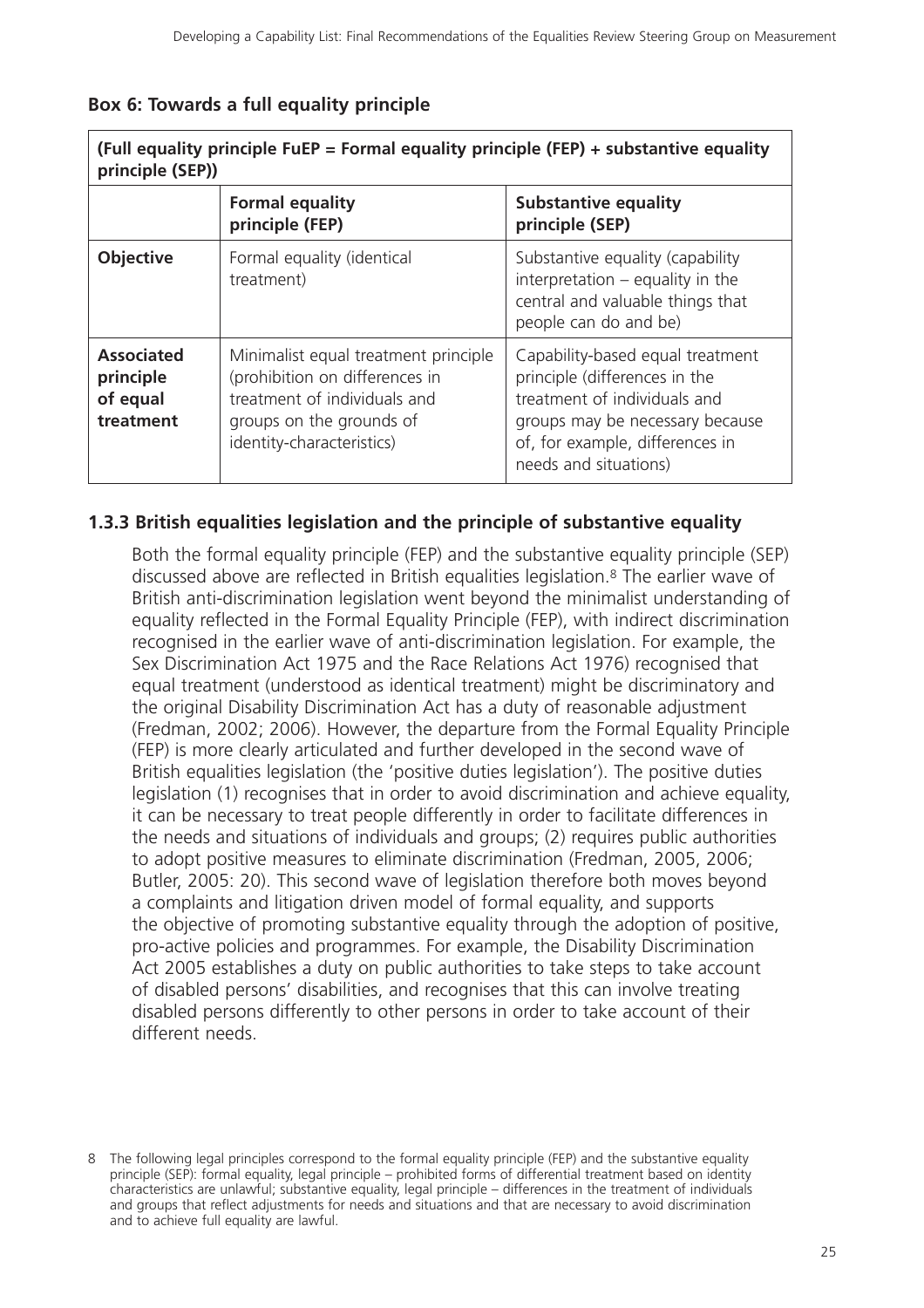*Disability Discrimination Act 2005*

*Chapter 13: 3 Duties of public authorities (General Duty)*

*Every public authority shall in carrying out its functions have due regard to-*

*(a) the need to eliminate discrimination that is unlawful under this Act;*

*(b) the need to eliminate harassment of disabled persons that is related to their disabilities;*

*(c) the need to promote equality of opportunity between disabled persons and other persons;*

#### *(d) the need to take steps to take account of disabled persons' disabilities, even where that involves treating disabled persons more favourably than other persons;*

*(e) the need to promote positive attitudes towards disabled persons; and*

*(f) the need to encourage participation by disabled persons in public life.*

*(Emphasis added)*

The Equality Act 2006, which establishes the statutory duties of the new Commission on Equality and Human Rights, also explicitly recognises that in order to avoid discrimination and ensure equality in practice it can be necessary to recognise and facilitate the different needs of different individuals and groups. The equality standard that can be deduced from the Act not only prohibits discrimination in the form of differences in the treatment of individuals and groups based on a series of social identity characteristics, but also explicitly establishes that in order to avoid discrimination and to achieve full equality it may be necessary to treat some individuals and groups differently by recognising and making provision for their different needs.

*Equality Act 2006:*

*8 (3)*

*In promoting equality of opportunity between disabled persons and others, the Commission may, in particular, promote the favourable treatment of disabled persons 8 (3).9*

<sup>9</sup> Details of legislation are given in the References section.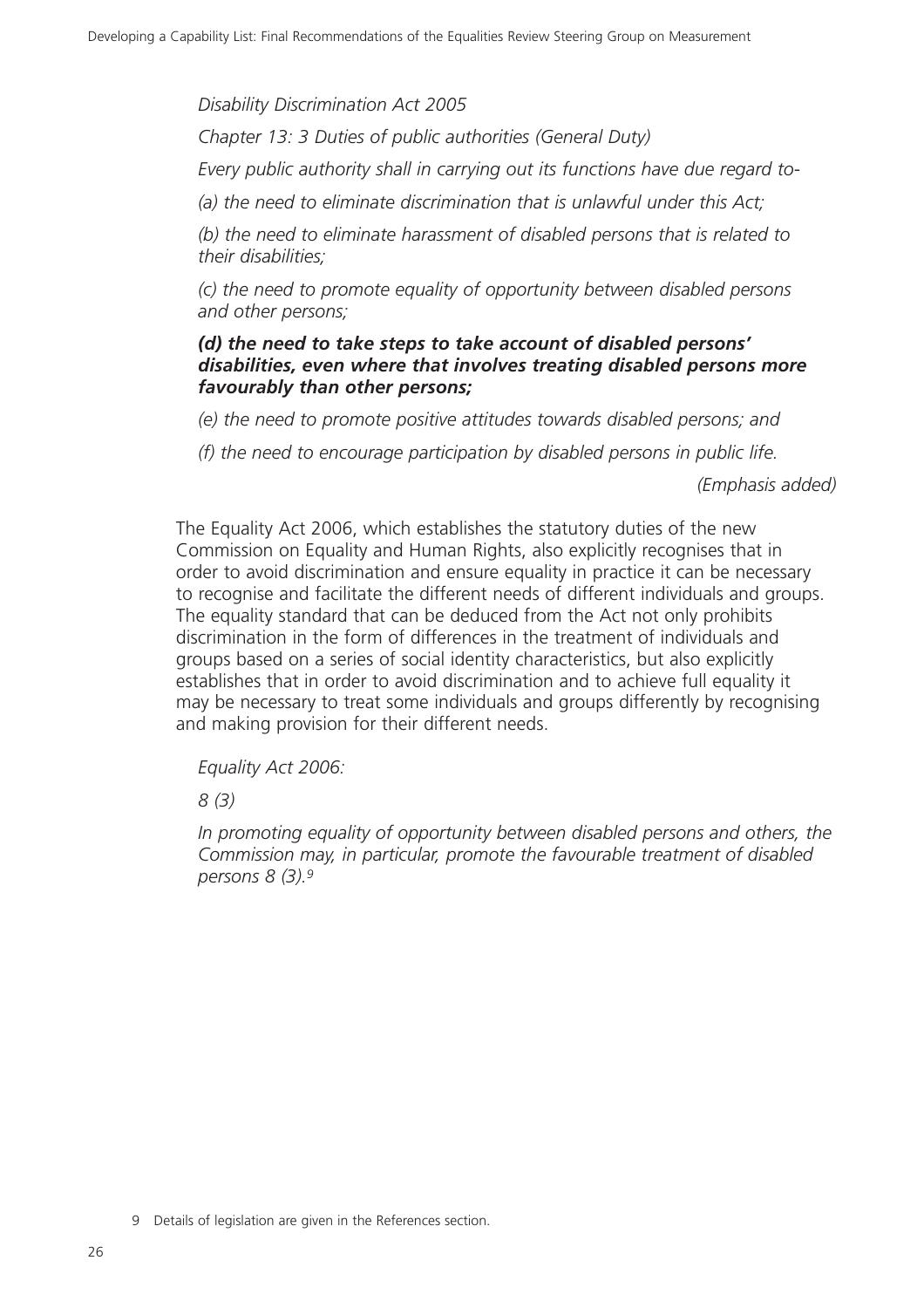### **1.3.4 'Value added' of the capability approach for monitoring and measurement**

The analysis above suggests that in monitoring the implementation of British equalities legislation there is a need for an overall measurement framework that relates not only to the absence of discrimination in the minimalist sense, but also to full equality in the central and valuable things that people can actually do and be. The capability approach has value added in developing an overall measurement framework for monitoring the implementation of equalities legislation that gives appropriate weight to substantive equality (defined in capability space, and evaluated from the substantive freedom perspective) as well as to processes. In terms of the second wave of British equalities legislation, the capability approach has 'value added' both in relation to the move towards a more fully articulated substantive equality principle, and in relation to the transition from a complaintsbased to a proactive (promotional) equalities model. By focusing attention on the valuable things that people are actually able to do and be (and on the range of interpersonal variations and contextual variables that should be taken into account), the capability approach provides a basis for elucidating and further developing the full equality concept already embedded in British equalities legislation (indirect discrimination, reasonable adjustment, and favourable treatment of disabled people) by giving appropriate weight to the substantive equality principle (SEP), and for monitoring implementation (by putting the concept of capability at the centre of a measurement framework). For example, the Disability Rights Commission has emphasised the 'independent living concept' in terms of what people with disabilities need to achieve the same choice, control and freedom as other citizens at home, at work and as members of the community – so that they can achieve the same substantive freedom as everyone else (DRC 2006). It is precisely the understanding that people can require more and different resources in order to achieve the same levels of substantive freedom – and that policy must address diverse needs and situations and tackle the economic, political, legal, social and physical conditions that constrain people's achievements and limit their substantive freedom – that the capability approach captures, formalises and puts at the centre of a measurement framework.10

<sup>10</sup> For details of the proposed measurement framework and a survey of relevant data, see paper 1.The links between the capability approach and human rights are discussed in section 3.3. For the argument for a new outcome orientated public duty of equality, see Fredman and Spencer 2006).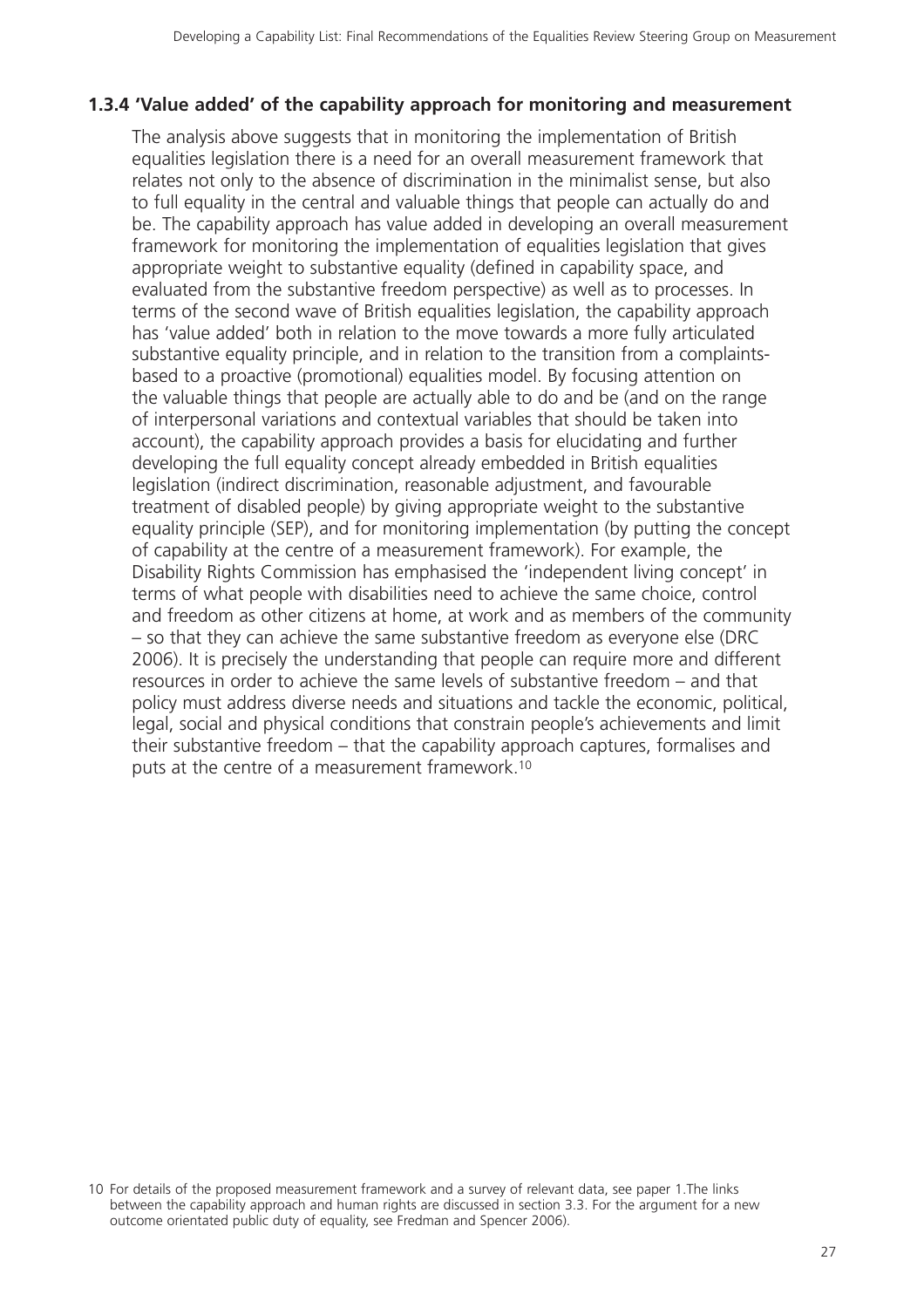# **2 Developing a Capability List: The proposed methodological framework**

The Equalities Review Steering Group on Measurement has recommended the adoption of a two-stage procedure for developing a capability list involving (1) the derivation of a core capability list from the international human rights framework; (2) supplementation and refinement of the core list through democratic deliberation and debate (Recommendation 1). This part of the paper examines the theoretical underpinnings of the proposed framework and provides details of how the proposed framework has in practice been developed and applied. Section 2.1 examines why, in operationalising the capability approach, the Equalities Review needs to reach explicit agreement concerning the use of a capability list. The various methodologies for developing capability lists that have been discussed in the broader literature on the capability approach are reviewed; and current thinking about 'good practice' in relation to the development of capability lists is highlighted. Section 2.2 provides details of stage (1) of the proposed two-stage procedure for developing a capability list (i.e. the derivation of a core capability list from the international human rights framework). The theoretical underpinnings of 'human rights-based capability lists' are examined. Equalities Review scrutiny and feedback exercises relating to the first-stage of the development of the proposed capability list are then discussed. Section 2.3 moves on to consider the details of stage (2) of the proposed two-stage procedure for developing a capability list (i.e. the supplementation and refinement of the core list through democratic deliberation and debate). The results of the Equalities Review deliberative consultation with the general public and individuals and groups at high risk of discrimination and disadvantage are reported. The ways in which the results of the Equalities Review deliberative consultation have been used to supplement and refine the capability list derived from the international human rights framework are then set out. Finally, Section 2.4 provides details of the final form of the capability list proposed by the Equalities Steering Group on Measurement in Recommendation 2.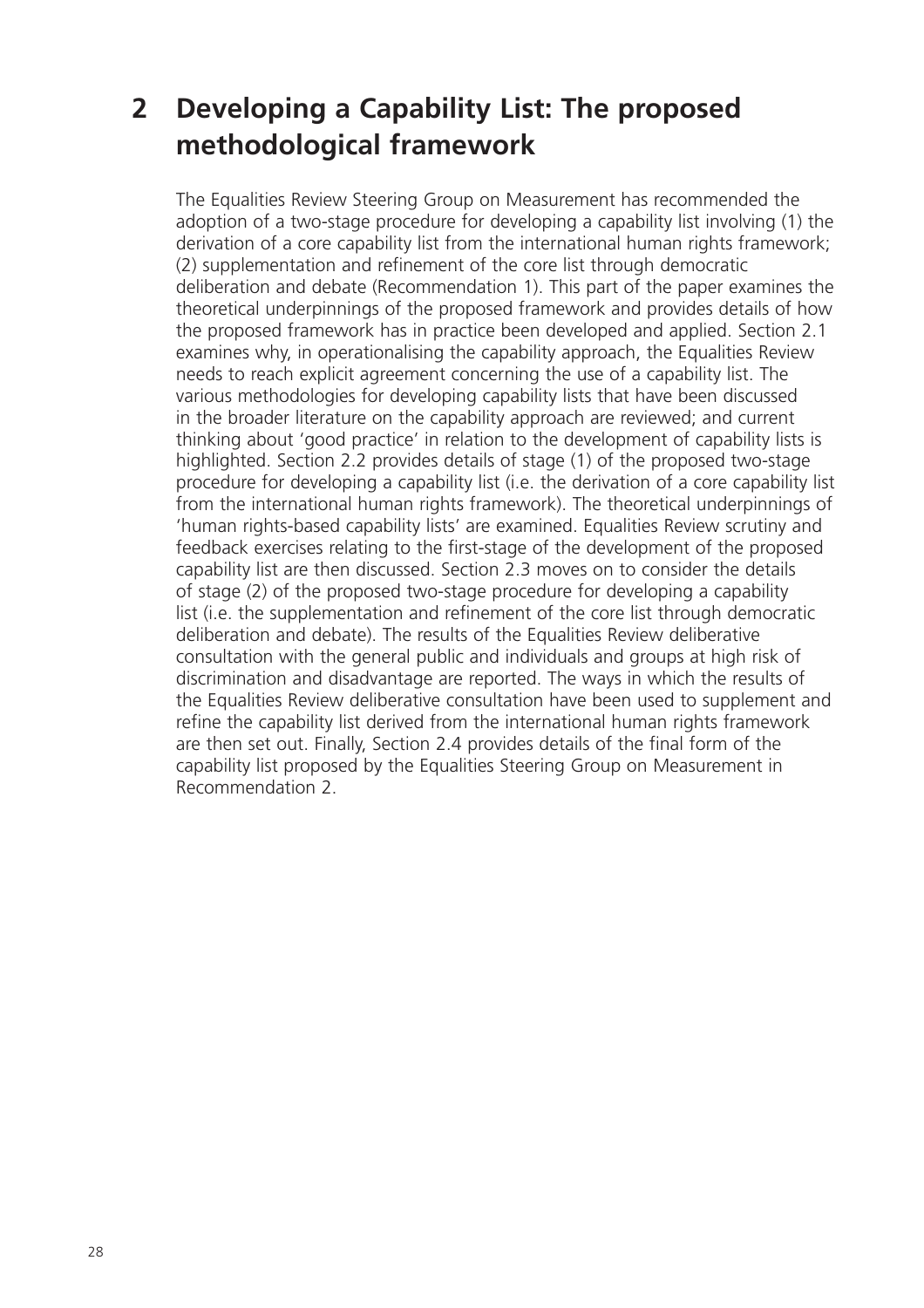# **2.1 Operationalising the capability approach: why does the equalities review need to reach explicit agreement regarding the use of a capability list?**

The need for the Equalities Review to reach explicit agreement on the use of a specific 'capability list' was raised in Burchardt (2006a) and the Equalities Review Interim Report and reflects the importance of broader processes of moral reflection, and of democratic deliberation and debate, in both the theoretical conception and practical application of the 'capability approach'. The capability approach is distinctive in that it provides an "analytical space" for conceptualising and measuring equality *without* specifying in advance a fixed and pre-determined list of central and basic capabilities (i.e. a fixed and predetermined list of the central and basic things that people can do and be). The question of *which* capabilities are to be included in a 'capability list' for any particular evaluative exercise is approached as being *open* and *flexible*, rather than fixed and predetermined. This analytical structure reflects the proposition that the value judgements made in the course of social scientific analysis should be explicit and transparent (rather than implicit and disguised) and debated and agreed (rather than un-reflected upon, and un-discussed). The capability approach is innovative in that the 'social scientific' exercise of assessing human equality is not treated as a value-neutral process of detachment and disengagement, but is firmly embedded in broader processes of moral reflection and democratic deliberation and debate regarding the appropriate list of central and basic capabilities (the appropriate 'capability list') that should be adopted in different contexts and for different purposes. There is in this sense recognition of the "universal value of democracy" and the *constructive* role that public discussion and dialogue should play in specifying and justifying the elements of human freedom that are adopted for evaluative purposes in the social sciences.<sup>11</sup>

### **Box 7: Why is it necessary to develop an agreed capability list?**

A capability list is a list of the central and basic capabilities in terms of which the wellbeing of individuals and groups can be examined and appraised. Having decided to adopt the capability approach, the Equalities Review needs to reach agreement concerning the nature and scope of the capabilities to be included in a capability list.

<sup>11</sup> In technical terms, this openness and flexibility is reflected in the fact that the value structure of the capability approach is 'substantially incomplete'. See below this section.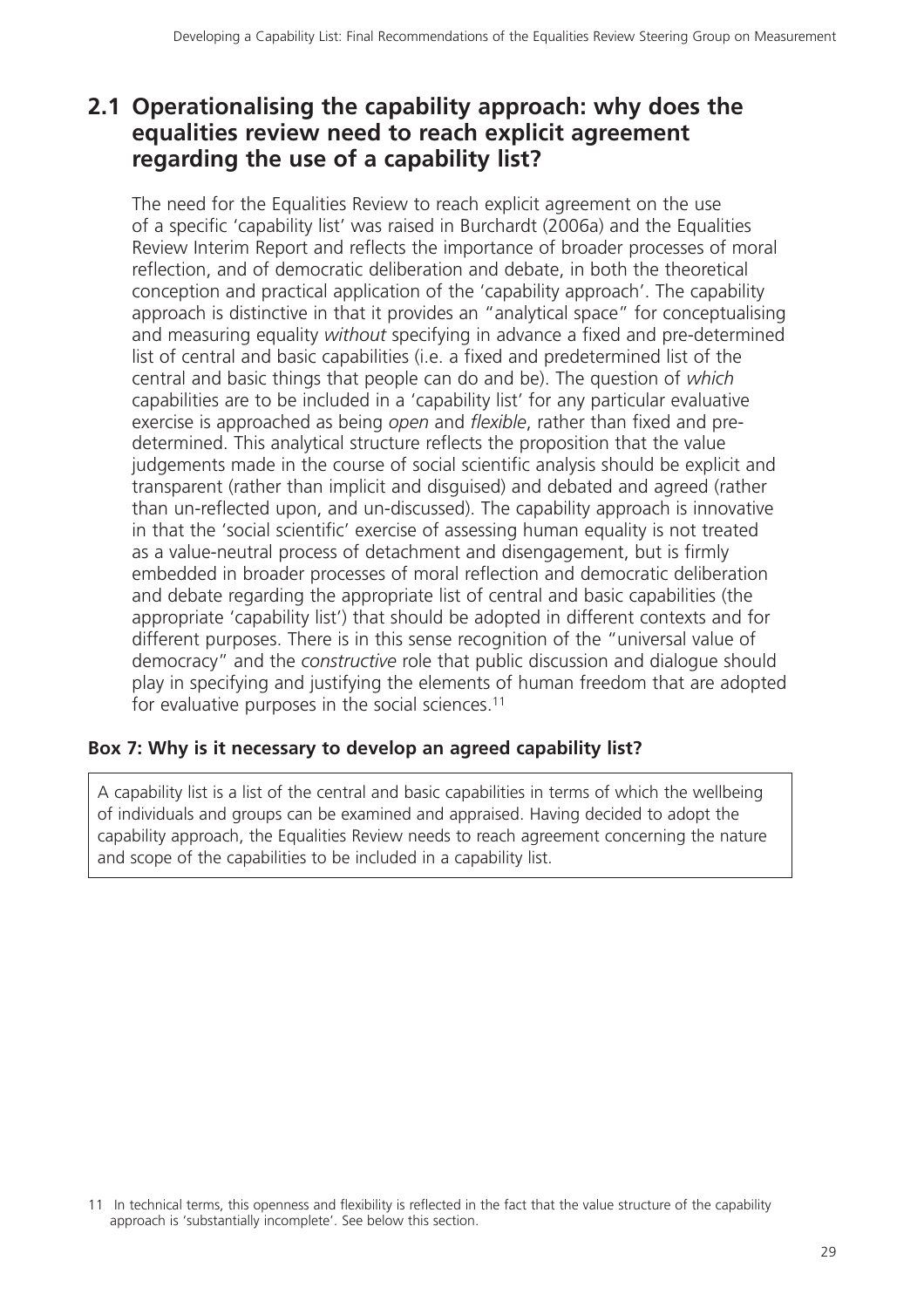### **2.1.1 Why has Sen been reluctant to endorse a specific list of central and basic capabilities?**

Sen has been notoriously reluctant to endorse a specific ("final" or "fixed") list of central and basic capabilities on the basis of which the capability approach can be extended and applied. This position is best understood in the context of his defence of the "incomplete value structure" of the "capability approach" discussed above. The interpretation of the capability approach as "substantially incomplete" means that capability space is consistent and combinable with different capability lists, and that there is no theoretical necessity for agreement on the question of capability lists to be resolved *prior* to an agreement on the choice of capability space as the relevant 'space' in which the position of individuals, groups and nations is to be evaluated and judged.12 As discussed above there are two key issues here. The first relates to the principle that the formulation of a capability list should be firmly embedded in ongoing processes of democratic deliberation and public reasoning, and therefore as engaging with broader processes of moral reflection and public participation. Capability list formulation ought not, therefore, to be viewed as a technocratic process or a matter for 'pure theory' – but as one open to challenge and revision, and in which democratic deliberation and participatory decision-making have a central and prominent role. Second, different lists of central and basic capabilities may be suitable for different purposes (evaluating poverty and inequality, measuring human development, specifying certain basic human rights, appraising injustices etc.) and in different contexts (to take account, for example, of scientific advances such as information and computer technology). Public reasoning and discussion are necessary for selecting relevant capabilities and weighing them against each other in each context.

*The problem is not with listing important capabilities, but with insisting on one predetermined canonical list of capabilities, chosen by social theorists without any general social discussion or public reasoning. To have such a fixed list, emanating entirely from pure theory, is to deny the possibility of fruitful public participation on what should be included and why (Sen 2004a, 77).*

<sup>12</sup> More formally, the interpretation of the capability approach as "substantially incomplete" means that capability space is consistent and combinable with different several different substantive theories of value. This means that, in developing and applying the capability approach, it is possible to combine the capability approach with a range of different 'background' or 'supplementary' ethical and social theories and approaches. Section 3 of this paper addresses the ways in which a background or supplementary theory of international political and/or legal obligation in the field of human rights provides a possible theory of this type.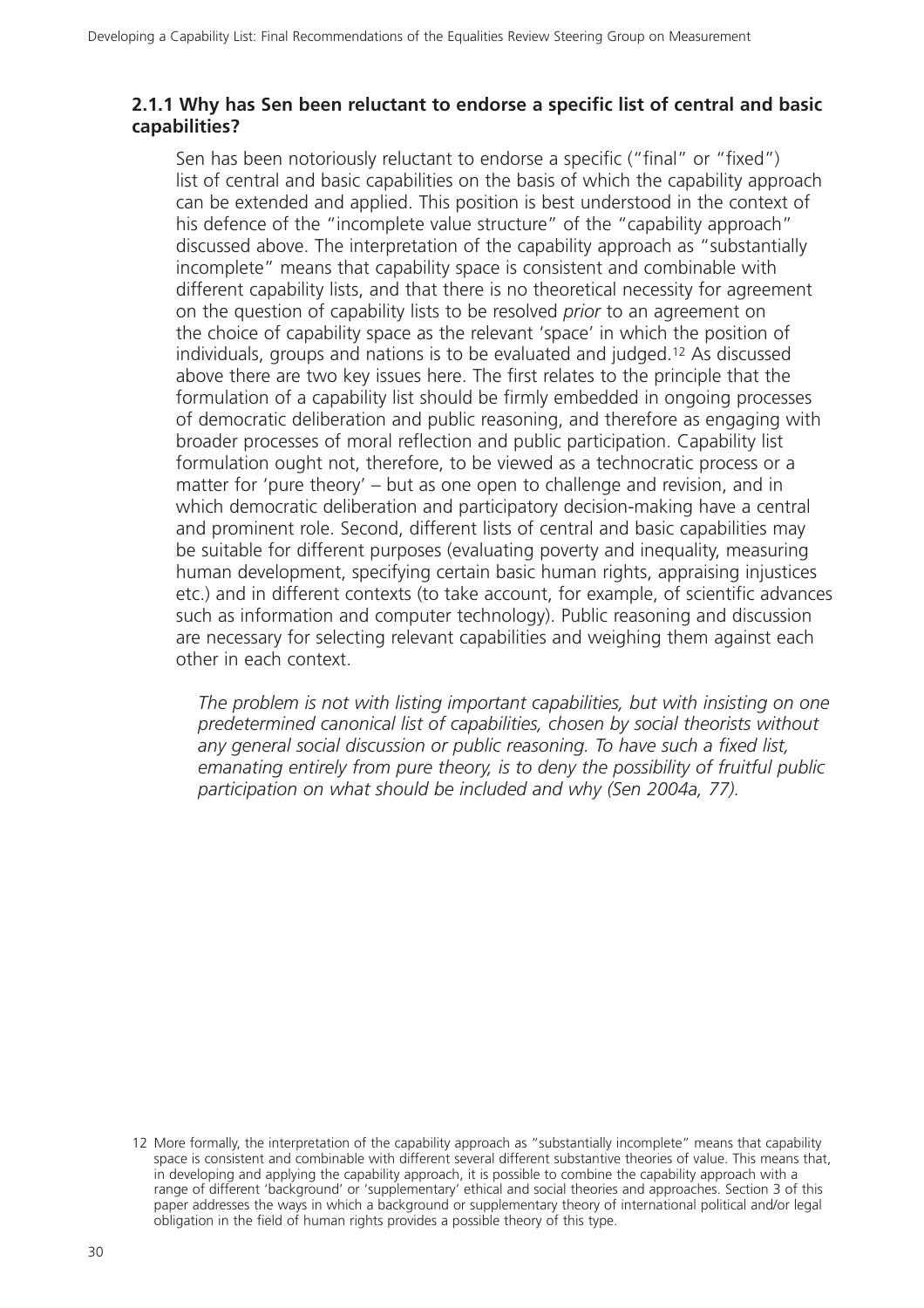Sen's position does not, however, preclude the possibility of listing important capabilities. Whilst defending the interpretation of the capability approach as 'substantially incomplete', Sen has repeatedly emphasised the importance of a number of central and basic capabilities including the freedom to be adequately nourished (unaffected by endemic hunger and starvation), the freedom to enjoy adequate living conditions (with access to adequate shelter), the freedom to lead normal spans of life (unaffected by premature mortality); the freedom to live disease free lives (unaffected by "excess" morbidity); the freedom to read and write (unconstrained by illiteracy and inadequate educational provision); the ability to move around (taking account of the impact of disability on personal mobility); and the freedoms to participate in public life, and in the social life of the community.13 The importance of developing a 'pragmatic consensus' in relation to a small number of highly valuable capabilities of this type – and the role that the idea of human rights can play in this respect – has been a recurring theme in Sen's work (c.r. section 3.1.1). Significantly, however, in linking the capability approach to the idea of human rights, Sen has emphasised that human rights selection should itself be viewed in terms of an ongoing process of democratic deliberation and public reasoning rather than in terms of a fixed and final list. Further, in order to guide this process, a theory of 'objective public reasoning' under free and fair conditions is required (Sen 2004b, 2005).

### **2.1.2 Overview of Nussbaum's list**

The work of the philosopher Martha Nussbaum provides a key reference point for the theoretical development and practical application of the capability approach and has been particularly influential in relation to the question of the formulation of capability lists. Nussbaum has argued that Sen's position in relation to this question is too vague and that both the theoretical development and practical application of the capability approach require the endorsement of a specific capability list. In driving debates in this area forward, Nussbaum has developed a framework for extending and applying the "capability approach" on the basis of a list of basic and central capabilities based on philosophical reasoning from first principles. The resulting list (see Box 8) has been extremely influential in the broader literature on the capability approach and is the stated basis of many attempts to apply the capability approach in practice. Nussbaum's earlier contributions explore the possibility of a unique list of basic and central capabilities of this type in the context of an Aristotelian approach to moral philosophy (e.g. 1993, 1995). Her more recent contributions focus on the possibility of a list of basic and central capabilities that is explicitly introduced for political purposes (without any grounding in metaphysical ideas of the type that divide people along lines of culture and religion that is combinable with different comprehensive theories of the good; and that could form the core of an "overlapping consensus" of the Rawlsian type (2003: 42, 2004).

<sup>13</sup> Sen (2004a: 78; 2005: 157-159) states that some basic capabilities will no doubt figure in every list of relevant capabilities in every society. However, the exact list to be used will have to take note of the purpose of the exercise. Key capabilities highlighted as being of general relevance to any theory of justice and in social assessment include: the freedom to be well nourished, to live disease free lives, to be clothed and sheltered, to be able to move around, to be educated, to participate in public life, and to have the power to participate in the social life of the community.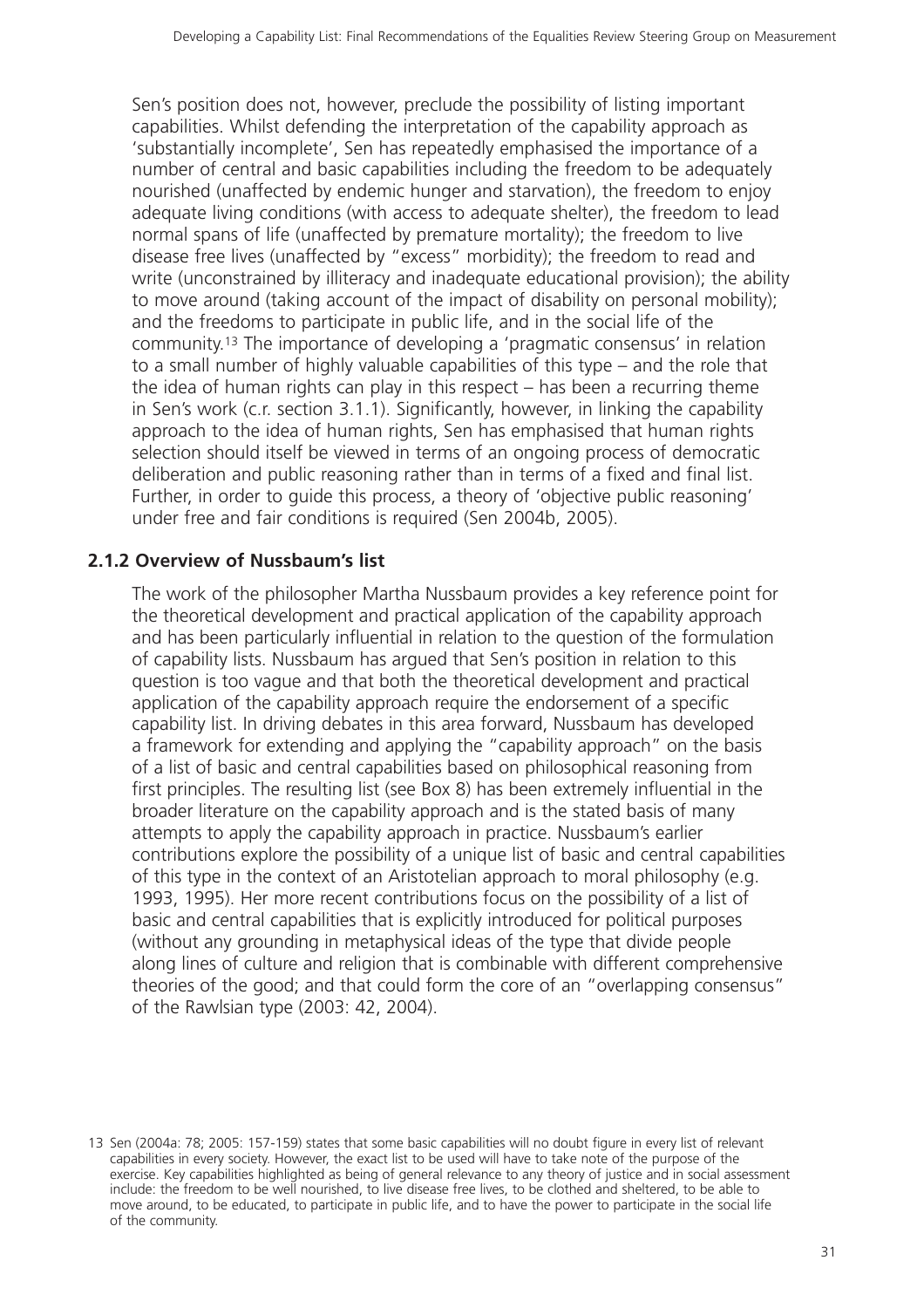### **Box 8: Nussbaum's List (central human functional capabilities)**

- 1. **Life.** Being able to live to the end of a human life of normal length; not dying prematurely, or before one's life is so reduced as to be not worth living.
- 2. **Bodily Health.** Being able to have good health, including reproductive health; to be adequately nourished; to have adequate shelter.
- 3. **Bodily Integrity**. Being able to move freely from place to place; having one's bodily boundaries treated as sovereign, i.e. being able to be secure against assault, including sexual assault, child sexual abuse, and domestic violence; having opportunities for sexual satisfaction and for choice in matters of reproduction.
- 4. **Senses, Imagination, and Thought.** Being able to use the senses, to imagine, think, and reason - and to do these things in a "truly human" way, a way informed and cultivated by an adequate education, including, but by no means limited to, literacy and basic mathematical and scientific training. Being able to use imagination and thought in connection with experiencing and producing self-expressive works and events of one's own choice, religious, literary, musical, and so forth. Being able to use one's mind in ways protected by guarantees of freedom of expression with respect to both political and artistic speech, and freedom of religious exercise. Being able to search for the ultimate meaning of life in one's own way. Being able to have pleasurable experiences, and to avoid non-necessary pain.
- 5. **Emotions.** Being able to have attachments to things and people outside ourselves; to love those who love and care for us, to grieve at their absence; in general, to love, to grieve, to experience longing, gratitude, and justified anger. Not having one's emotional development blighted by overwhelming fear and anxiety, or by traumatic events of abuse or neglect. (Supporting this capability means supporting forms of human association that can be shown to be crucial in their development.)
- 6. **Practical Reason.** Being able to form a conception of the good and to engage in critical reflection about the planning of one's life. (This entails protection for the liberty of conscience.)
- 7. **Affiliation.** A. Being able to live with and toward others, to recognize and show concern for other human beings, to engage in various forms of social interaction; to be able to imagine the situation of another and to have compassion for that situation; to have the capability for both justice and friendship. (Protecting this capability means protecting institutions that constitute and nourish such forms of affiliation, and also protecting the freedom of assembly and political speech.)

B. Having the social bases of self-respect and non-humiliation; being able to be treated as a dignified being whose worth is equal to that of others. This entails, at a minimum, protections against discrimination on the basis of race, sex, sexual orientation, religion, caste, ethnicity, or national origin. In work, being able to work as a human being, exercising practical reason and entering into meaningful relationships of mutual recognition with other workers.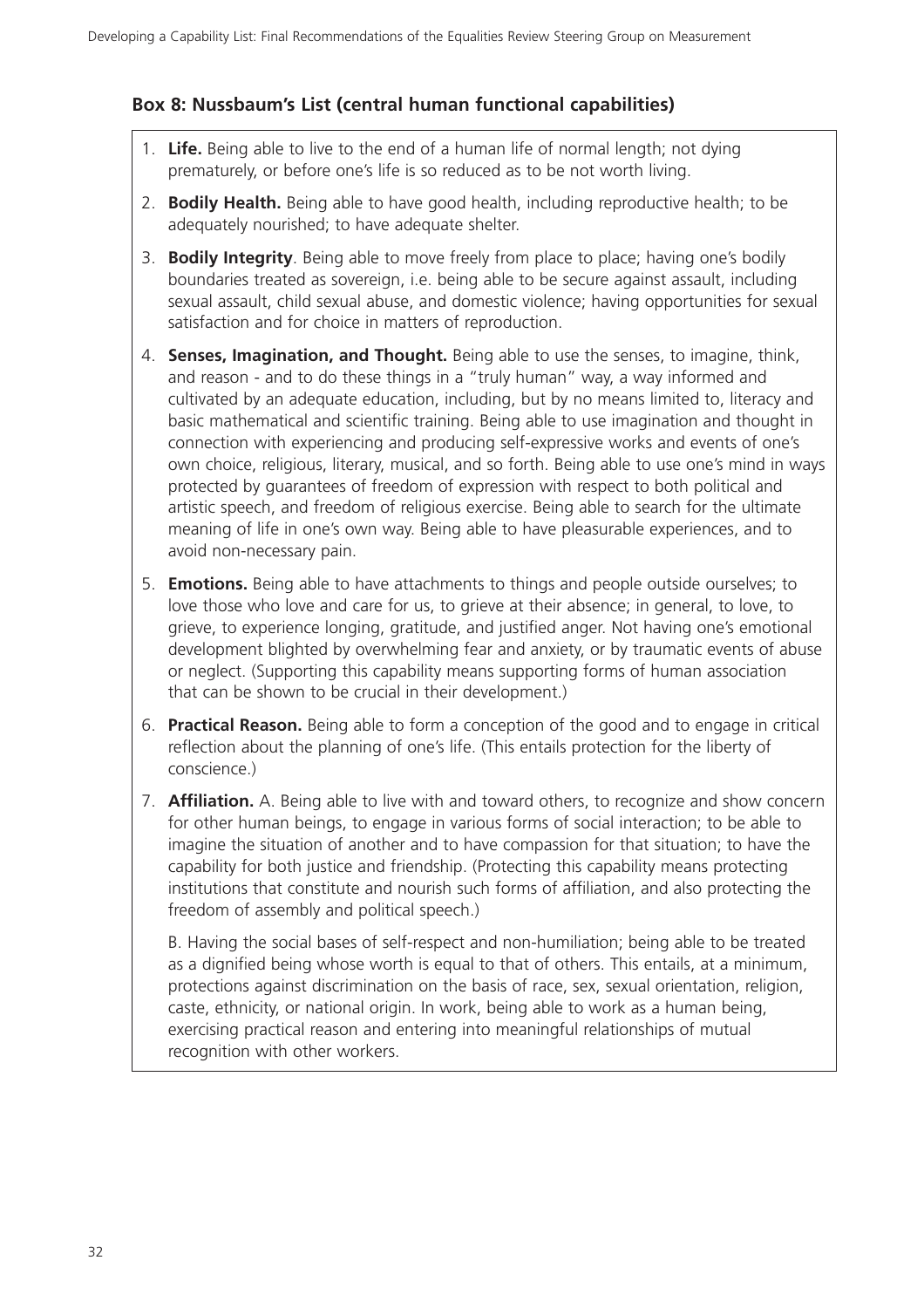- 8. **Other Species.** Being able to live with concern for and in relation to animals, plants, and the world of nature.
- 9. **Play.** Being able to laugh, to play, to enjoy recreational activities.
- 1O. **Control over One's Environment.** A. Political. Being able to participate effectively in political choices that govern one's life; having the right of political participation, protections of free speech and association. B. Material. Being able to hold property (both land and movable goods), not just formally but in terms of real opportunity; and having property rights on an equal basis with others; having the right to seek employment on an equal basis with others; having the freedom from unwarranted search and seizure.

Source: Nussbaum (2000,78-80)

#### **2.1.3 Nussbaum's list and the question of democratic legitimacy**

Nussbaum's List is by far the most widely cited established list cited in the broader literature and has been adopted as a foundation for many empirical studies on the capability approach. Nevertheless, various concerns have been expressed in the literature regarding the construction of Nussbaum's List. These relate both the substantive content of the List – with various concerns being expressed about the broad nature of the List (with the inclusion, for example, of "relationships with other species" and "play" as core entitlements) – as well as concerns regarding the focus on philosophical derivation, and the lack or absence of democratic legitimacy and participation. Crocker (2004, 2005) has emphasised that Sen's capability approach requires democracy conceived as democratic deliberation rather than standard models of free and fair elections. The ideal of democratic deliberation should enter into capability list formulation at a number of stages (including the critical role of democratic discussions in constructing shared values and reaching agreement about needs and thresholds in particular contexts and for particular purposes). Further, this ideal relates to the evolution of preferences and values through processes of democratic engagement, reflection and debate (rather than, for example, the straight-forward identification and aggregation of existing views and preferences). Robeyns (2003, 2005) suggests that, given the links between Nussbaum's List and the Anglo-American philosophical tradition, the List might be inappropriate in particular contexts (including in the selection of quality of life indicators) and might lack the legitimacy required for political and policy decisions. There is, Robeyns suggests, a valid analytical distinction between Lists that are identical in substantive terms, but that are derived under different procedural conditions. Furthermore, there is a need for the development of new approaches that focus not on the specification and justification of final substantive lists, but rather on procedural sensitivity and conditions of fair representation and democratic deliberation under which lists of this type should be agreed (2003, 2005: 9-11). Robeyns goes on to set out four key principles that can serve as a general guide for capability list selection (Box 9).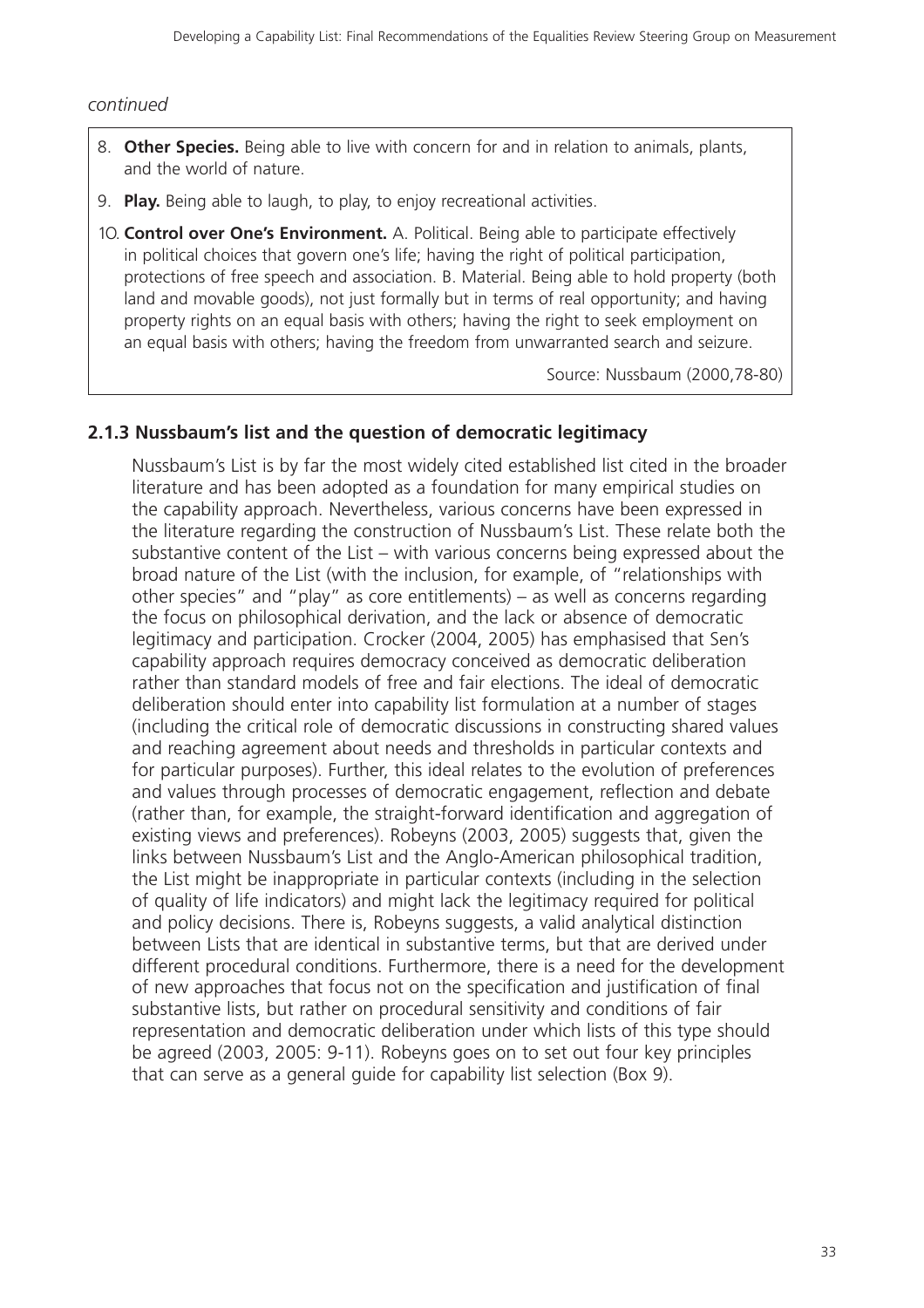#### **Box 9: Quality criteria for selecting capabilities set out in Robeyns (2005: 15)**

- **Explicit formulation of capability lists.** The capability list should be made explicit, discussed and defended.
- **Methodological justification.** The method by which a list is generated should be clarified and open to scrutiny.
- **Different levels of generality.** Lists should be drawn up in at least two stages that explicitly differentiate (1) the ideal list required and (2) the list after adjusting for feasibility constraints (especially data constraints but also relating to other types of political and economic feasibility).
- **Exhaustion and nonreduction.** The capabilities on the list should include all elements that are important: no dimensions that are relevant should be left out. For example, those capabilities related to the non-market economy should also be included in economic assessments.

#### **2.1.4 Overview of the range of methodologies for the development of capability lists adopted in the broader literature**

The wide range of methodologies adopted as a basis for capability selection in the broader literature on the capability approach are reviewed in Alkire (forthcoming). The plurality of methods for capability selection in different applications and contexts (including the appraisal of injustices and the assessment of poverty, inequality, quality of life and human development) is viewed as a key strength of the capability approach. These can, Alkire suggests, be analysed under five key categories. The first method – existing data or assumptions – can involve the selection of capabilities because of convenience or a convention that is taken to be authoritative, or because there is only data available that have the required characteristics. In Alkire's view, considerations regarding data availability and adequacy are not sufficient basis for capability selection; and Robeyn's fourth criterion (regarding two stage process and first and second best) should be invoked as basis for capability selection in the context of data constraints. The second method – normative assumptions – involves selection based on implicit or explicit assumptions about what people do value or should value. These are commonly the informed guesses of the researcher; they may also draw on convention, social or psychological theory, philosophy, religion and so on. The third method – ongoing deliberative participatory processes – relates to the selection of capabilities on the basis of ongoing purposive participatory exercises that periodically elicit the values and perspectives of stakeholders. This approach has had application in the development field, particularly in the context of participatory processes involving the beneficiaries (or potential beneficiaries) of particular projects. The fourth method – empirical evidence regarding peoples values – relates to attempts to base the selection of capabilities on the results of empirical examinations of data on values, or data on consumer preferences or behaviours, or studies of which values are most conductive with respect to some individual or social benefit. Alkire highlights surveys such as the World Values Survey and the Voices of the Poor (which gathered and synthesized data regarding the views of poor people about issues relating to poverty, wellbeing and institutions. The fifth method – public consensus- involves the selection of capabilities in terms of a list that has achieved a degree of legitimacy due to public consensus (such as the Millennium Development Goals, and universal human rights).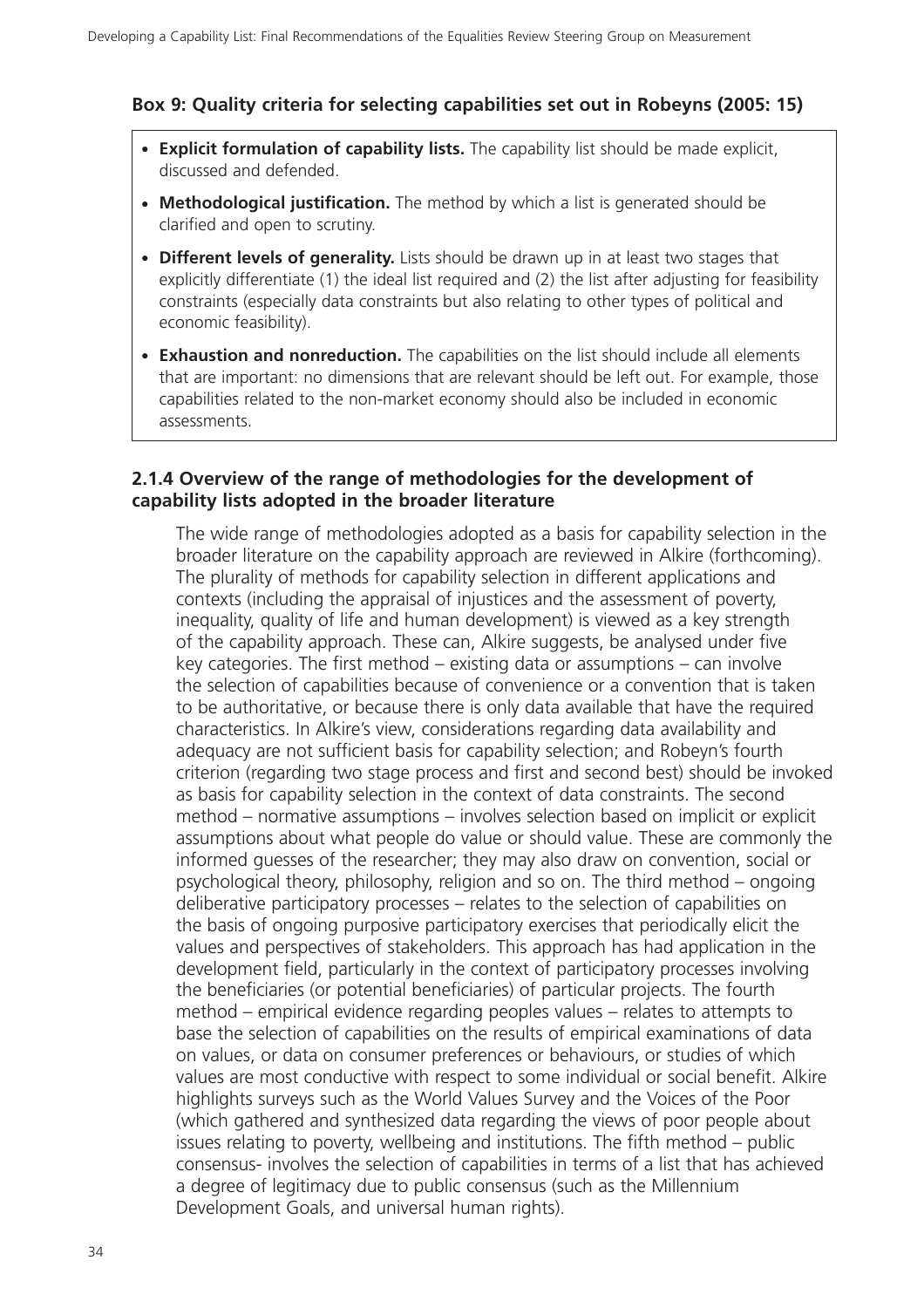# **2.2 Stage 1: The role of the international human rights framework**

The methodological framework that has been proposed by the Equalities Review Steering Group in Recommendation 1 combines two approaches to the development of capability lists: pragmatic consensus (as evidenced by universally recognised human rights) and deliberative/participative methods (as reflected in the Equalities Review deliberative consultation). This section discusses the ways in which the international human rights framework can be invoked as a pragmatic starting point for developing a core capability list. Section 2.3 then sets out how the core capability list has been supplemented and refined using the results of the Equalities Review deliberative consultation.

#### **2.2.1 How does the international human rights framework provide a pragmatic starting point for the development of a core capability list?**

The ways in which the international human rights framework can be invoked as the basis of a 'pragmatic consensus' for reaching agreement on the nature and scope of a capability list are discussed in Vizard (2006, forthcoming). Whilst building on the emphasis on the links between the capability approach and the idea of human rights in the recent work of Sen and Nussbaum, the proposed approach places more direct and explicit role that the *actual* international human rights framework can play in the specification and justification of the list of basic and central capabilities, and of a corresponding list of obligations and duties to protect and promote basic and central capabilities, and of associated sets of duties on governments, international organisations and other obligation-holders (both at the individual level, and collectively – through international co-operation). The key idea here is that the international human rights framework provides a basis for the specification and justification of internationally agreed/authoritatively recognised capability lists that can have legitimacy in many circumstances. 'Human rights based capability lists' can be adapted and applied for different purposes and contexts and are intended as a pragmatic starting point for the development of more extensive capability lists.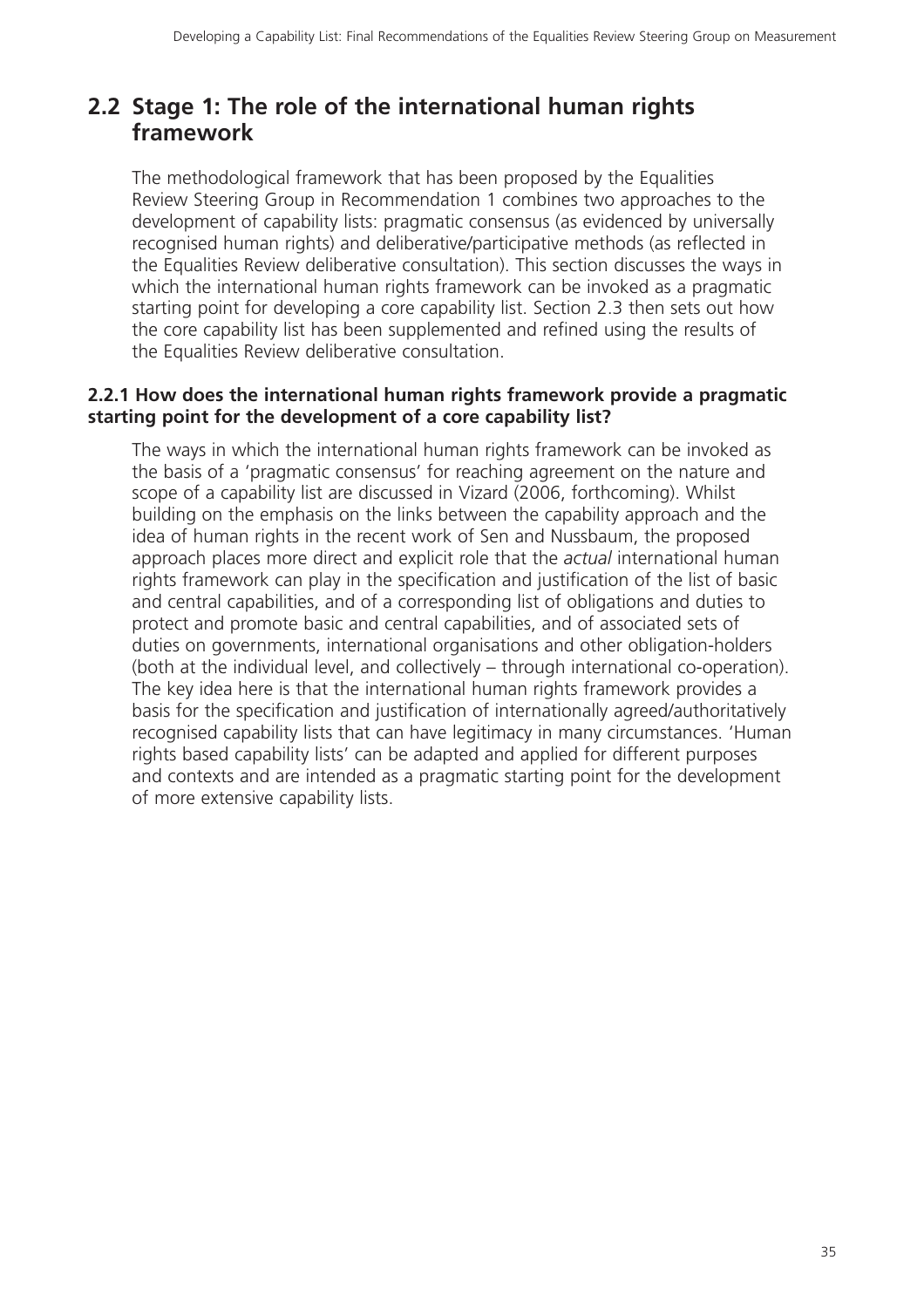#### **2.2.2 Clarification of the idea of a human rights based capability list14**

A 'human rights based capability list' can be defined as a capability list where the selection and justification of central and basic capabilities makes reference to a background theory of human rights. Although the background theory of human rights does not necessarily refer to the international human rights framework, the international human rights framework can be invoked as a pragmatic tool for the development of a capability list of this type. Human rights based capability lists are suitable for human rights advocacy purposes – when a minimal list of central and basic capabilities with universal validity is required. In addition, human rights based capability lists have a more general application in providing a pragmatic point of departure for the development of more extensive capability lists. They could be usefully viewed, for example, as providing the 'minimum irreducible core' of other (acceptable-comprehensive) capability-lists,15 and as a point of departure for developing capability lists that are suitable in a wide range of contexts and for a wide range of applications and purposes. This approach to the development of lists of central and basic capabilities has the advantage of building on established processes of international consensus-building that are already in part deliberative and democratic, and could be potentially combined with and/or supplemented by other processes and methods (e.g. philosophical, social scientific, participatory and/or democratic and deliberative processes and methods, and/or by invoking other types of pragmatic consensus).

14 Subsections 2.2.2-2.2.4 draw heavily on Vizard (forthcoming).

<sup>15</sup> The focus here is on how the international human rights framework can assist in the development of a *comprehensive* (or first-order) capability list analogous to that set out by Nussbaum. The discussion of the minimum irreducible core relates to the minimum core of a capability list of the comprehensive type. It is particularly relevant in the current context because the aim of the Equalities Review is to develop a comprehensive capability list type that can provide an overall foundation for the conceptualization and measurement of inequality in Britain. This approach is not, of course, intended to preclude the specification of shorter capability lists for particular evaluative purposes – when a comprehensive capability list is not required.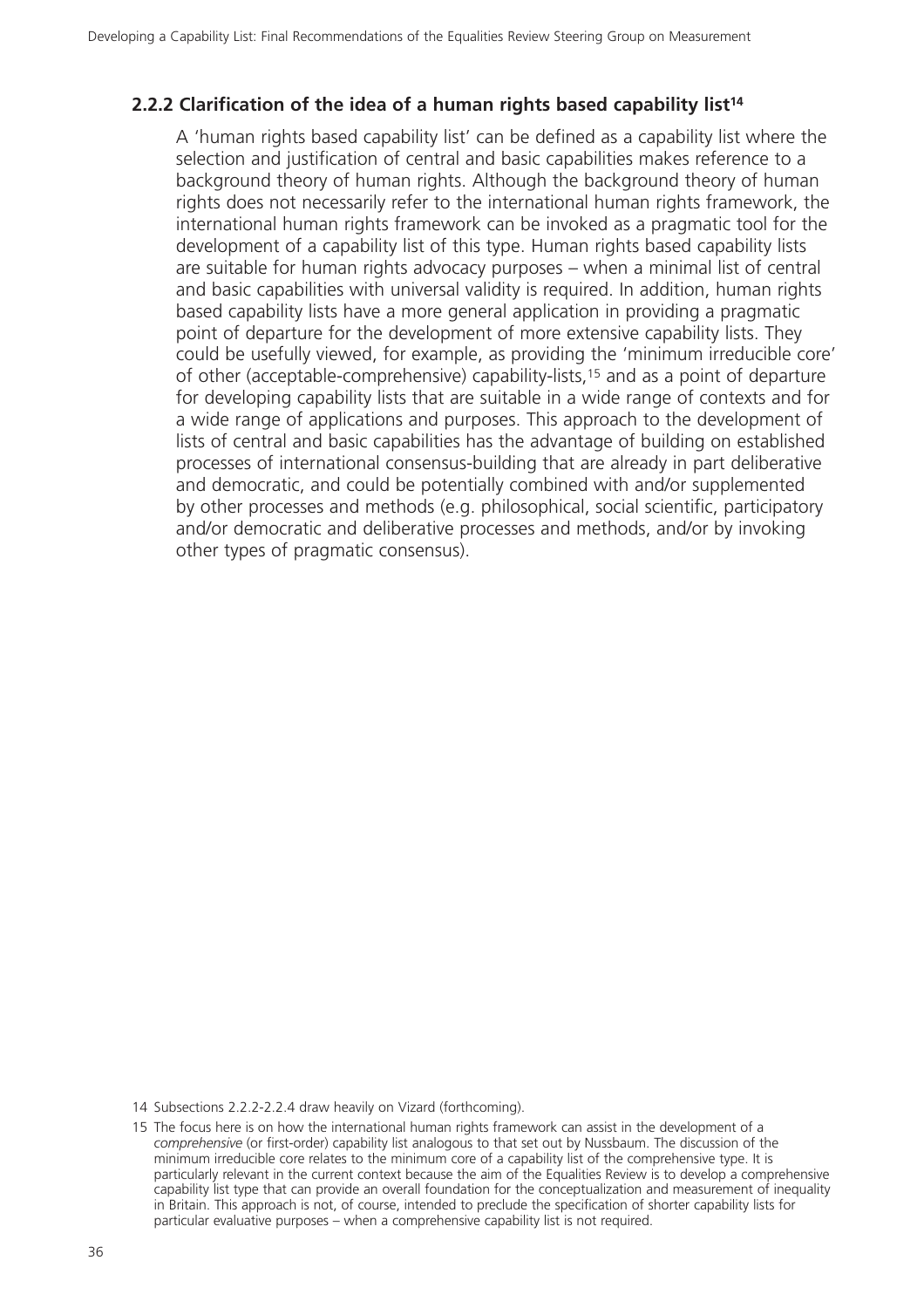#### **2.2.3 Towards an internationally recognised/authoritatively agreed capability list**

Where maximum universality is required, the Universal Declaration of Human Rights (1948) provides a possible point of departure for specifying and justifying the relevant domains of human freedom (see Box 11). Where legally binding international instruments are adopted as the basis for the identification and justification of a set of central basic capabilities, it is possible to move towards the idea of a "legally significant" basic capability set. International treaties including the International Covenant on Civil and Political Rights, the International Covenant on Economic, Social and Cultural Rights, the Convention on the Rights of the Child, the Convention on the Elimination of All Forms of Racial Discrimination and the Convention on the Elimination of All of Forms of Discrimination Against Women create legally binding international obligations on state parties under international human rights law (both individually and collectively through international assistance and co-operation) and have been adopted by the vast majority of states, with the number of state parties approaching quasi-universal and universal levels by 2006 (Box 12). "Human rights-based capability lists" that are specified and justified on the basis of legally binding international treaties of this type should not viewed as "fixed" or "final" lists, since the international human rights framework reflects an on-going process of inter-governmental negotiation and evolution. Furthermore, different "human rights-based ca capability sets" may be derived from different international human rights instruments. Other variables include the degree of universality required (in terms of the number of countries that have signed and ratified international human rights instruments); population group focus (with different international instruments generating lists of central and basic capabilities relevant, for example, to women and children); context focus (with different contexts demanding a concentration on different sub-sets of central and basic capabilities); and regional and national application (with different national and regional human rights regimes guiding the development and application of 'human rights-based capability lists' in different jurisdictions).16

16 Particular issues raised by the nature and scope of the British human rights regime are discussed in section 3.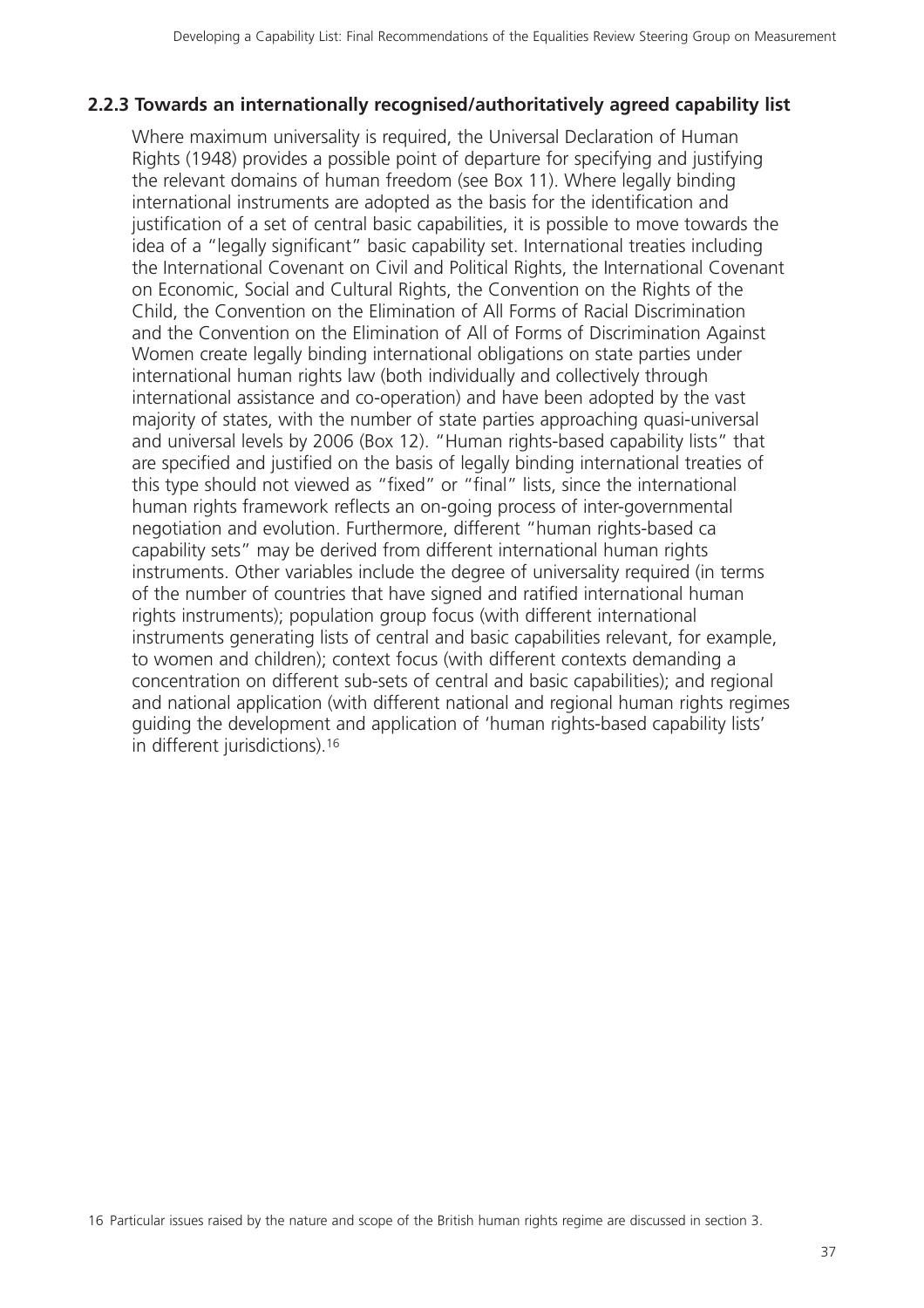#### **Box 10: Combining "capability space" with a background/supplementary theory of international human rights law**



## **Box 11: Universal Declaration of Human Rights (1948)**

#### **Index of articles**

- 1-2 Human dignity, equality and non-discrimination
- 3 Life, Liberty and Security
- 4 Slavery and Slave Trade
- 5 Torture and Cruel/Inhuman/Degrading Treatment or Punishment
- 6-11 Legal Rights
- 12 Arbitrary Interference
- 13 Freedom of Movement and Residence
- 14 Asylum
- 15 Nationality
- 16 Marriage
- 17 Property
- 18-19 Freedom of Thought/Conscience/Religion/Opinion/Expression
- 20 Peaceful Assembly and Association
- 21 Political Rights
- 22 Social security and general recogntion of socio-economic rights
- 23-24 Employment, Trade Union and Rest
- 25 Adequate standard of living
- 26 Education
- 27 Cultural Life
- 28 International order
- 29 Limitations (Morality/public order/general welfare)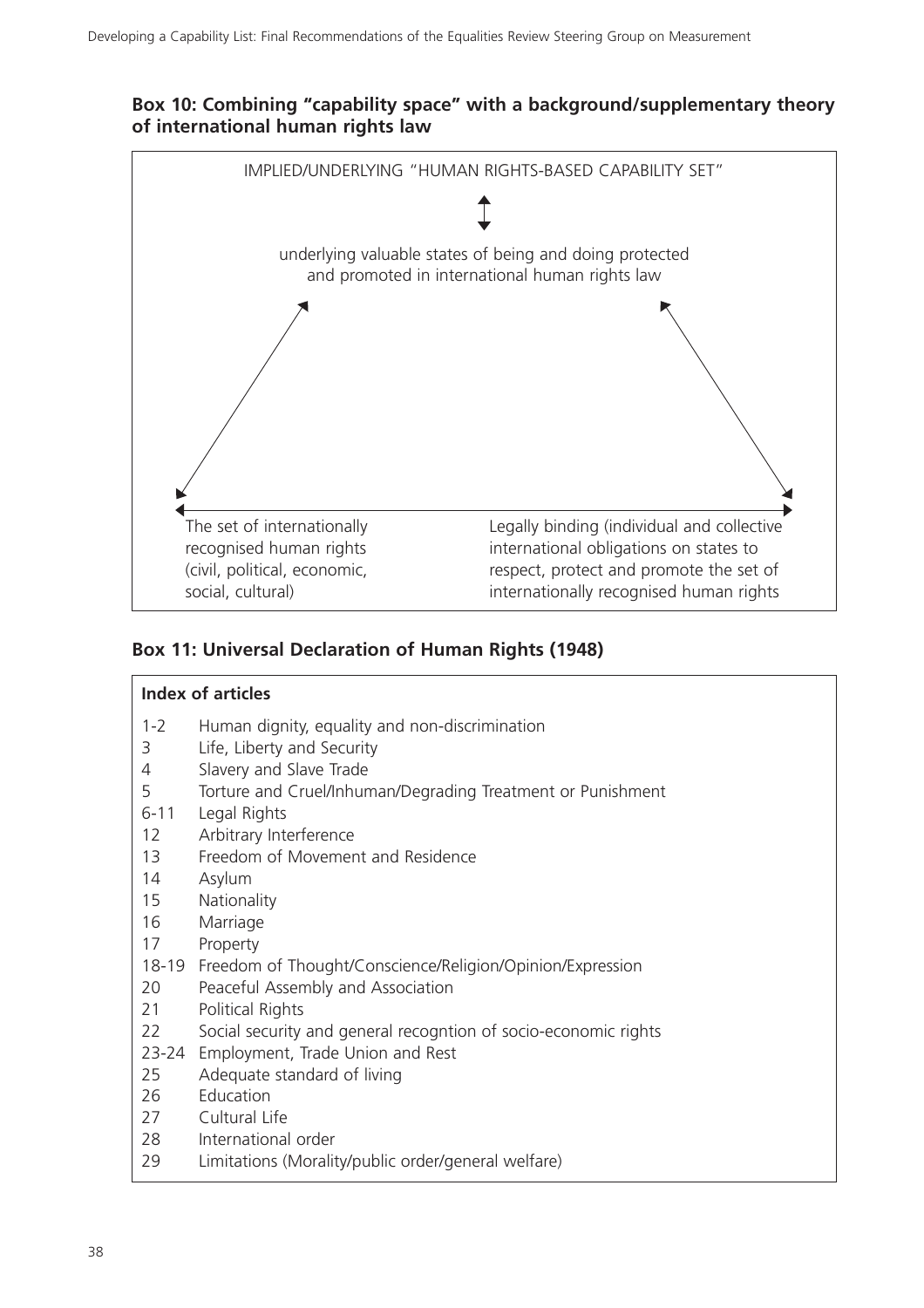## **2.2.4 Specifying the elements of a human rights-based capability list**

A list of central and core capabilities derived from the two major international human rights treaties that create legally binding international obligations for states parties – the International Covenant on Civil and Political Rights and the International Covenant on Economic, Social and Cultural Rights – is given below (Table 1). These two key treaties require states to fulfil civil and political rights and to progressively implement the human rights to life, to adequate food and nutrition, to safe water and sanitation, to adequate health care facilities and to education, and can be viewed as providing the basis for the identification and justification of a core list of central and basic capabilities that are critically important for a life based on equal dignity and worth. For example, international recognition of the human right to an adequate standard of living under Article 25 of the Universal Declaration, Article 11 of the International Covenant on Economic and Social Rights and Article 27 of the Convention on the Rights of the Child provides a basis for the inclusion in a list of central and basic capabilities of the capability to achieve a standard of living adequate for human survival and development. This capability can then be viewed as being protected and promoted in international human rights law by complex clusters of negative and positive rights and correlative duties (claims, immunities, liberties, powers etc.) that characterise the relevant prohibitions on actions, as well as the positive actions that should be performed by governments and other international obligation holders (though positive support, assistance and aid).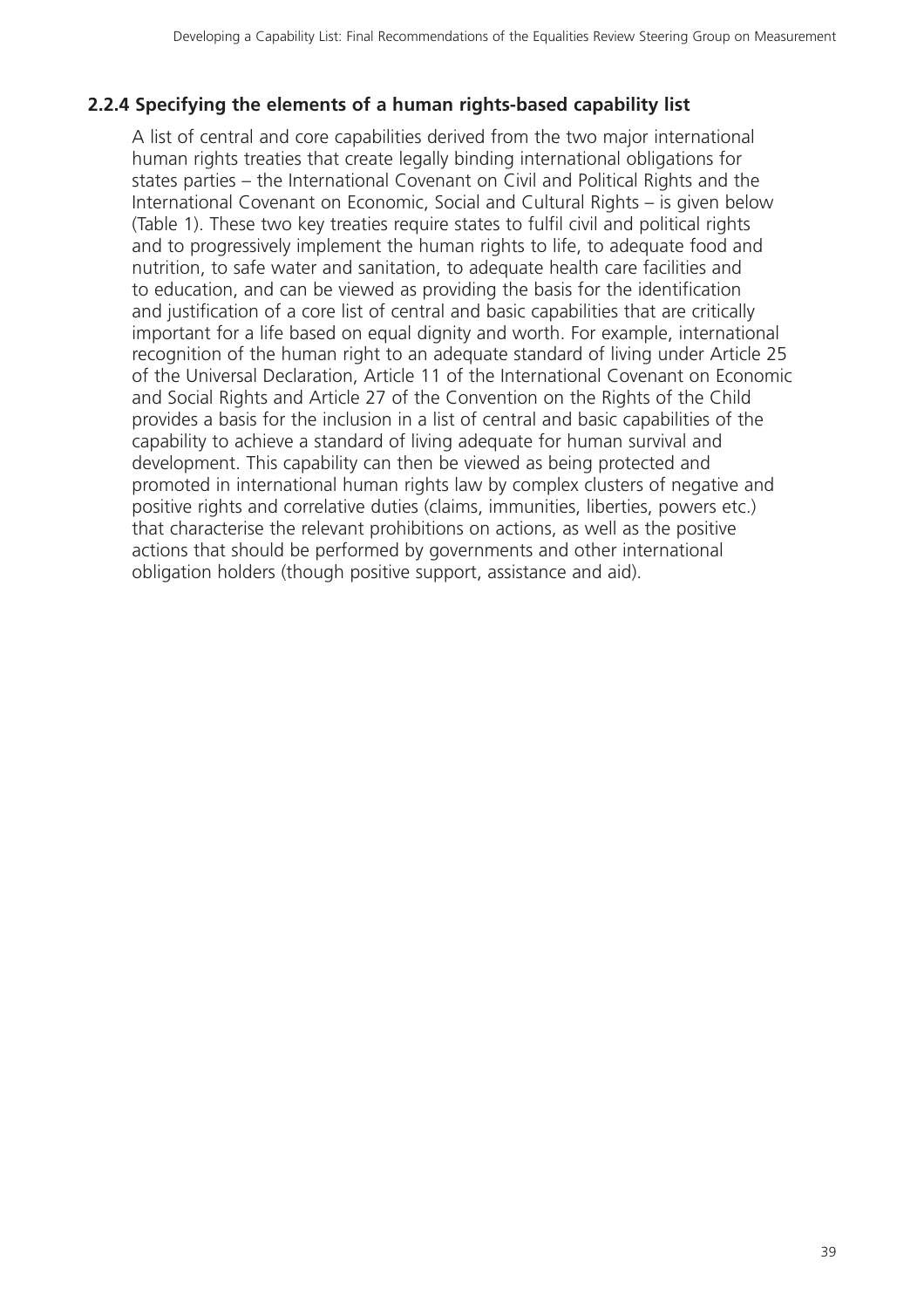

**Box 12: Key international treaties in the field of human rights**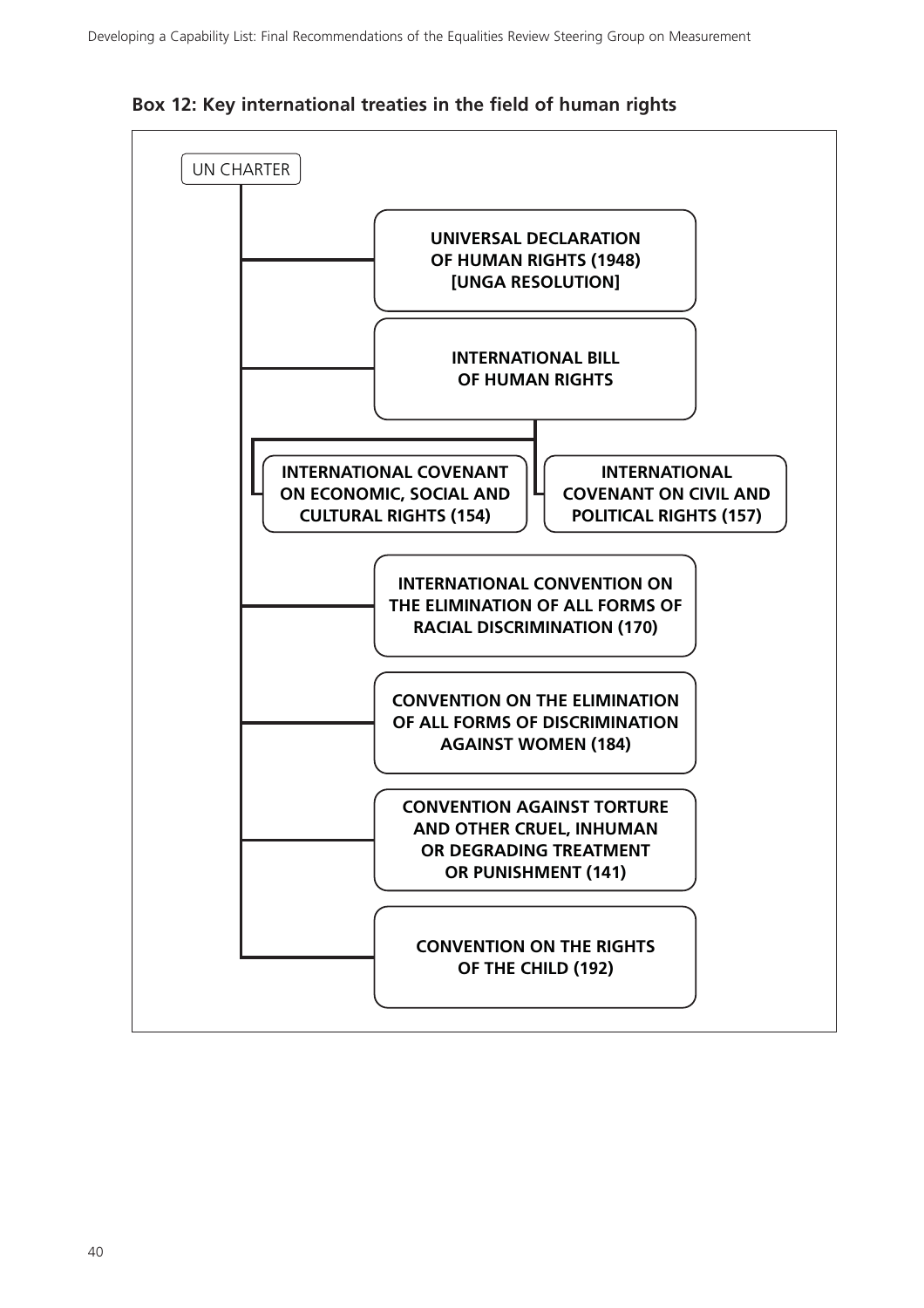# **Table 1: List 1 (human rights based capability list)**

| List of central and valuable beings and doings, based on the International Covenant<br>on Civil and Political Rights and the International Covenant Economic, Social and<br><b>Cultural Rights</b> |                                                                                                                                                                                                                                                                                                                                                                                                                                                                                                                                                                                                                |                                                                                                                         |  |
|----------------------------------------------------------------------------------------------------------------------------------------------------------------------------------------------------|----------------------------------------------------------------------------------------------------------------------------------------------------------------------------------------------------------------------------------------------------------------------------------------------------------------------------------------------------------------------------------------------------------------------------------------------------------------------------------------------------------------------------------------------------------------------------------------------------------------|-------------------------------------------------------------------------------------------------------------------------|--|
|                                                                                                                                                                                                    | <b>General objectives and principles</b>                                                                                                                                                                                                                                                                                                                                                                                                                                                                                                                                                                       |                                                                                                                         |  |
|                                                                                                                                                                                                    | <b>Preamble</b>                                                                                                                                                                                                                                                                                                                                                                                                                                                                                                                                                                                                | <b>Recognition of respect</b><br>for human dignity as the<br>object and purpose of<br>international human<br>rights law |  |
|                                                                                                                                                                                                    | Non-discrimination article 2 ICCPR/<br><b>ICESCR</b><br>Equal rights of men and women<br>article 3 ICCPR/ICESCR                                                                                                                                                                                                                                                                                                                                                                                                                                                                                                | <b>Establishment of non-</b><br>discrimination and<br>equality as general<br>objectives                                 |  |
| Legally<br>binding<br>international<br>instrument                                                                                                                                                  | Internationally recognized human rights                                                                                                                                                                                                                                                                                                                                                                                                                                                                                                                                                                        | Underlying states of being<br>and doing that are protected<br>and promoted in international<br>human rights law         |  |
| <b>ICCPR</b>                                                                                                                                                                                       | Article 6 right to life                                                                                                                                                                                                                                                                                                                                                                                                                                                                                                                                                                                        | Life                                                                                                                    |  |
| <b>ICCPR</b>                                                                                                                                                                                       | Article 8 abolition of slavery and the slave<br>trade/abolition compulsory labour                                                                                                                                                                                                                                                                                                                                                                                                                                                                                                                              | Self-ownership                                                                                                          |  |
| <b>ICCPR</b>                                                                                                                                                                                       | Article 7 freedom from cruel, inhuman<br>or degrading treatment or punishment                                                                                                                                                                                                                                                                                                                                                                                                                                                                                                                                  | Bodily integrity                                                                                                        |  |
| <b>ICCPR</b>                                                                                                                                                                                       | Article 9-11 abolition of arbitrary arrest<br>and detention; regulation of conditions<br>of arrest and detention; fair court<br>proceedings<br>Article 14 equality before the courts<br>Article 15 no retrospective convictions<br>Article 16 recognition of personhood<br>before the law<br>Article 26 equality before the law/equal<br>protection of law<br>Article 12 liberty of movement and<br>freedom to choose residence; country<br>exit and entry<br>Article 13 regulation of conditions<br>of expulsion<br>Article 24 right of child to protection<br>of law + protection of name and<br>nationality | Legal security                                                                                                          |  |
| <b>ICCPR</b>                                                                                                                                                                                       | Article 17 prohibitions on arbitrary<br>interference with privacy, home,<br>correspondence, family, honour,<br>reputation                                                                                                                                                                                                                                                                                                                                                                                                                                                                                      | Private and family life                                                                                                 |  |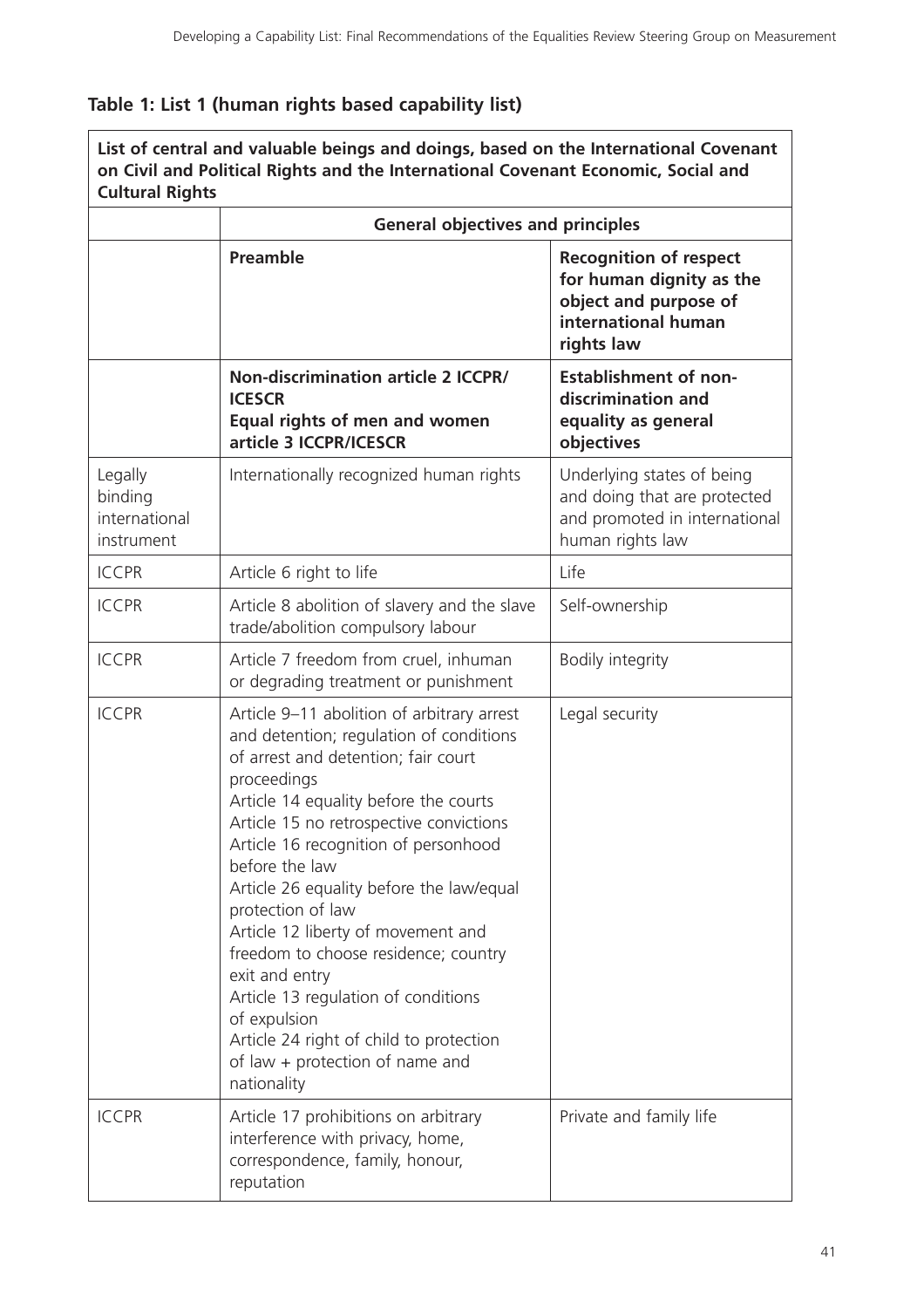|                                | <b>General objectives and principles</b>                                                                                                                                                                                                                                                                                                                                         |                                                 |  |
|--------------------------------|----------------------------------------------------------------------------------------------------------------------------------------------------------------------------------------------------------------------------------------------------------------------------------------------------------------------------------------------------------------------------------|-------------------------------------------------|--|
| <b>ICCPR/</b><br><b>ICESCR</b> | Article 19 ICCPR right to opinion and<br>expression<br>Article 18 ICCPR freedom of thought,<br>conscience and religion<br>Article 20 ICCPR prohibition of advocacy<br>of national, racial or religious hatred                                                                                                                                                                    | Identity, expression and belief                 |  |
| <b>ICCPR/</b><br><b>ICESCR</b> | Article 15 ICESCR right to cultural life<br>Article 27 ICCPR linguistic freedom                                                                                                                                                                                                                                                                                                  | Cultural freedom                                |  |
| <b>ICCPR/</b><br><b>ICESCR</b> | Article 10 ICESCR/Article 23 ICCPR right<br>to marriage and family; marriage by free<br>consent; equality during marriage and<br>at dissolution                                                                                                                                                                                                                                  | Primary-relationship<br>autonomy                |  |
| <b>ICESCR</b>                  | Article 13 right of everyone to education<br>Article 14 right to compulsory and free<br>primary education                                                                                                                                                                                                                                                                        | Knowledge, education<br>and skills              |  |
| <b>ICESCR</b>                  | Article 12 right to the highest attainable<br>standard of physical and mental health                                                                                                                                                                                                                                                                                             | Health                                          |  |
| <b>ICESCR</b>                  | Article 11 right to freedom from hunger<br>right to adequate food, clothing, water,<br>housing and social services<br>Right to continuous improvement<br>of living conditions<br>Article 9 social security<br>Article 10 protection and assistance for<br>families with dependent children, and<br>special measures for the protection and<br>assistance of mothers and children | Adequate standard<br>of living                  |  |
| <b>ICESCR</b>                  | Article 6 right to work<br>Article 7 right to just and favourable<br>conditions of work; Article 8 right<br>to form and to join trade union                                                                                                                                                                                                                                      | Work                                            |  |
| <b>ICCPR</b>                   | Article 25 free and fair elections<br>Article 21 peaceful assembly<br>Article 22 freedom of association                                                                                                                                                                                                                                                                          | Participation, political<br>influence and voice |  |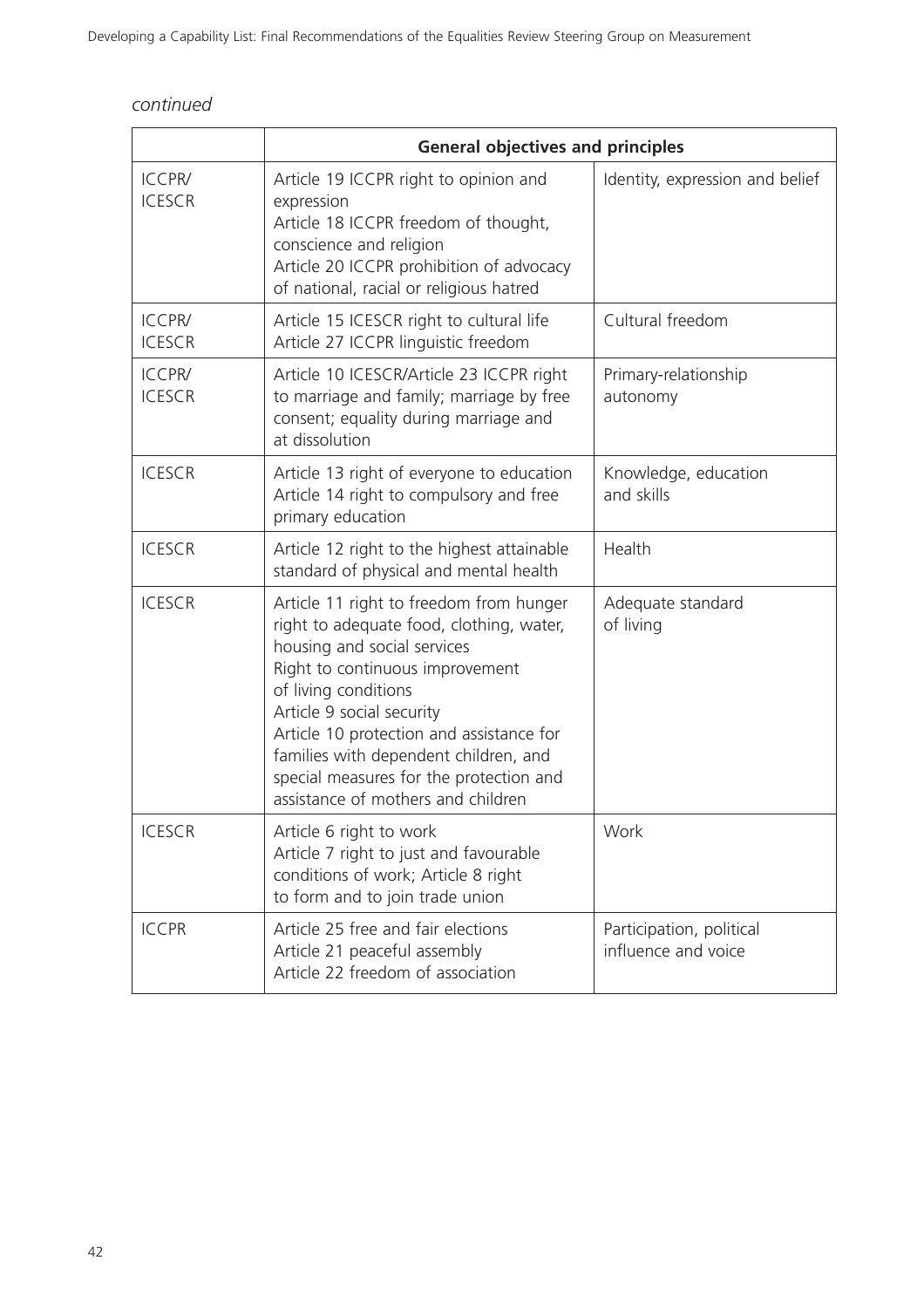## **2.2.5 Human rights-based capability lists: Scrutiny and feedback**

The suitability of the adoption of the international human rights framework as a basis for selecting central and basic capabilities, and the ways in which List 1 (the pragmatic starting point list) might be further developed for the purposes of the Equalities Review, were discussed in detail at the second meeting of the Equalities Review Steering Group on Measurement and at the Equalities Review Seminar on the Capability Approach and Human Rights. At the Steering Group there was a general consensus that the international human rights framework provides an appropriate starting point for the development of a capability list by the Equalities Review, and a number of specific practical suggestions were made concerning the ways in which L1 might be further developed and presented at the Equalities Review deliberative consultation. Broad support for the ways in which the international human rights framework can provide a basis for the development of a capability list was also expressed at the Seminar. Participants at this event also made a number of important practical suggestions regarding the orientation and further specification of L1. In addition, a number of concerns regarding the proposed methodological framework were expressed at the Seminar from both the human rights perspective and the capability perspectives. These included the issue of 'minimalism' and the question of the relationship of the proposed framework to the British Human Rights Act (1998).

Full records of issues raised at these events are given in Burchardt (2006b) and OPM (2006). The discussion in this section focuses on issues relating to the suitability and further development of L1. The underlying theoretical issues examined at both the Steering Group and the Seminar (including further details of the debate around 'minimalism', and the question of the relationship of the proposed framework to the British Human Rights Act 1998) are discussed more fully in section 3 under 'feedback and clarification'.

- **Scrutiny Issue 1: The general approach.** There was broad support at the Steering Group for the proposition that the international human rights framework provides a useful starting point, and represents a pragmatic consensus, regarding the specification and justification of the central and basic 'domains' of human freedom. However, there may be gaps that need to be addressed. Other supplementary methodologies may be therefore necessary. There was recognition that the Equalities Review deliberative consultation event would take this process forward. However, further supplementary methodologies e.g. social scientific may be necessary to further orientate and specify a capability list in the medium term.
- **Scrutiny Issue 2: The nature and scope of the capabilities to be included.** The Steering Group felt that a number of important capabilities are absent or under-represented/not sufficiently visible in L1. Particular concerns were addressed around environmental security, freedom from pollution, the capability to care, and the benefits of a 'well-functioning' state. In addition, physical security of the person, e.g. protection from crime, should be captured; significant primary relationships other than marriage and family should be fully supported. Other capabilities discussed related to community participation and the importance of the ability of individuals to join groups (e.g. a women's group).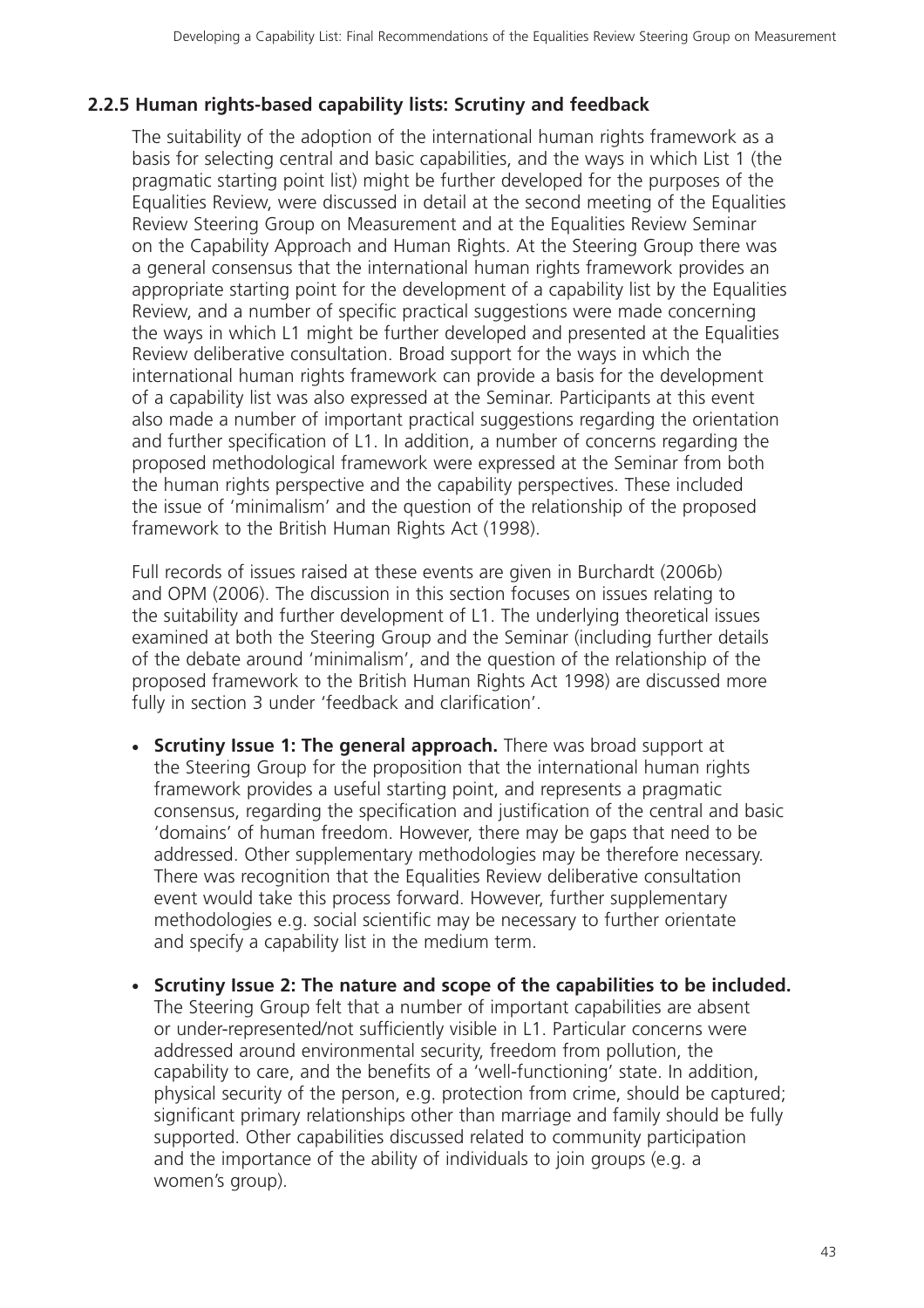- **Scrutiny Issue 3: The interaction of a capability list with the equality strands, and the need to further specify capabilities for each group.** The need to develop a more specific capability list for groups at high risk of discrimination and disadvantage was also discussed at the Steering Group. There was general agreement that it would be necessary to develop group specific lists highlighting the variations in 'inputs' necessary for different groups to enjoy similar achievements in the space of substantive freedoms. For example, a specific list orientated towards the different needs of disabled people, or older people or other particular groups might be necessary.
- **Scrutiny Issue 4: The treatment of children.** Another key issue examined at the Steering Group related to the treatment of children. The question of whether a general capability list should include a specific children's capability was also discussed. A number of advantages could result from the inclusion of a specific children's capability in the main headers of a capability list. However, it was also suggested that the most general form of a capability list should be of universal relevance (within the British context) and ought not in the first instance to make specific reference to particular groups. This said, whilst the most general form of a capability list can be viewed as universal for adults across individuals and groups in Britain (in other words, the same list could be used for thinking about inequality between men and women, between different ethic groups, and so on), children might be more adequately covered by a separate capability list with different or additional elements. As under Scrutiny Issue 3, it was felt that a constructive way forward here would be to develop specific capability lists for specific groups. Given the particular issues raised in the context of children's capabilities, this process could usefully begin with the development of a capability list specifically for children.
- **Scrutiny Issue 5 Resource and measurement constraints.** The Steering Group emphasised that constraints such as resources and data availability should not limit the compilation of a first-order (comprehensive) capability list of the Nussbaum type. Capability lists should initially be drawn up so that *all* of the capabilities that are viewed as important for the purposes at hand are included. Therefore, important capabilities should not be omitted from the capability list developed by the Equalities Review on the grounds of data limitations. For example, if bodily integrity is viewed as an important capability that should be included within a capability list, then the capability list should be specified as including bodily integrity. Data limitations relating to domestic violence should not be taken to limit the nature or scope of a 'first-order' capability list.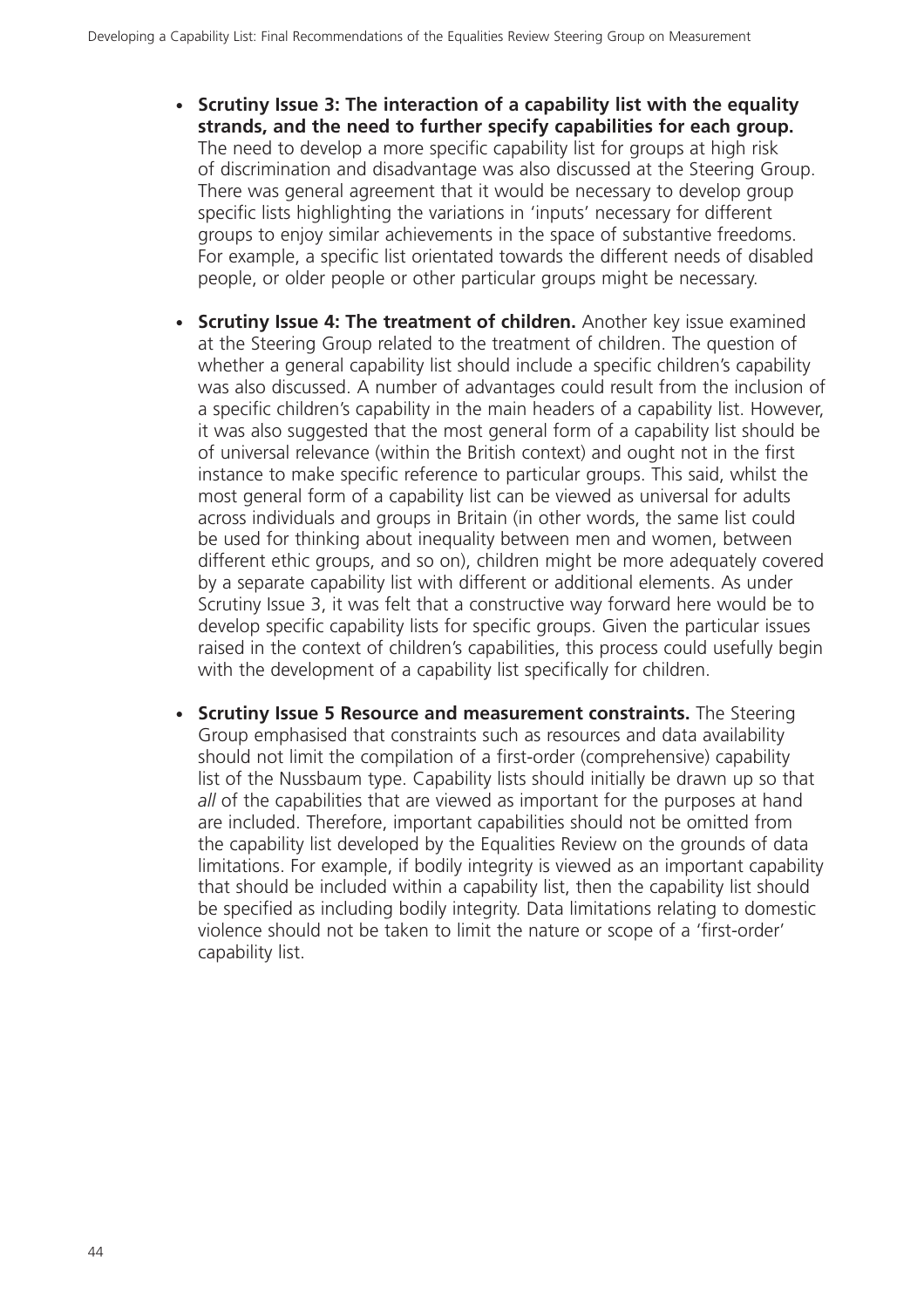- **Scrutiny Issue 6: The issue of minimalism.** The issue of minimalism was discussed at both the Steering Group and the Seminar. The proposition that the human rights approach should be adopted in relation to *dimensions* rather than *levels* was discussed at both consultation events. At the Steering Group participants emphasised the possibility of minimalism and emphasised that inequality should be understood in terms of distribution (where appropriate to the capability in question), not just whether equal proportions of different groups reach a threshold or minimum level. At the Seminar, some experts addressing the proposal from the capability perspective felt that key capabilities discussed in the broader literature on the capability approach (e.g. the capability to care for a dependent relative) might be 'lost' by adopting a human rights based procedure for capability selection. From the human rights angle, whilst some participants argued that a human rights approach is about the legal enforcement of minimum standards, others emphasised the objective of substantive equality and the variety of ways in which human rights can be invoked to support a full equality principle in a developed democracy. The debate here was not so much whether human rights provide a 'core' of an equality principle, but whether this view should be viewed only as a 'minimum core'. Practical examples of human rights being invoked to support a 'fuller' equality concept included the 'dignity and respect' agenda in Britain and the UN Disability Rights Convention (see section 3 for further details). Other examples include the focus on attention and care in the Convention on the Rights of the Child.
- $\bullet$  **Scrutiny Issue 7: The practical presentation of the capability list.** A number of concerns were expressed concerning the potential for 'reductionism' (c.r. Scrutiny Issue 5). Nevertheless, some participants felt that L1 was overlong and that the categories should be regrouped into a smaller number of broad headings. The practical example of the 'Every Child Matters' Agenda was cited here. In addition, before taking a human rights based capability list forward as a basis for consultation with the public and groups at high risk of discrimination, a 'plain English' version of the list would be required. Subheadings should also be developed. The role of the subheadings should be to orientate and further specify the most general capability list for 21st century Britain. In addition, the subheadings should illustrate the ways in which a capability list can be further orientated and specified for particular groups at high risk of discrimination and disadvantage.
- **Scrutiny Issue 8: The revision process.** Prior to receiving the results of the deliberative public consultation, the list should be treated as a working list, open and revisable. A procedure should also be established for further specifying and updating the list post-consultation.
- **Scrutiny Issue 9: The range of values that ought to be reflected.** Participants at both the Steering Group and the Seminar raised the need to further develop L1 in a way that emphasises the overarching values of nondiscrimination and substantive equality with respect to each capability, as well as the need to bring in the full range of free standing principles established in the human rights framework (e.g. dignity, worth, self-respect and autonomy). More traditional equality concerns, e.g. concern with income equality and traditional forms of discrimination (and established methodologies for measuring these), should also be given appropriate weight.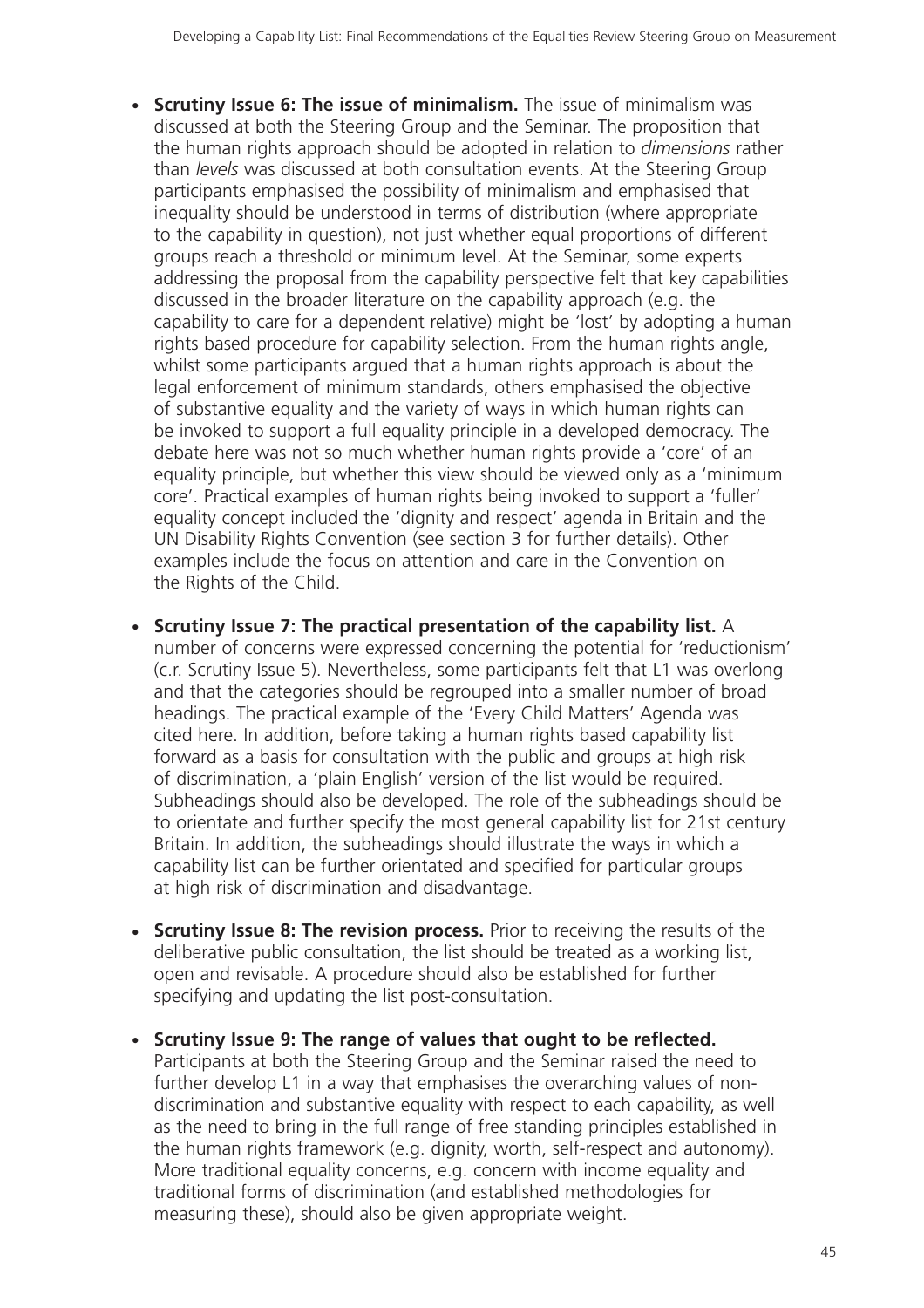- **Scrutiny Issue 10: The range of human rights instruments that are relevant to the development of human rights based capability lists.** The Steering Group and a number of participants at the Seminar expressed the view that the development of a capability list by the Equalities Review should reflect the entire range of British Human Rights commitments. Capabilities should be specified with reference, for example, to the Human Rights Act (1998), the EU Charter of Fundamental Rights, the European Social Charter and European Union instruments as well as the full range of international human rights treaties (including the Convention on the Elimination of All Forms of Discrimination Against Women, the Convention on the Elimination of all forms of Racial Discrimination and the Convention on the Rights of the Child) should be adopted as reference points. New and emerging international human rights instruments (e.g. the UN Convention on the Rights of Persons with Disabilities) may also be of assistance in the development of group specific capability lists.

# **2.3 Stage 2: The role of the Equalities Review deliberative consultation**

The Equalities Review Steering Group has suggested in Recommendation 1.2.1 that a human rights-based capability list can provide a pragmatic starting point for the development of a capability list. This approach provides a basis for conceptualising and measuring inequality in a broad range of dimensions that are of relevance to the work of the Equalities Review; and has the advantage of drawing on existing processes of international consensus-building around the central and basic freedoms that are of value in human life and that are at least in part deliberative and democratic (rather than being purely of an "expert" or "technocratic" nature). However, the human rights based capability list has a number of possible important limitations (to be discussed in more detail in section 3). Key issues here concern the question of "minimalism" (i.e. whether the human rights based approach is overly restrictive in terms of both dimensions and thresholds) and how to ensure that the proposed capability list fully reflects the conditions of 21st century Britain. Furthermore, as discussed in section 2.1, the capability approach itself invites public discussion and dialogue (by placing emphasis on constitutive role of democratic deliberation and debate in the selection and justification of central and valuable capabilities, and on the need for open, fair and participative methods for developing capability lists). Recommendation 1.2.2 therefore proposes that the core list of central and valuable capabilities derived from the international human rights framework should firmly embedded in a broader process of democratic deliberation and debate. Other open, fair and participative exercises aiming at the development of an "agreed" capability list are required; and the core list of central and valuable capabilities derived from the international human rights framework should be supplemented and refined through a process of democratic consultation and debate.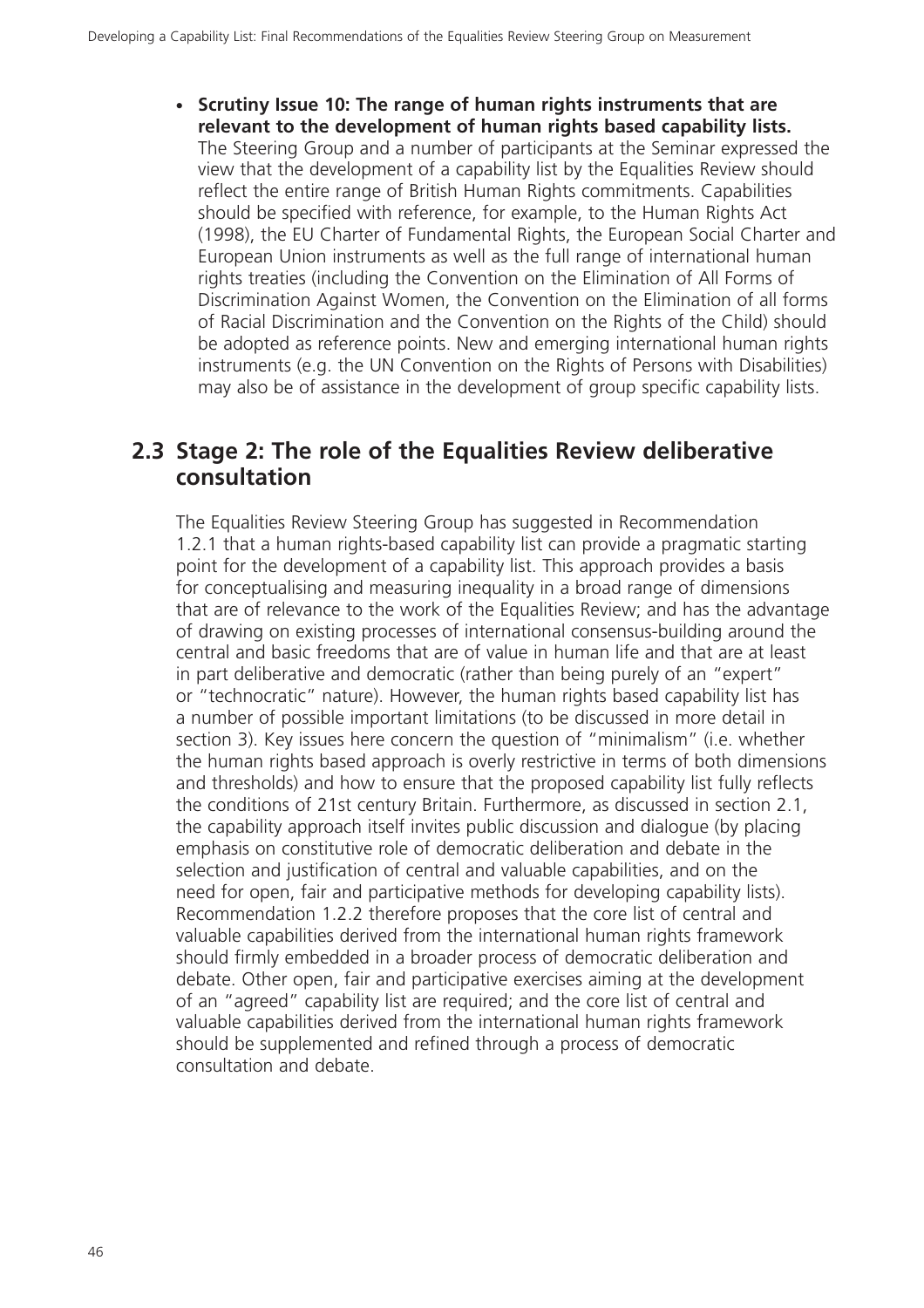# **2.3.1 The Equalities Review deliberative consultation**

The need to develop open, fair and participative exercises aiming at the selection and justification of a list of central and valuable capabilities was recognised by the Equalities Review in its Interim Report. The Equalities Review subsequently commissioned Ipsos-MORI to undertake a deliberative consultation on the selection of central and basic capabilities with the general public and individuals and groups at high risk of discrimination and disadvantage. The stated objective was to identify a basket of capabilities that can be measured and tracked over time. The exercise was constrained by the time scale and resources available, but nevertheless incorporated a programme of interviews with around a hundred participants, including both the general public and individuals and groups at high risk of discrimination and disadvantage. The details of the programme of public consultation are given in Ipsos-MORI (2007) and are summarised in Table 2 below. The interviews were preceded by a pilot and include a series of focus-group interviews with the general public and individuals and groups at high risk of discrimination and disadvantage, as well as more in-depth interviews with selected individuals and groups.

| <b>Fieldwork</b>                                                   | <b>Date/location</b>                                                      | Main features of the sample                                                                                                              |
|--------------------------------------------------------------------|---------------------------------------------------------------------------|------------------------------------------------------------------------------------------------------------------------------------------|
| Pilot - extended<br>focus group                                    | 30th November, 2 to 3 hours,<br>London                                    | 10 x General public, mixed<br>male/female                                                                                                |
| <b>General Public</b><br>workshop                                  | Saturday 2nd December,<br>all day, London                                 | 30 x General public, mixed male/<br>female. Specific quotas on attitudes<br>to inequalities.                                             |
| <b>General Public</b><br>workshop                                  | Saturday 6th January,<br>all day, Edinburgh                               | 30 x General public, mixed male/<br>female, including quota on parents<br>to explore children's capabilities.<br>Mostly from rural areas |
| Group with lesbian/<br>gay/bisexual people                         | 11th December, 2 hours<br>London                                          | 8 x lesbian, gay, bisexual, mixed<br>male/female                                                                                         |
| Group with mobility<br>impaired people                             | 3rd January, one and an half<br>hour, Bristol                             | 8 x participants with a physical<br>disability (except sight/hearing<br>impairment), mixed male/female.                                  |
| Group with<br>teenagers                                            | 3rd January, one and an half<br>hour Bristol                              | 8 participants aged13-16, mixed<br>male/female                                                                                           |
| Group discussion<br>with ethnic minority<br>groups                 | 8th January, two hours,<br>Birmingham                                     | 8 participants, spread of different<br>ethnicities, mixed male/female                                                                    |
| Depth interviews with<br>people from different<br>religions/faiths | Throughout the first half<br>of January, at least an hour<br>each, London | Sikh woman<br>Muslim man<br>Jewish woman<br>Muslim woman (interview awaiting)                                                            |
| Depth interviews<br>with disabled<br>people                        | 18th January, at least an hour<br>each, Kent                              | <b>Blind woman</b><br>Hearing impaired man<br>Dyslexic woman                                                                             |

| Table 2: Details of Ipsos-MORI deliberative consultation |  |  |
|----------------------------------------------------------|--|--|
|                                                          |  |  |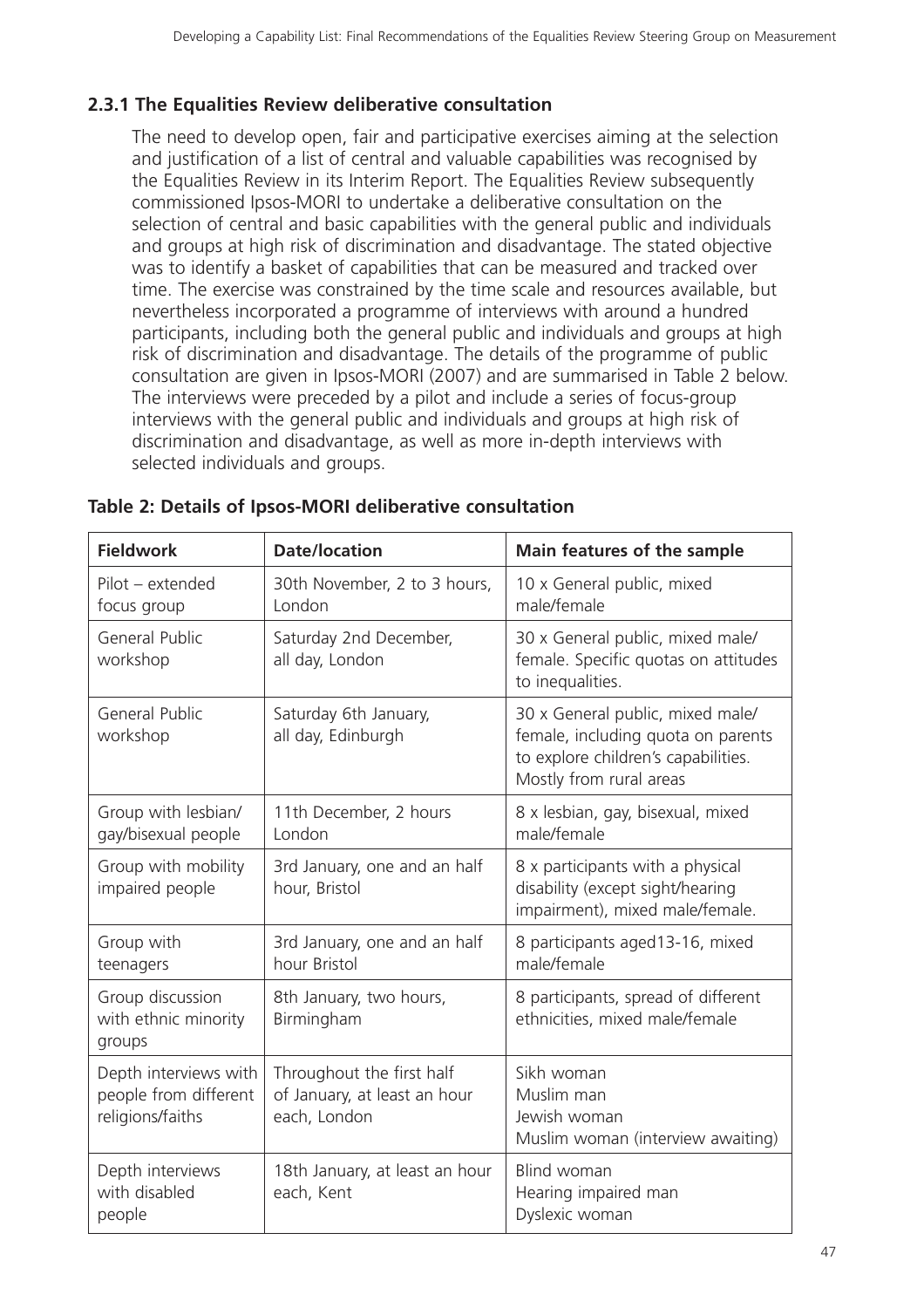#### **2.3.1.1 Methodological framework**

An important advantage of deliberative consultation as opposed to other methods is that it is designed to access participants' considered values and beliefs, based on discussion with others and impartial information provided by the facilitators. This contrasts with the outputs from focus groups or survey data on public attitudes, which represent the immediate reactions of the public to an idea or viewpoint. The results of a deliberative consultation are therefore not as superficial as an opinion poll, and are a better indication than can be gleaned from other methods of the underlying values of the public, given relevant information, and time and encouragement to reflect and discuss. The methodological framework developed by Ipsos-MORI for the purposes of the Equalities Review public consultation reflected the objective of deliberative consultation (rather than straight-forward elicitation of information about existing preferences, in the unexamined and un-reflective sense) in a number of important ways. Rather than aiming of the elicitation of preferences as immediately expressed, the methodological framework developed by Ipsos-MORI aimed at the elicitation of preferences arrived at through discussion and examination of the issues. This was achieved in two key ways.

- **The role of reflection and discussion.** The general format of the interviews reflected the objective of eliciting more in-depth responses from participants through reflection and discussion (rather than unconsidered and unexamined immediate responses). Workshops and in-depth interviews enable a crosssection of respondents to participate in an informal and interactive discussion, with generous time built in for reflection and discussion. In addition, in-depth interviews facilitated the elicitation of information relating to the *reasons* and *experiences* underlying the valuation of different capabilities.
- **Provision of information and materials as an entry-point/stimuli for reflection and discussion.** The reflective and discursive processes were encouraged through the provision of both general information and specific materials. This included (1) illustrative case-study material on experiences of inequality in Britain; (2) the human rights based capability list (L3).

A full discussion of what can and cannot be learnt from the research exercise, and of issues around the interpretation of qualitative research – are provided in Ipsos-MORI (2007). Critically, the methodological research exercise was intended to shed light on *why* people have particular views and *how* these views relate to demographic characteristics and the experiences of the respondents concerned. Qualitative research of this type aims to provide in-depth information about attitudes rather than statistically significant data. The results of the deliberative consultation should therefore be viewed as illustrative rather than statistically reliable.

#### **2.3.1.2 Results of the Equalities Review deliberative consultation**

Respondents participated in two key research exercises. The first exercise aimed at the spontaneous and unprompted elicitation of a list of capabilities through deliberative methods. The second aimed at the elicitation of responses to the human rights-based capability list (L3) through deliberative methods.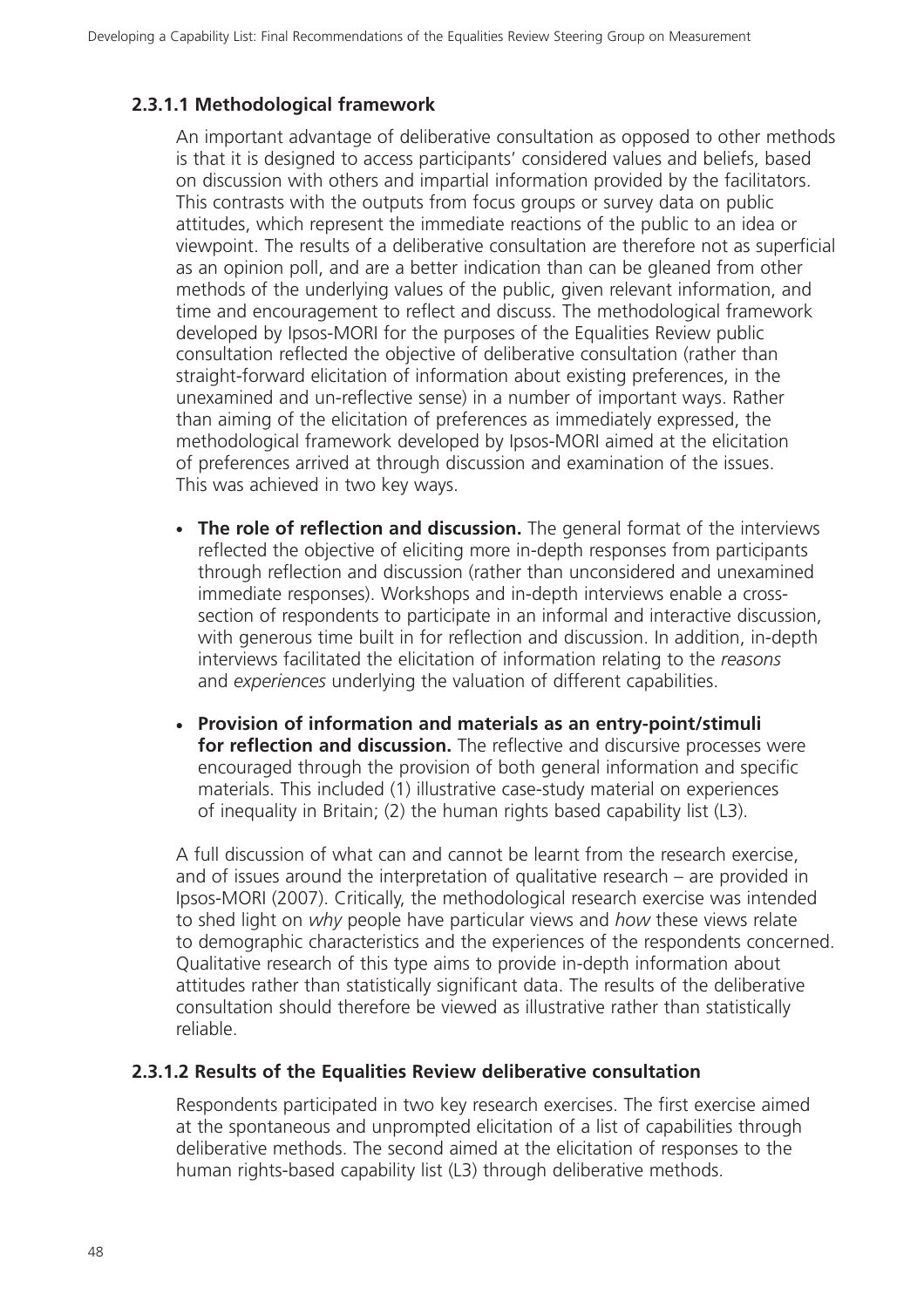#### **Exercise 1: Elements of human flourishing and a good life (elicitation of the participants spontaneous and unprompted responses)**

This exercise aimed to generate spontaneous ideas about capabilities. It provided a sense of which capabilities are important for people, and the language they use to describe them. Participants were invited to describe a world in which they would be able to flourish and have a good life. Participants were asked to build their ideal world, i.e. to draw a world in which they felt they would be able to flourish and have a good life. Participants discussed and reflected upon what was needed for a person to flourish and lead the kind of life they want to. In the depth interviews, participants also discussed the capabilities that they had had/had not had in life and what impact this had on them so far. Participants were given a large flipchart on which they were asked to draw, stick pictures, and write. In the middle of the chart a person had been drawn, and participants were asked to provide him/ her with all the things he/she needs to have a good life.

The results of exercise 1 were collated, interpreted and presented by Ipsos-MORI using a mapping technique and summary table (see Box 13 and Table 3 below). The summary of 'capabilities' listed in Table 3 is therefore based on participants' unprompted responses, i.e. the ideal world exercise when they had to draw a map with all the things someone needs to have to flourish are provided below. As well as the 19 categories identified and reported as spontaneously generated capabilities by Ipsos-MORI (listed in Table 3), two "meta" capabilities that help to preserve both personal freedoms and social justice were also reported as being included in spontaneous and unprompted responses. These were: the capability to have choices in things in general; the capability to enjoy the same capabilities, to the same degree, as others in society.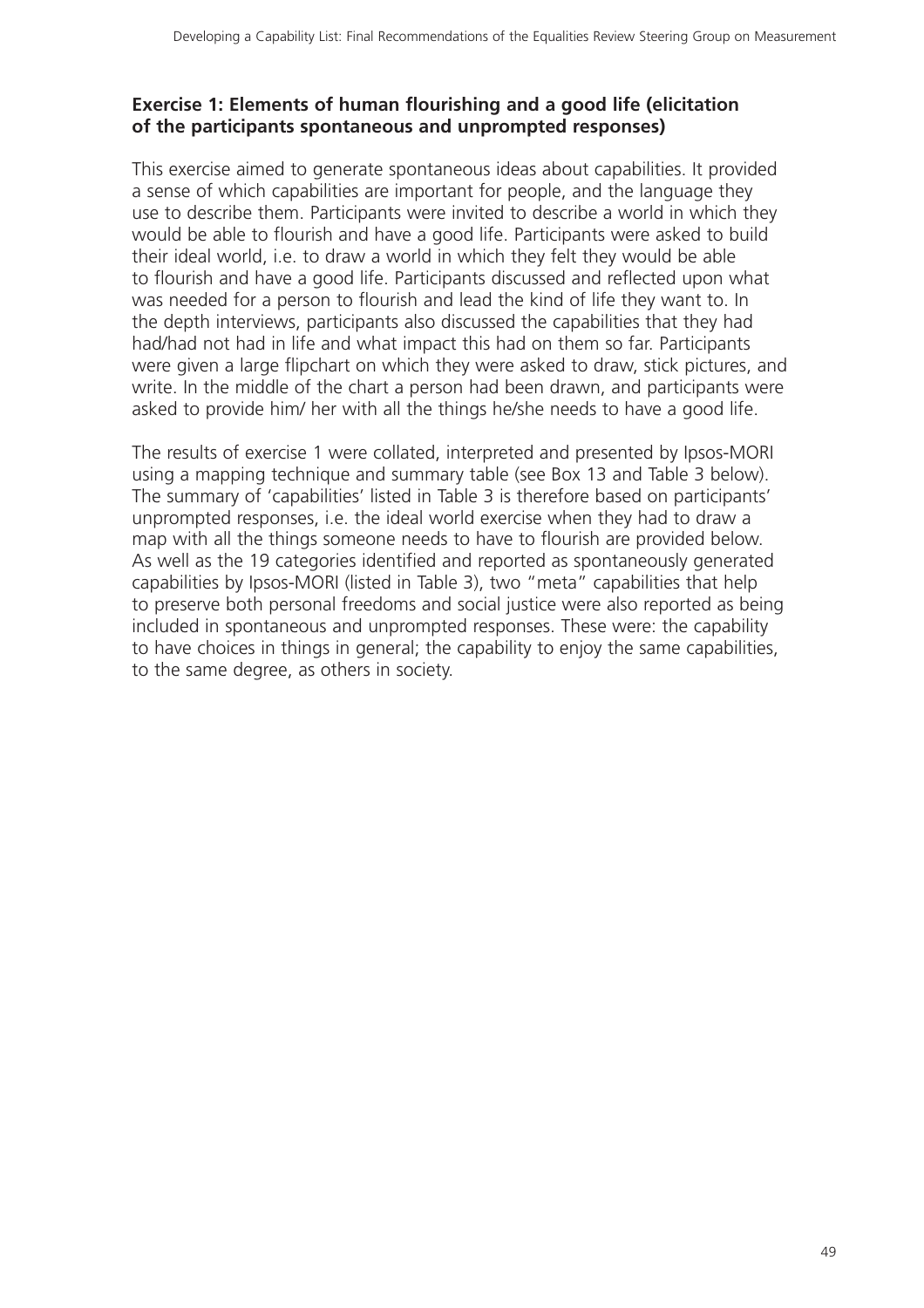

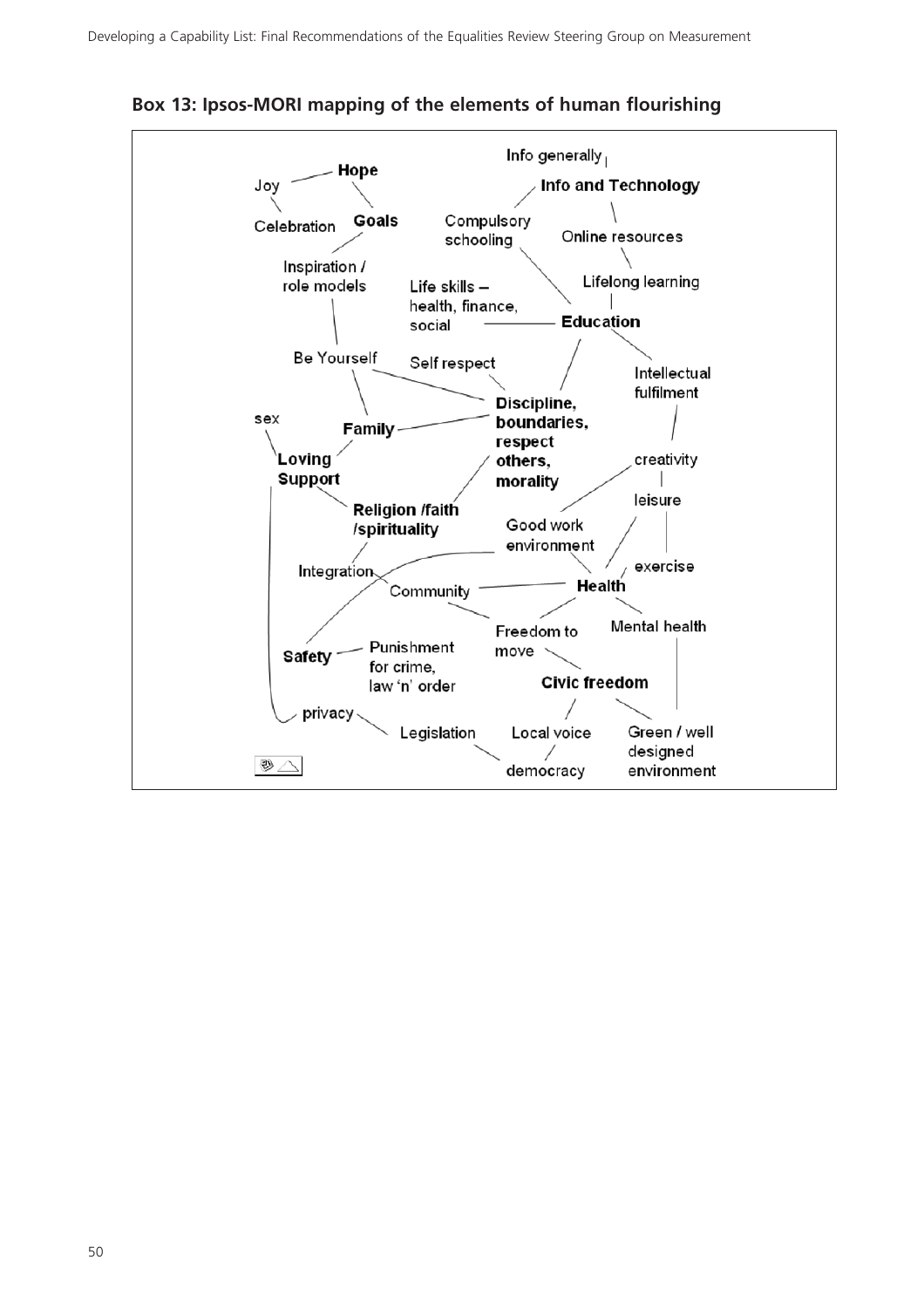| <b>Capability</b>              | <b>Sub-Domains</b>                                                                                                                                                      | Preferences across groups                                                                                    |
|--------------------------------|-------------------------------------------------------------------------------------------------------------------------------------------------------------------------|--------------------------------------------------------------------------------------------------------------|
| <b>Healthiness</b>             | Exercise<br>Medicine<br>Information and support                                                                                                                         | All                                                                                                          |
| Education                      | Schooling and getting qualifications<br>Lifelong learning, ability to continually<br>learn so you are flexible<br>Parenting - capabilities for you and<br>your children | All; particular focus on<br>discipline, boundaries, respect<br>as well as formal schooling                   |
| Safety                         | Physical safety, law and order,<br>Informed about safety                                                                                                                | All                                                                                                          |
| Law                            | Legislation (but rather fossilised)<br>Equality<br>Law and order                                                                                                        | All (though most sceptical<br>in older Right wing group in<br>London about the reality of<br>legal equality) |
| Civic freedoms                 | Owning public spaces -<br>peaceful assembly<br>Freedom of movement/choose<br>residence                                                                                  | All                                                                                                          |
| Democracy and<br>Participation | Participation, being able to change things<br>Local voice                                                                                                               | All                                                                                                          |
| Loving support                 | Ongoing and ad hoc daily support<br>Family<br>Sex                                                                                                                       | All                                                                                                          |
| Community                      | <b>Building local groups</b><br>Integrating different cultures                                                                                                          | Especially most urban<br>participants                                                                        |
| Solidarity                     | Ability to band together behind a vision                                                                                                                                | <b>Especially LGB</b>                                                                                        |
| Privacy                        | Right to private life and confidentiality<br>Protection of personal information                                                                                         | Minority groups, especially<br>religious groups                                                              |
| Hope and<br>happiness          | Hope<br>Goals and life skills<br>Inspiration<br>Joy and celebration                                                                                                     | All                                                                                                          |
| Information and<br>technology  | Access to online/digital resources<br>Information                                                                                                                       | All, especially youngest<br>(pointing out older don't<br>have this)                                          |
| Good<br>Environment            | Minimum income<br>Well designed built environment<br>Clean air, water, and close to nature                                                                              | All, especially youngest                                                                                     |
| Being Yourself                 | Self respect                                                                                                                                                            | All, especially young                                                                                        |

| Table 3: Ipsos-MORI summary of spontaneously generated capabilities |  |  |  |
|---------------------------------------------------------------------|--|--|--|
|                                                                     |  |  |  |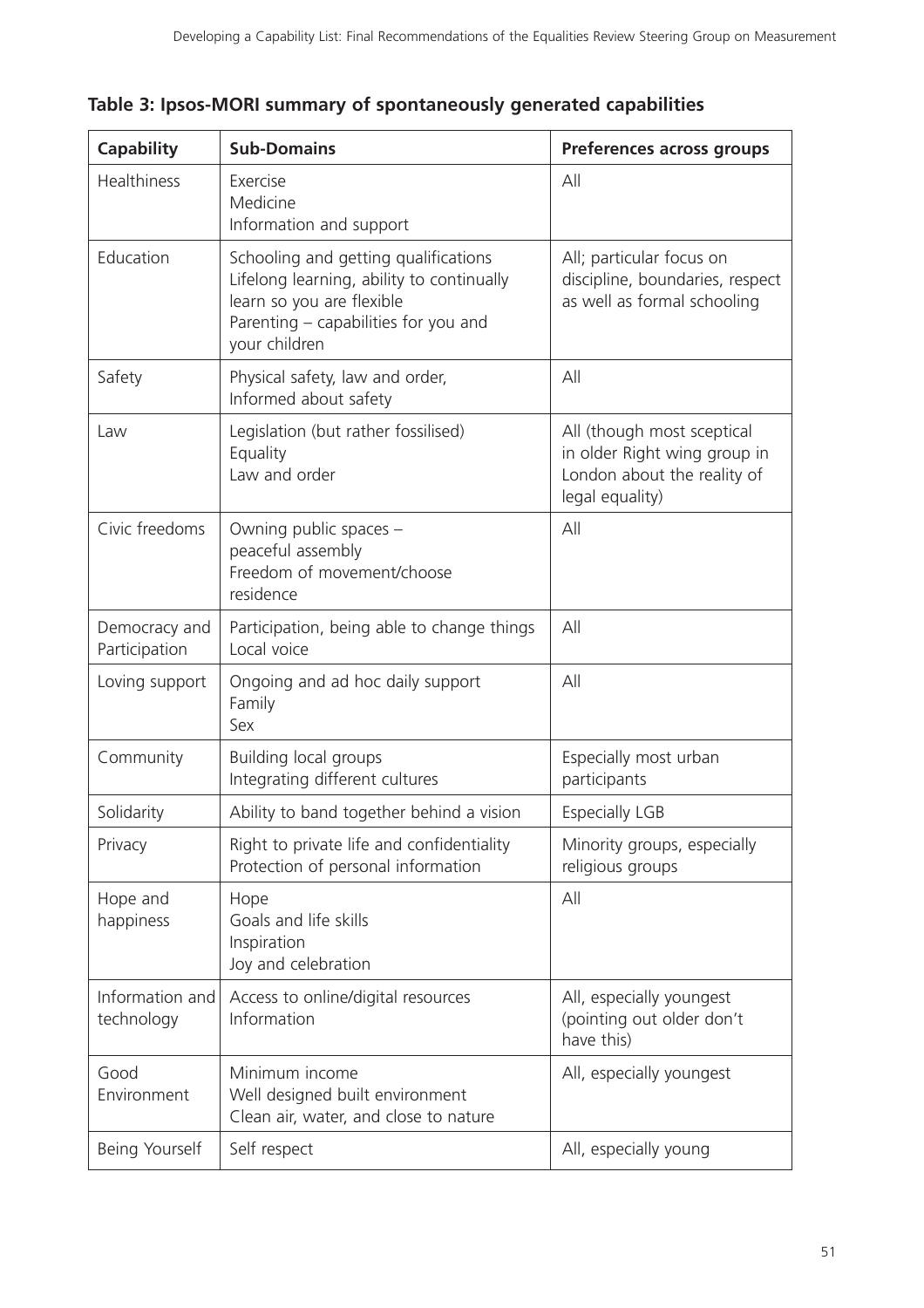| <b>Capability</b>                           | <b>Sub-Domains</b>                                                                                                                                                | Preferences across groups                                                                                                                                          |
|---------------------------------------------|-------------------------------------------------------------------------------------------------------------------------------------------------------------------|--------------------------------------------------------------------------------------------------------------------------------------------------------------------|
| Respect and<br>tolerance                    | Respect from others<br>Protection against intolerance                                                                                                             | Especially disabled and<br>different ethnic groups                                                                                                                 |
| Independence                                | Right to live independently                                                                                                                                       | Especially older, with<br>disabilities                                                                                                                             |
| Good working<br>conditions                  | Safety<br>Creativity and challenge<br>Not being forced to work<br>Lifelong learning                                                                               | All – disabled groups focus<br>on not being forced to work                                                                                                         |
| Faith, religion<br>and spirituality         | Ability to follow a religion, or having<br>a spiritual dimension to life, benefits<br>the individual<br>Integration of many faiths in society<br>benefits society | Religious participants<br>believed that the capability<br>to be taught faith should<br>be compulsory - others that<br>it should be an opportunity<br>all are given |
| Leisure,<br>relaxation and<br>mental health | Leisure activities<br>Indulgence and treats<br>Relaxation and calm                                                                                                | All, especially urban<br>participants, felt this was<br>vital in modern life and<br>in hard-working UK work<br>culture. Youngest especially<br>like treats         |

#### **Exercise 2: Elicitation of responses to the human rights-based capability list**

Following the exercise based on unprompted responses, participants were presented with a draft list of central and valuable capabilities derived from the international human rights framework. List 2 below was prepared as a stimulus for this Exercise. In line with comment of the Equalities Steering Group on Measurement (Scrutiny Issue 6 discussed above), this list was intended to as a shorter, 'plain English' version of L1, and provides illustrative sub-elements relating to each core capability. Prompted reactions to List 2 are summarised Ipsos-MORI (2007). When prompted, there was a broad consensus across groups that the capabilities represented in List 2 are of central importance. The only exception related to trade union membership. When participants were shown the human rights based capability list and prompted for their responses (How important is that? Is it relevant in the UK today? etc), the right to form or join a trade union was not highly valued relative to other elements of the list. Prompting with respect to the importance of trade union membership elicited a similar response (i.e. this right is not essential), whatever the demographic make up of the group.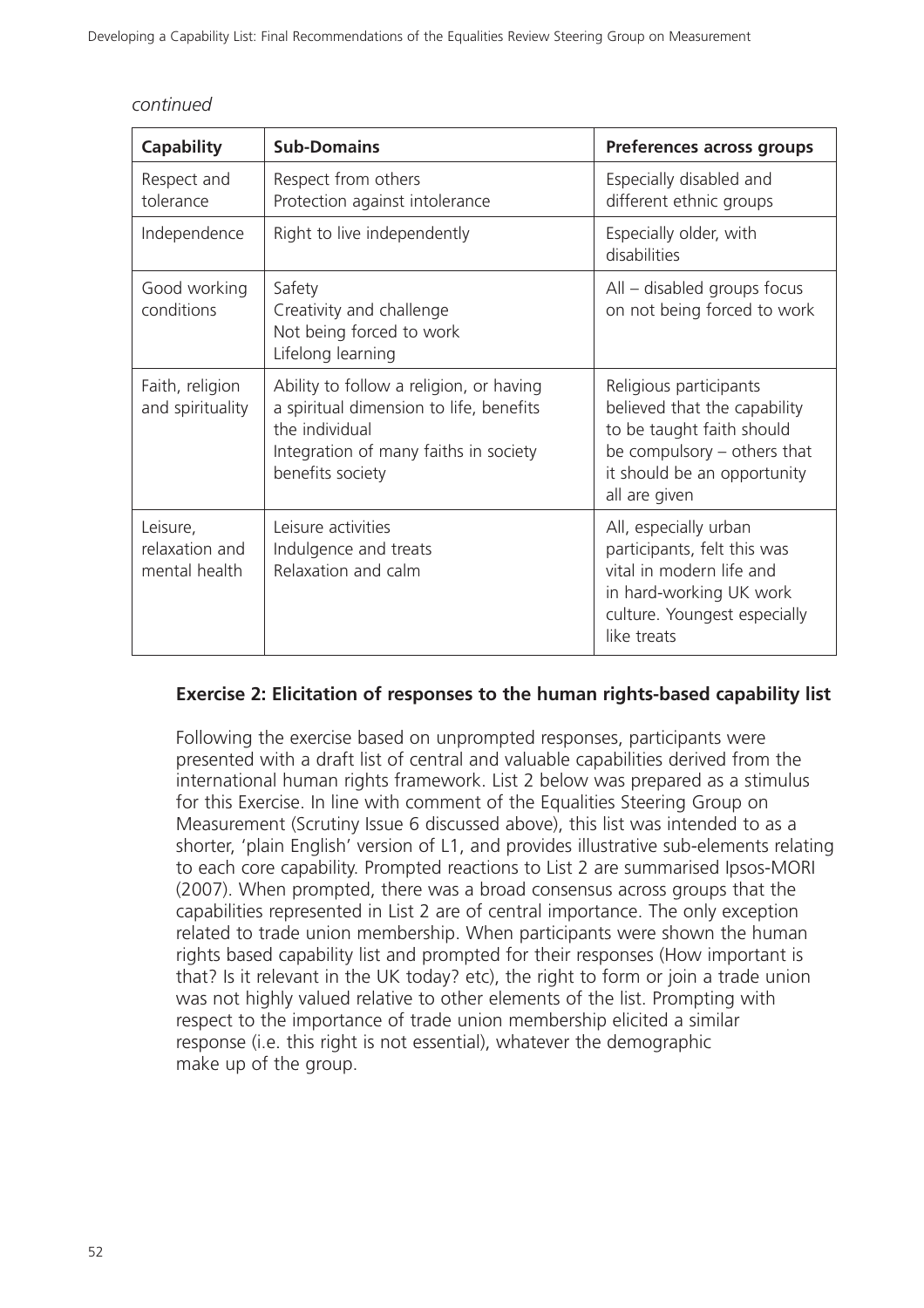# **List 2 (refined list, with illustrative group references, e.g. to special protection during childhood, personal mobility; plain English version).**

# **Overall purpose: substantive equality and autonomy**

by gender, ethnicity, disability, sexual orientation, transgender, age, and religion/belief in the following 10 domains

# **Domains of equality**

# *Being alive*

# *Keeping safe*

including for example:

- being able to go out without fear
- freedom from violence including sexual, domestic and gender-based violence
- freedom from cruel, inhuman or degrading treatment or punishment

# *Being healthy*

including, for example:

- attaining the highest possible standard of physical and mental health, including sexual and reproductive health
- having access to healthcare
- living in a non-hazardous environment
- not being affected by pollution

# *Being knowledgeable and having a good understanding*

including, for example:

- compulsory and free primary and secondary education
- fulfilling educational potential
- lifelong learning

# *Living comfortably and securely*

including, for example:

- having adequate nutrition, clothing and shelter
- being able to improve your living standards
- having access to social security
- being able to live with dignity and self-respect
- independent living (eg for disabled people)

# *Working or being employed in good conditions*

including, for example:

- access to paid work
- being able to care for others
- having just and favourable conditions of work, including health and safety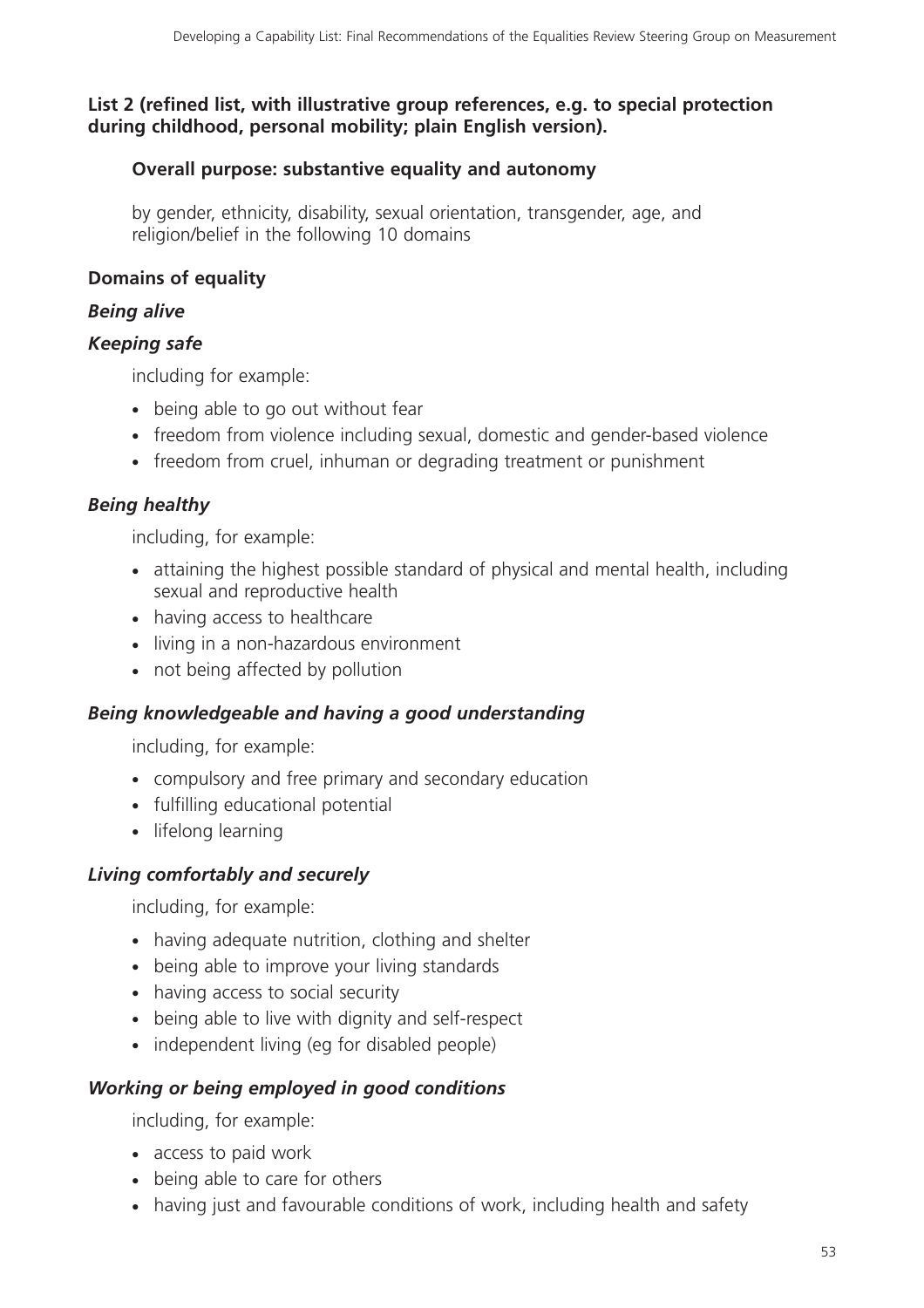- being able to form and join a trade union

#### *Having a good family life*

- being forming intimate relationships and a family
- being able to spend time with, and care for, others
- special protection for mothers and children

#### *Participating in decision-making, having a voice and influence*

including, for example:

- participating in decision-making
- participating in free and fair elections
- being able to assemble peacefully with others
- being able to form and join civil organisations

#### *Having self-respect, being able to be yourself, having independence*

including, for example:

- having self-respect
- being able to think what you like
- being able to believe what you like about right and wrong, including being able to follow a religion
- being able to say what you like (so long as it doesn't cause significant harm to others)
- being able to get married by free consent
- being free to have children, or not have children, as you choose
- not being forced to work in a particular occupation or without pay
- being able to engage in cultural activities (so long as it doesn't cause significant harm to others)
- being able to communicate in your own language

#### *Knowing you will be treated fairly by the law*

including, for example:

- freedom from arbitrary arrest and detention
- right to a fair trial
- equality before the law
- freedom of movement
- freedom to choose residence
- right to name and nationality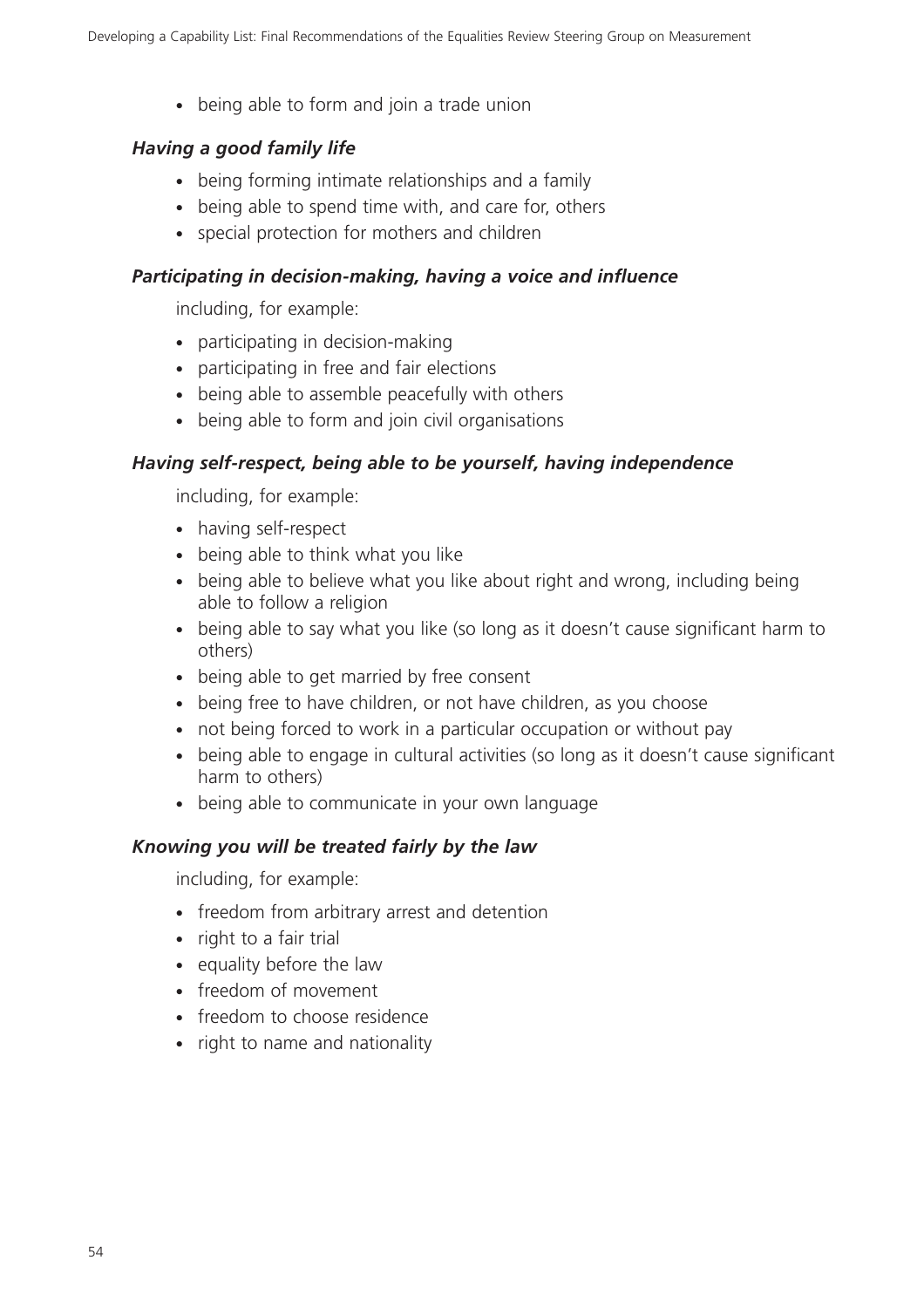#### **2.3.2 Supplementation and revision of the human rights-based capability list to reflect the results of the Equalities Review deliberative consultation**

In Recommendation 1.2.3, the Equalities Review Steering Group on Measurement has proposed that that the capability list derived from the international human rights framework is supplemented and refined to incorporate the results of the Equalities Review deliberative consultation. Three key principles have been applied to facilitate this process. These are:

**(1) Support and endorsement.** Overlapping and common elements between the capability list generated through the Equalities Review deliberative consultation and the human rights based capability list L3 are taken to support and endorse the pre-existing list. Box 14 gives details of (1) spontaneous expressions of support and endorsement for the pre-existing list (inferred from Exercise 1) and (2) prompted expressions of support for the pre-existing list (inferred from exercise 2).

**(2) Supplementation and refinement.** Additional elements of human flourishing identified and specified through the deliberative consultation are taken to expand the pre-existing list. That is, where participants suggested additional elements to the pre-existing list or more specific or fully developed or relevant categories, the capability list has been appropriately modified. Full details of the modifications of the final list (List 3) attributable to the deliberative consultation are given in Box 15. Important changes resulting from the deliberative consultation include supplementing the education domain to reflect creativity and intellectual fulfilment, recognising the importance of the opportunity to do things with others (whether family, friends or community); incorporating personal development, self-esteem and the ability to hope for the future; and broadening the work domain to reflect the importance of care (i.e. the introduction of 'other valued activities'. The importance of access to information and technology across a number of different domains was also clarified.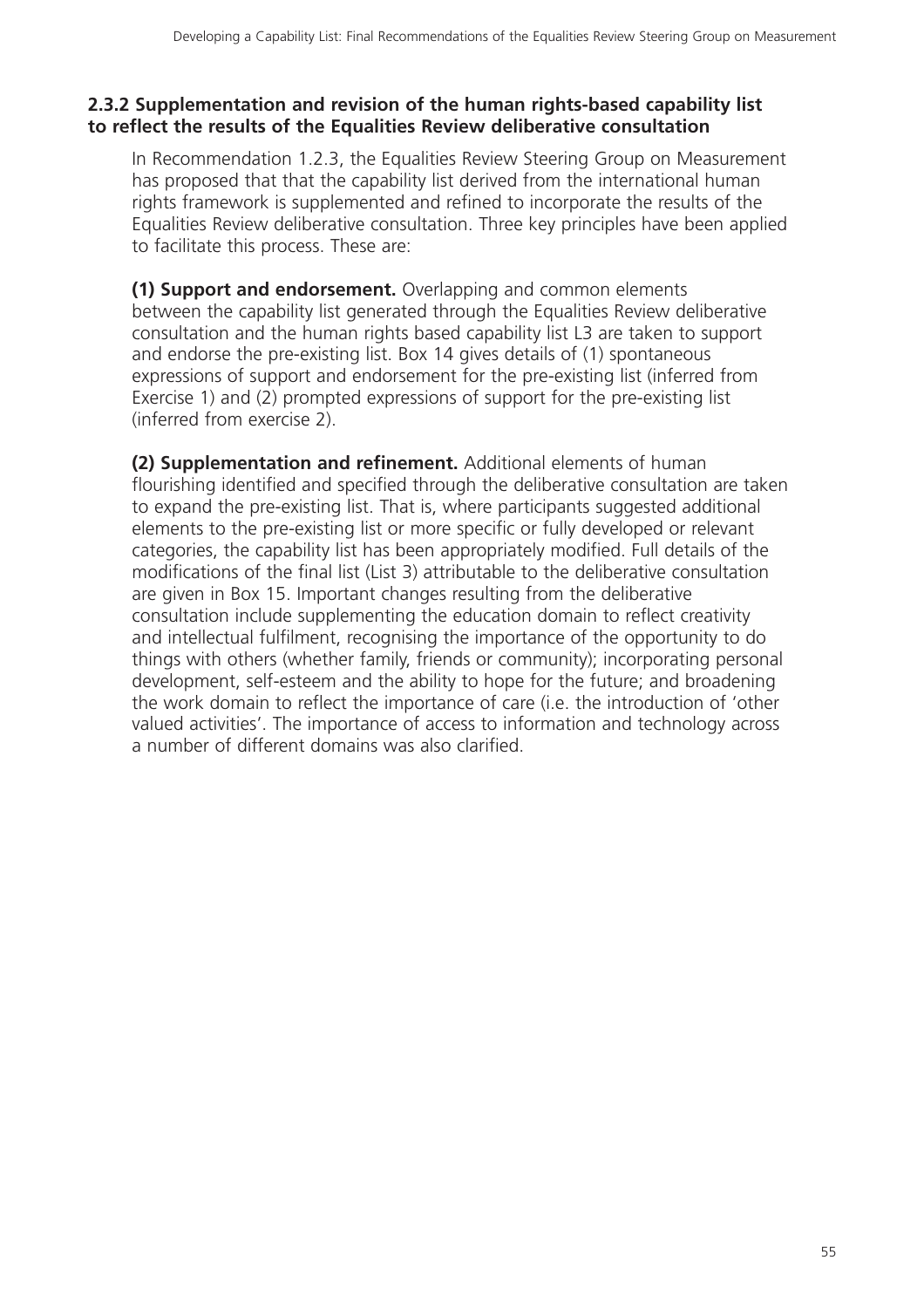In addition, the results of the deliberative consultation raise important questions about the treatment of variables such as social integration and the nature of community relations. Participants highlighted the importance, for example, of a cluster of issues around tolerance, community cohesion, community relations, multiculturalism and solidarity. The capability list being proposed has also been supplemented and refined to reinforce and incorporate these elements (with respecification of group-level variables that have been identified as important in the deliberative consultation as elements of individual capabilities where necessary). As a result of the deliberative consultation, for example, List 3 includes a greater emphasis on the capability to form and be a member of civil organisations and solidarity groups. The emphasis on tolerance has also resulted in important modifications to the final form of the proposed capability list (with the introduction of additional and reinforcing elements under, for example, self-respect and legal security, including the inclusion of elements relating to the use of public spaces). However, it is important to note that a range of group-level variables can be appropriately captured in capability analysis as forms of non-personal resources and conversion factors. As well as figuring in the modification process discussed above, variables such as the extent of social integration and the nature of community relations are reflected in the measurement framework among the variables that can influence capabilities and result in their unequal distribution (see this paper (section 1.2) and paper 1 (Burchardt and Vizard, 2007, figure 1).

**(3) The principle of the minimum core** In line with recommendation R 1.2.1.2, where there is conflict between a human rights based capability list and a deliberative consultation, the principle of the 'irreducible core' is applied. That is, where there is a conflict, a human rights based capability list is taken to trump the results of a deliberative consultation. This third principle was applied in relation to the ability to form and join a trade union, with trade union formation and membership retained in the final form of the capability list proposed in section 2.4, notwithstanding this element being viewed as non-essential in the deliberative consultation.17

<sup>17</sup> The positioning of this element has however been adjusted in the final form of the proposed capability list 3, with trade unions included under the capability to participate in decision-making, have a voice and influence (see section 2.4).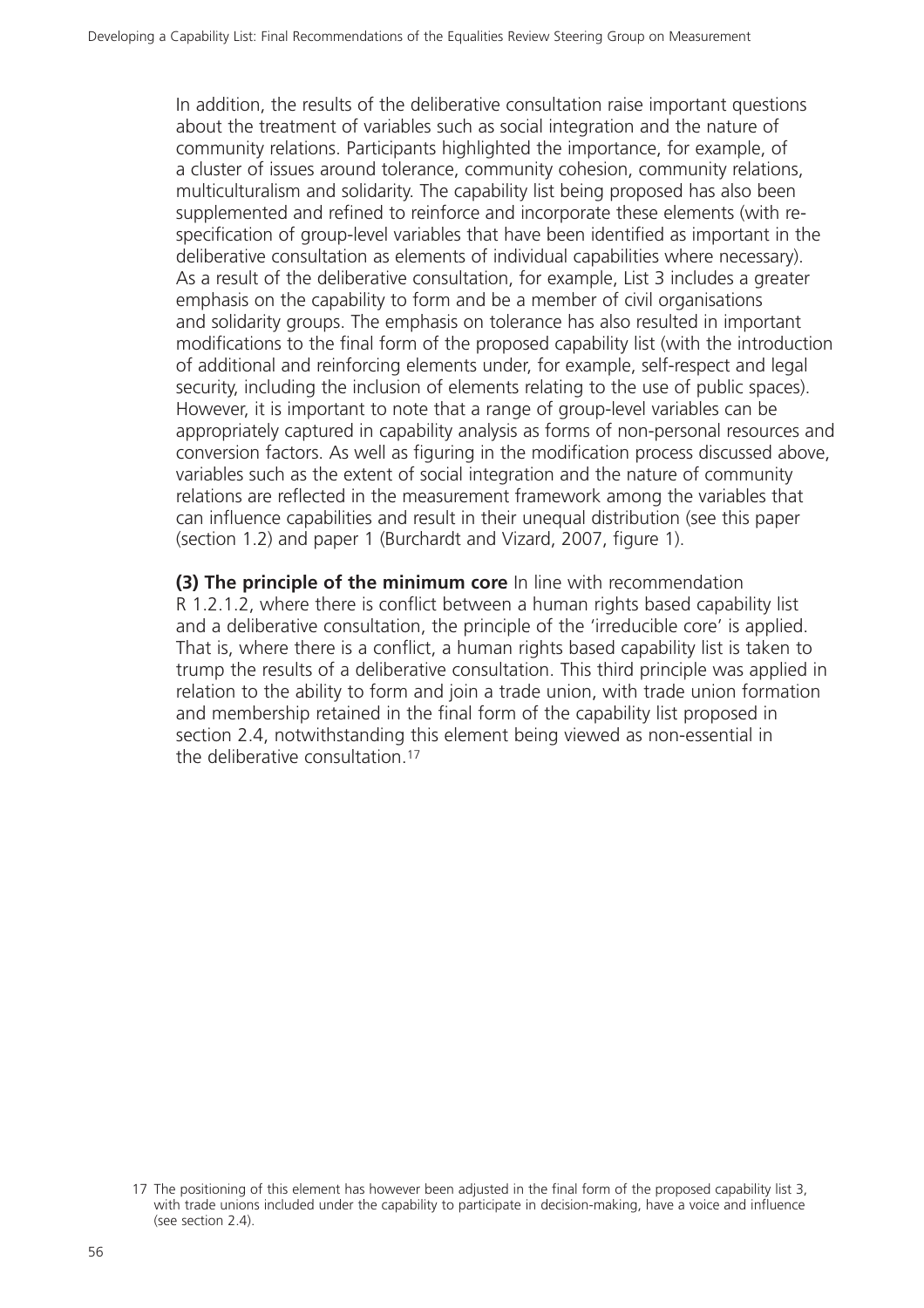## **Box 14: Support and endorsement of L2 expressed in the Equalities Review deliberative consultation**

#### **Exercise 1: Spontaneous expressions of support – by domain**

- 2. Safety
- 3. Health, mental health,
- 4. Education, lifelong learning, compulsory schooling
- 5. Independent living
- 6. Good work environment
- 7. Family, sex, privacy
- 8. Participation, being able to change things
- 9. Self respect, be yourself, freedom of religion and belief
- 10. Legislation, law and order, freedom to move and choose residence, equality

#### **Exercise 2: Prompted support, with discussion and reflection based on L2**

All elements of L2 with the exception of trade-union membership

#### **Box 15: Supplementation and refinement of the capability list**

| Supplementation and refinement of the<br>capability list attributable to the results<br>of the Equalities Review deliberative<br>consultation                                                                                                                                                          | <b>Supportive comments (Source: Ipsos-</b><br><b>MORI 2007)</b>                                                                                                                                                                                                                                                                                                                                                                                                                                                                                                                                  |
|--------------------------------------------------------------------------------------------------------------------------------------------------------------------------------------------------------------------------------------------------------------------------------------------------------|--------------------------------------------------------------------------------------------------------------------------------------------------------------------------------------------------------------------------------------------------------------------------------------------------------------------------------------------------------------------------------------------------------------------------------------------------------------------------------------------------------------------------------------------------------------------------------------------------|
| The capability to be alive<br>including, for example, to be able to:<br>• avoid premature mortality through<br>disease, neglect, injury or suicide<br>• be protected from arbitrary denial of life                                                                                                     |                                                                                                                                                                                                                                                                                                                                                                                                                                                                                                                                                                                                  |
| The capability to live in physical security<br>including, for example, to be able to:<br>• be free from violence including sexual,<br>domestic and identity-based violence<br>be free from cruel, inhuman or<br>$\bullet$<br>degrading treatment or punishment<br>be protected from physical or sexual | Illustration of the importance of difference<br>resources for different individual and groups,<br>in order to attain the same levels of personal<br>security:<br>'disabled people also felt that their disability<br>put them more at risk then other people,                                                                                                                                                                                                                                                                                                                                    |
| abuse<br>go out and to use public spaces safely<br>and securely without fear                                                                                                                                                                                                                           | and that the risk of crime had a greater<br>impact on their life. For instance, some<br>wheelchair users said they no longer went<br>out at night alone after being a victim of<br>crime when out on their own. Others<br>emphasised the importance of technology to<br>help them keep safe (e.g. vibrating/ flashing<br>smoke alarms for deaf people, safety chain<br>on the door for blind people and the elderly).<br>Accessing the right equipment helped them<br>lead an independent life - another issue of<br>key importance to this group  '.]<br>+ Importance of feeling comfortable in |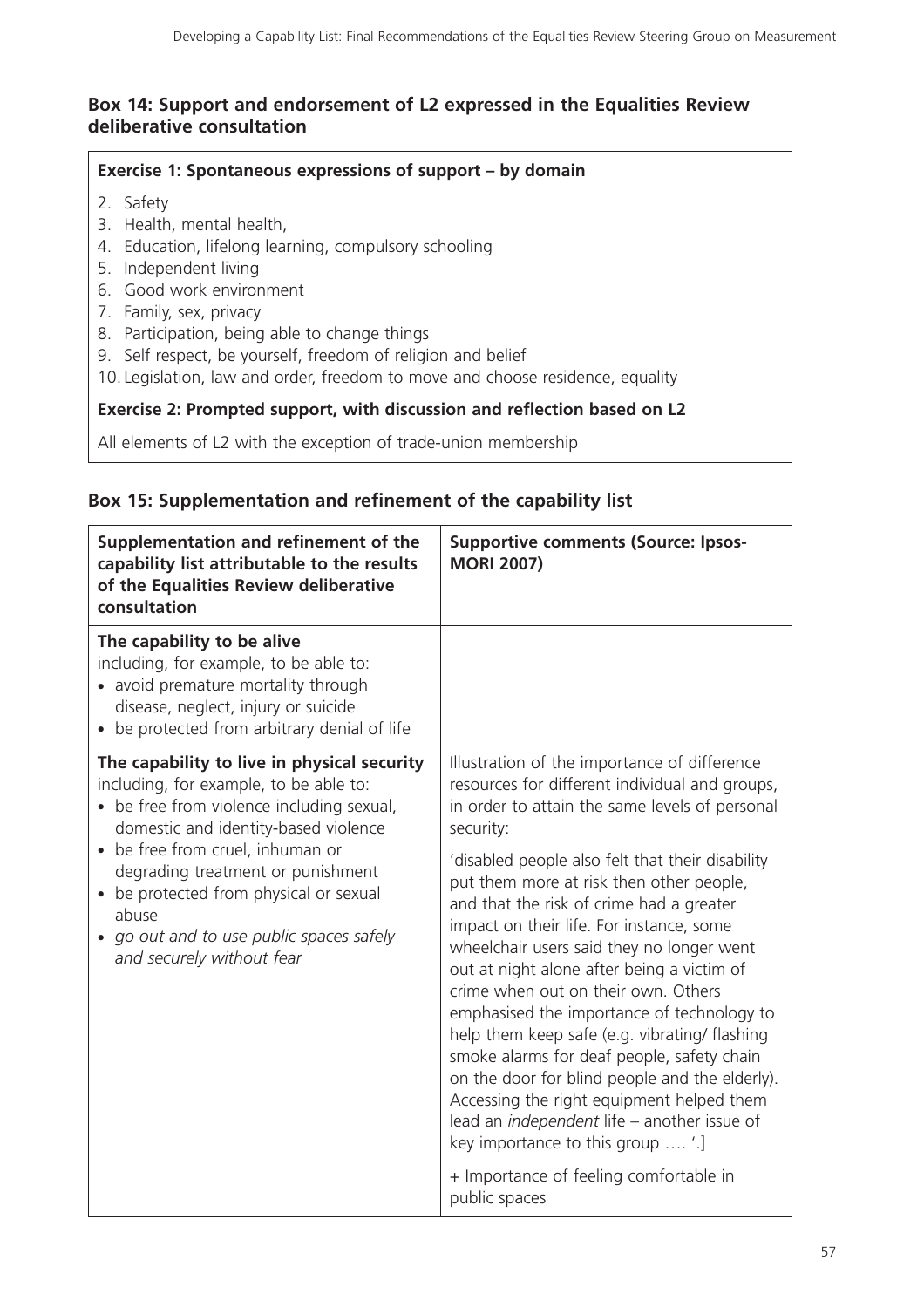| The capability to be healthy<br>including, for example, to be able to:<br>• attain the highest possible standard of<br>physical and mental health, including<br>sexual and reproductive health<br>• access to timely and impartial information<br>about health and healthcare options<br>• access healthcare, including non-<br>discrimination in access to healthcare<br>• be treated medically, or subject to<br>experiment, only with informed consent<br>· maintain a healthy lifestyle including<br>nutrition, exercise and relaxation<br>• live in a healthy and safe environment<br>including clean air, clean water, and to<br>be free from pollution and other hazards | + Access to health information and advice<br>+ Importance of exercise<br>+ Time for relaxation<br>+ Access to clean air and clean water<br>(c.r. environmental goods below)                                                                                                                                                                                                           |
|---------------------------------------------------------------------------------------------------------------------------------------------------------------------------------------------------------------------------------------------------------------------------------------------------------------------------------------------------------------------------------------------------------------------------------------------------------------------------------------------------------------------------------------------------------------------------------------------------------------------------------------------------------------------------------|---------------------------------------------------------------------------------------------------------------------------------------------------------------------------------------------------------------------------------------------------------------------------------------------------------------------------------------------------------------------------------------|
| The capability to be knowledgeable, to                                                                                                                                                                                                                                                                                                                                                                                                                                                                                                                                                                                                                                          | + Compulsory and free primary and                                                                                                                                                                                                                                                                                                                                                     |
| understand and reason, and to have the                                                                                                                                                                                                                                                                                                                                                                                                                                                                                                                                                                                                                                          | secondary education                                                                                                                                                                                                                                                                                                                                                                   |
| skills to participate in society                                                                                                                                                                                                                                                                                                                                                                                                                                                                                                                                                                                                                                                | + Creativity                                                                                                                                                                                                                                                                                                                                                                          |
| including, for example, to be able to:                                                                                                                                                                                                                                                                                                                                                                                                                                                                                                                                                                                                                                          | + Clearer focus on non-formal education,                                                                                                                                                                                                                                                                                                                                              |
| • attain the highest possible standard of                                                                                                                                                                                                                                                                                                                                                                                                                                                                                                                                                                                                                                       | parenting and lifelong learning                                                                                                                                                                                                                                                                                                                                                       |
| knowledge, understanding and reasoning                                                                                                                                                                                                                                                                                                                                                                                                                                                                                                                                                                                                                                          | + The particular importance of access to                                                                                                                                                                                                                                                                                                                                              |
| • be creative                                                                                                                                                                                                                                                                                                                                                                                                                                                                                                                                                                                                                                                                   | information technology                                                                                                                                                                                                                                                                                                                                                                |
| • be fulfilled intellectually<br>• develop the skills for participation in<br>productive and valued activities, including<br>parenting<br>• learn about a range of cultures and<br>beliefs and acquire the skills to participate<br>in a multicultural society<br>• access education, training and lifelong<br>learning that meets individual needs<br>• access information and technology<br>necessary to participate in society                                                                                                                                                                                                                                               | + Empathy and tolerance (interpreted as<br>acquired life-kills - relevance to education<br>and understanding); people should learn to<br>understand and respect others point of view,<br>through education, interaction and diverse<br>life experiences<br>[Also: importance of social integration,<br>community cohesion and community<br>relations, importance of multiculturalism] |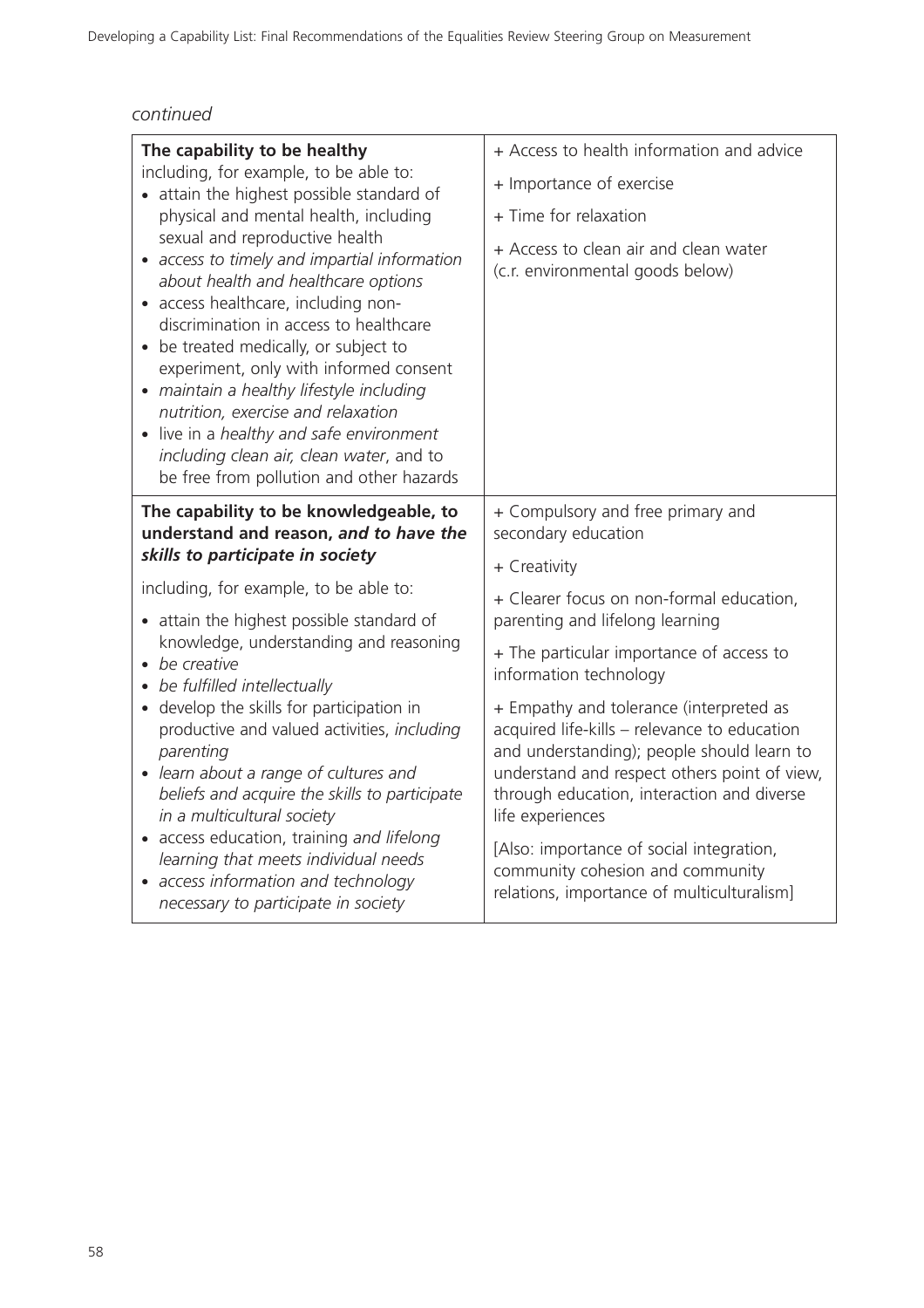| The capability to enjoy a comfortable<br>standard of living, with independence<br>and security<br>including, for example, to be able to:<br>• enjoy an adequate and secure standard<br>of living including nutrition, clothing,<br>housing, warmth, social security, social<br>services and utilities<br>• have personal mobility, and access<br>to transport and public places<br>live with independence, dignity and<br>$\bullet$<br>self-respect<br>• have choice and control over where and<br>how you live<br>• enjoy your home in peace and security<br>· access green spaces and the natural<br>world<br>• share in the benefits of scientific progress<br>including information and technology | + Minimum income and affordable housing<br>+ Personal mobility – For participants with a<br>physical disability, freedom of movement<br>was interpreted as physically being able to<br>move; all the more important as most of<br>them said they do not currently have this<br>freedom, due to limited disabled access in<br>public transport and places of interest.<br>+ Clearer emphasis on a range of<br>environmental goods (green space, access to<br>nature, access to clean air and clean water)<br>+ Not being unreasonably affected by<br>pollution/hazardous environment<br>+ The importance of technology and the<br>benefits of scientific advance                                                                                                                                                                                                                                                                                                                                                                                            |
|--------------------------------------------------------------------------------------------------------------------------------------------------------------------------------------------------------------------------------------------------------------------------------------------------------------------------------------------------------------------------------------------------------------------------------------------------------------------------------------------------------------------------------------------------------------------------------------------------------------------------------------------------------------------------------------------------------|------------------------------------------------------------------------------------------------------------------------------------------------------------------------------------------------------------------------------------------------------------------------------------------------------------------------------------------------------------------------------------------------------------------------------------------------------------------------------------------------------------------------------------------------------------------------------------------------------------------------------------------------------------------------------------------------------------------------------------------------------------------------------------------------------------------------------------------------------------------------------------------------------------------------------------------------------------------------------------------------------------------------------------------------------------|
| The capability to be engaged in<br>productive and valued activities<br>including, for example, to be able to:<br>• undertake paid work<br>• care for others<br>• have rest, leisure and respite, including<br>holidays<br>• choose a balance between paid work,<br>care and leisure on an equal basis with<br>others<br>• work in just and favourable conditions,<br>including health and safety, fair<br>treatment during pregnancy and<br>maternity, and fair remuneration<br>• not be forced to work in a particular<br>occupation or without pay<br>• not be prevented from working in a<br>particular occupation without good<br>reason                                                           | Mobility impaired people included carers.<br>Right to have a carer, whether in a paid<br>or unpaid capacity, was of tremendous<br>importance to these participants.<br>Without carers people would be in one<br>hell of a mess.<br>Man, mobility impaired, Bristol<br>A few participants who cared for a disabled<br>person (close friend or relative) in an unpaid<br>capacity wanted to see the value of their<br>commitment recognised.<br>I think people underestimate how much<br>carers save and how much they do. My<br>youngest lad is 21, and he's got severe<br>learning difficulties, he's 15 stone, six<br>foot two, I've got to wash him, feed him,<br>everything. I can't go to work and leave him<br>on his own. We can't afford a residential<br>home, so we do it for nothing.<br>Man, mobility impaired, Bristol<br>Being able to spend time with, and care<br>for, others was highlighted by the parents'<br>group in Edinburgh as essential (c.r. family<br>life).<br>+ Leisure time and time for relaxing were<br>viewed as essential |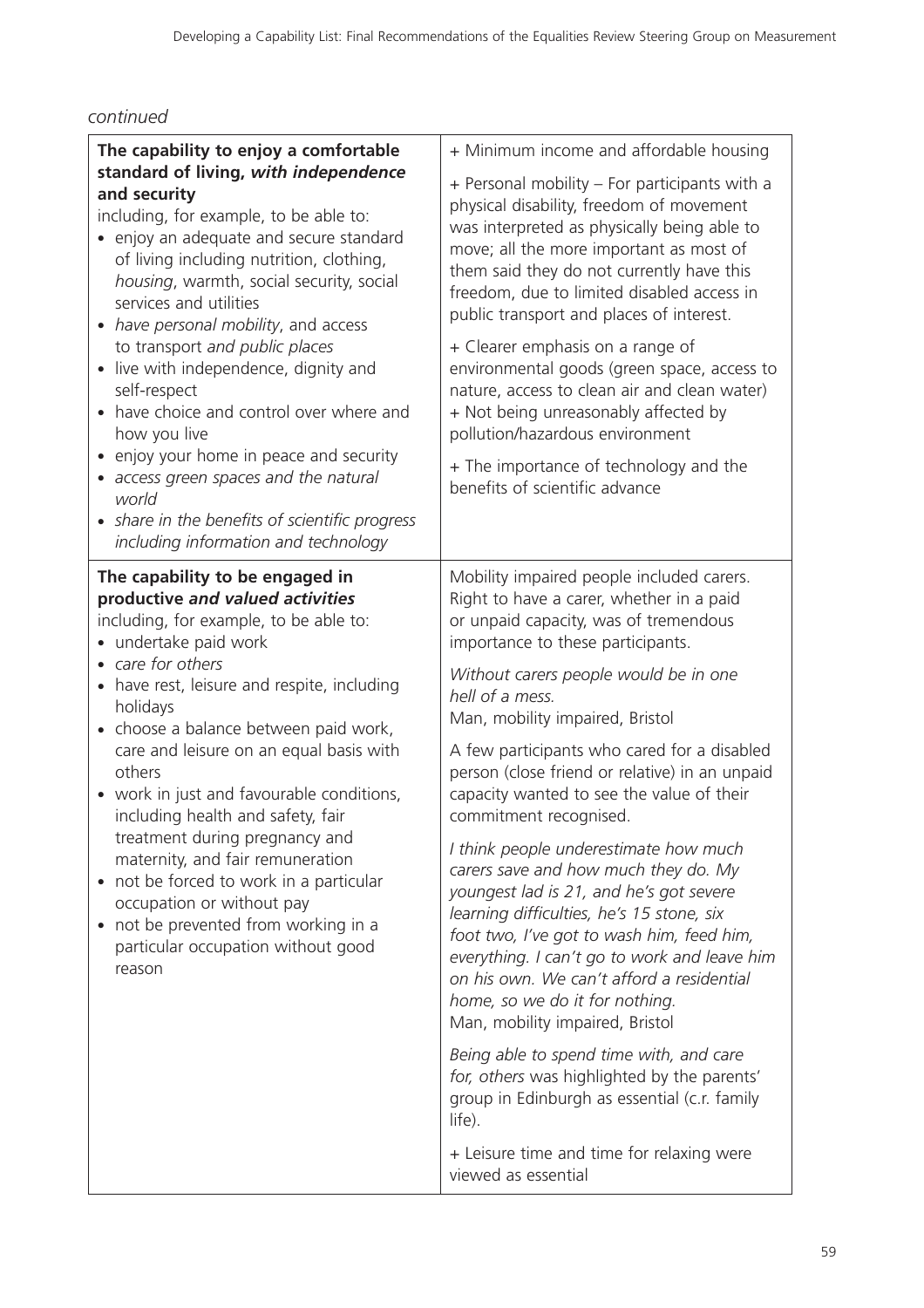| The capability to enjoy individual, family<br>and social life<br>including, for example, to be able to:<br>• develop as a person<br>develop your moral outlook and other<br>beliefs<br>formulate and pursue goals and objectives<br>$\bullet$<br>for yourself<br>hope for the future<br>$\bullet$                 | Individual life: personal development and<br>life-skills aspects - the importance of hope<br>(reasons to be optimistic and think things<br>would get better); the importance of goals<br>an personal objectives; self-confidence<br>and self-esteem; moral support for those<br>threatened due to difference, building up of<br>self-confidence [again, life-skills concept]<br>+ Elements of personal development - being |
|-------------------------------------------------------------------------------------------------------------------------------------------------------------------------------------------------------------------------------------------------------------------------------------------------------------------|----------------------------------------------------------------------------------------------------------------------------------------------------------------------------------------------------------------------------------------------------------------------------------------------------------------------------------------------------------------------------------------------------------------------------|
| develop and maintain self-respect, self-<br>esteem and self-confidence<br>have a private life, including protection<br>$\bullet$<br>of personal data                                                                                                                                                              | able to believe what you like about right<br>and wrong, having the opportunity to<br>develop religion, faith and spirituality                                                                                                                                                                                                                                                                                              |
| access emotional support<br>$\bullet$<br>form intimate relationships, friendships<br>and a family<br>celebrate on special occasions<br>$\bullet$<br>be confident that your primary<br>$\bullet$<br>relationships will be treated with dignity                                                                     | + Self-respect and being yourself - self-<br>confidence in being able to think what you<br>like; being able to overcome the personal<br>impact of stigma and intolerance (self-<br>confidence in being yourself, personal<br>development and life-skills aspects)                                                                                                                                                          |
| and respect<br>spend time with, and care for, others<br>$\bullet$<br>enjoy independence and equality in<br>$\bullet$<br>primary relationships including marriage<br>be free in matters of reproduction<br>$\bullet$<br>enjoy special support during pregnancy<br>$\bullet$<br>and maternity, and during childhood | Family life: 'Being able to spend time with,<br>and care for, others was also highlighted by<br>the parents' group in Edinburgh as essential.<br>For other groups, this was less immediately<br>valued, though all agreed that children should<br>be protected. Forming intimate relationships<br>and a family was a key capability.                                                                                       |
|                                                                                                                                                                                                                                                                                                                   | Support for an individual was seen as<br>the basis for self-esteem and ultimately for<br>success, enabling a person to recover from<br>failure or difficult circumstances. Sources<br>were varied but included family, friends,<br>romantic relationships, other people in<br>the community, counselling, charities and<br>welfare provisions from the government.                                                         |
| The capability to participate in decision-<br>making, have a voice and influence<br>including, for example, to be able to:                                                                                                                                                                                        | + Clearer emphasis on local voice an ethnic<br>minority (especially in responses from ethnic<br>minority groups)                                                                                                                                                                                                                                                                                                           |
| participate in decision-making<br>participate in the formulation of<br>government policy, locally and nationally<br>participate in non-governmental<br>organisations concerned with public                                                                                                                        | + Importance of solidarity and ability to join<br>and form civil organisations and solidarity<br>groups to pressure for change/press for<br>shared goals                                                                                                                                                                                                                                                                   |
| and political life<br>participate in <i>democratic</i> free and<br>fair elections<br>assemble peacefully with others                                                                                                                                                                                              | + Importance of democracy                                                                                                                                                                                                                                                                                                                                                                                                  |
| participate in the local community<br>form and join civil organisations and<br>$\bullet$<br>solidarity groups, including trade unions                                                                                                                                                                             |                                                                                                                                                                                                                                                                                                                                                                                                                            |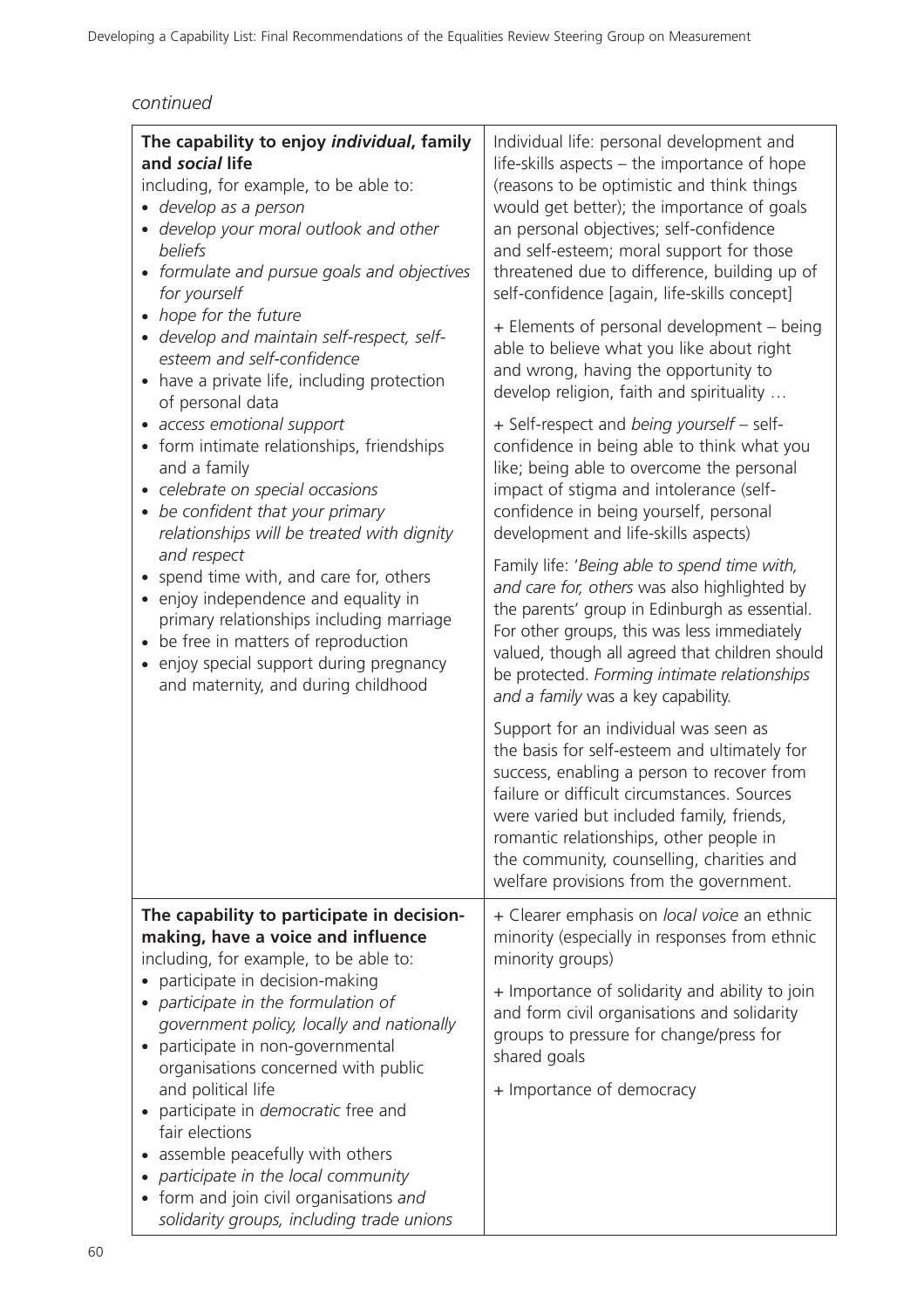| The capability to be and express<br>yourself, and to have self-respect<br>including, for example, to be able to:<br>• have freedom of conscience, belief and<br>religion<br>have freedom of cultural identity<br>have freedom of expression (so long as it<br>doesn't cause significant harm to others)<br>communicate, including use of ICTs, and<br>to use your own language<br>engage in cultural practices, in community<br>with other members of your chosen group<br>or groups (so long as it doesn't cause<br>significant harm to others)<br>have self-respect<br>· live without fear of humiliation,<br>harassment, or identity-based abuse<br>be confident that you will be treated<br>$\bullet$<br>with dignity and respect<br>• access and use public spaces freely                      | + Access to the means of communication<br>(information technology)<br>Self-respect – 'being tolerated and respected<br>for who you are' $-$ (having the confidence<br>that you will be treated with dignity and<br>respect; being secure that the law will<br>adequately protect you from intolerant<br>behaviour; having the self-esteem and self-<br>confidence to overcome the affects of<br>discrimination and prejudice; |
|-----------------------------------------------------------------------------------------------------------------------------------------------------------------------------------------------------------------------------------------------------------------------------------------------------------------------------------------------------------------------------------------------------------------------------------------------------------------------------------------------------------------------------------------------------------------------------------------------------------------------------------------------------------------------------------------------------------------------------------------------------------------------------------------------------|-------------------------------------------------------------------------------------------------------------------------------------------------------------------------------------------------------------------------------------------------------------------------------------------------------------------------------------------------------------------------------------------------------------------------------|
| The capability of knowing you will be<br>protected and treated fairly by the law<br>including, for example, to be able to:<br>• know you will be treated with equality<br>and non-discrimination before the law<br>be secure that the law will protect you<br>$\bullet$<br>from intolerant behaviour<br>be free from arbitrary arrest and detention<br>$\bullet$<br>have fair conditions of detention<br>have the right to a fair trial<br>• access information and advocacy as<br>necessary<br>have freedom of movement, and be free<br>to choose where you live<br>have the right to name and nationality<br>own property and financial products<br>including insurance, social security, and<br>pensions in your own right<br>know your privacy will be respected and<br>personal data protected | + Data protection and privacy<br>+ Protection from intolerance                                                                                                                                                                                                                                                                                                                                                                |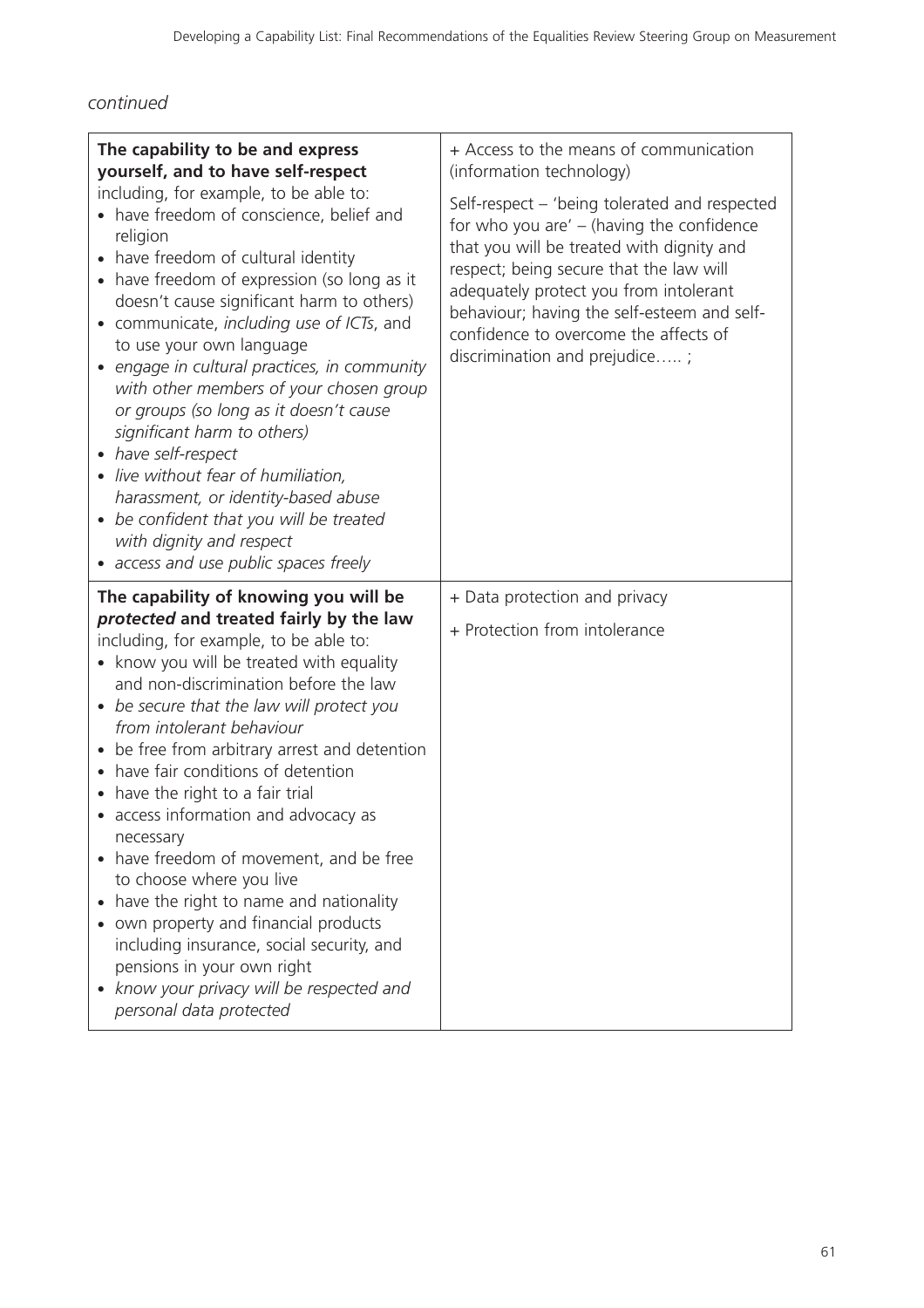| <b>Capability list for children</b> | + Loving attention and support                                                                                                                                                                                                                                                                                       |
|-------------------------------------|----------------------------------------------------------------------------------------------------------------------------------------------------------------------------------------------------------------------------------------------------------------------------------------------------------------------|
|                                     | + Being treated with respect at school                                                                                                                                                                                                                                                                               |
|                                     | Parents group put more emphasis on<br>education and on the following issues (in<br>comparison with other participants): family<br>life, recreational activities done together as<br>a family, educating children on safety and<br>healthy life style. Teenagers insisted on being<br>treated with respect at school. |
|                                     | C.r. parents group $-$ emphasis on ability<br>to spend time with and care for others.                                                                                                                                                                                                                                |

# **2.4 The proposed capability list: ten domains of central and valuable capabilities**

The final form of the capability list that has been proposed by the Equalities Review Steering Group on Measurement in Recommendation 2 is presented as List 3 below. In line with the two-stage procedure proposed in Recommendation 1 (and discussed in full in sections 2.2 and 2.3) – and taking account of the comments of the Steering Group (as recorded in section 2.2.5) – the final capability list has been developed in the following way.

#### **Stage 1: Derivation of a core list of central and valuable capabilities from the international human rights framework**

- List 1 (the capability list derived from the two core international human rights treaties) modified and extending using other relevant international human rights instruments (as detailed in section 2.2).

#### **Stage 2: Supplementation and refinement of the core capability list drawn up in stage 1 on the basis of the results of the Equalities Review deliberative consultation**

- Supplementation and refinement of the core capability list based derived from the international human rights framework by the results of the Equalities Review deliberative consultation (i.e. by the spontaneous list of capabilities drawn up by the general public and individuals and groups at high risk of discrimination and disadvantage, and by the prompted responses of participants to the pre-prepared capability list (as detailed in section 2.3).

In line with the comments of the Steering Group, a separate list for children is specified as List 4.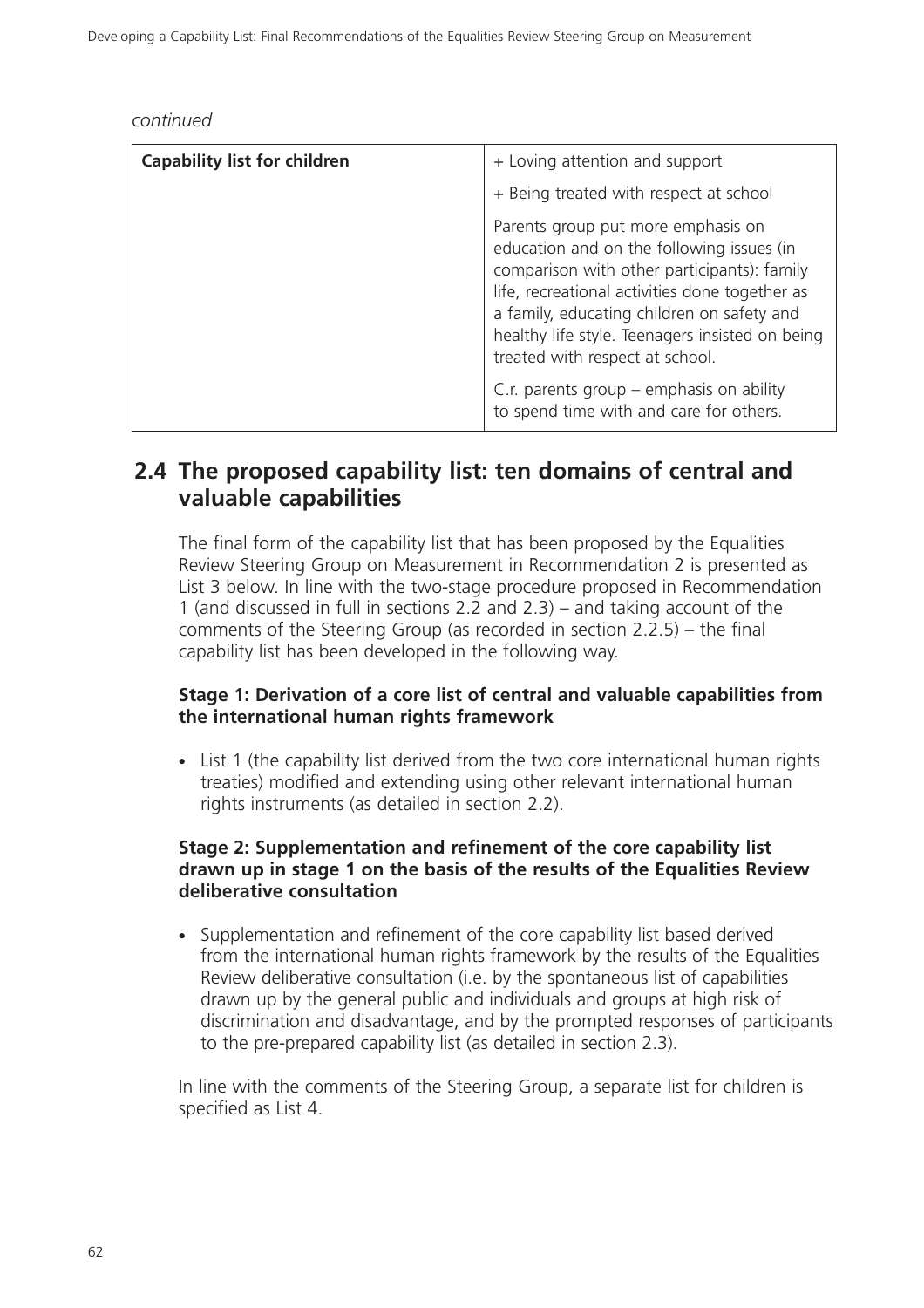## **List 3 (Final capability list recommended for adoption by the Equalities Review; derived from the international human rights framework and deliberative consultation)**

# **10 domains of central and valuable capabilities**

# *The capability to be alive*

including, for example, being able to:

- avoid premature mortality through disease, neglect, injury or suicide
- be protected from arbitrary denial of life

# *The capability to live in physical security*

including, for example, being able to:

- be free from violence including sexual, domestic and identity-based violence
- be free from cruel, inhuman or degrading treatment or punishment
- be protected from physical or sexual abuse
- go out and to use public spaces safely and securely without fear

# *The capability to be healthy*

including, for example, being able to:

- attain the highest possible standard of physical and mental health, including sexual and reproductive health
- access to timely and impartial information about health and healthcare options
- access healthcare, including non-discrimination in access to healthcare
- be treated medically, or subject to experiment, only with informed consent
- maintain a healthy lifestyle including exercise and nutrition
- live in a healthy and safe environment including clean air, clean water, and freedom from pollution and other hazards

# *The capability to be knowledgeable, to understand and reason, and to have the skills to participate in society*

including, for example, being able to:

- attain the highest possible standard of knowledge, understanding and reasoning
- be creative
- be fulfilled intellectually
- develop the skills for participation in productive and valued activities, including parenting
- learn about a range of cultures and beliefs and acquire the skills to participate in a multicultural society
- access education, training and lifelong learning that meets individual needs
- access information and technology necessary to participate in society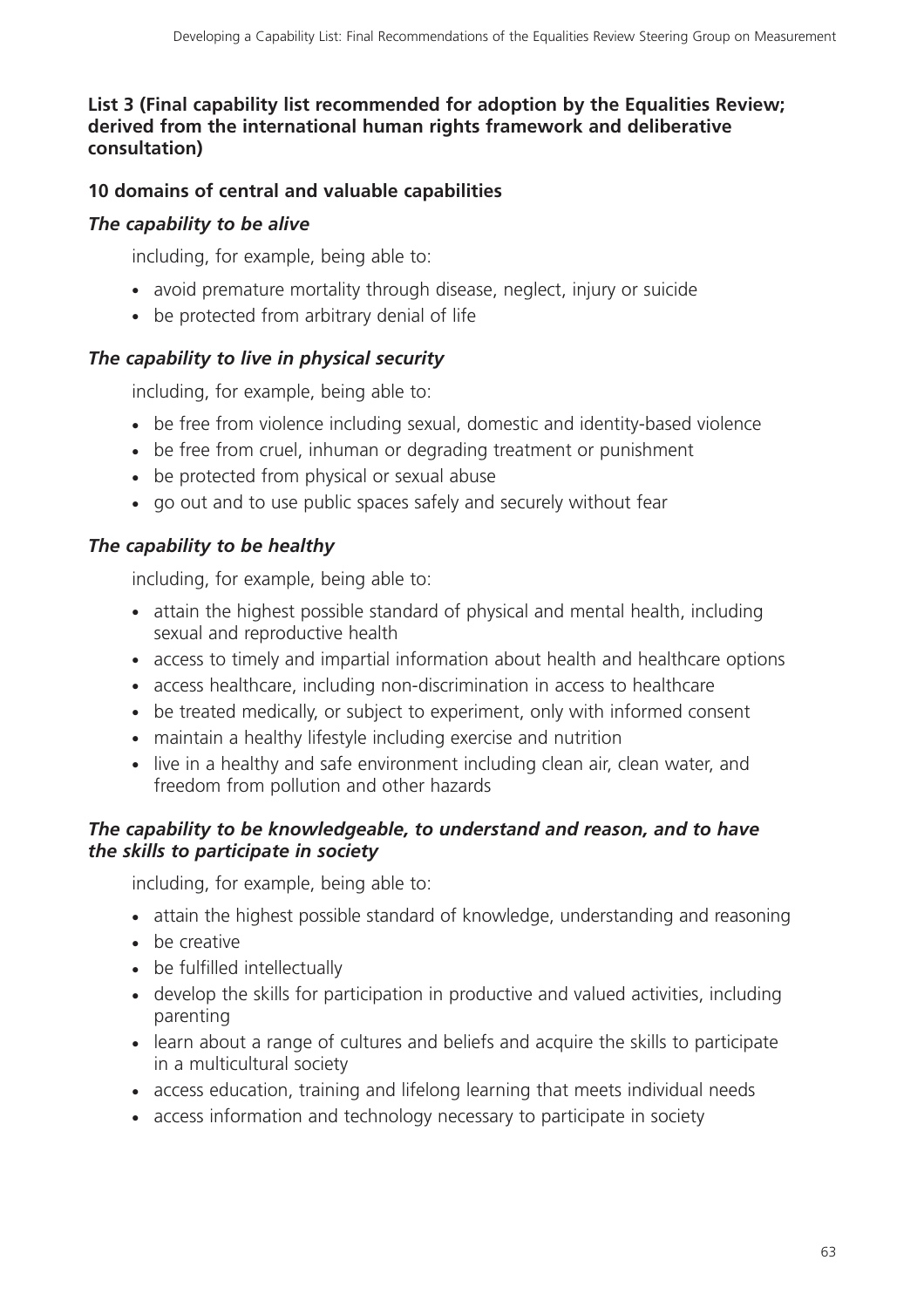## *The capability to enjoy a comfortable standard of living, with independence and security*

including, for example, being able to:

- enjoy an adequate and secure standard of living including nutrition, clothing, housing, warmth, social security, social services and utilities
- have personal mobility, and access to transport and public places
- live with independence, dignity and self-respect
- have choice and control over where and how you live
- enjoy your home in peace and security
- access green spaces and the natural world
- share in the benefits of scientific progress including information and technology

# *The capability to engage in productive and valued activities*

including, for example, being able to:

- undertake paid work
- care for others
- have rest, leisure and respite, including holidays
- choose a balance between paid work, care and leisure on an equal basis with others
- work in just and favourable conditions, including health and safety, fair treatment during pregnancy and maternity, and fair remuneration
- not be forced to work in a particular occupation or without pay
- not be prevented from working in a particular occupation without good reason

# *The capability to enjoy individual, family and social life*

including, for example, being able to:

- develop as a person
- develop your moral outlook and other beliefs
- formulate and pursue goals and objectives for yourself
- hope for the future
- develop and maintain self-respect, self-esteem and self-confidence
- have a private life, including protection of personal data
- access emotional support
- form intimate relationships, friendships and a family
- celebrate on special occasions
- be confident that your primary relationships will be treated with dignity and respect
- spend time with, and care for, others
- enjoy independence and equality in primary relationships including marriage
- be free in matters of reproduction
- enjoy special support during pregnancy and maternity, and during childhood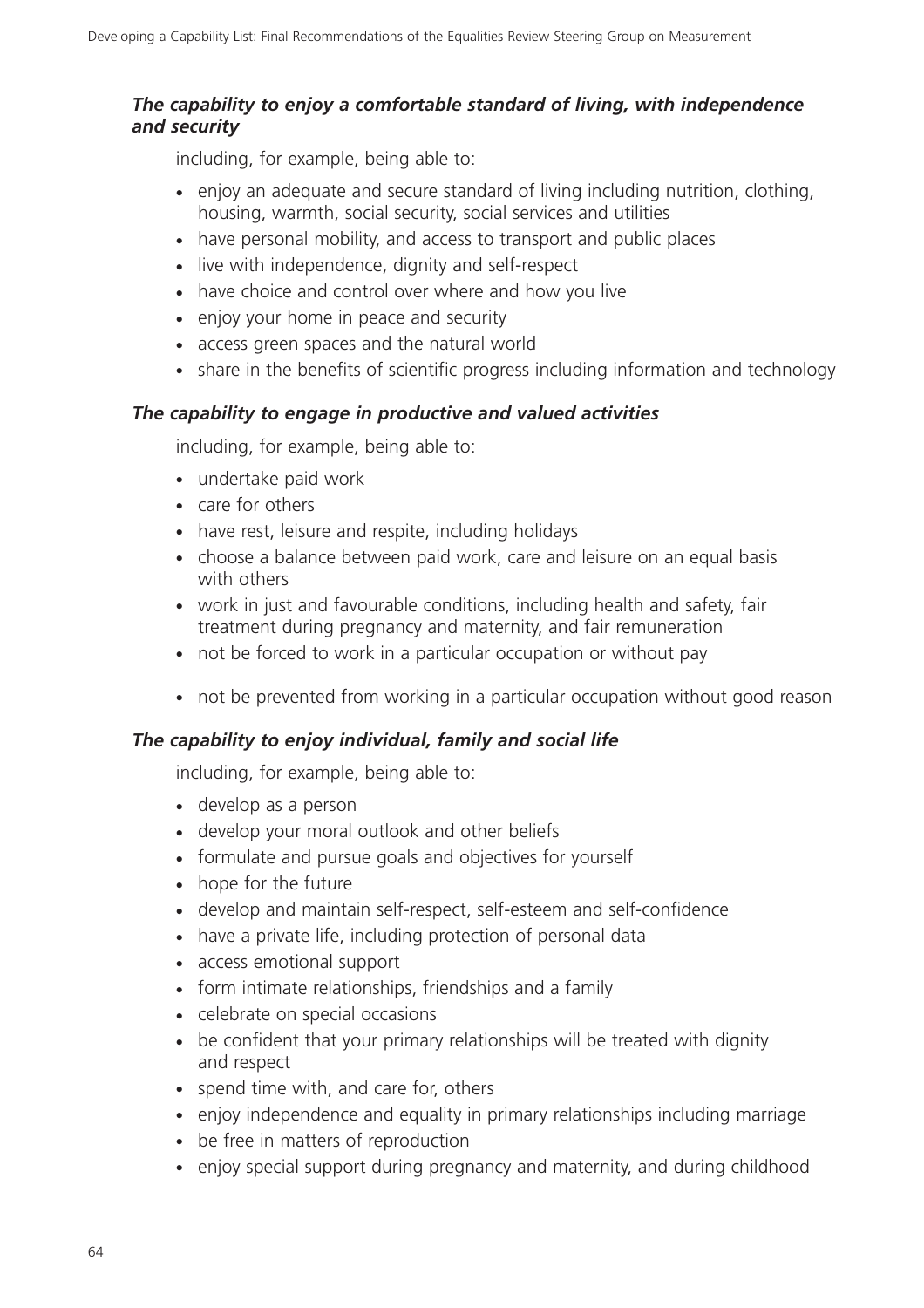# *The capability to participate in decision-making, have a voice and influence*

including, for example, being able to:

- participate in decision-making
- participate in the formulation of government policy, locally and nationally
- participate in non-governmental organisations concerned with public and political life
- participate in democratic free and fair elections
- assemble peacefully with others
- participate in the local community
- form and join civil organisations and solidarity groups, including trade unions

# *The capability of being and expressing yourself, and having self-respect*

including, for example, being able to:

- have freedom of conscience, belief and religion
- have freedom of cultural identity
- have freedom of expression (so long as it doesn't cause significant harm to others)
- communicate, including using ICTs, and use your own language
- engage in cultural practices, in community with other members of your chosen group or groups (so long as it doesn't cause significant harm to others)
- have self-respect
- live without fear of humiliation, harassment, or identity-based abuse
- be confident that you will be treated with dignity and respect
- access and use public spaces freely

# *The capability of knowing you will be protected and treated fairly by the law*

including, for example, being able to:

- know you will be treated with equality and non-discrimination before the law
- be secure that the law will protect you from intolerant behaviour
- be free from arbitrary arrest and detention
- have fair conditions of detention
- have the right to a fair trial
- access information and advocacy as necessary
- have freedom of movement, and be free to choose where you live
- have the right to name and nationality
- own property and financial products including insurance, social security, and pensions in your own right
- know your privacy will be respected and personal data protected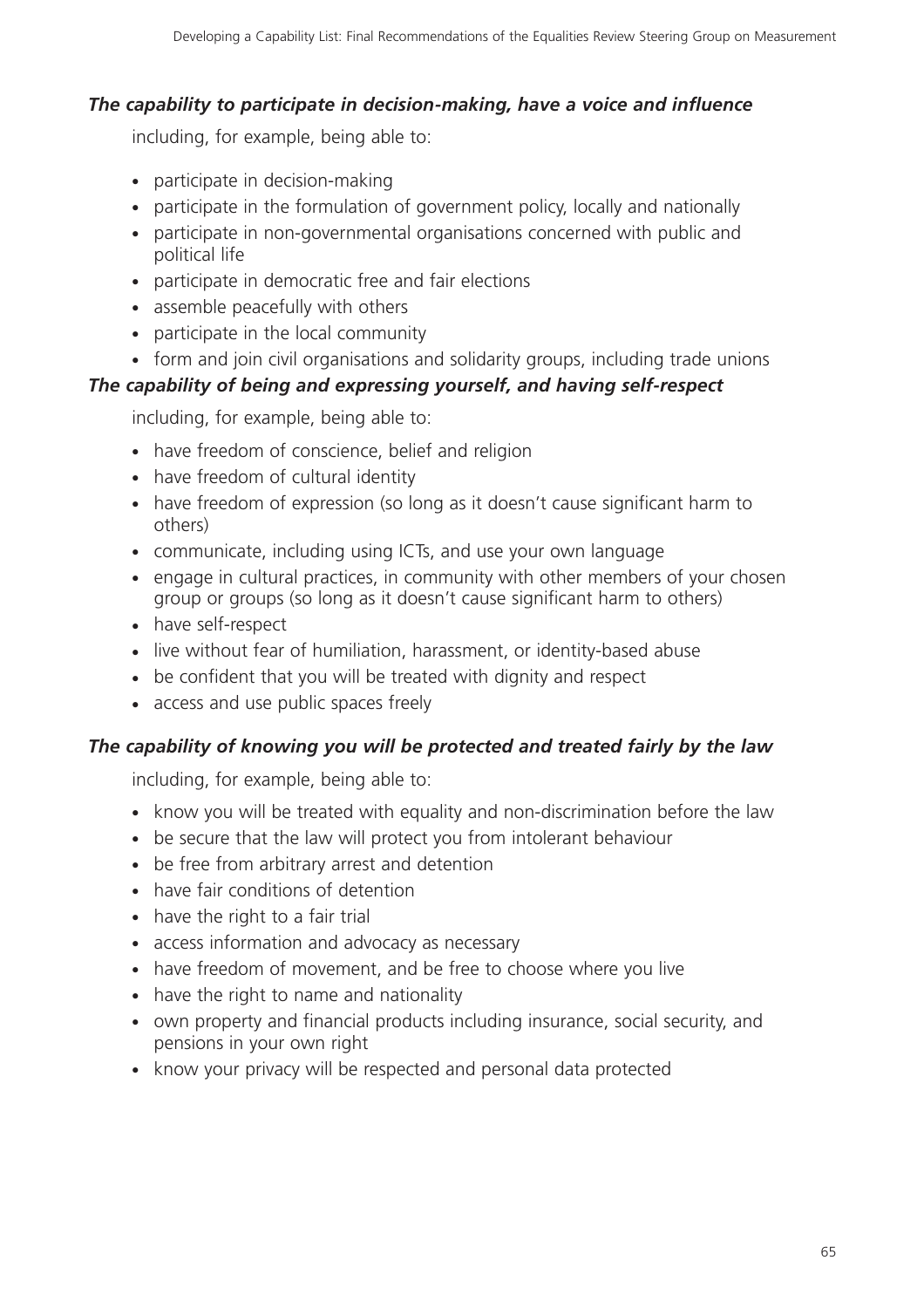**List 4 (List of central and valuable capabilities derived from international human rights framework and deliberative consultation, further developed for children)**

#### **Central and valuable capabilities for children**

#### *The capability to be alive*

as for adults

#### *The capability to live in physical security*

as for adults

#### *The capability to be healthy*

as for adults, plus:

- be protected from emotional abuse or neglect
- grow and develop
- learn about how to remain healthy and safe

#### *The capability to be knowledgeable, to understand and reason, and to have the skills to participate in society*

as for adults, replacing training and lifelong learning with:

- compulsory and free primary and secondary education that meets individual needs

#### *The capability to enjoy a comfortable standard of living, with independence and security*

as for adults, where:

- an adequate and secure standard of living is understood to be one which enhances physical, mental, spiritual, moral and social development
- choice and control is understood to be at a level appropriate to the child's stage of development

#### *The capability to be engaged in productive and valued activities*

including for example:

- have safe, enjoyable, and developmental play
- be protected from exploitation through paid or unpaid work

#### *The capability to enjoy individual, family and social life*

as for adults, except marriage, reproduction, pregnancy and maternity, and adding:

• be nurtured, loved, and protected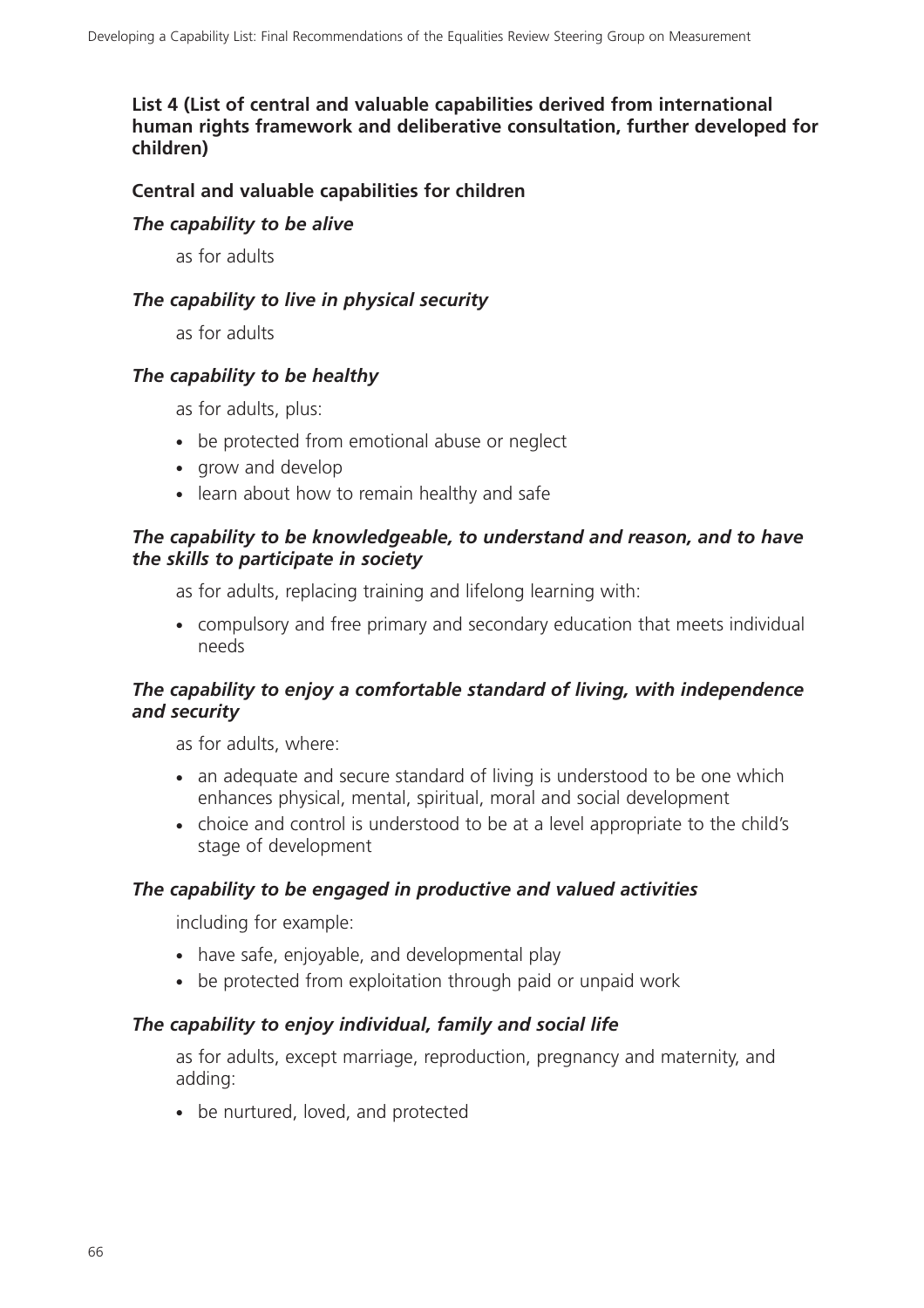## *The capability to participate in decision-making, have a voice and influence*

as appropriate to the child's stage of development, including for example:

- be encouraged and supported to participate in decision-making, especially decisions which directly affect your own life
- be listened to with respect
- assemble peacefully with others
- form and join civil organisations and solidarity groups

#### *The capability to be and express yourself, and to have self-respect*

as for adults, plus:

- be protected from bullying and intolerant behaviour

#### *The capability of knowing you will be protected and treated fairly by the law*

as for adults, except own property and financial products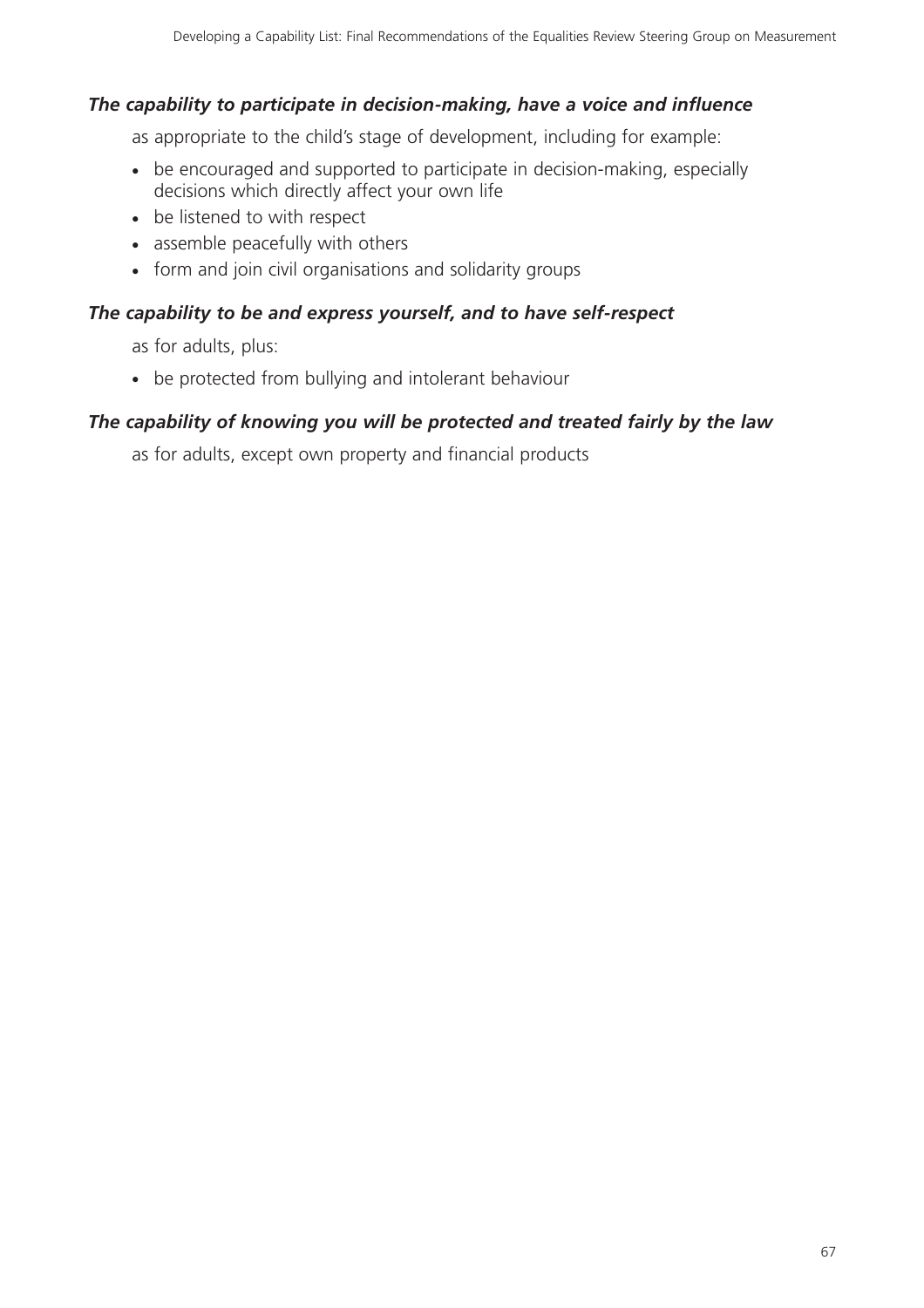# **3 The capability approach and human rights: Feedback and clarification**

This section discusses some of the feedback on the proposal for human rights based capability lists set out in section 2.2. The aim is to set out key issues raised regarding the capability approach and human rights, and to provide further clarification of the proposed methodological framework. The case for putting increased emphasis on human rights instruments and human rights-based approaches to equality was raised in a number of the initial submissions to the Equalities Review (e.g. British Institute of Human Rights/LSE Human Rights (Edmundson *et al.* (2005)); Fredman and Spencer (2006)); in the feedback to the Equalities Review Interim Report; in Butler (2006); and in Equalities Review consultation events (OPM 2006). As well as highlighting the importance of human rights based approaches to equality in Britain, key questions regarding the links between the capability approach, the idea of human rights and the British Human Rights Act (1988) were raised by these exchanges (e.g. Butler 2006; OPM 2006). The sections that follow provide feedback and clarification with respect to some of the key issues that have been raised in response to the proposal set out in section 2.2. It is important to note from the outset that the emphasis of this paper is on how capability approach and the human rights approach can be mutually reinforcing and supportive (rather than mutually exclusive or alternatives). The emphasis is on the ways in which both theoretical development and practical application of the capability approach by the Equalities Review can engage with, and be shaped by, human rights standards and principles. The capability approach can indeed by viewed as providing an analytical bridge between the equality and human rights functions of the new Commission on Equality and Human Rights – by providing an analytical space in which the valuable things that individuals and groups can do and be can be examined and appraised.

# **3.1 Feedback and clarification (1): 'value added' of the capability approach for conventional human rights analysis**

The capability approach has 'value added' for conventional human rights analysis in examining the distinction formal rights and substantive rights and for examining the ability of people to exercise their human rights in practice. The capability approach focuses attention on the correspondences and lack of correspondences between (1) the valuable states of being and doing that are formally protected and promoted in the legal domain and (2) the things that people can and do achieve in practice (i.e. the central and valuable capabilities that are within a person's reach); and (3) the results that people do actually achieve (i.e. a person's realized functionings). This framework shifts the focus of human rights analysis away from process and formal legal guarantees, towards the full ability of people to exercise their human rights, and provides explicit analytical space for examining why the valuable states of affairs reflected in formal guarantees of fundamental freedoms and human rights may not be realized in practice [e.g. Sen (2002, 632-651), Nussbaum (2000, 135-147)].18

<sup>18</sup> The 'value added' of the capability approach for understanding the distinction between formal rights and substantive rights is further developed in Fredman (2006a).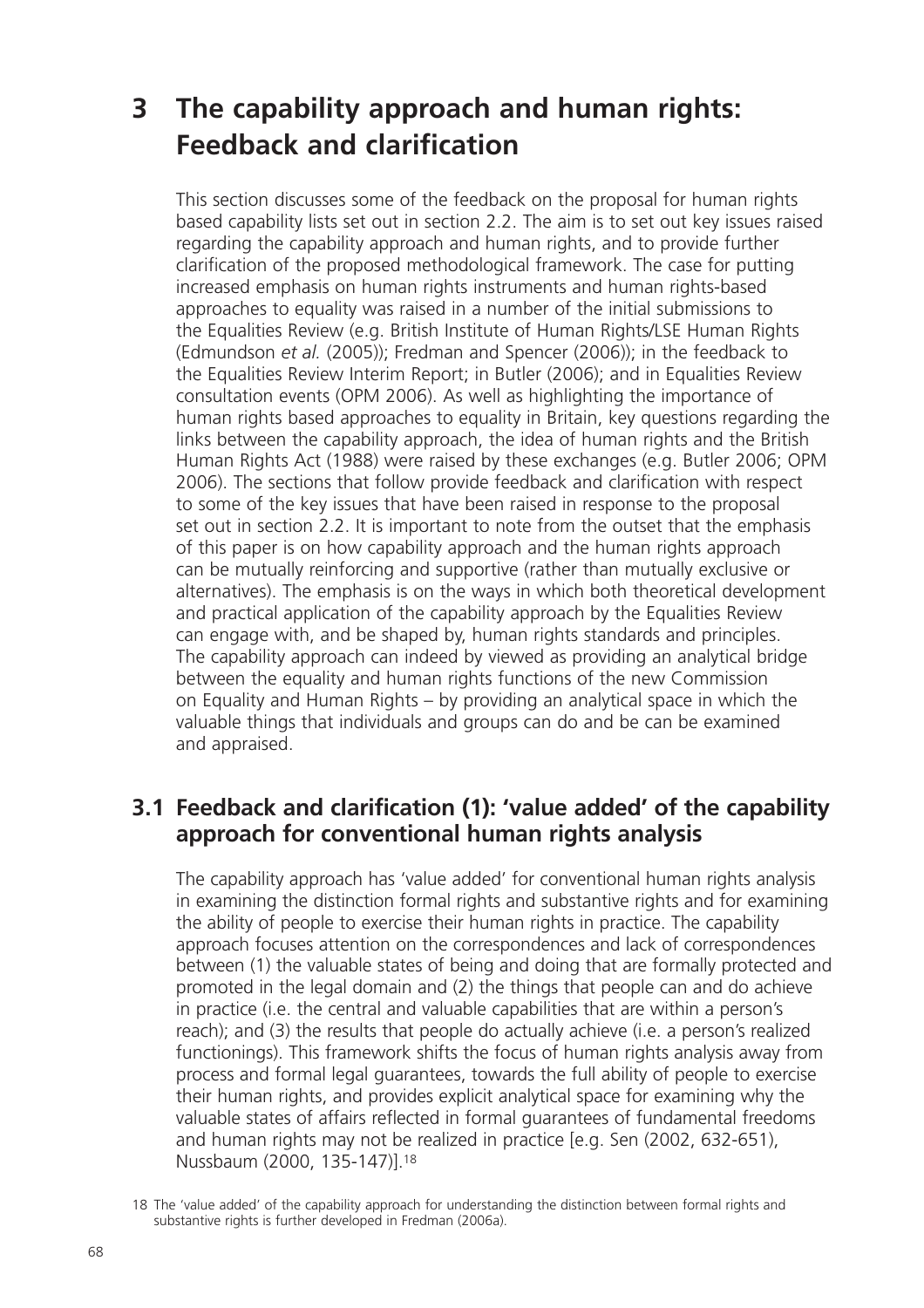## **3.1.1 Sen's treatment of the capability approach and human rights19**

The idea of human rights is reflected in Sen's research agenda in a number of important ways. First, Sen has emphasised the development of 'capability space' as an analytical space in which the achievement of human rights in practice can be examined and appraised (c.r. sections 1.1 and 2.1). Second, Sen has repeatedly discussed the central importance of a small number of basic capabilities that are of general relevance for the development of theories of justice and in social assessment (c.r. section 2.1.1). Third, Sen has repeatedly emphasised the pragmatic role that the idea of human rights can play vis-à-vis agreement in a core set of highly valuable capabilities (c.r. section 2.1). Fourth, Sen's work has emphasised the conceptual links between capabilities and human rights, with many human rights being viewed as rights to capabilities, and "[m]inimal demands of well-being (in the form of basic functionings, e.g. not to be hungry), and of well-being freedom (in the form of minimal capabilities, e.g. having the means of avoiding hunger)" being viewed as rights that "command attention and call for support" (1985: 217; 2005). Fifth, more recent work has addressed the importance of extending the theory and practice of human rights beyond the legal domain. This includes an emphasis on the importance of 'imperfect obligations' to promote human rights – even where the claims are not legally codified (e.g. Sen 2000) and on the role of *public reasoning* rather than *fixed and final lists* in the selection and justification of human rights. The latter argument reflects Sen's emphasis on the constitutive role of democratic deliberation and debate in arriving at lists of capabilities (although more abstract processes of 'objective public reasoning' may also be required) (e.g. Sen 2004ab, 2005). Sixth, empirical work in economics has focussed on the analysis importance of human rights for public policy (with human rights figuring among the variables that influence the capability-achievements of individuals and groups) (e.g Drèze and Sen 2002: 347-379).20

<sup>19</sup> A comprehensive examination of Sen's research agenda from the human rights perspective is provided in Vizard (2006).

<sup>20</sup> In an important interpretative clarification, Sen (2005) contends that whilst many human rights can be viewed as capabilities, certain process freedoms cannot be adequately analysed in the capability framework. This proviso relates to the important distinction between process and opportunity freedom set out in footnote 7 of this paper. Sen (2002: 587) also explicitly recognises the overlaps between the two aspects and if a person value achieving something through free choice or through a fair choice (e.g. wanting to win an election fairly, rather than just winning) then the process aspect will have a direct bearing on the opportunity aspect of freedom. The working assumption of this paper has been that where human rights are shown to be highly valued (e.g. through recognition in the international human rights framework, and through the Equalities Review deliberative consultation), they figure in the assessment of the opportunity aspect of freedom, and can be analysed in the capability framework. Neverthless, the measurement framework proposed in paper 1 recognises that information about the opportunity aspect of freedom (a person's ability to achieve valued outcomes) may require supplementation with information about process freedom (i.e. whether valued outcomes are arrived at through the free decisions of the person involved). C.r. sections 1.2..4 (especially f.n. 5) and 1.2.3 (especially f.n. 7); also see paper 1 (Recommendation 6 and sections 4.3 and 5).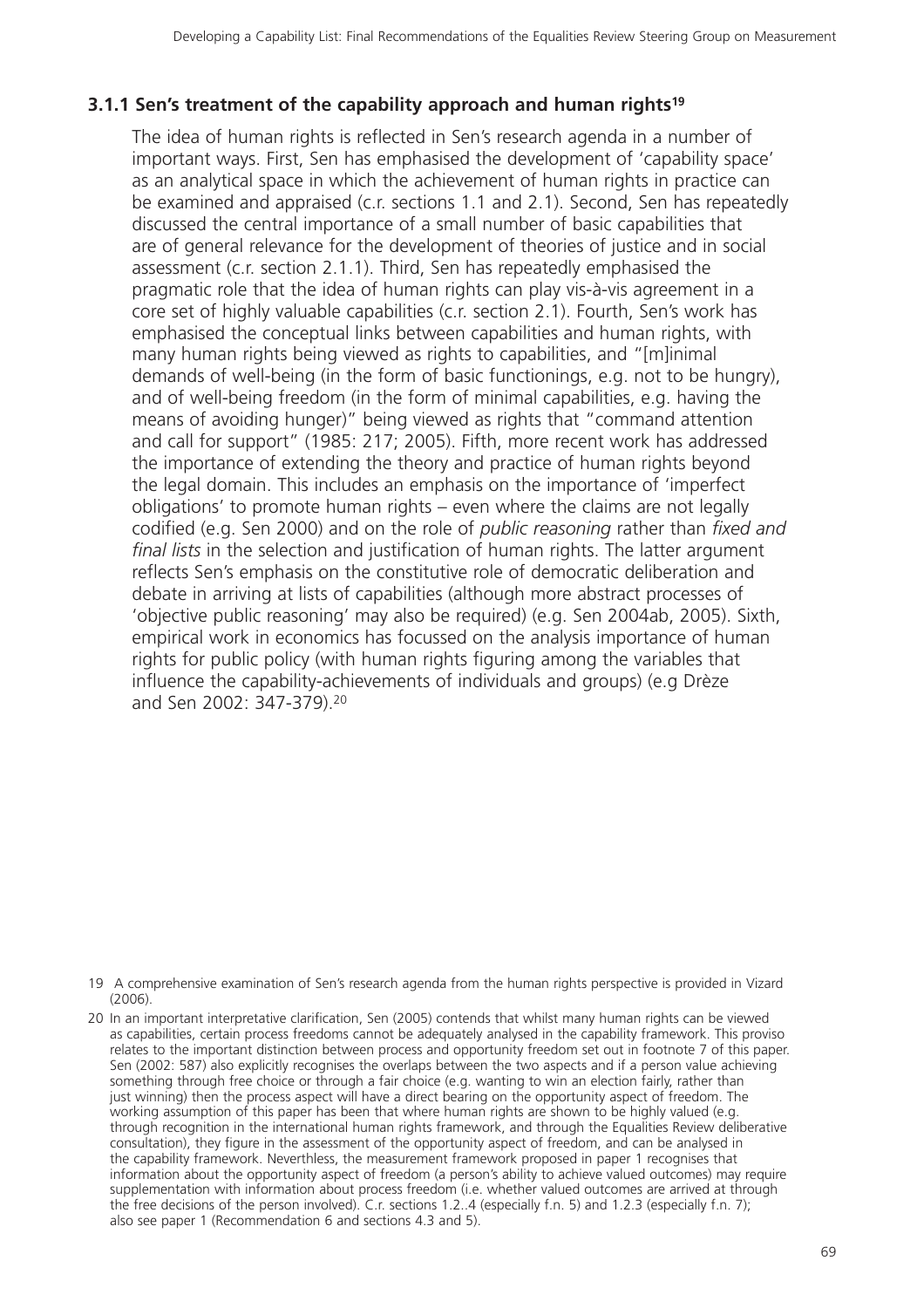#### **3.1.2 Nussbaum's treatment of the capability approach and human rights**

Nussbaum's more recent work has also placed a central emphasis on the links between the capability approach and human rights. The general correspondences between the capability approach and the idea of human rights are emphasized in Nussbaum (1995, 1997, 1999, 2003, 2004). Basic capabilities are conceptualised as needs for functioning that give rise to claims of assistance by others – giving rise to correlative political obligations on the part of governments, and encapsulating a key element in many contemporary notions of human rights (1995: 88). In linking the objective of "capability expansion" to the notion of obligation, Nussbaum further characterises central and basic capabilities as "fundamental entitlements" that should be protected in all Constitutions and included among the fundamental purposes of social co-operation as objects of collective obligation at both the national and the international levels (2003, 2004: 13). In addition, Nussbaum has emphasised the importance of codification and the correspondences between the "basic list" and internationally recognized human rights, with protection for liberty of conscience and religious observance built into element 6; non-discrimination and protection for freedom of assembly and speech into element 7; and political participation and protections of free speech and association into element 10 (2003: 41-42). Finally, in analysing the links between the capability approach and human rights, Nussbaum (2003: 38, 2004: 13) suggests that the "value added" of the capability framework over the human rights framework relates to the contested nature of the idea of human rights, and to the need to develop a framework for assessing human rights in terms of the states of being and doing that people actually can in practice realize (or achieve).

*"[A] focus on capabilities, although closely allied with the human rights approach, adds an important clarification to the idea of human rights: for it informs us that our goal is not merely "negative liberty" or absence of interfering state action – one very common understanding of the notion of rights – but, instead, the full ability of people to be and to choose these very important things" (2004: 13).*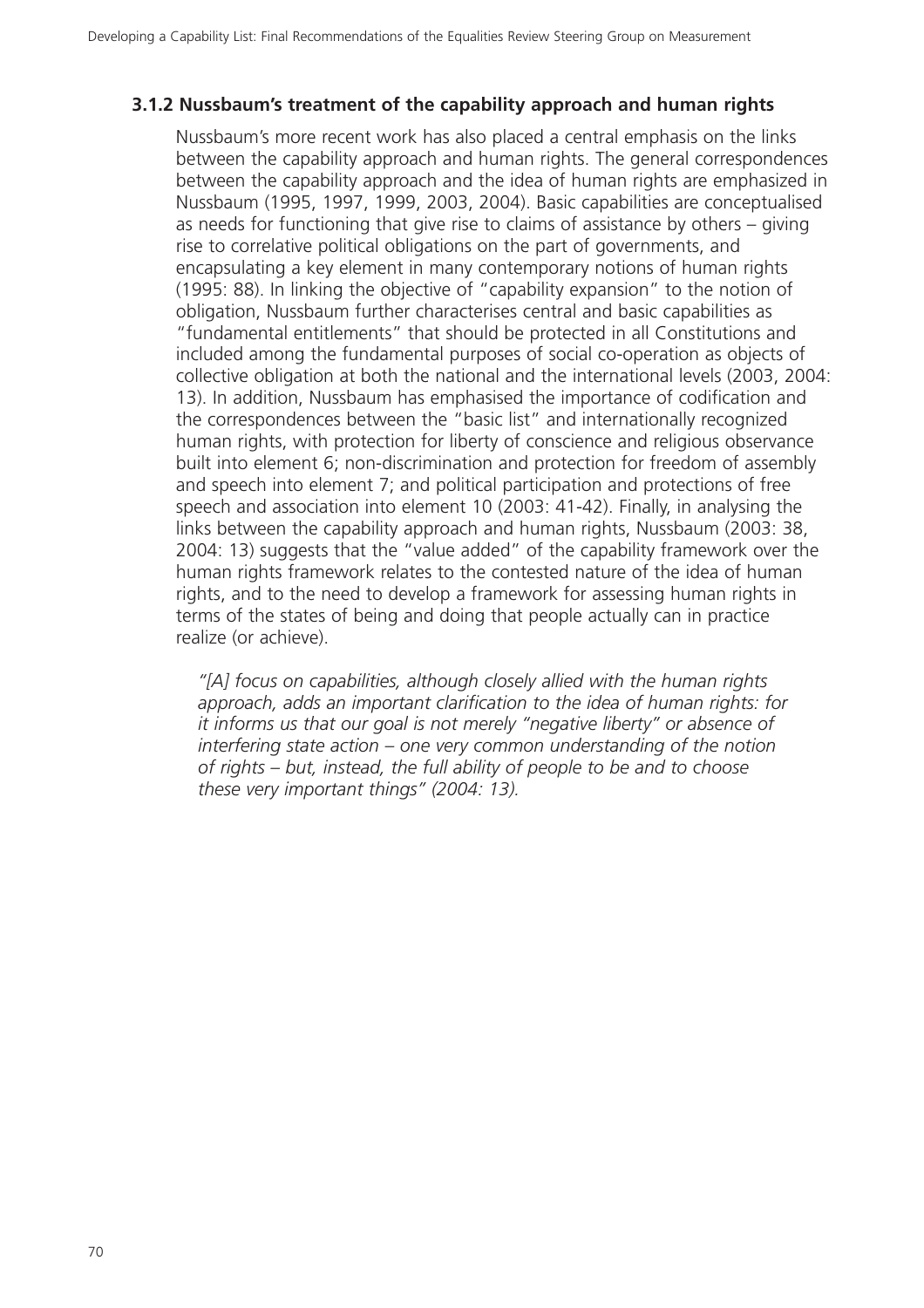# **3.2 Feedback and clarification (2): how does the proposed framework relate to the British Human Rights Act (1998)?**

The statutory framework for the Commission on Equality and Human Rights is established in the Equality Act (2006). The Act brings together and builds on two areas of existing legislation: equalities legislation (the various pre-existing antidiscrimination and equalities provisions in British law) and human rights legislation (the British Human Rights Act 1998). The equalities framework and the human rights framework have evolved separately in the British context and their interactions raise a number of complex issues and debates that are currently under consideration by the Discrimination Law Review and are beyond the scope of this paper.21 The current discussion will be limited, therefore, to an analysis of the synergies and correspondences between the capability approach and the British human rights framework. It will concentrate on establishing and illustrating the ways in which the British human rights framework can be invoked to support the objectives of substantive freedom and equality (as well traditional understandings of non-discrimination, focussing on the interpretation of equal treatment as identical treatment).

### **3.2.1 The role of the British Human Rights Act (1998)**

The Human Rights Act 1998, which came into force in Britain in 2000, incorporates the European Convention on Human Rights (ECHR) into UK domestic law. It gives statutory force to the fundamental human rights set out in the ECHR including life, prohibitions on torture and on inhuman and degrading treatment, fair trial, private and family life, free speech, free assembly, religion expression within the meaning of the HRA (see Box 16). The prohibition of discrimination under Article 14 of the ECHR provides a broad based prohibition of discrimination that has general application to cases of 'status based' differences in treatment.<sup>22</sup> As well as providing individuals with enforceable human rights, the HRA establishes that it is unlawful for a 'public authority' to 'act in a way which is incompatible with a Convention right' (section 6). In this way, the Act introduces the requirement under domestic law that human rights such as the right to life, the right to privacy and family life and the right not to suffer degrading treatment should be taken into account by public authorities and in a wide range of public services including, for example, the police, the immigration and prison services, local authorities, housing, education, health services, social services and public care homes.23

<sup>21</sup> Issues relating to the extent of the protections relating to different groups and other issues are currently under consideration by the Discrimination Law Review. For details see http://www.womenandequalityunit.gov.uk/dlr/index.htm.

<sup>22</sup> See, for example, Klug and Wildbore (2005: 3) for a discussion of the implications of the broad and nonexhaustive basis of the non-discrimination provision

<sup>23</sup> The meaning of 'public authority' under the HRA and issues of gaps in protection raised by current jurisprudential interpretations of this phrase are currently under consideration by the Joint Committee on Human Rights. For further details of this review see http://www.parliament.uk/parliamentary\_committees/joint\_committee\_on\_human\_rights/jchr231106pn03.cfm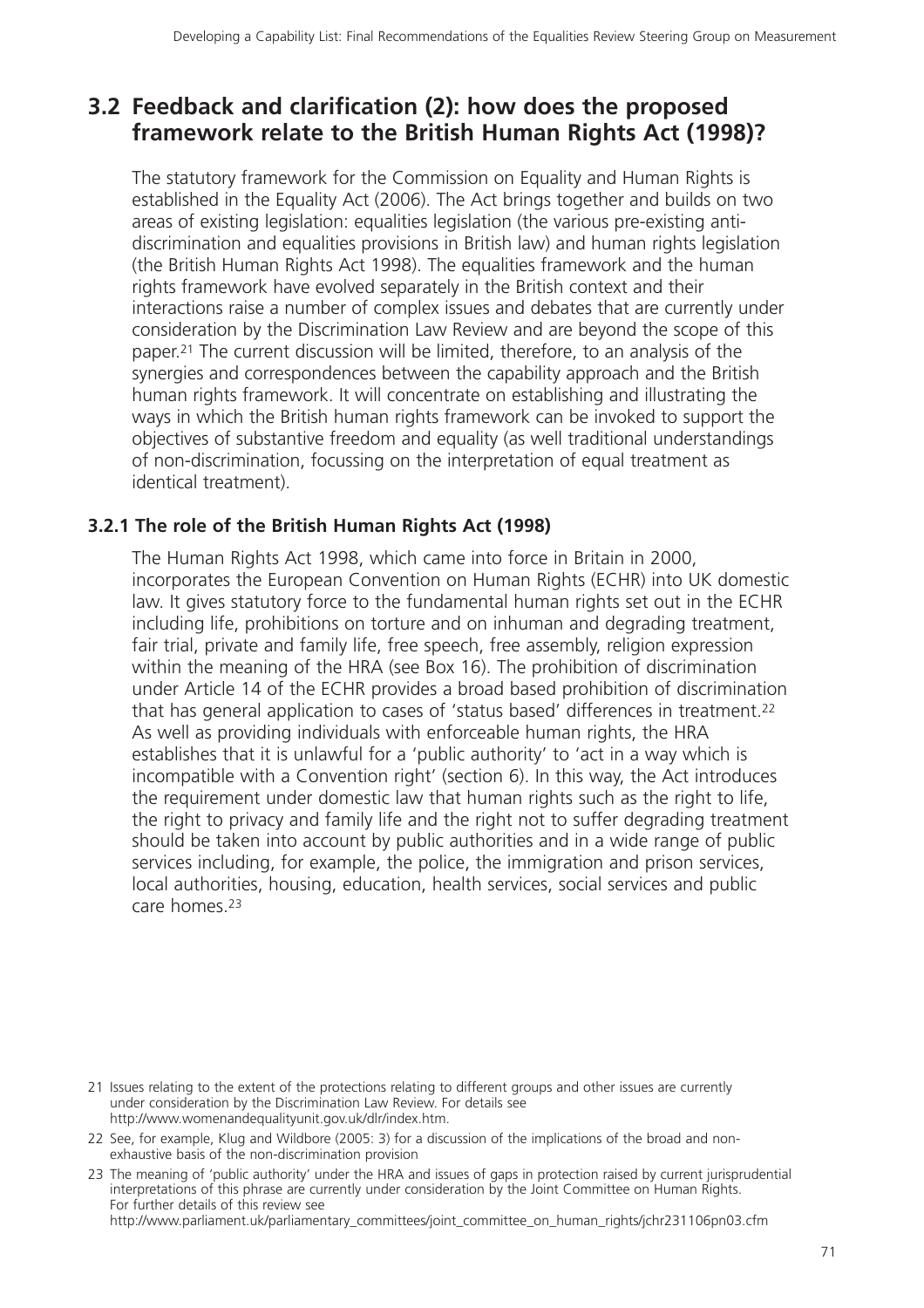### **Box 16: UK Human Rights Act, 1998**

#### **Convention Rights Set Out Section 1**

Article 2 Life Article 3 Torture/inhuman/degrading treatment Article 4 Slavery and forced labour Article 5 Liberty and security Article 6 Fair Trial Article 7 Punishment under the law Article 8 Private and family life Article 9 Freedom of thought, conscience and religion Article 10 Freedom of Expression Article 11 Freedom of Assembly and Association Article 12 Right to marry Article 14 Discrimination Article 16 Political activity of aliens Article 18 Limitation on restrictions First Protocol Article 1 Property Article 2 Education Article 3 Free Elections Thirteenth Protocol Article 1 Death Penalty

## **3.2.1.1 The Human Rights Act and substantive equality**

In what ways does the British Human Rights Act support the objectives of substantive freedom and equality (as well as traditional understandings of nondiscrimination based on the interpretation of equal treatment in terms of identical treatment)? The jurisprudence of the European Court of Human Rights (which plays a key role in the development of case law in Britain) establishes two key principles here: the principle of 'positive obligations', together with key jurisprudential principles requiring the recognition and facilitation of differences in the needs and situations of different individuals and groups.

- **The positive obligations principle.** Under Article 1 of the ECHR, states are under an obligation to 'secure to everyone' the rights and freedoms set out in the ECHR. The ECHR has reasoned that the obligation to secure human rights for everyone can create a positive obligation on states to ensure that the exercise of the freedoms and rights set out in the ECHR are 'practical and effective' (rather than 'theoretical or illusory'). Discharging this positive obligation may necessitate positive action by the state and resources. Similarly the obligation to respect private and family life can create a positive obligation to facilitate different ways of life.24

<sup>24</sup> This principle was established in ground-breaking cases such as the Airey v Law case and has been repeatedly applied, developed and extended in subsequent case law. For summaries and full references see Klug and Wildbore (2005).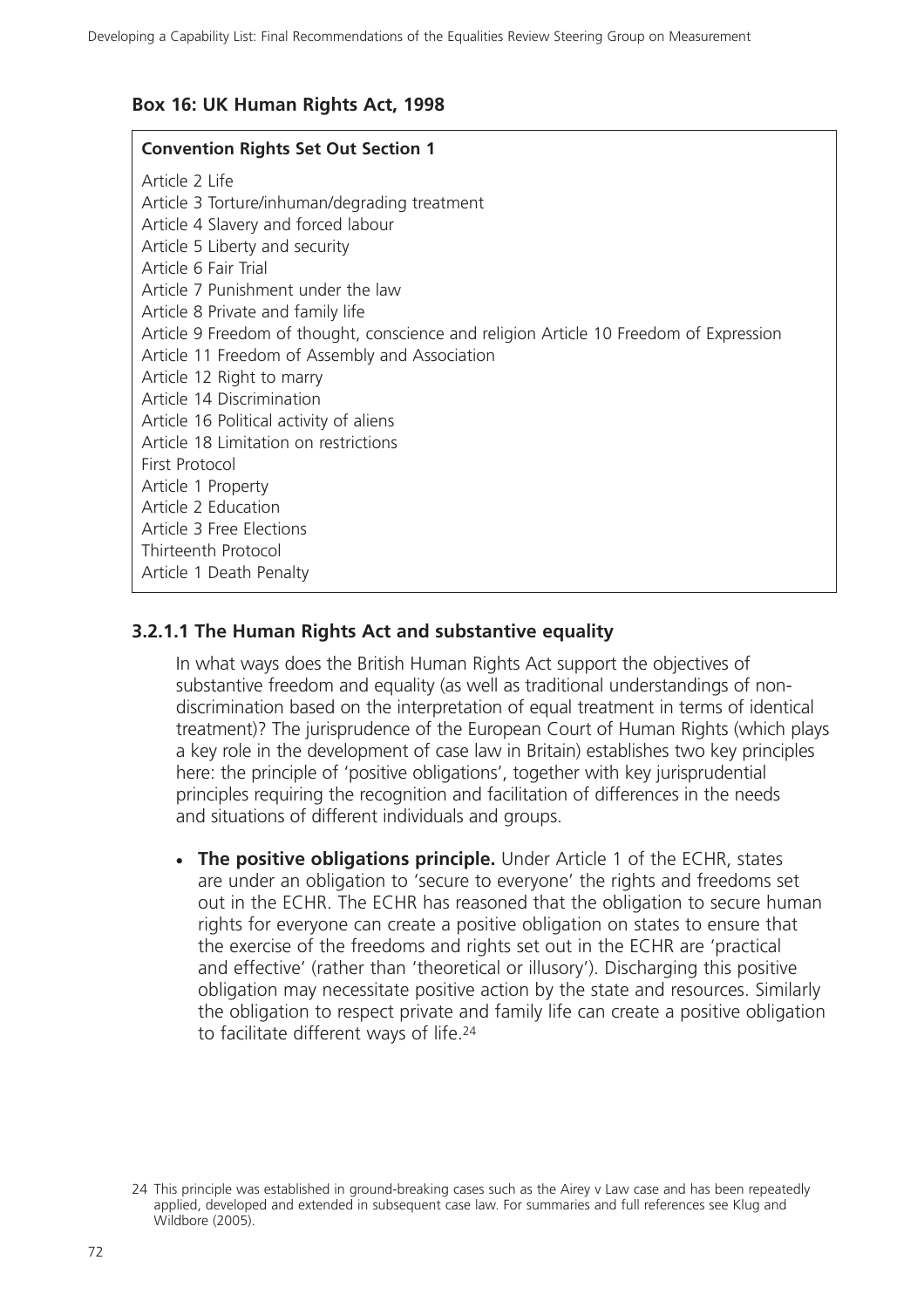- **Recognition and facilitation of differences in need and situation.** The standard of 'equal treatment' developed and applied by the ECHR goes beyond the notion of identical treatment and addresses the recognition and facilitation of the different needs and situations of different individuals and groups. The ECHR has recognised, for example, that in order to avoid discrimination and to secure equal rights for everyone it can be necessary to treat individuals and groups differently because their needs and situations are not identical. The prohibition of discrimination under Article 14 do not always require everyone to be treated the same – but rather can involve groups being treated differently in order to 'correct factual inequalities' between them.25

The ways in which these principles are reflected in the recent case law of the European Court of Human Rights – and the specific links with the capability concept – are examined in Fredman (2006a). In the British context, the principles set out above are not specifically spelt out in the British Human Rights Act (1998). However, the jurisprudence of the European Court of Human Rights is (and must) be taken into account by the British Courts; and there is a developing domestic case law recognising both the positive obligations on government and public authorities to ensure fair and equal treatment, and the need to recognise and facilitate difference through specially tailored provision (Klug and Wildbore 2005: 3-31). Furthermore, the positive obligations principle is associated with an alternative to the interpretation of section 6 of the HRA in terms of a 'passive compliance' model – with the general duties of public authorities under the HRA being viewed not only in terms of a minimal obligation to be in compliance with the human rights set out in the European Convention of Human Rights (within the meaning of the HRA), but also in terms of a positive duty of public authorities to give due regard to the protection of human rights. The positive duty concept is in turn becoming increasingly influential in the British context<sup>26</sup> and gives rise to an interpretation of the British Human Rights regime that is closely associated with the second generation of equalities legislation discussed in section (1.3.2) – with public authorities being required as a matter of law to adopt a positive/proactive/corporate approach (rather than a merely reactive approach) to the implementation of the Human Rights Act (Butler, 2005: 9-26).27 In this sense, the British Human Rights Act not only incorporates the European Convention on Human Rights, but also has its own provisions that underline the importance of moving beyond a legalistic, formal rights model. In establishing an obligation on public authorities to deliver human rights, the section 6 provisions reflect the central emphasis of the capability approach on going beyond conventional human rights analysis, and securing the full ability of people to exercise their human rights in practice.

- 25 E.g The Belgium Linguistics Case (No 2) (1968) I EHRR 252. For relevant case summaries and full references see Klug and Wildbore (2005). Edmundson *et al* (2005: 3) suggest that under the jurisprudence of the ECHR there can be a requirement to treat groups **unequally** in certain circumstances in order to 'correct factual inequalities between them'. It is important to note that, when seen from the capability perspective, the application of the standard of needs based differential treatment can be elucidated as a principle of *equal treatment* rather than as a principle of *unequal treatment*. The relevant standard might be expressed in terms of non-identity of treatment rather than in terms of inequality of treatment as follows: The ECHR does not require everyone to be treated **identically** in order to avoid breaching Article 14 (prohibition of discrimination). Rather, the principle of equal treatment can itself require that due consideration is given to needs, situations and other interpersonal and contextual variables. This principle can accommodate and require where necessary the non-identical treatment of individuals and groups. C.r. section 1.3.2.1.
- 26 For example: 'Now public authorities have to be proactive in their dealings with the public in order to ensure that all these basic rights are respected' (Lord Falconer 2004, cited in Bulter (2005: 16).
- 27 Edmundson *et al*. (2005) suggest that the human rights principles highlight the importance of *outcomes* as well as *processes*. The human rights approach to fair treatment requires not only eradicating discrimination, but also recognises that certain outcomes need to be guaranteed in order to facilitate full and equal participation and to allow individuals to achieve their potential. On the argument for a new outcome orientated public duty of equality in Britain, see Fredman and Spencer (2006).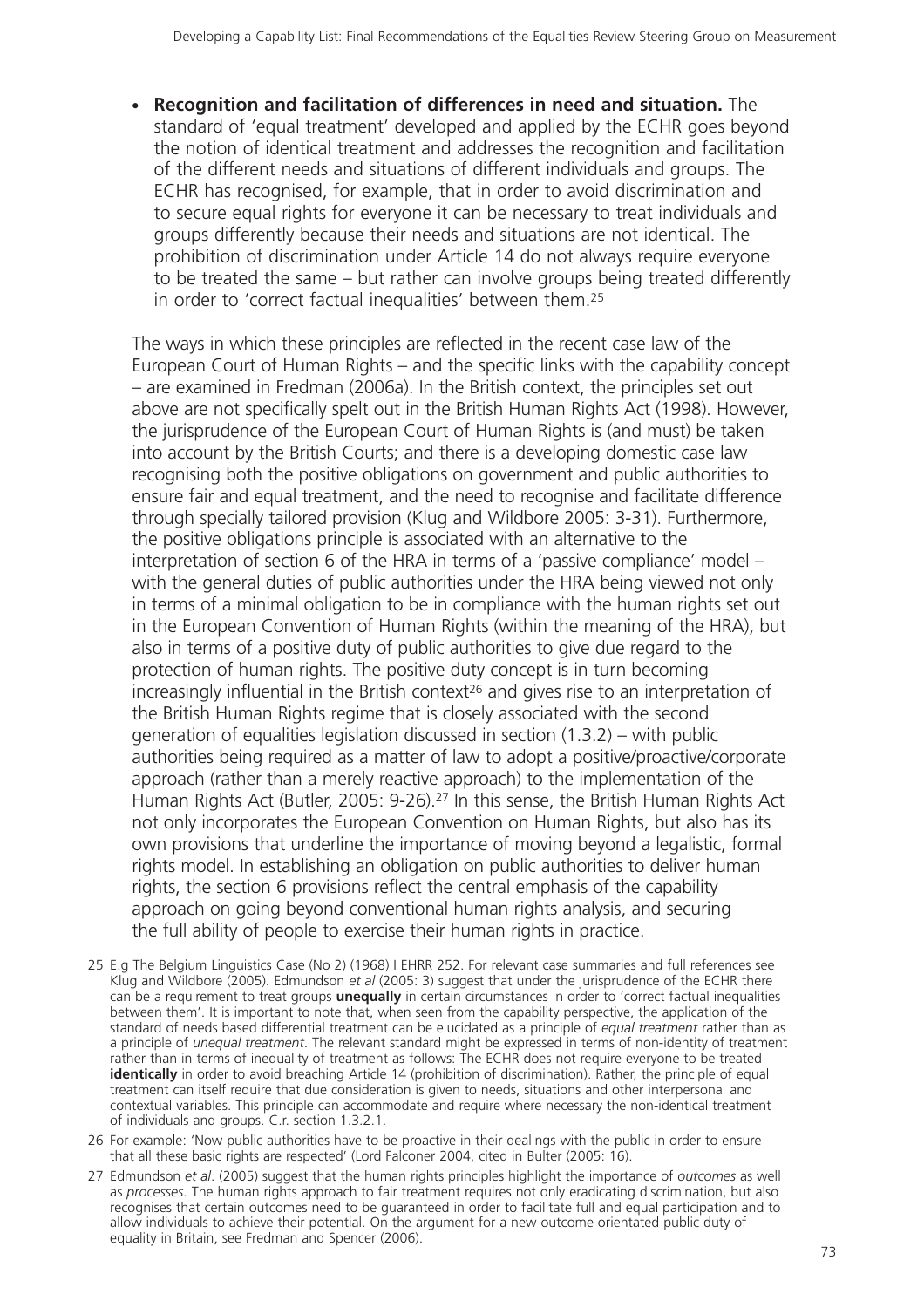#### **3.2.1.2 Moving beyond the complaints based model**

There are by now numerous examples of how the human rights framework can be extended beyond traditional litigation and complaints-driven models to provide an overarching framework for public policy and public service delivery in areas such as health, housing and social care. The advantages of moving beyond litigation and complaints-led models and developing and applying human rights principles as an overarching framework for public service delivery has been recognised by the Audit Commission (e.g. Audit Commission 2003). The rationale for this approach includes pragmatism (to prevent human rights based complaints and litigation); equity (with vulnerable people often less likely/able to complain); and because human rights law can be instrumental as a policy tool for improving quality in public service provision (by focusing public service delivery on service users, and helping to ensure that service provision meets the needs of individual service users (Butler 2005, Audit Commission 2003). Organisations such as the British Institute of Human Rights have highlighted the ways in which the human rights framework can be invoked in the public services context with a view to moving beyond the 'identical treatment' interpretation of equal treatment and promoting the three core objectives of respecting difference; making adjustments for difference; and ensuring that all public service users are treated with dignity and respect (Edmundson et al 2005; Butler 2005). As well as relying on provisions under the Human Rights Act for ensuring equality and fairness, this approach is underpinned by the principle that all users of public services should be treated with dignity and respect (derived, for example, with reference to the protection of the human right to freedom from degrading treatment under the HRA). Human rights standards have been invoked, for example, to make the case for new policies to recognise and facilitate the different needs of people with disabilities in relation to independent living (DRC, 2006); to challenge the poor treatment of vulnerable groups such as the elderly, children, people with disabilities and users of mental health services in a wide variety of contexts (Edmundson *et al* 2005); and as a policy framework for longer-term transformation and change with respect to the quality of care (e.g. Townsend 2006, Age Concern 2006).

#### **Box 17: The human rights vision of equality**

Organisations such as the British Institute of Human Rights have argued that core values such as fairness, respect, equality, dignity and autonomy can be deduced from the Human Rights Act (1998) and applied as an overarching framework for public service delivery. In this way, the British Human Rights Act extends beyond traditional notions of equal treatment in terms of 'identical treatment' and supports the objectives of fairness, dignity, respect and access to the fundamental rights that enable participation in a democratic society

Source: Edmundson *et al* (2005)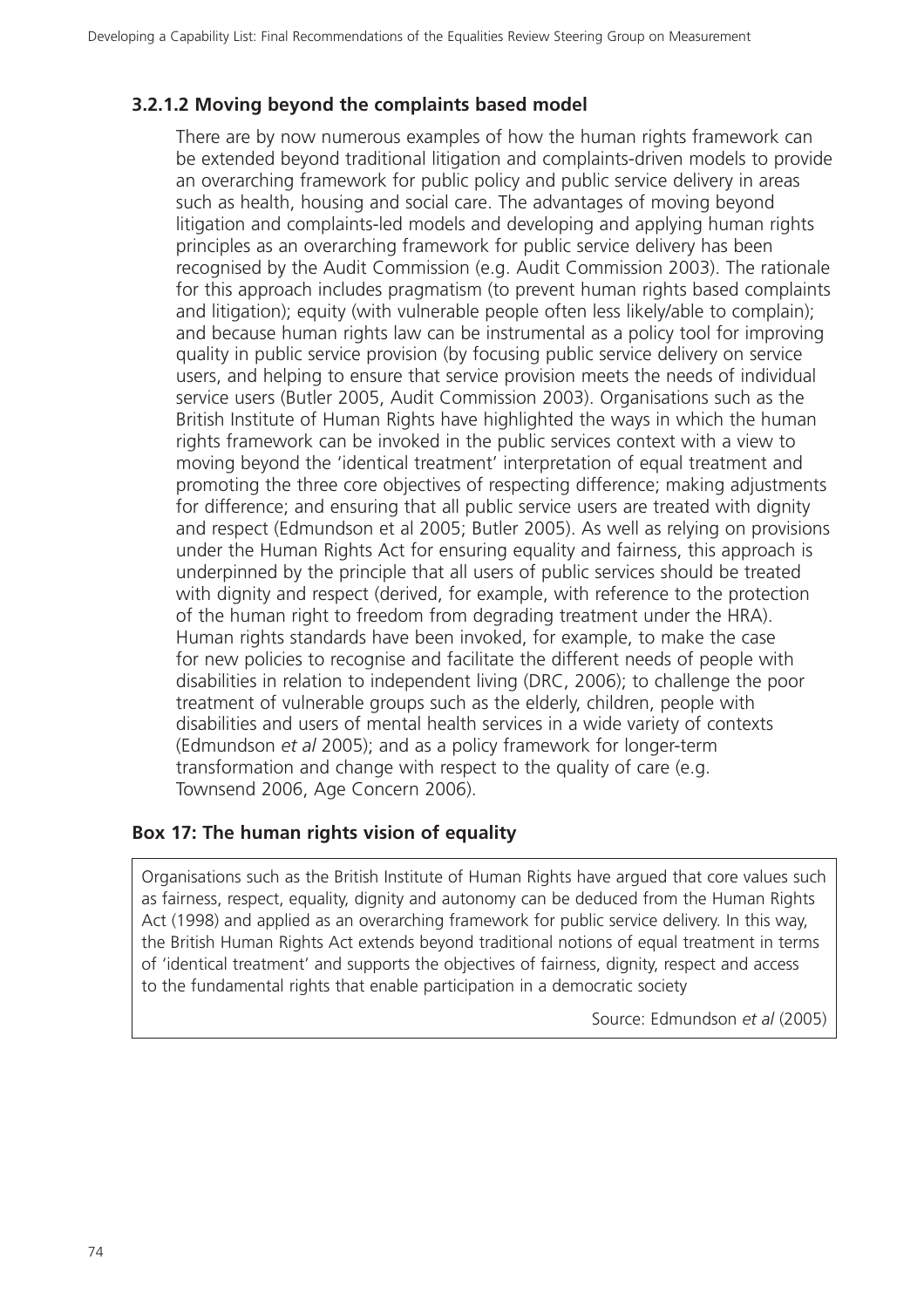#### **3.2.2 Why retain an emphasis on the international human rights framework in the British context?**

A key recommendation of this paper is that the development and application of a human rights based capability list by the Equalities Review should refer to the international human rights framework (rather than the HRA alone). It is critical to note here that both the Human Rights Act (1998) and the European Convention on Human Rights fail to incorporate the set of economic, social and cultural rights reflected in the International Convention on Economic, Social and Cultural Rights (Box 16). Whilst acknowledging the argument that the application of the provision for non-discrimination under the HRA (corresponding to Article 14 of the European Convention) does not require a breach of a substantive right (a view expressed, for example, in Klug and Wildbore 2006: 4), it nevertheless remains that the task at hand is to develop a framework for the Equalities Review to develop an agreed list of central and basic capabilities. This objective raises the need to identify and justify the constituent elements of human freedom that can provide a basis for a capability list and provide a comprehensive definition of the domains with which equalities policy should be concerned. As discussed in section 1, the key role of a capability list is to provide a more complete and specific answer to the question: *Equality of What?* The issue here is not only the coverage of a theory of equality in terms of population groups, but also coverage in terms of domains or dimensions of human freedom. When viewed from this perspective, the omission of the full range of economic, social and cultural rights from the HRA is clearly problematic.28

<sup>28</sup> There is a broader point here about the ability of the human rights framework to provide an appropriate normative focus for the analysis of human rights issues in the social sciences. Even if the HRA can be extended and applied to cover certain aspects of social, economic and cultural rights, the failure of the HRA to give clear and explicit coverage to the full range of social, economic and cultural rights remains problematic for the current discussion.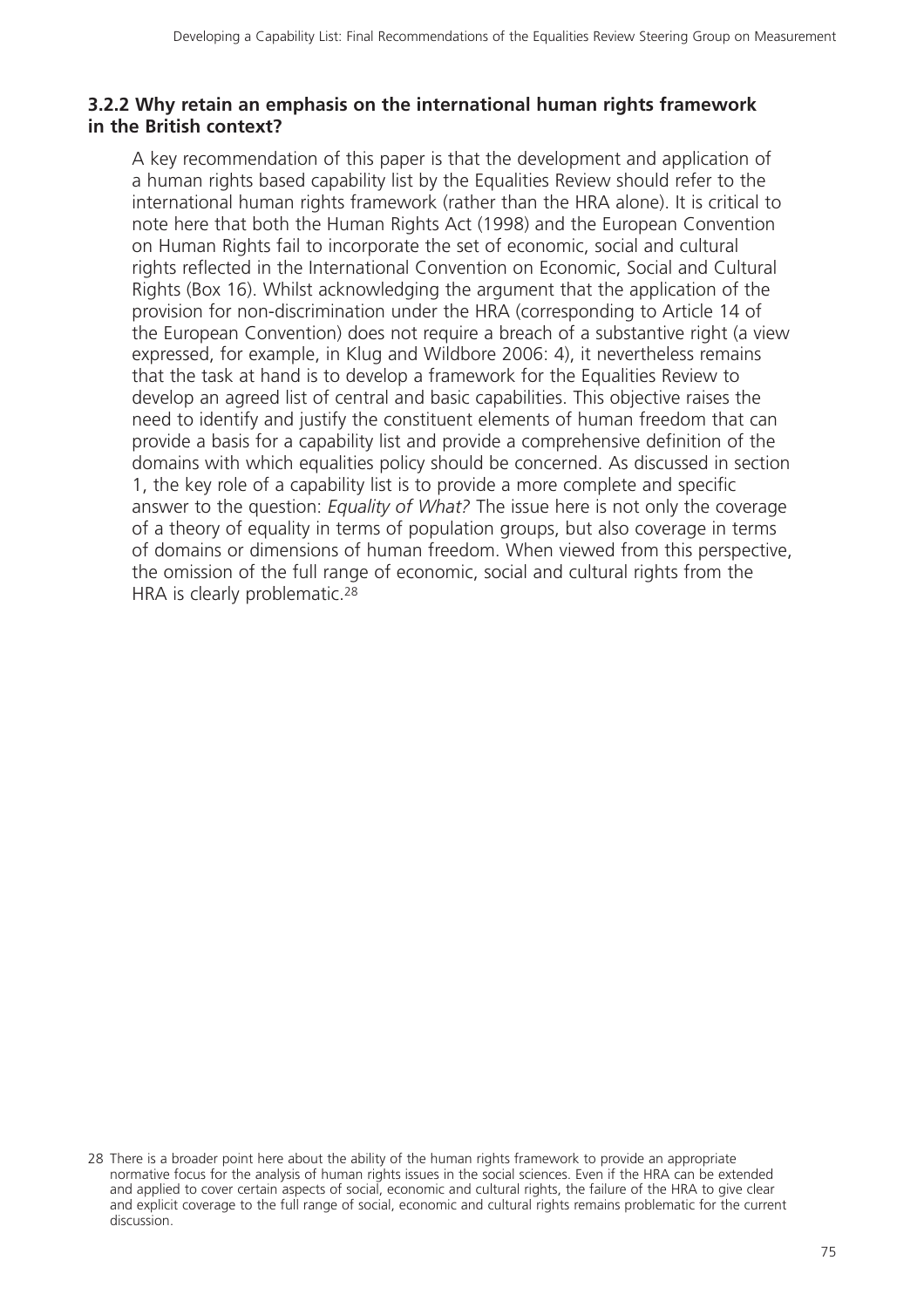#### **3.2.2.1 Issues raised by the proposed reliance on the international human rights framework**

The proposal that the development and application of a human rights based capability list by the Equalities Review should be based on the international human rights framework (rather than the Human Rights Act alone) is underpinned by the broad, sustained and on-going nature of British commitment to international human rights treaties. As well as adopting the Universal Declaration of Human Rights, the UK is party to the International Convention on Civil and Political Rights and the International Convention on Economic, Social and Cultural Rights, as well as to a wide range of other legally binding international human rights treaties (Box 18). To this extent, in seeking evidence of a 'pragmatic consensus' in relation to the domains of human freedom that people value and have reasons to value, the international human rights framework appears to provide a legitimate point of departure for the Equalities Review. On the other hand, there could be important drawbacks, and many of the potential limitations of this approach have been highlighted in feedback and consultative events organised by the Equalities Review. Not only are international enforcement procedures under international human rights law notoriously weak, but the standards set out in international human rights treaties are not automatically incorporated into domestic law. For example, although the UK regularly reports to the UN Committee on Economic, Social and Cultural Rights in relation to its obligations under the International Covenant on Economic, Social and Cultural Rights,29 this Committee has highlighted the failure of Britain to incorporate the full range of economic, social and cultural rights into domestic law.30 Furthermore, the public are relatively unfamiliar with the content of international treaties and unaware of the nature and scope of the human rights that they codify. In addition, at a Seminar specifically convened to examine the proposal set out in section 2.1, participants raised a number of concerns regarding the 'watering down' of established and legally binding human rights standards. These related to both the fact that the capability approach does not itself impose legally binding obligations on governments, as well as to the proposed linkage with the international human rights framework rather than the British Human Rights Act, and the potential 'watering down' of established and legally binding human rights standards that this might imply (OPM 2006).

<sup>29</sup> The official position is that the United Kingdom has ratified the International Covenant on Economic, Social and Cultural Rights (ICESCR) and has agreed to provide periodic reports to the United Nations Committee on Economic, Social and Cultural Rights covering not only the United Kingdom but also the British Overseas Territories and the Crown Dependencies. The United Kingdom is also required to publish the reports and the Committee's Concluding Observations. The Department for Constitutional Affairs is responsible for coordinating the preparation of the reports to the Committee on Economic, Social and Cultural Rights. See www.dca.gov.uk

<sup>30 &#</sup>x27;The Committee deeply regrets that, although the State party has adopted a certain number of laws in the area of economic, social and cultural rights, the Covenant has still not been incorporated in the domestic legal order and that there is no intention by the State party to do so in the near future. The Committee reiterates its concern about the State party's position that the provisions of the Covenant, with minor exceptions, constitute principles and programmatic objectives rather than legal obligations that are justiciable, and that consequently they cannot be given direct legislative effect' (UN Committee on Economic, Social and Cultural Rights (2002: para.11).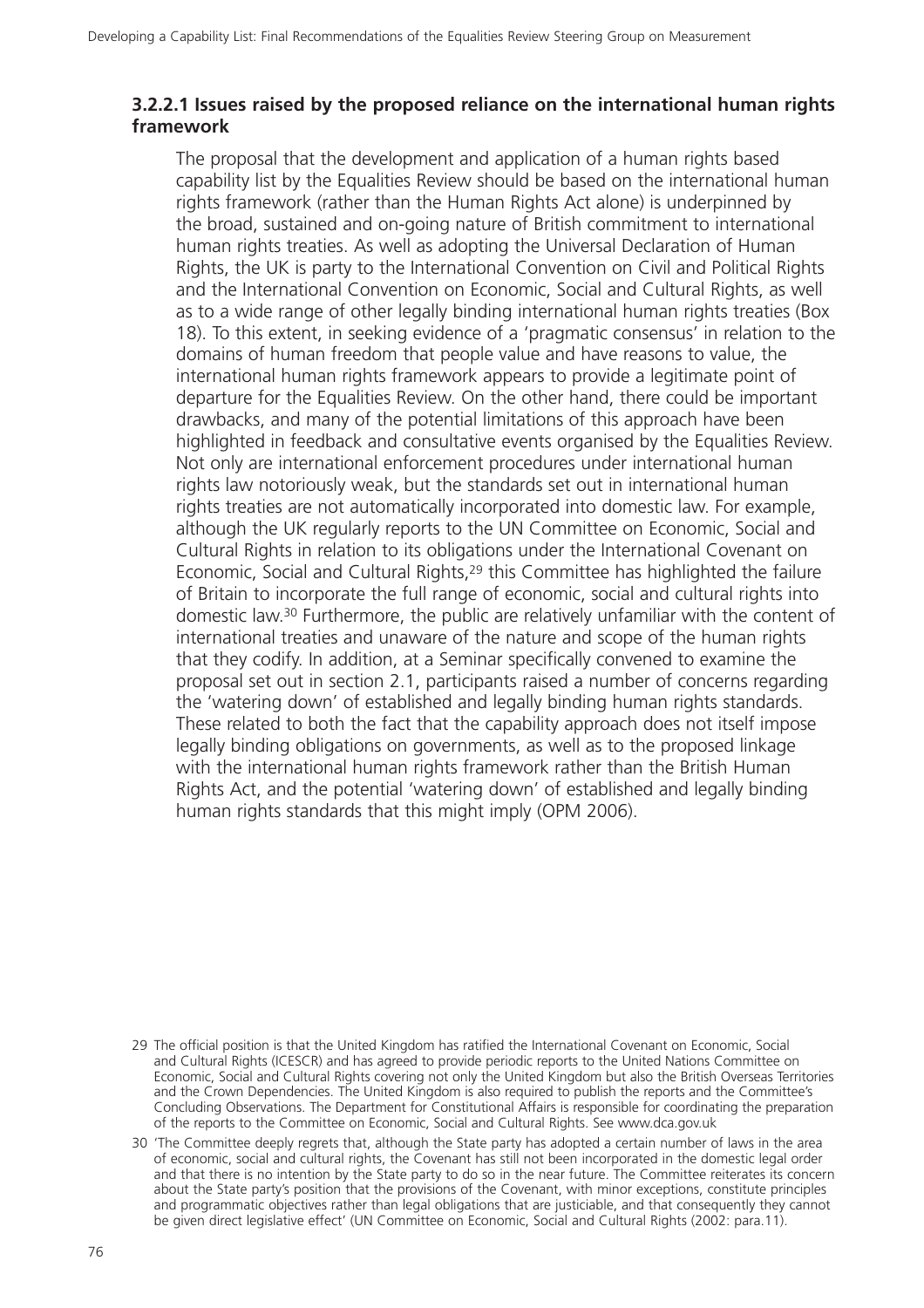|                                                                                                           | <b>Signature</b> | <b>Ratification/Accession</b><br><b>Acceptance/Succession</b><br>(reservations not indicated) |
|-----------------------------------------------------------------------------------------------------------|------------------|-----------------------------------------------------------------------------------------------|
| International Covenant on Economic,<br>Social and Cultural Rights New York                                | 16 Sep 1968      | 20 May 1976                                                                                   |
| International Covenant on Civil<br>and Political Rights                                                   | 16 Sep 1968      | 20 May 1976                                                                                   |
| Convention against Torture and<br>Other Cruel, Inhuman or Degrading<br>Treatment or Punishment            | 15 Mar 1985      | 8 Dec 1988                                                                                    |
| Convention on the Rights of the Child                                                                     | 19 Apr 1990      | 16 Dec 1991                                                                                   |
| Convention on the Elimination<br>of All Forms of Discrimination<br>against Women                          | 22 Jul 1981      | 7 Apr 1986                                                                                    |
| Optional Protocol to the Convention<br>on the Elimination of All Forms of<br>Discrimination against Women |                  | 17 Dec 2004                                                                                   |
| International Convention on the<br>Elimination of All Forms of Racial<br>Discrimination                   | 11 Oct 1966      | 7 Mar 1969                                                                                    |

Source: **www.ohchr.org**

### **3.2.2.2 The duties of the Commission for Equality and Human Rights established in the Equality Act 2006**

The duties of the Commission for Equality and Human Rights are established and spelt out in Part 1 section 3, and sections 8 and 9, of the 2006 Equality Act. In addition to the duty to encourage public authorities to comply with section 6 of the Human Rights Act 1998, the Commission on Equality and Human Rights is charged with three further duties that relate to the active promotion of human rights. These are the duties (1) to promote understanding of the importance of human rights; (2) to promote good practice in relation to human rights; (3) to promote awareness, understanding and protection of human rights. In this way, the Commission is explicitly charged with the duty of actively promoting human rights (as well as encouraging compliance with section 6 of the HRA). The term 'human rights' is defined in section 9 of the Equality Act (2006) in the following way:

*… human rights means*

*(a)the Convention rights within the meaning given by section 1 of the Human Rights Act 1998; and*

*(b)other human rights.*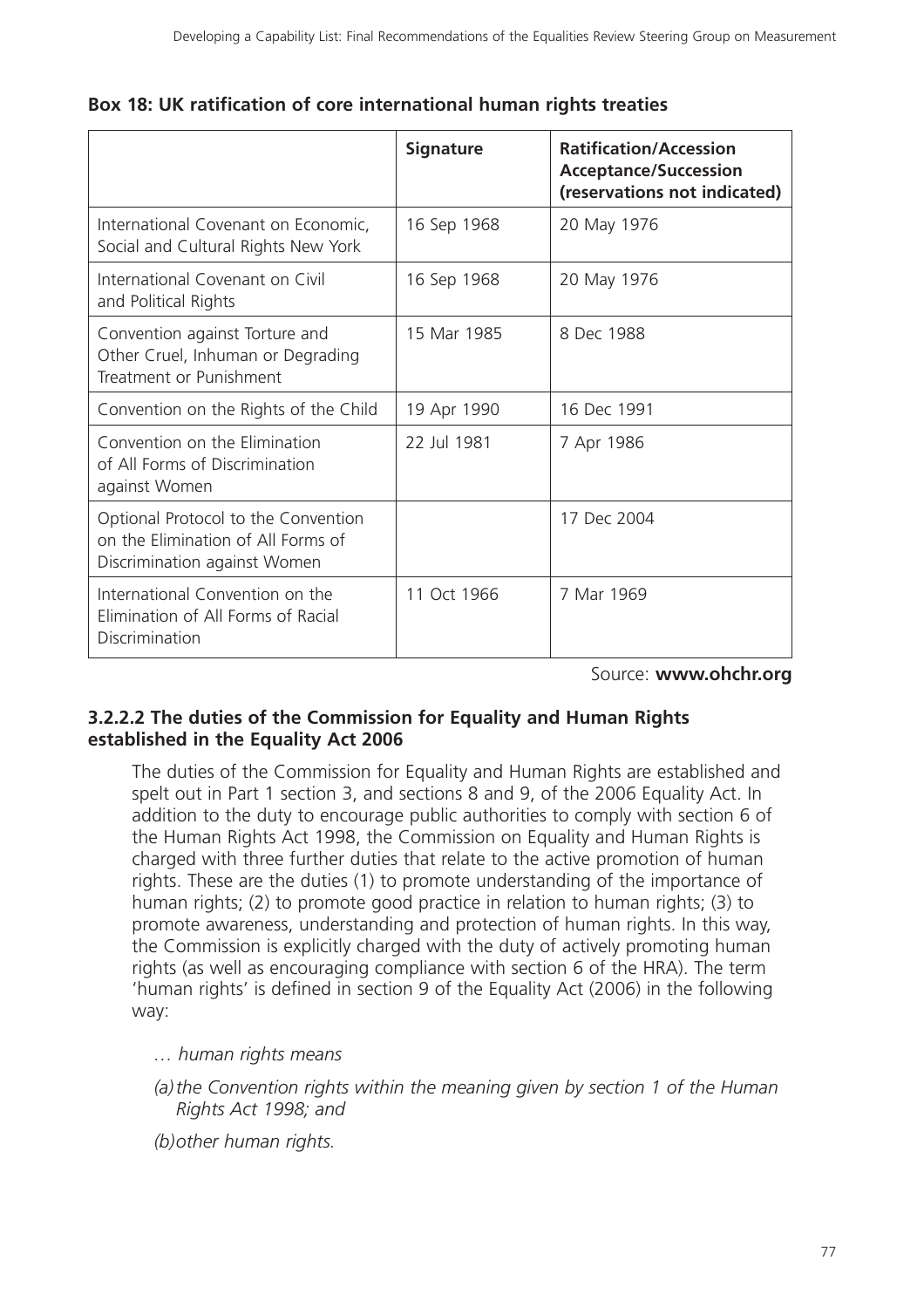There are, then, two parts to the definition provided. First, the range of human rights enumerated in the European Convention of Human Rights (within the meaning set out in section 1 of the Human Rights Act 1998) fall within the scope of the definition of human rights. The specific duties of the Commission on Equality and Human Rights are spelt out primarily with respect to (a) (with the definition of specific duties and unlawful acts referring to the 'equalities and human rights enactments', which are in turn specified in terms of Equalities Legislation and the British Human Rights Act 1998). However, the range of human rights relevant to the work of the Commission is not *limited* to Convention rights under the Equality Act. The definition of human rights in the general duties section (b) also includes 'other human rights'. The term 'other human rights' is not specified in the Act and might reasonably be interpreted and elaborated in terms of a fuller range of British human rights commitments (including international human rights treaty commitments and regional commitments, in addition to the European Convention on Human Rights, the European Social Charter and relevant instruments of the European Union) and with respect to established international human rights jurisprudence (taking account, for example, of the principles established in the jurisprudence of the European Court of Human Rights). In this sense, the recommendation that development and application of a human rights based capability list by the Equalities Review should refer to the international human rights framework (rather than the HRA alone) is consistent with the statutory framework of the Commission for Equality and Human Rights established by the Equality Act 2006.

# **3.3 Feedback and clarification (3): is the human rights based approach too 'minimalist' in the British context?**

Proposals for adopting the international human rights framework as a basis for selecting and justifying a core list of capabilities might be criticised on both procedural and substantive grounds. Important limitations of the international human rights framework have been highlighted, for example, in the legal, powerbased and feminist critiques (including the traditional greater emphasis on civil and political rights and the traditional downgrading of global poverty issues, weak enforcement mechanisms, limited procedures for democratic accountability and participation, and the ways in which the international legal system can function to promote power-based interests). A list of central and basic capabilities generated on the basis of internationally recognized human rights might be criticized, therefore, on both procedural grounds (in terms of the need for greater democratic accountability and participation) and on substantive grounds (in terms of both the capabilities included and those that are de-emphasised or excluded).31 A "human rights-based capability list" derived from international treaty commitments might be criticised for being too "minimalist" – both in terms of dimensions, and in terms of thresholds. As discussed in section 2.3, the Equalities Review must decide, therefore, whether the human rights based approach is best viewed as providing a *partial* or a *complete* basis for its work.

<sup>31</sup> In the broader literature, criticism of the international human rights framework also relate to the implementation of human rights standards in different developmental and institutional contexts, and to the relationships of power and inequality that underlie the fact that global poverty and associated deprivations are often downgraded and neglected as human rights issues. Other concerns relate to the traditional relative neglect and downgrading of human rights that are central to the freedom of women (e.g. concerning, for example, reproductive choice, sexual violence and harassment) as well as the relative neglect in the international human rights framework of the capability to care for children and elderly and disabled relatives. For the legal, power based and feminist critiques, see, for example, Gearty (2004), Chomsky and Herman (1979) and Nussbaum (2003: 37). References to the literature on civil and political rights and different developmental/institutional contexts are given in McKay and Vizard (2006, 44).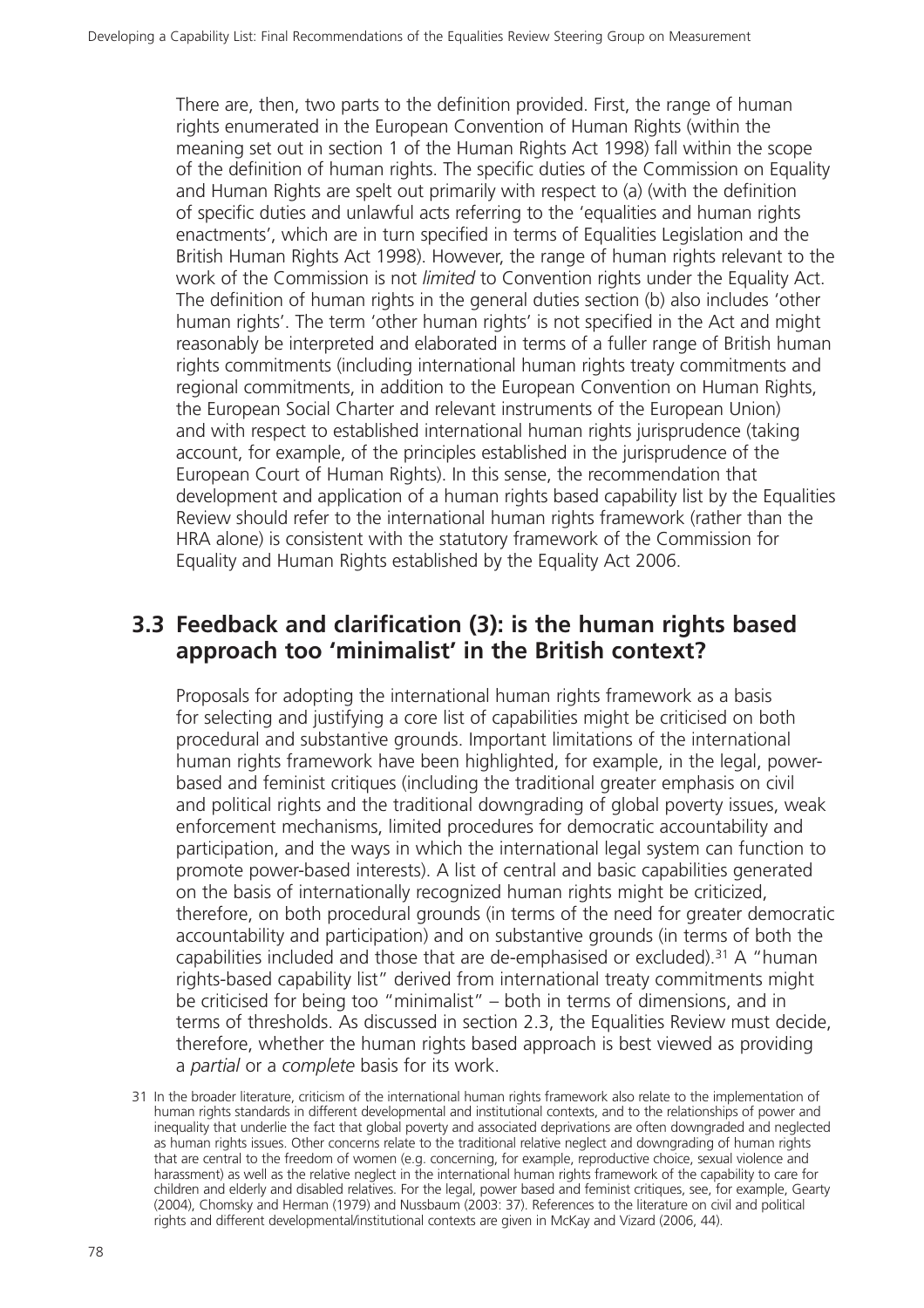### **3.3.1 Minimalism: The question of dimensions**

A particular concern relates to the possibility that central and basic capabilities might be 'lost' through the adoption of an exclusively human rights based approach. For example, the capability to care for a dependent relative such as a child or an elderly person is increasingly articulated in the broader literature on the capability approach. However, can the individual and social importance of the capability to care be adequately reflected in a human rights based approach, or is the development of other supportive principles required? For example, the Convention on the Rights of the Child established legally binding international obligations to ensure adequate protection for children. Adequate protection for the evolving capacity of children is in turn often interpreted in terms of adequate care and attention (including love and affection). The human right to family life is also increasingly interpreted as extending to the capacity to care, with the jurisprudence of the European Court of Human Rights supporting broad interpretations that interpret parental leave as falling within the ambit of Article 8 of the European Court of Human Rights.32

## **3.3.1.1 The enjoyment of self-respect**

The individual and social importance of the capability of self-respect has been repeatedly highlighted in Sen's work and in the broader literature on the capability approach. Can the individual and social importance of self-respect be adequately reflected in a human rights based approach? Arguably, the international human rights framework can also be meaningfully and coherently viewed as providing implicit support for a capability of this type. Justification of this interpretation could be made with particular reference to:

- 1. The emphasis on dignity in the Preambles to the ICESCR and the ICCPR;
- 2. Provisions for the prohibition of advocacy of national, racial or religious hatred under Article 20 of the ICCPR;
- 3. Prohibitions on inhuman and degrading treatment in the ICCPR;
- 4. The inclusion of the term 'adequacy' in the recognition of the human right to an adequate standard of living under Article 11 of the ICESCR. Arguably, this formulation introduces a degree of relativity into judgements about the fulfilment and non-fulfilment of the human right to an adequate standard of living that can be partly elucidated in terms of the notion of self-respect).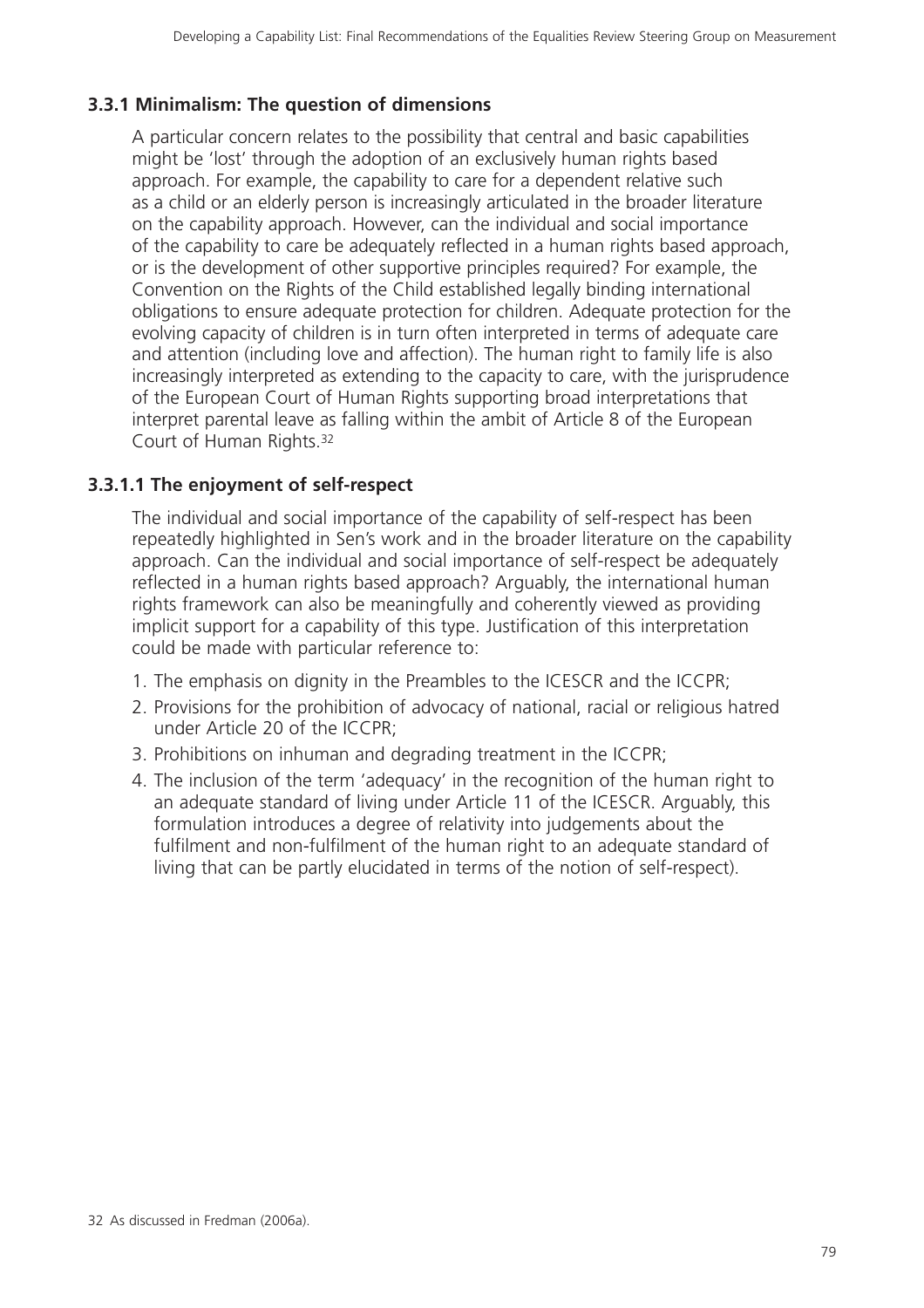In the British context, the ways in which provisions under the British Human Rights Act (1998) support the principles of dignity and respect are central to the emerging human rights model of public services reform discussed above. Organisations such as the British Institute of Human Rights have invoked provisions of the Human Rights Act (1998) including the prohibition on degrading treatment to argue that (1) all users of public services are entitled to be treated with dignity and respect and that dignity and respect should be core values of public service delivery; (2) that dignity and respect are themselves the social bases of self-respect. For example, the recent Department of Health initiative *Dignity in Care* aims to 'place dignity and respect at the heart of caring for older people'. The British Institute suggest that this objective be elucidated in terms of the kinds of care that support and promote, rather than undermine, a person's self-respect (BIHR 2006). If this argument is accepted, there would be grounds for expanding the list of central and basic capabilities recommended in List (1) to include self-respect.

#### **3.3.2 Minimalism: Thresholds v relative gaps/distribution**

The Equalities Review Interim Report proposes:

*'a basic minimum set of capabilities which everyone has to possess in order to play a proper, autonomous part in society at all. This includes some aspects of human rights as well as some basic entitlements … But it must also include the basic capacity to function in a modern society … having reached basic educational standards, essential knowledge to take advantage of citizenship, being able to communicate with most other people, preferably in English, Welsh or sign' (Equalities Review 2006: 8).*

Does the human rights approach provide an adequate foundation for this argument, or are other principles and values required? A key issue here concerns the distinction between poverty (disadvantage below a threshold) and inequality (relating to the distribution of disadvantage across a population). In the incomefocussed literature, poverty analysis focuses on income-deprivation below a certain threshold, whereas inequality analysis focuses on differentials and relative gaps – on the question of where individuals and groups are in the overall income distribution, with equality being interpreted in terms of a flat or equal income distribution. Analogously, the shift to the capability perspective gives rise to a minimum threshold perspective (deprivation in capability-freedoms below a minimum threshold) and an inequality perspective (the question of whether individuals and groups are in the overall distribution of capability freedoms). If a threshold approach is adopted, then an analogous question relates to the critical level at which the threshold is to be set, and the way in which the appropriate threshold is to be specified: are these to be approached in a way that prevents the worst abuses (eg freedom from hunger or nutrition), or in a way that is orientated towards and appropriate for 21st century Britain? The question, then, is whether the human rights approach can *adequately* and *completely* cover both perspectives.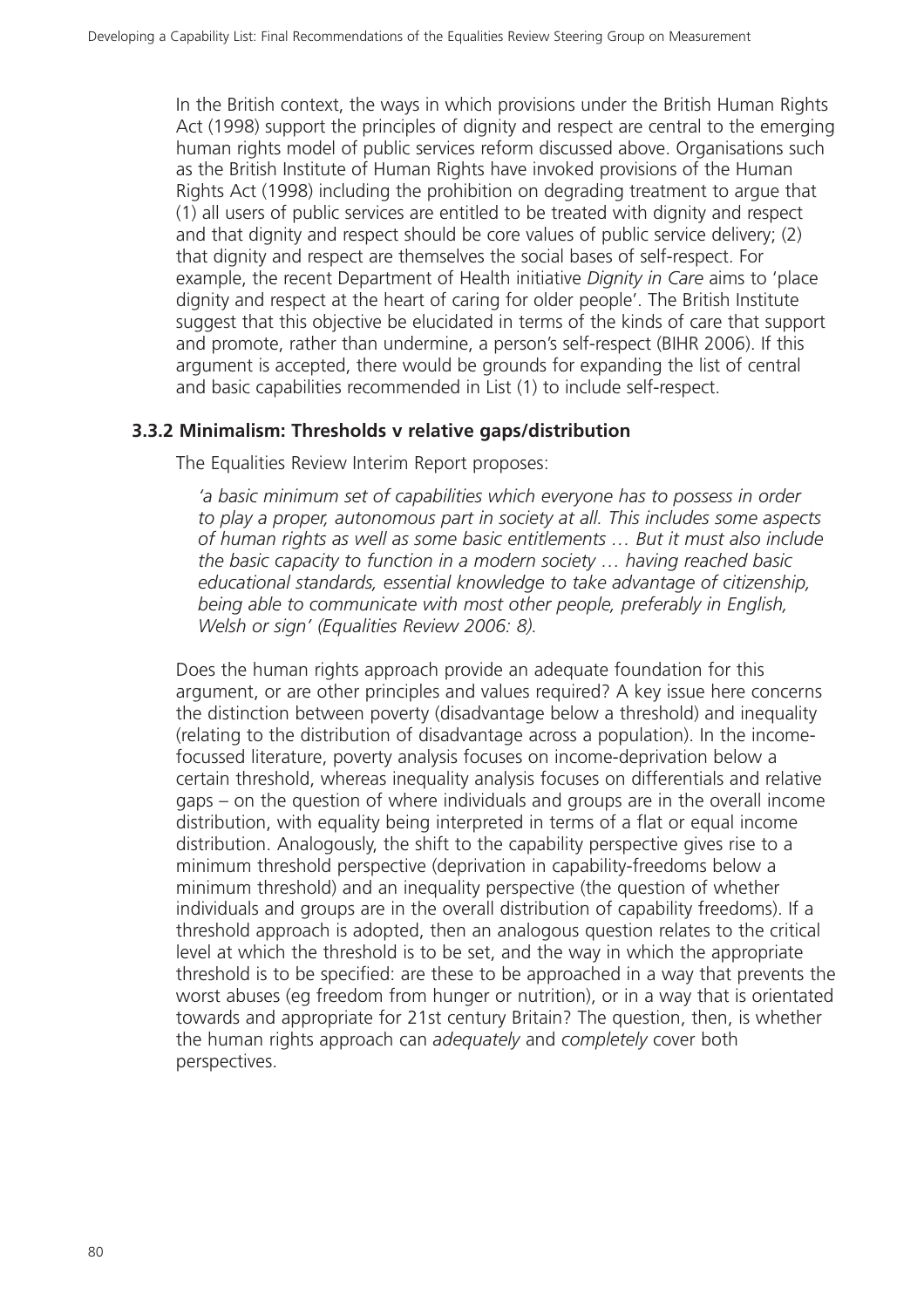## **3.3.3 Minimalism: Is it a valid critique?**

The validity of the 'minimalist critique' of the human rights approach was challenged in feedback to the Equality Review and in a seminar convened to examine the relationship between the capability approach and human rights. Participants and the latter acknowledged that the human rights framework might not provide a complete justification for full equality. However whereas some participants emphasised the ways in which the human rights framework provides a basis for the enforcement of minimum standards, others emphasised both the ways that the international human rights framework is being developed and applied in the context of contemporary democracies as well as in the developed country context. The development and application of the international human rights framework includes, for example, the specification of relevant and context variable standards and principles. In the British context, these include the principles of fairness, dignity, respect and access to the fundamental rights that enable participation in a contemporary democratic society. The principle of dignity and respect in public services, for example, goes beyond 'minimalism' by focusing public services on service users and addressing the quality of care that should be provided in a developed democracy. Another issue relates to the ways in which the human rights framework focuses attention on the *range* of deprivations that can result in failure of the basic capability threshold. The underlying point here is that the capability threshold be conceptualised and operationalized in terms of the full range of capability deprivations that can result in an individual falling below the requisite threshold – rather than the analysis being limited to, for example, education and skills. Capability failure can for example include a human rights dimension – with individuals and groups failing to reach the requisite capability threshold because of lack of dignity and respect in their treatment by public services (OPM 2006, Edmondson *et al* 2005, Butler 2006).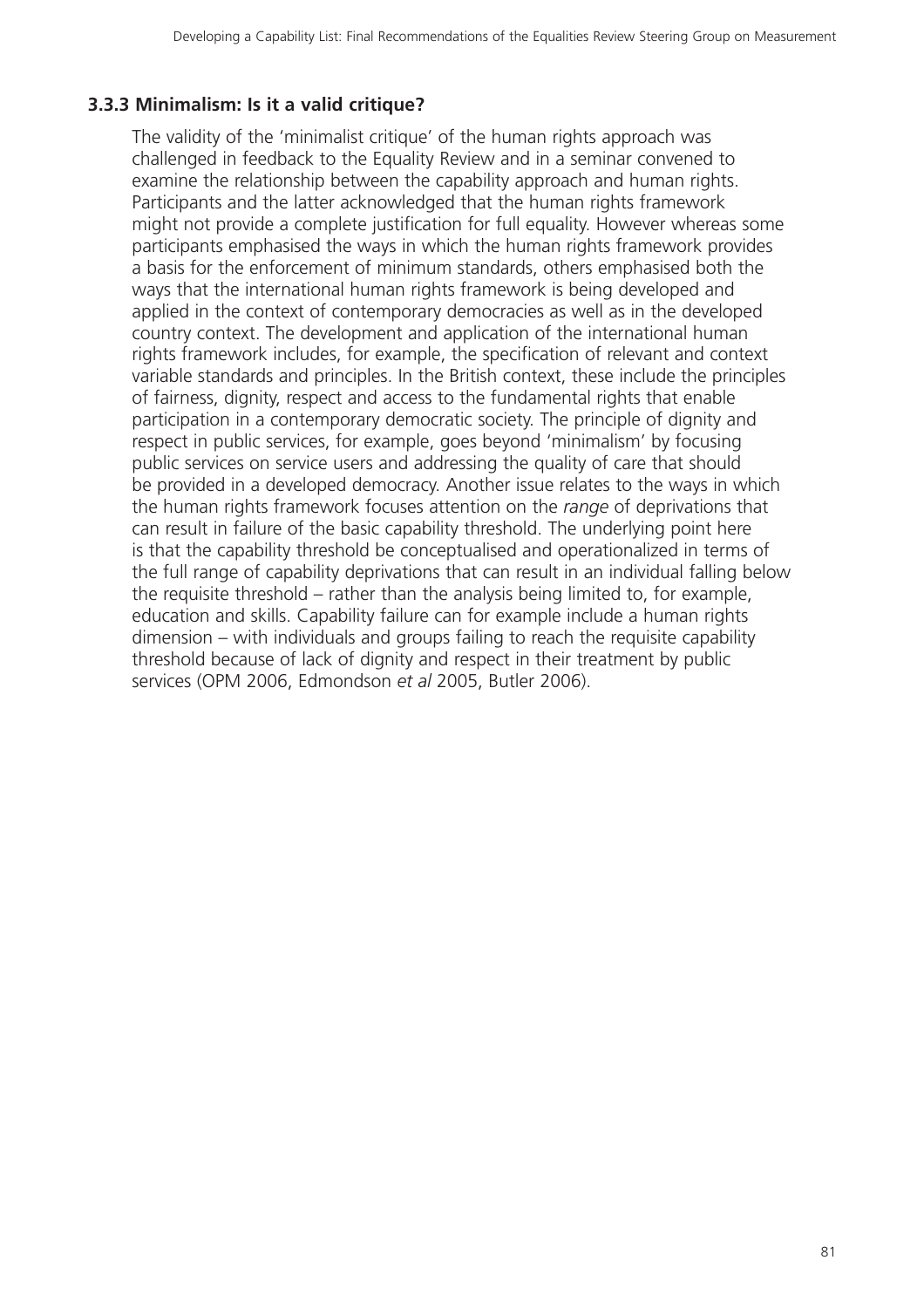#### **3.3.4 Why retain a key role for public consultation and debate?**

This paper recommends that a human rights-based capability list of the type discussed in section 2.1 can provide a basis for conceptualising and measuring human equality in a broad range of dimensions that are of relevance to the work of the Equalities Review. It has the advantage of drawing on existing processes of international consensus-building around the central and basic freedoms that are of value in human life and that are at least in part deliberative and democratic (rather than being purely of an "expert" or "technocratic nature"). Another advantage is that the proposed human rights based capability list provides an analytical bridge with on-going attempts to invoke broad based human rights values and principles as a basis for the promotion of equality in Britain. However, the human rights based capability list has a number of possible important limitations. Key issues concern the question of "minimalism" (i.e. whether the human rights based approach is overly restrictive in terms of both dimensions and thresholds) and the nature and scope of the British human rights regime (especially the failure of the UK Human Rights Act to incorporate the full range of economic and social rights reflected in international human rights law). Furthermore, the 'constructive role' reserved for democratic deliberation and debate in both the theoretical conception and practical application of the 'capability approach' suggests the need for a process of public consultation and debate about the central and basic capabilities that ought to be included in a 'capability list'. As well the possible need to supplement "human rights based capability lists" with other central and basic capabilities with an alternative basis for justification (discussed above), the "capability framework" itself invites public discussion and dialogue (by placing emphasis on the need for open, fair and participative methods for selecting basic and central capabilities). For these reasons, this paper recommends that the core list of central and valuable capabilities derived from the international human rights framework should be firmly embedded in a broader processes of democratic consultation and debate. Other open, fair and participative exercises aiming at the development of an "agreed" capability list for the Equalities Review are also required; and the core list of central and valuable capabilities derived from the international human rights framework is supplemented and refined through a process of democratic consultation and debate.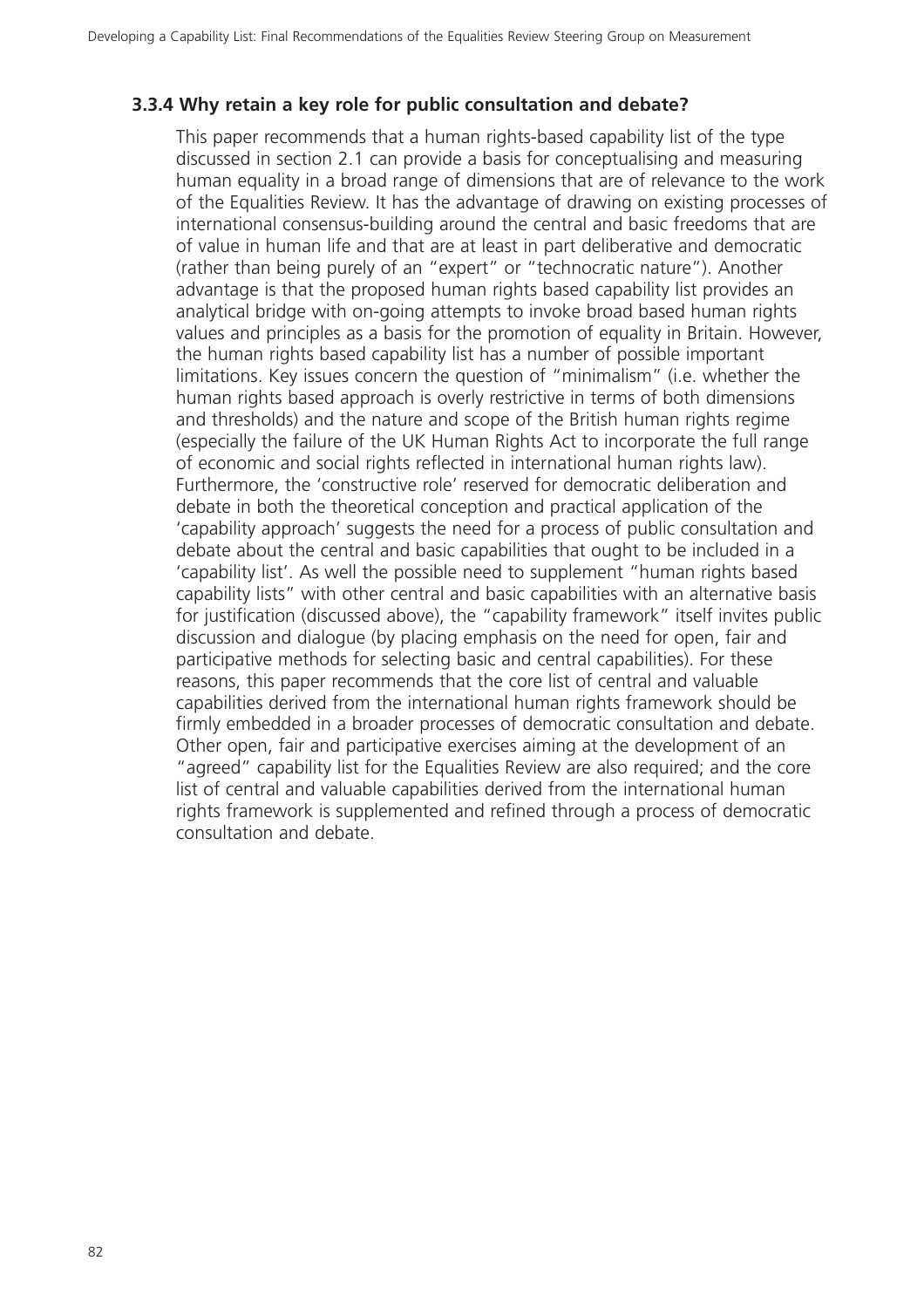# **Conclusion**

The aim of this paper has been to set out a framework for the Equalities Review to develop an agreed capability list that can provide a foundation for the conceptualisation and measurement of inequality in Britain. Before the capability approach can be applied in practice in any particular context, agreement is required both in terms of procedure (i.e. the process of generating a capability list) and substantive content (i.e. the range of capabilities that are to be included). This means that, in taking the capability approach forward as a basis for conceptualising and measuring inequality in Britain, the Equalities Review needs to develop an explicit procedure for selecting the key 'capability freedoms' in terms of which the position of individuals and groups are to be examined and appraised.

In reviewing the methodologies for capability list generation in the broader literature on the capability approach, the paper has highlighted a number of general methodological principles that have been developed to avoid selection bias and ensure that open, fair and participatory methods of capability selection are adopted. It is been recommended that, in developing an agreed capability list, the Equalities Review should adhere to these principles.

The paper also placed particular emphasis on the ways in which existing international human rights commitments can provide a pragmatic starting point for generating human rights-based capability lists. A human rights-based capability list based on the broad range of human rights codified in international human rights law has been set out for this purpose. It has been argued that a human rightsbased capability list of this type provides appropriate foundations for the work of the Equalities Review by providing the basis for a pragmatic consensus regarding the protection and promotion of equality across population groups with respect to thirteen constituent elements of human freedom. It has been recommended that a 'human rights-based capability list' of this type be adopted by the Equalities Review as a pragmatic starting point for the development of a capability list. It has been further recommended:

- The human rights based capability list should be derived from the international human rights framework, rather than being based exclusively on the British Human Rights Act (1998);
- A human rights-based capability list should be viewed as constituting the *irreducible core* of a capability list;
- That, beyond the irreducible core, supplementation, refinement and revision of the capability list is possible through a range of additional methods discussed in the literature (e.g. philosophical reasoning, participative methods, social scientific research, other types of pragmatic consensus).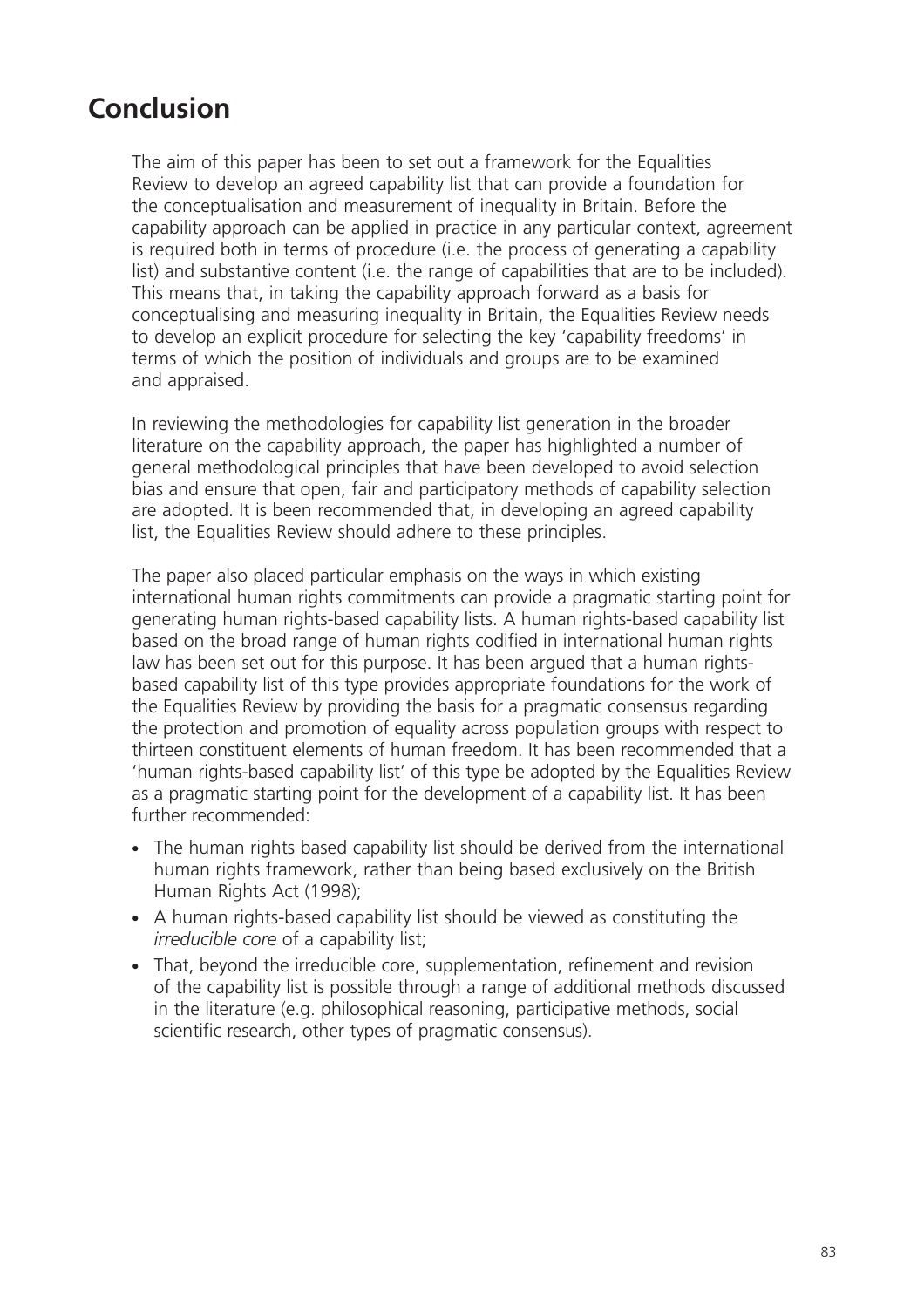Finally, it has been argued that the 'constructive role' reserved for democratic deliberation and debate in both the theoretical conception and practical application of the capability approach suggests the need for other open, fair and participatory exercises aiming at the development of an agreed capability list for work of the Equalities Review. It has been recommended, therefore, that the core list of central and valuable capabilities derived from the international human rights framework should be supplemented and refined by a process of democratic deliberation and debate.

The need to develop open, fair and participative exercises aiming at the selection and justification of a list of central and valuable capabilities was foreseen by the Equalities Review in its Interim Report. The Equalities Review subsequently commissioned Ipsos-MORI to undertake a deliberative consultation on the selection of central and basic capabilities with the general public and individuals and groups at high risk of discrimination and disadvantage. The paper has reported the results of the deliberative consultation and has recommended that the capability list adopted by the Equalities Review is supplemented and refined on the basis of these results.

A capability list setting out ten central and valuable capabilities that have been selected and justified through the above two-stage procedure has finally been proposed. The paper has finally recommended that this capability list (List 3) is adopted by the Equalities Review as a basis for the conceptualisation and measurement of inequality in Britain.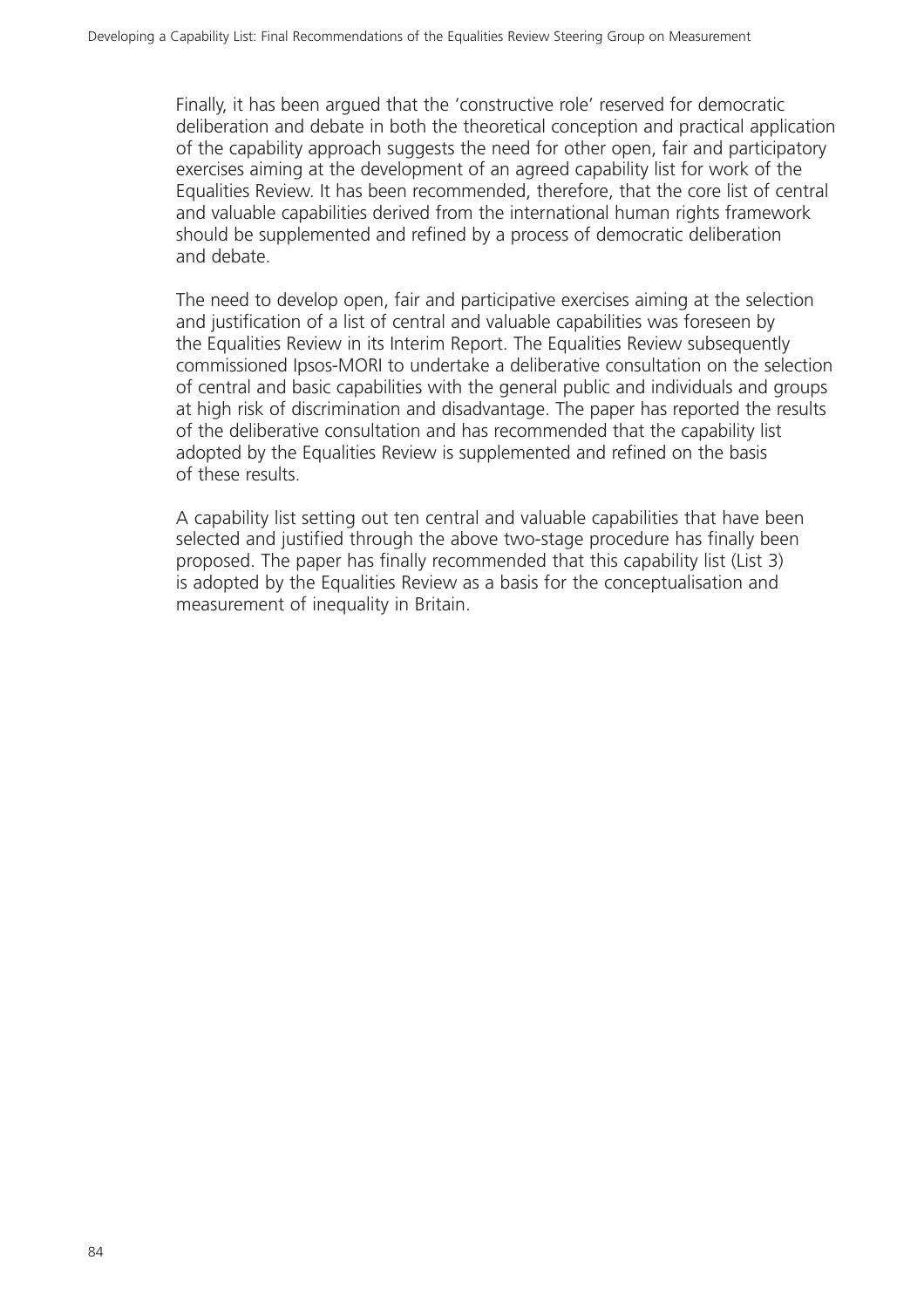# **References**

Age Concern (2006) **Rights for All Older people, human rights and the ECHR** report prepared by Frances Butler, ageconcern.org.uk

Alkire S., (forthcoming) Choosing dimensions: The Capability Approach and Multidimesnional Poverty, in Kakwani N., and Silber, J., (eds) (forthcoming) **The Many Dimensions Of Poverty**. International Poverty Centre, Brasilia And Bar-Ilan University, Israel (Palgrave).

Audit Commission (2003) **Human Rights: Improving Public Service Delivery**, available at **www.audit-commission.gov.uk**.

British Institute of Human Rights (2006) **Dignity in Care Briefing**.

Burchardt T. (2006a) **Foundations for measuring equality: A discussion paper for the Equalities Review**. Available at http://sticerd.lse.ac.uk/dps/case/cp/CASEpaper111.pdf.

Burchardt T., (2006b) **Notes from Steering Group 2** Personal Communication.

Burchardt, T. and Vizard, P. (2007) **Definition of equality and framework for measurement: Final Recommendations of the Equalities Review Steering Group on Measurement**. Unpublished.

Butler, F., (2005) **Improving Public Services Using a Human Rights Approach**, IPPR available at **www.ippr.org**

Butler, F (2006), **The Contribution of Human Rights to Policy-Making on Capabilities: Some Outline Thoughts**. Submission to the Equalities Review.

Chomsky, N., and Herman, E. (1979) **The Washington Connection and Third World Fascism: The Political Economy of Human Rights: Volume 1**. Boston, South End Press.

Crocker, D. A. (2004) **Deliberative Participation: The Capabilities Approach and Deliberative Democracy**.

Crocker, D. A. (2005) **Sen and Deliberative Democracy** (available electronically at: http://www.wam.umd.edu/~dcrocker/Courses/Docs/Crocker-Sen%20and%20Deliberative%20Democracy.pdf)

Disability Rights Commission (2006) **Independent Living Discussion Paper**, http://www.disabilitydebate.org/PDF/ILDiscussionPaper.pdf

Drèze, J. and A. K. Sen (2002) **India: Development and Participation** New Delhi: OUP.

Equalities Review (2006) **Interim Report for Consultation** (available electronically at: http://www.theequalitiesreview.org.uk)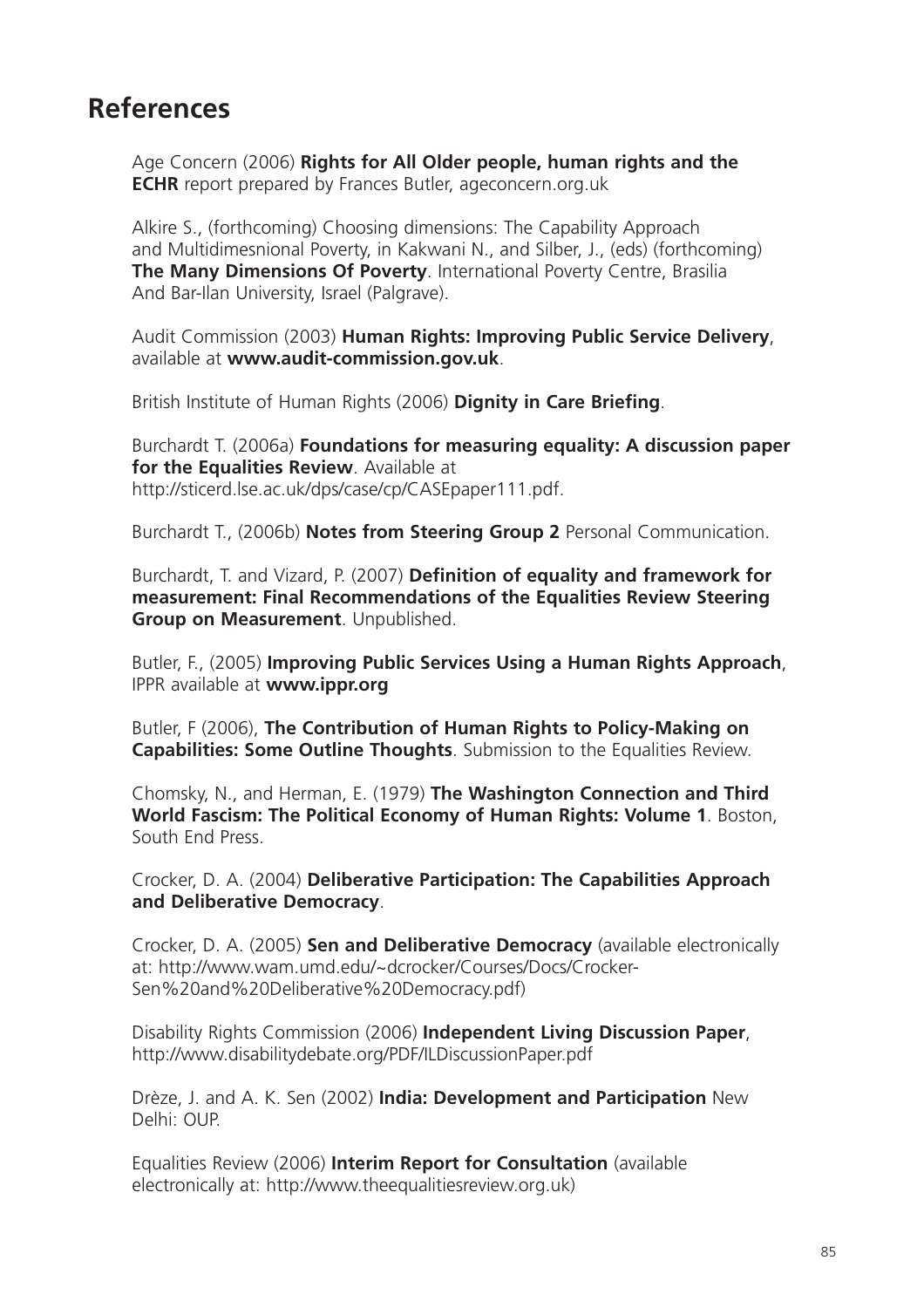Edmundson A., Ghose K., Klug, F. and Wildbore H. (2005) **Evidence to the Equalities Review From the British Institute of Human Rights and the Centre for the Study of Human Rights, LSE**. (available electronically at: http://www.bihr.org/pdfs/equalities\_review\_bihr-lse.pdf

Fredman S., (2002) **Discrimination Law**, Clarendon Law Series, Oxford University Press Oxford.

Fredman S., (2005) Changing the Norm: Positive Duties in Equal Treatment Legislation, **Maastricht Journal of European and Comparative Law** 12 369 – 398.

Fredman S., (2006) **Personal communication**.

Fredman S., (2006a) **Presentation at Equalities Review Seminar on the Capability Approach and Human Rights** 26th October 2006

Fredman and Spencer (2006) **Delivering Equality: Towards an Outcome Focussed Positive Duty**, Paper submitted to the Equalities Review.

Gearty, C. (2004) **Is The Idea of Human Rights Now Doing More Harm Than Good?** Lecture 12 October 2004, LSE.

Ipsos MORI (2007) **Optimising the capabilities framework** Personal communication.

Klug, F and Wildbore, H., (2005) **Equality, Dignity and Discrimination under Human Rights Law; Selected Cases**, available at http://www.lse.ac.uk/Depts/ human-rights/Documents/Human\_rights\_equality\_and\_discrimination.pdf

McKay, A., and Vizard, P., (2006) Rights and Economic Growth: Inevitable Conflict or Common Ground?, in: T. O'Neill (Ed.) **Human Rights and Poverty Reduction: Realities, Controversies and Strategies** (London, ODI).

Nussbaum, M. C. (1993) Non-Relative Virtues: An Aristotelian Approach, in: M. C. Nussbaum and A. Sen (Eds) **The Quality of Life** (Oxford, Oxford University Press).

Nussbaum, M. C. (1995) Human Capabilities, Female Human Beings, in: M. Nussbaum and J. Glover (Eds) **Women, Culture and Development: A Study Of Human Capabilities** (Oxford, Oxford University Press).

Nussbaum, M. C. (1997) Capabilities and Human Rights **Fordham Law Review**. 66: 273-300.

Nussbaum, M. C. (1999). **Sex and Social Justice**. Oxford, Oxford University Press.

Nussbaum, M.C. (2000). **Women and Human Development: The Capabilities Approach. Cambridge**, Cambridge University Press.

Nussbaum, M.C. (2003) Capabilities as Fundamental Entitlements: Sen and Global Justice, **Feminist Economics**, 9/2-3, pp. 33-59.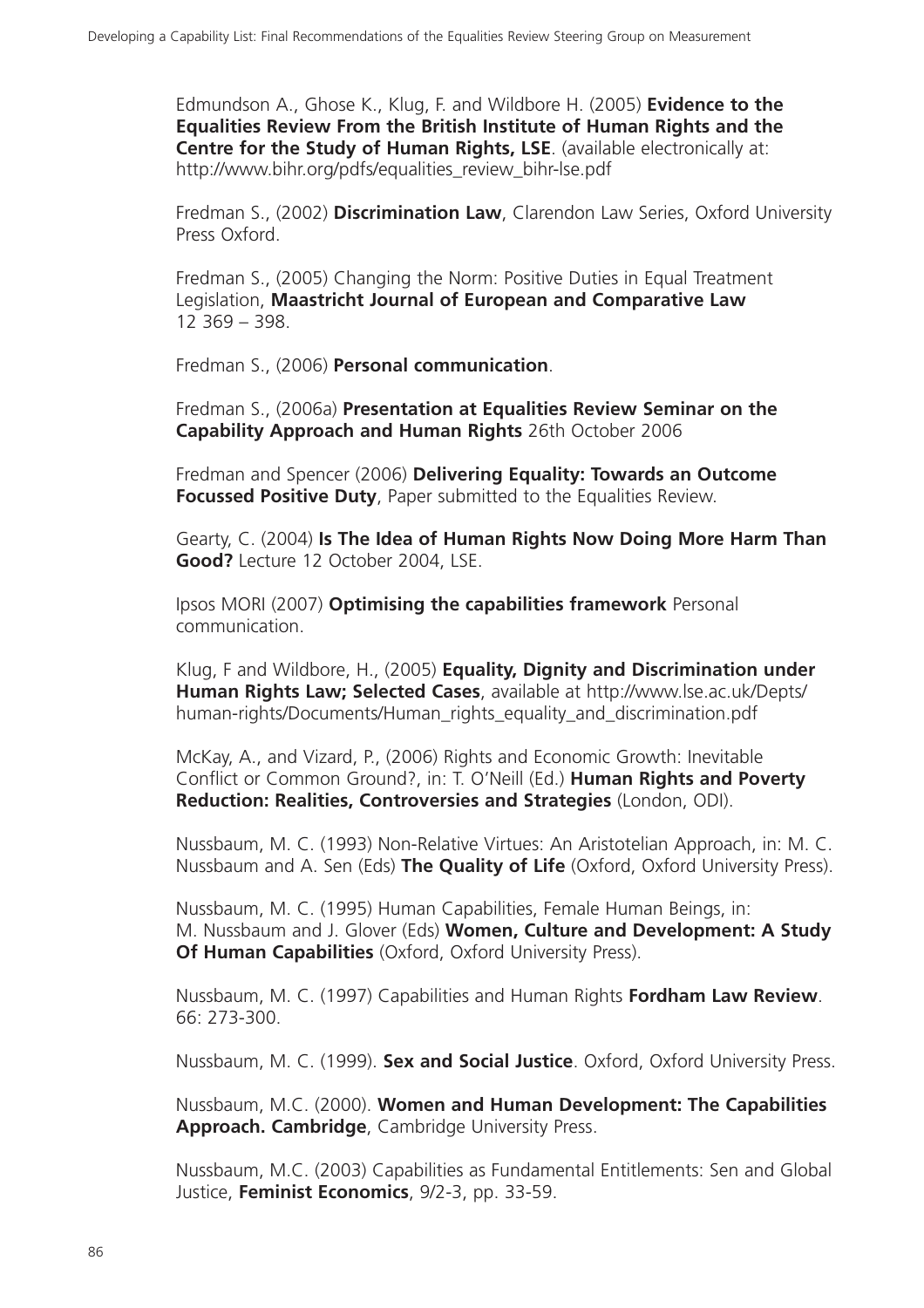Nussbaum, M.C. (2004) Beyond the Social Contract: Capabilities and Global Justice, **Oxford Development Studies**, 32/1, pp. 3-18.

OPM (2006) **Notes of the day of the Equalities Review Seminar on the capability approach and human rights, 26 Oct 2006**. Personal Communication.

Robeyns I., (2003) Sen's Capability Approach and Gender Inequality: Selecting Relevant Capabilities, **Feminist Economics**, 9/2-3, pp.61-92.

**Robeyns, I., (2005) Selecting Capabilities for Quality of life Measurement, in: P. Anand (Ed)** Social Indicators Research: The Quality of Life and the Capability Approach, 74/1.

Sen, A. K. (1982) Rights and Agency **Philosophy and Public Affairs**, 11:1: 3-39.

Sen, A. K. (1984) Rights and Capabilities, in: A. K. Sen **Resources, Values and Development** (Oxford, Blackwell).

Sen, A. K. (1985) Well-being, Agency and Freedom: The Dewey Lectures 1984, **The Journal of Philosophy**, 82/4, pp. 169-221.

Sen, A. K. (1987a) **The Standard of Living**, in: G. Hawthorn (Ed) The Standard of Living (Cambridge, Cambridge University Press).

Sen, A. K. (1987b) **On Ethics and Economics** (Oxford, Blackwell).

Sen, A. K. (1992) **Inequality Re-examined** (Oxford, Clarendon Press).

Sen, A. K. (1993a) Capability and Well-Being, in M. Nussbaum and A. K. Sen (Eds.), **The Quality of Life**. (Oxford: OUP).

Sen, A. K. (1993b) Markets and Freedoms: Achievements and Limitations of the Market Mechanism in Promoting Individual Freedoms **Oxford Economic Papers** 45/4: 519-541.

Sen, A. K. (1997). **On Economic Inequality** (Enlarged Edition with a Substantial Annexe 'On Economic Inequality after a Quarter Century' by James Foster and Amartya Sen. Oxford, Oxford University Press.

Sen, A. K. (1999) **Development as Freedom**. (Oxford, OUP).

Sen, A. K.,(2000) Consequential Evaluation and Practical Reason **The Journal of Philosophy** 97/9: 477-502.

Sen, A. K., (2002) **Rationality and Freedom**. London: Belknap Press.

Sen, A. K., (2004a) Capabilities, Lists and Public Reason: Continuing the Conversation, **Feminist Economics** 10/3, pp. 77-80.

Sen, A. K., (2004b) Elements of a Theory of Human Rights, **Philosophy and Public Affairs**, 23/4, pp.315-356.